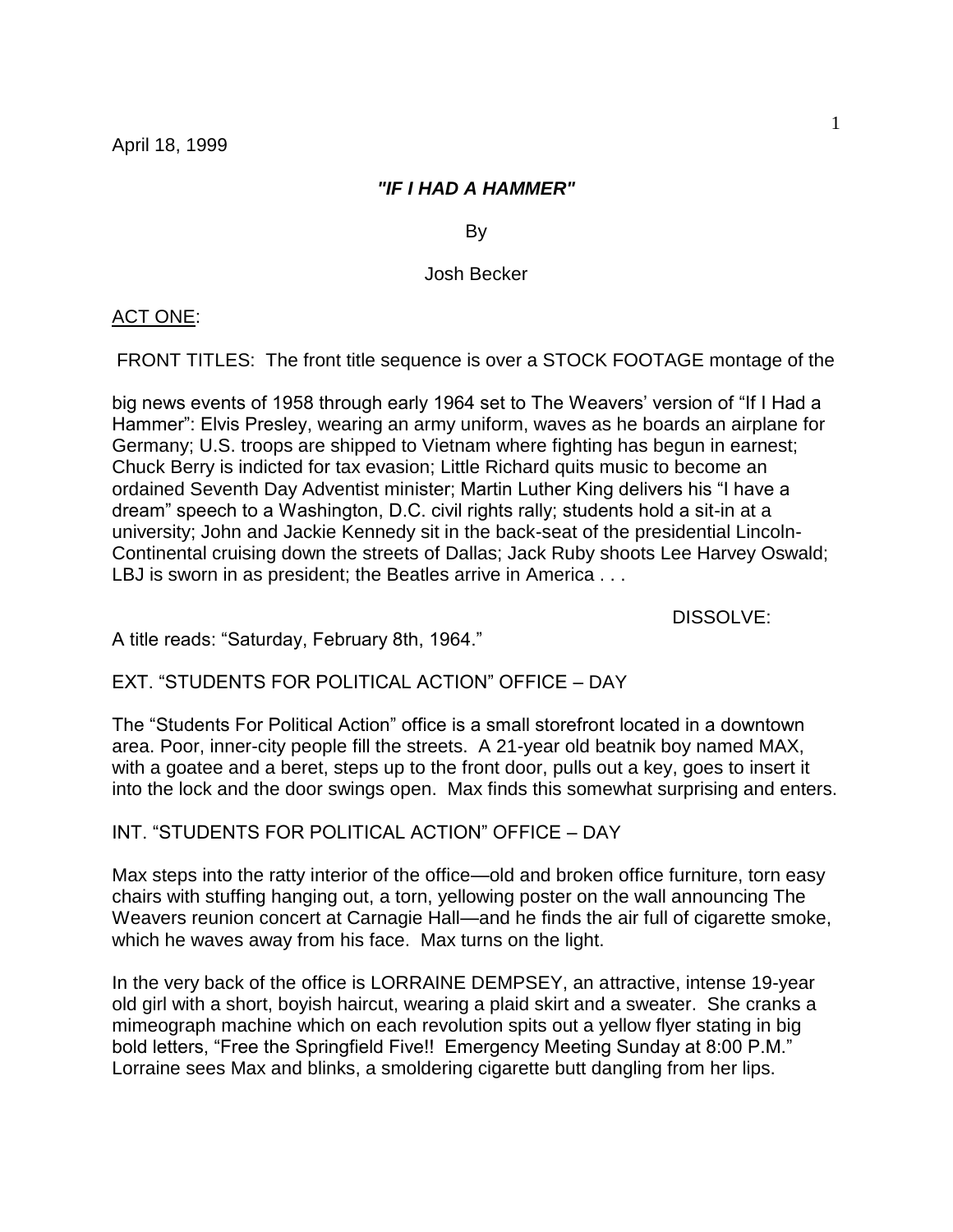MAX Lorraine, you're still here? That's exactly where I left you last night.

Lorraine squints through the smoke wafting up into her eyes.

LORRAINE I'm ready, Max. Nothing can stop me now.

MAX You need to go to sleep.

## LORRAINE

(waves her hand) Nah! I slept all the time when I was young. (points) I've made 500 flyers, you think that's enough?

MAX

I should think so.

LORRAINE And you'll help me hand them out?

## MAX

That's why I'm here.

## LORRAINE

Good. Y'know, Max, as I've stood here all night cranking this machine, it came to me that we're standing at a crossroads.

MAX A crossroads to what?

## LORRAINE

To a new age.

MAX

That's what they were all saying about Kennedy and Camelot and all that, but look what happened.

# LORRAINE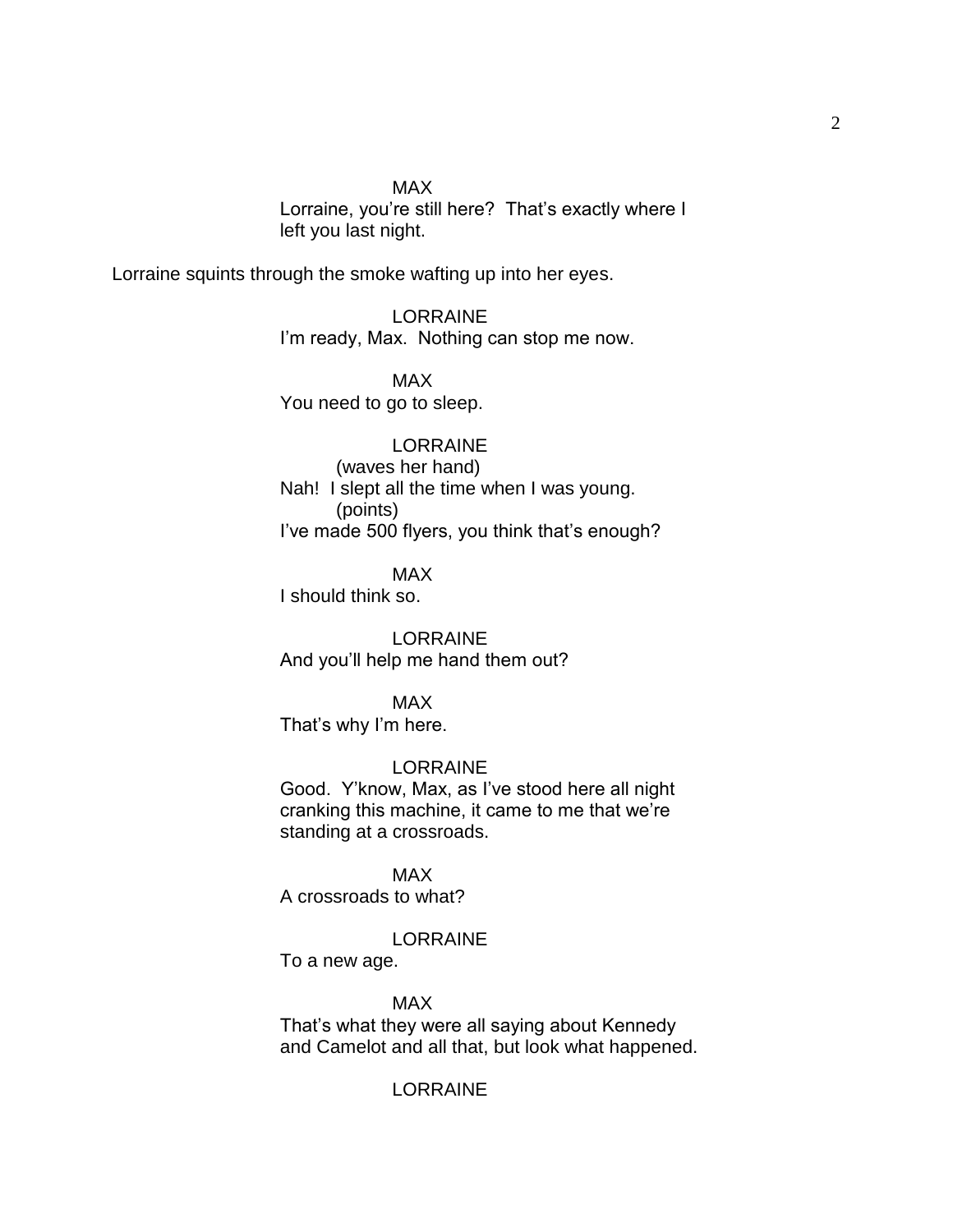It's bigger than that.

MAX Yeah, I think you've been up too long.

#### LORRAINE

Hopefully, it will be a time when stuff like this . . . (waves flyers)

. . . won't happen anymore. I mean, if we don't do something right away these five boys will spend the rest of their young lives in jail.

# MAX

Hey, you don't have to convince me. But their pre-trial hearing is Monday. If they go in there with some cracker, redneck, court-appointed attorney, they'll get life for sure.

#### LORRAINE

I know! This could well be their last chance. That's why it's so important and that's why I'm so nervous. This is the first important political action that I've personally organized. People just *have* to show up.

#### MAX

I'll be there.

#### LORRAINE

I mean, *real* people?

#### MAX

Gosh, thanks a lot. (Lorraine smiles) Look, it's an important cause, why wouldn't they show up?

#### LORRAINE

(thinks) Um . . . to make me look bad?

# MAX

Make you look bad to whom, if I may ask?

### LORRAINE

Myself.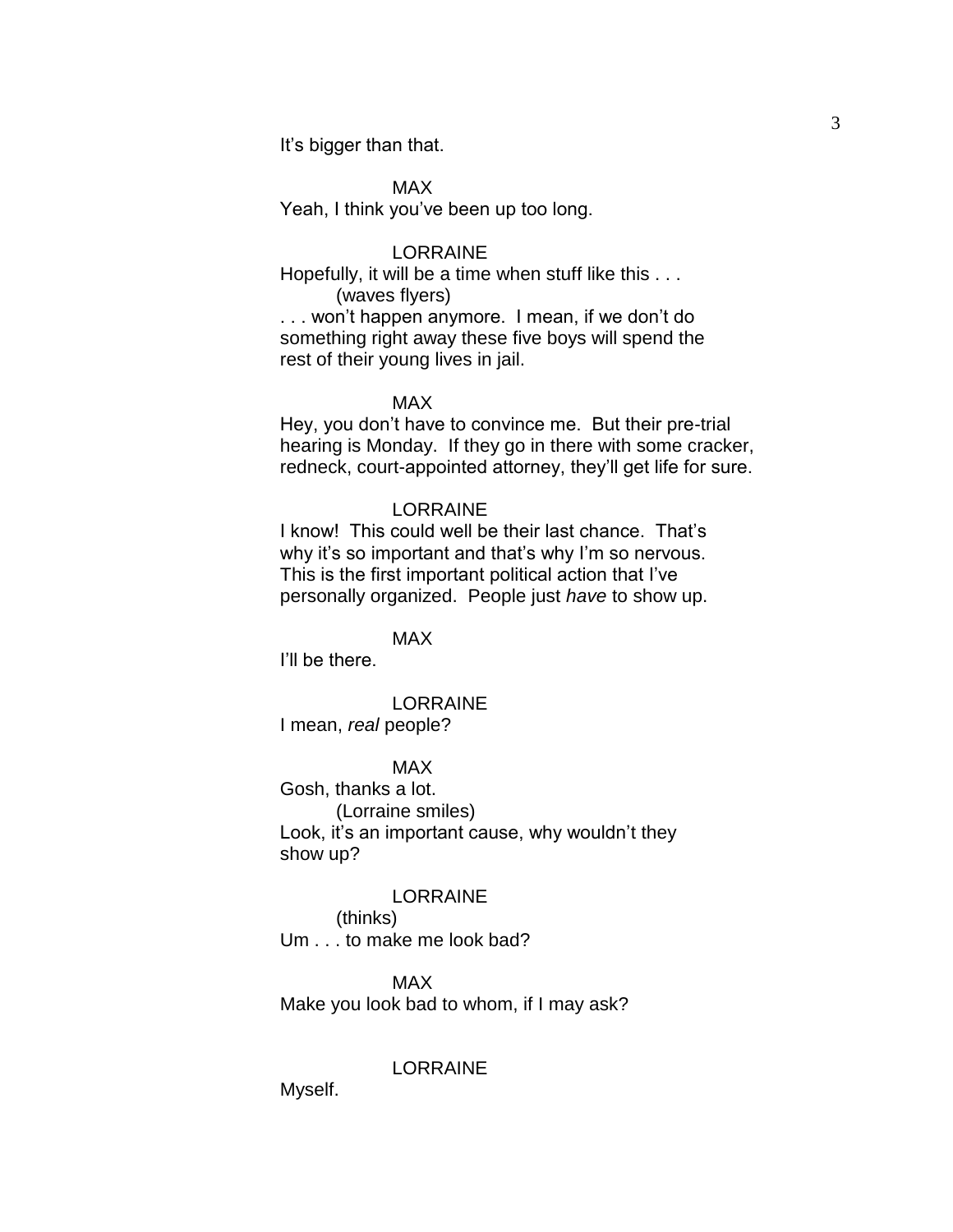## MAX

Is that what this is all about, Lorraine? Looking good?

## LORRAINE

No, not at all. It's entirely about those five boys and the injustice that's being done to them. I mean, if I don't do something about it why should I expect anyone else to do anything, right?

## MAX

Right.

## LORRAINE

We all have to draw a line somewhere and say, "If you go beyond that line you have to deal with me, too.‖ At least, that's what I think.

## MAX

Right. Me, too. You could always just tackle people out in the street and drag 'em in kicking and screaming.

## LORRAINE

I might yet.

#### MAX

I bet you would, too. But why do you do this, Lorraine, staying up all night, burning it at both ends?

LORRAINE Someone's got to, right?

#### MAX

Do they? Why?

#### LORRAINE

Because if nobody cares the whole world will go to hell.

# MAX

But, Lorraine, you can't save the whole world.

#### LORRAINE

No, but I can try. And step one is getting everyone to care about this issue, the Springfield Five.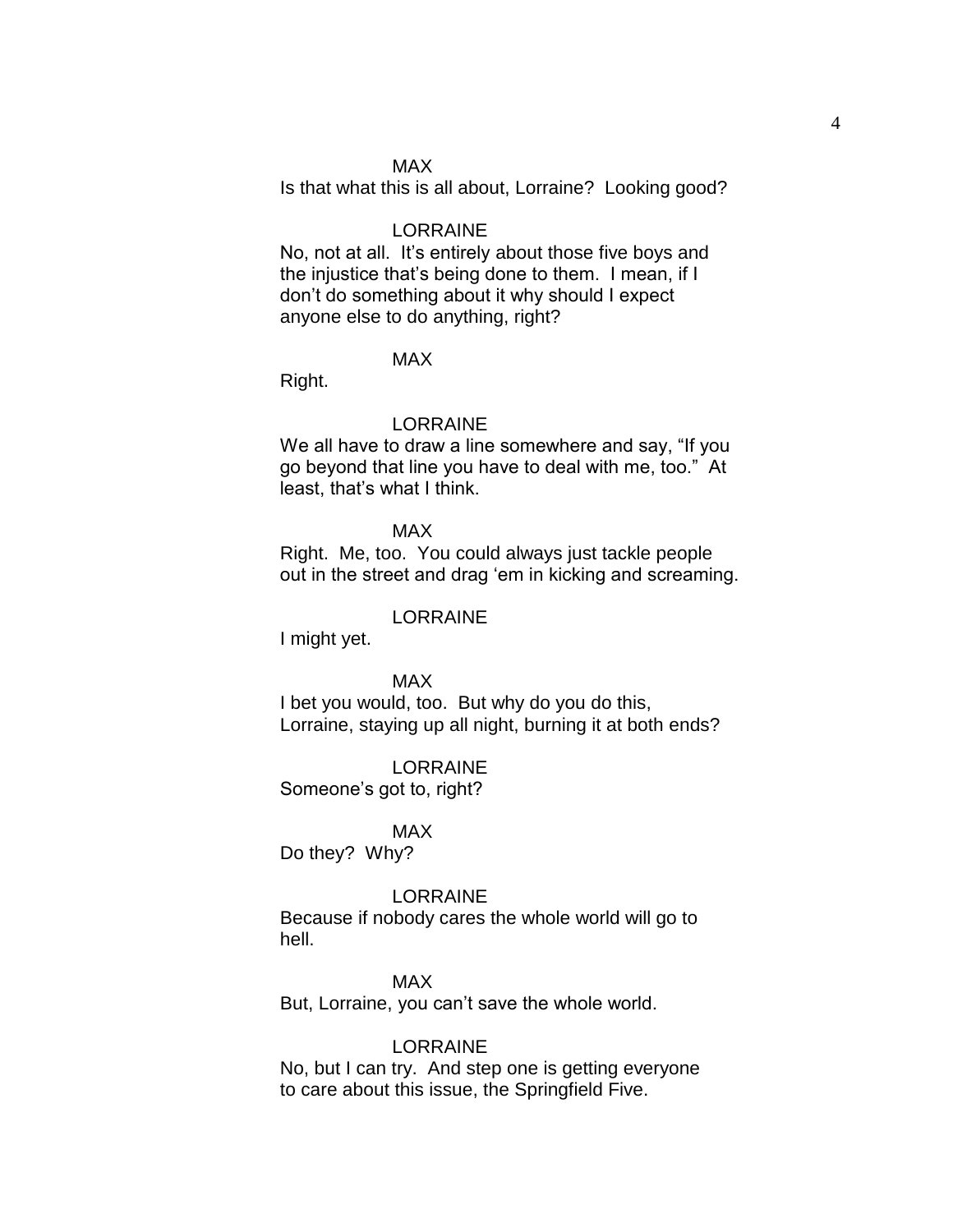## MAX

But you can't *actually* make anyone else care about something, Lorraine. Not really.

## LORRAINE

Oh, sure you can. These are old, time-worn techniques used by the wobblies before the war. But getting to a whole group at once, that's the trick. That's where songs come in.

## MAX

(skeptical) Yeah, but even songs won't make someone care if they don't.

#### LORRAINE

If it's the right song being sung the right way.

MAX

I don't think that's true.

#### LORRAINE

(off-handed) Sure it is. Deep down I honestly think that people

really want to do what's right and actually *do* care, they just need a little push in the right direction to get them going, and that's where I come in.

Lorraine reaches into her sweater pocket and pulls out a pack of cigarettes, which she finds empty and crumples.

#### LORRAINE

Gotta smoke?

## MAX

No. You're an idealist, Lorraine.

LORRAINE I'm more than idealist, Max, I'm an instrument of God.

Lorraine checks out the overflowing ashtray and spots a long butt. She straightens it out and lights it, then takes a sip of coffee. She winces and sticks out her tongue.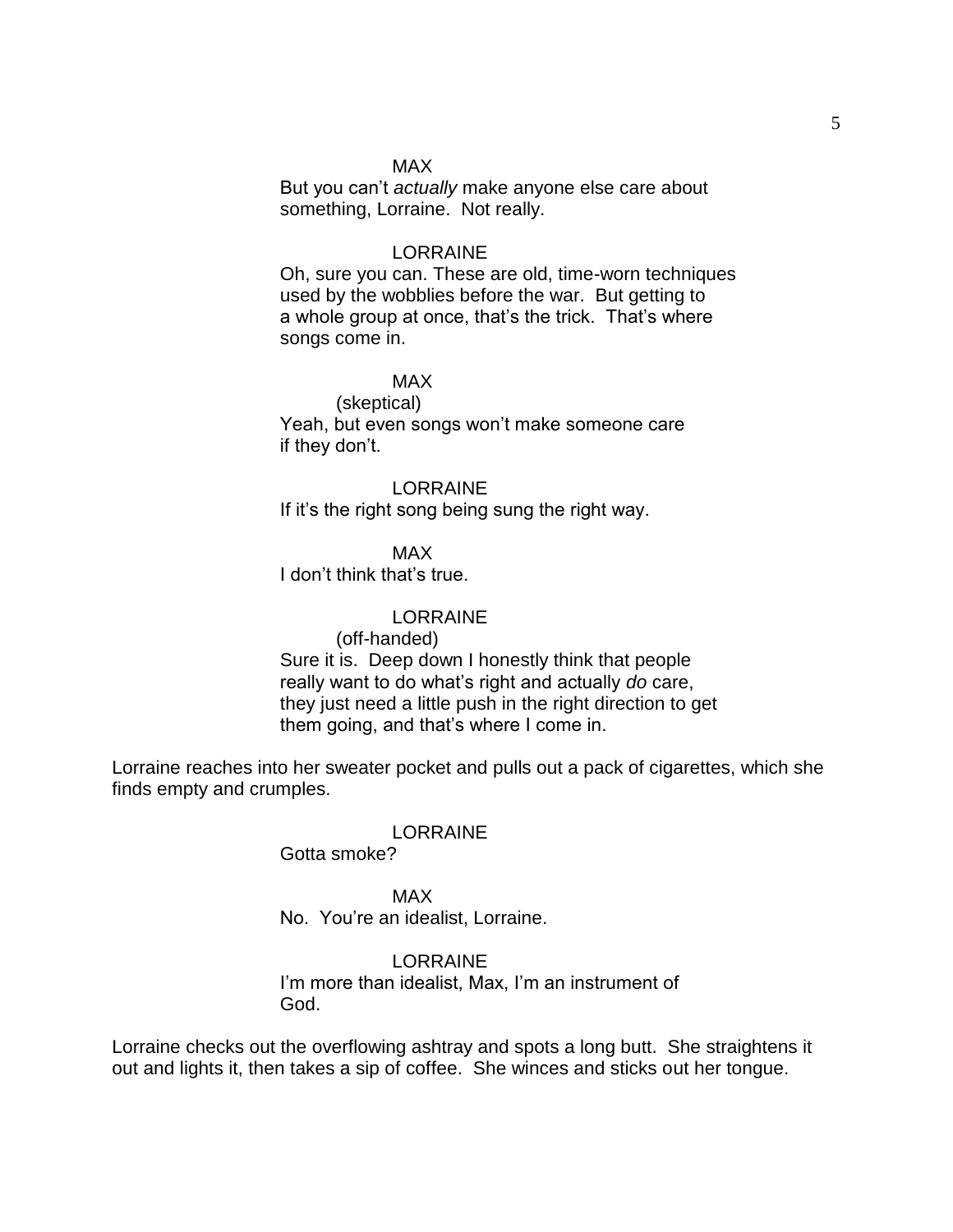# LORRAINE

*Blah!* How can coffee get colder than the room it's in?

MAX I don't know. You going to the Purple Onion tonight?

# LORRAINE

Oh yeah, sure. Got to.

(she waves a pile of flyers) I have to get every single person at the Purple Onion tonight to come to my meeting Sunday. Those people are what I have to work with; they're my building materials and this meeting is my testing ground. If I have to yell and scream, I'll do it. If I have to whisper and sing songs, I'll do that.

#### MAX

And you dig it.

# LORRAINE

Yeah, yeah, that, too. (snaps her fingers) That reminds me, have you got an extra guitar pick?

# MAX

Not here. You can always use a matchbook.

LORRAINE They shred. That's OK, I'll swing by the music store.

Lorraine sits down and puts on her shoes. Max checks out her legs as she does this. Suddenly . . .

## MAX

Lorraine, you drive me crazy! Why won't you go out with me?

LORRAINE Look, Max, you're my friend. Let's leave it at that, OK?

#### MAX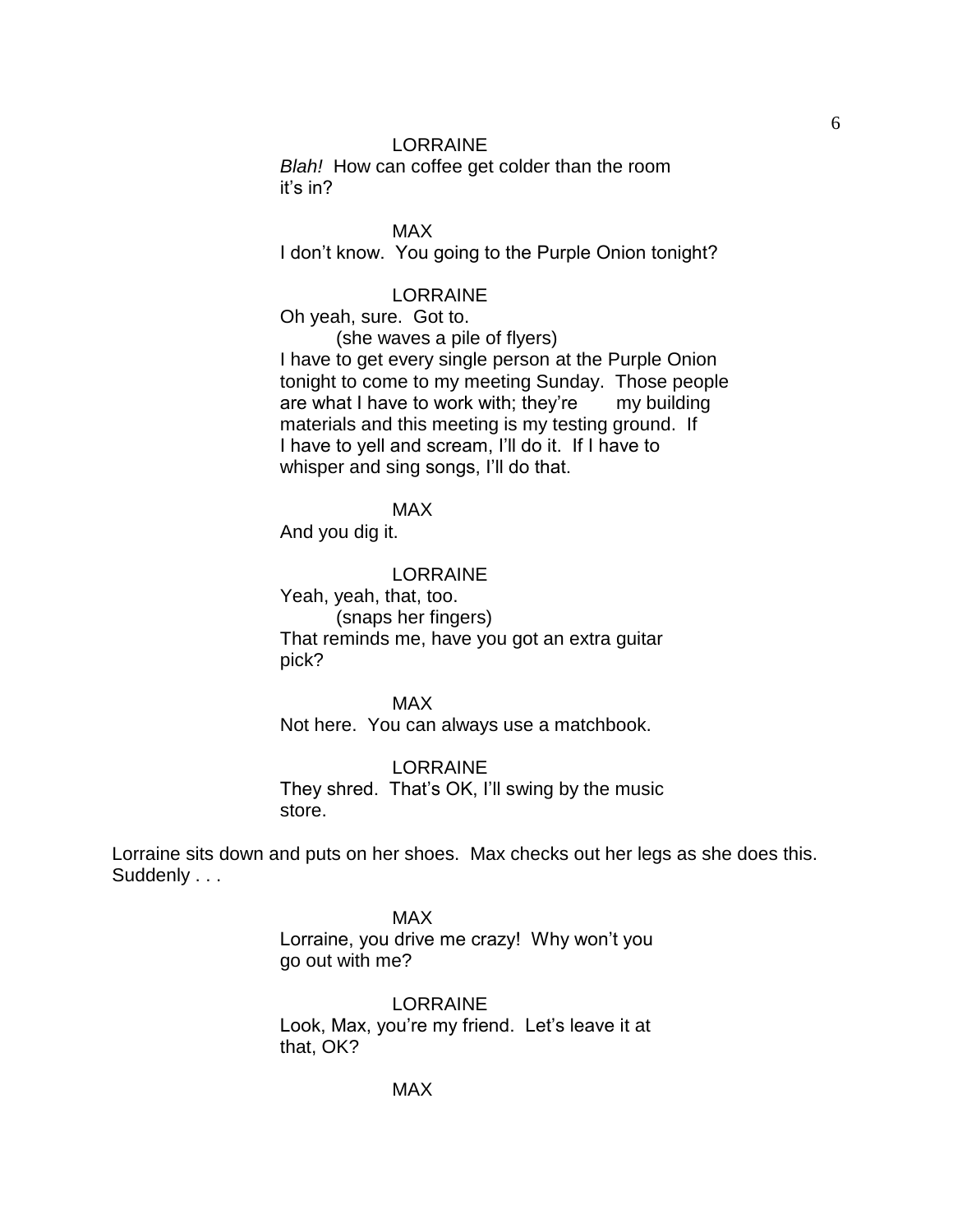(frustrated) But I don't want to leave it at that.

LORRAINE If there was something here, Max, we'd know about it by now, right?

MAX

*I* know about it.

**LORRAINE** 

(shrugs) It takes two to tango.

MAX But what can I do, Lorraine?

Lorraine smiles and hands Max a thick pile of flyers.

LORRAINE

Here. Hand these out. See ya later, alligator.

Lorraine walks out of the office and Max watches her go, groaning audibly after she's left.

EXT. "STUDENTS FOR POLITICAL ACTION" OFFICE - DAY

Lorraine exits the office and strides up the street immediately attempting to hand out flyers.

LORRAINE

*Demand justice now! Free the Springfield Five!*

Most people take the flyers that are offered to them, although many immediately discard them, some right on the street. When Lorraine sees this she goes over and picks the flyer back up.

> LORRAINE (to herself)

> > DISSOLVE:

EXT. THE BUCKLEY HOUSE – DAY

Slob!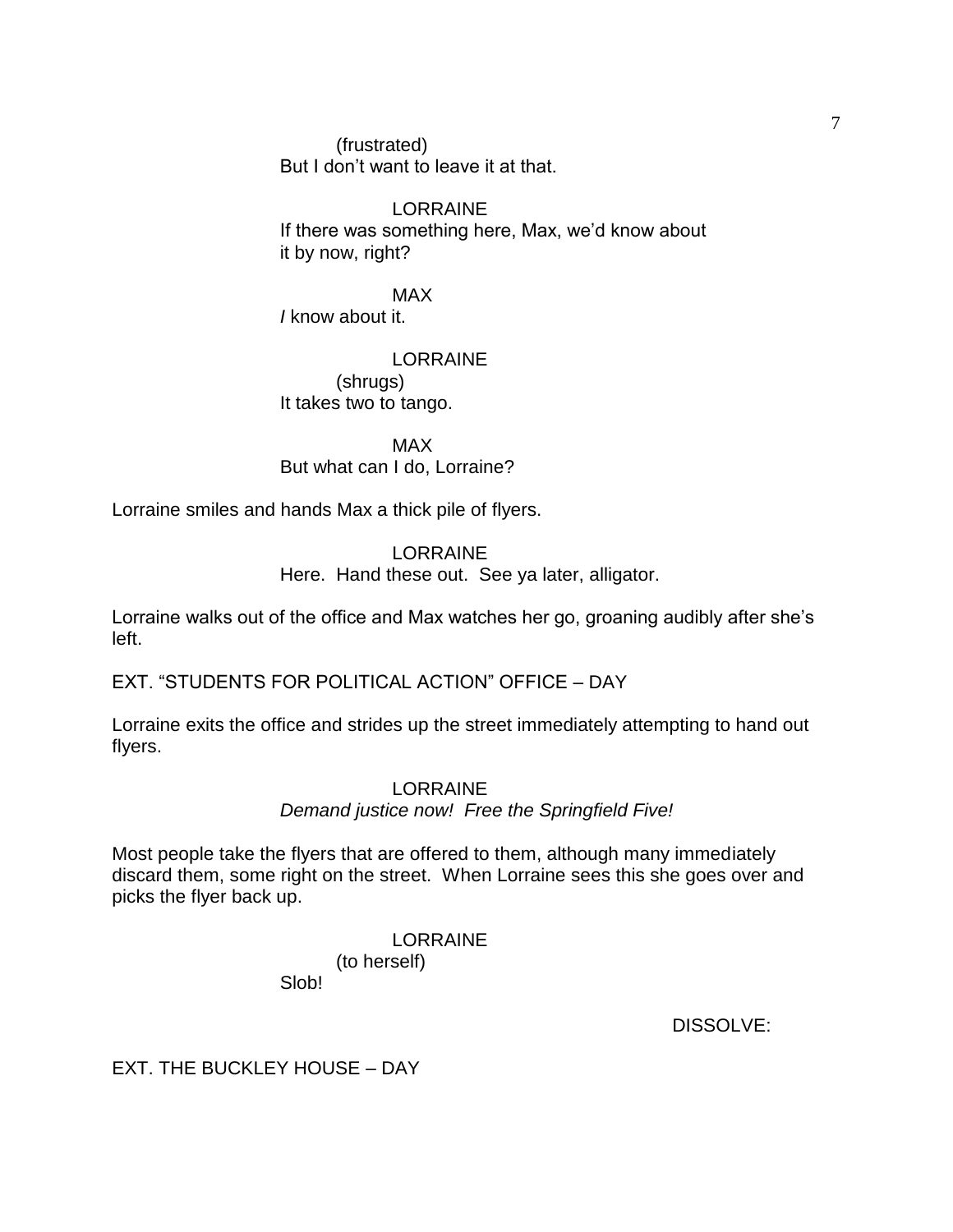This is a small house in a neighborhood of nearly identical homes. Big leafy trees line the shady street. A red 1960 Ford Falcon sits in the driveway. The distinctive sound of the Three Stooges playing on TV can be heard from within. A car pulls up in front of the house.

INT. THE BUCKLEY HOUSE/LIVING ROOM – DAY

DAN BUCKLEY, a 14-year old wearing a Boy Scout uniform, sits watching the Three Stooges on TV and laughing. The doorbell rings. Dan dashes over and opens the door. Two other 14-year old boys in Boy Scout uniforms come bursting in and they all begin talking at once. Dan and his pals leave.

MR. BUCKLEY and MRS. BUCKLEY enter the living room. Phil's Dad is wearing a bowling shirt and holds a bowling ball up in front of his face.

> MRS. BUCKLEY Be careful with that in the house.

MR. BUCKLEY Hon, please, I've got to get in the proper frame of mind, OK? (chuckles) Get it, "frame" of mind? Bowling. Frame

MRS. BUCKLEY That's great, dear, you're another Red Skelton.

MR. BUCKLEY (imitates Red Skelton's lisp) Good night and God ble*sh.* (looks around) Where's Phil?

MRS. BUCKLEY (shakes her head) Still in bed.

Mr. Buckley looks at his watch and frowns.

MR. BUCKLEY It's after ten, what's with him?

MRS. BUCKLEY You tell me. Ever since he graduated high school and started work, he's changed. He just doesn't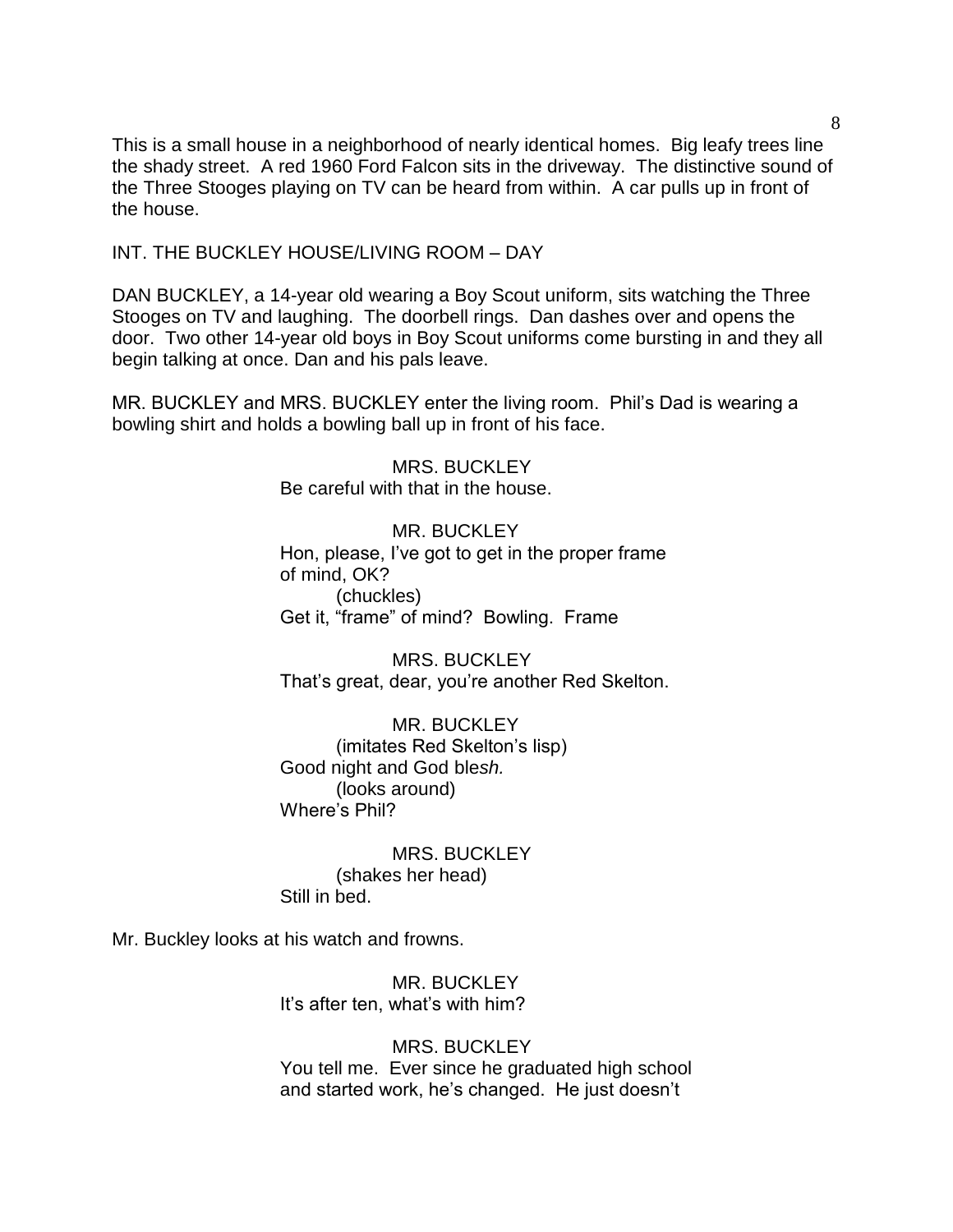seem to give a damn about anything anymore. I don't know what to do with him.

Mr. Buckley considers this for a moment, then exits the living room.

INT. HALLWAY OUTSIDE PHIL'S ROOM – DAY

Phil's Dad steps up to a closed bedroom door, tries the doorknob and finds it locked.

MR. BUCKLEY Phil? You up?

PHIL (O.S.)

Yeah.

MR. BUCKLEY Aren't you supposed to be at work?

PHIL (O.S.) I got the day off.

MR. BUCKLEY

How come?

PHIL (O.S.) It just happens that way sometimes.

MR. BUCKLEY Huh. Well, why don't you get out of bed.

PHIL (O.S.) Why? What's the difference?

Mrs. Buckley steps up beside her husband.

MR. BUCKLEY Because it's a beautiful day.

PHIL (O.S.) It's a beautiful day here in my bed, too.

MR. BUCKLEY I don't like this behavior, Phil.

# PHIL (O.S.)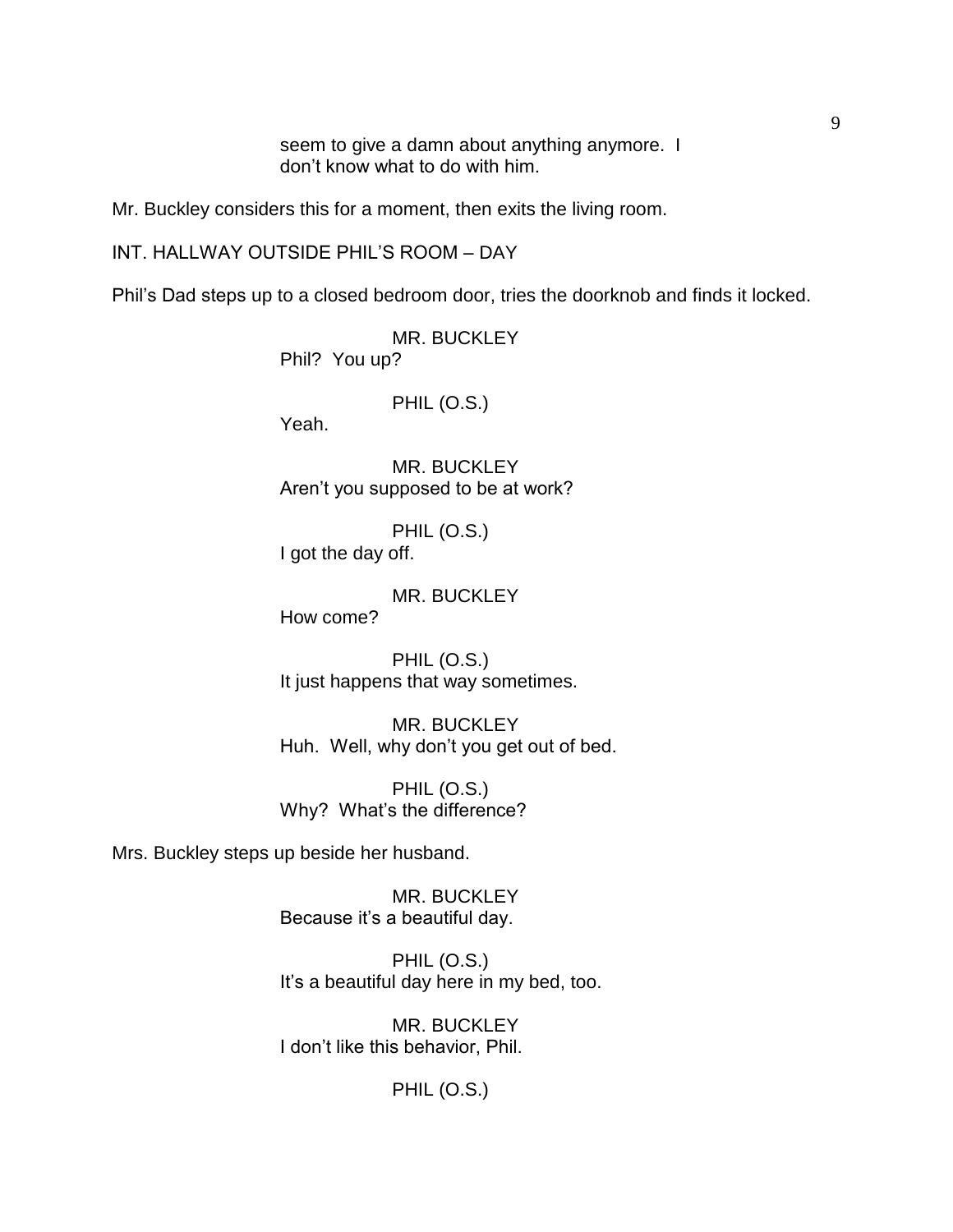Yeah?

MR. BUCKLEY Yeah. So get your ass out of bed!

PHIL (O.S.) Yeah, yeah, I will.

MR. BUCKLEY Do it soon.

PHIL (O.S.) All right. OK.

MR. BUCKLEY (shrugs) Y'know, Phil, if you waste this day, you'll never get it back.

PHIL (O.S.) Yeah? Big deal.

MRS. BUCKLEY (to her husband) You see?

MR. BUCKLEY Yeah, I see.

MRS. BUCKLEY What can we do?

MR. BUCKLEY How the hell am I supposed to know? (he kisses his wife) I gotta go. See ya.

MRS. BUCKLEY

Bye.

Phil's Dad and Mom exit and we stay on Phil's closed bedroom door.

INT. PHIL'S BEDROOM – DAY

PHIL BUCKLEY, a tall, handsome, eighteen-year old boy with a crewcut, lies in bed in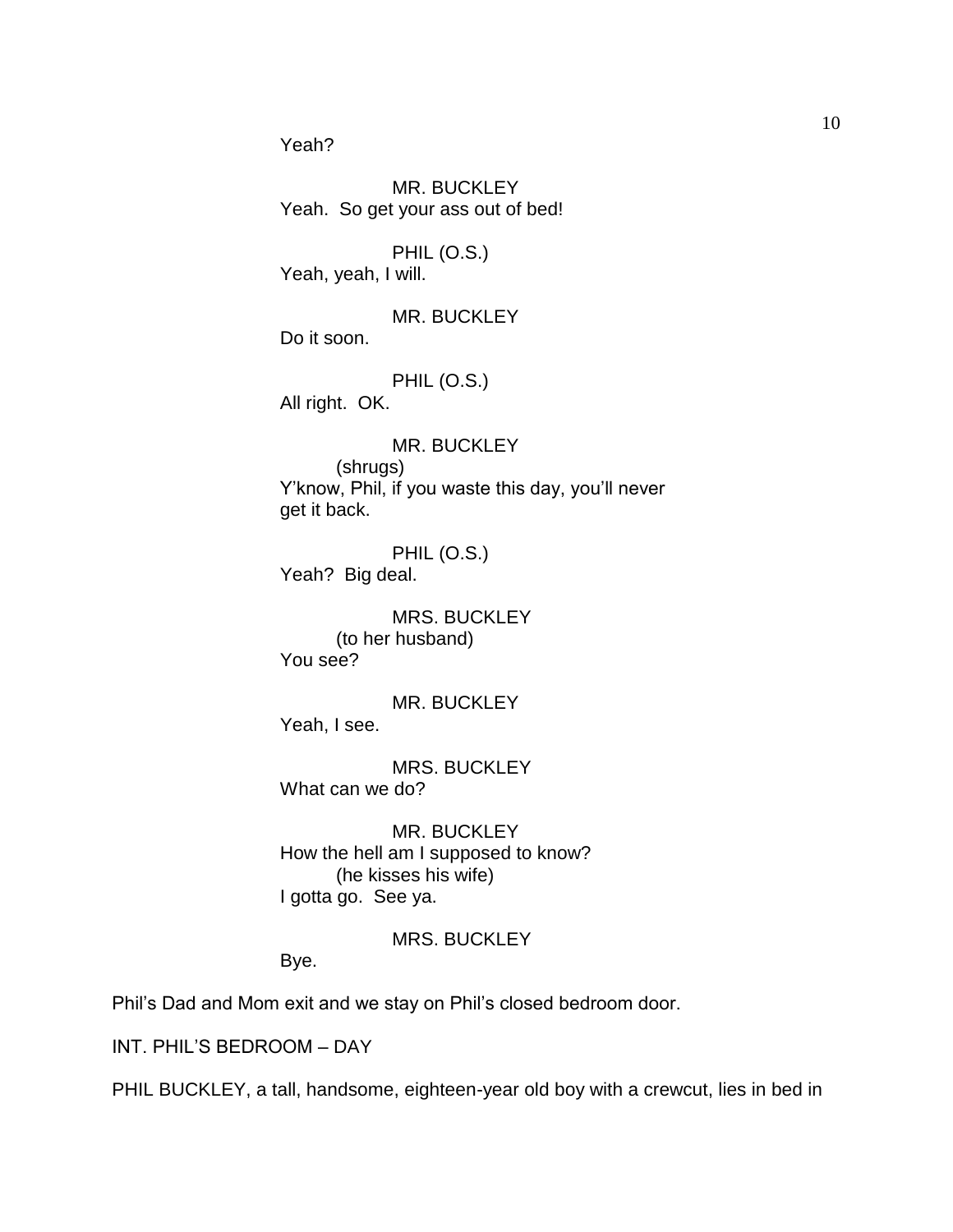his boxer shorts smoking a cigarette. Phil wears a can opener on a shoelace around his neck. The ashtray beside his bed is overflowing with smashed butts. Phil smokes languidly, the smoke drifting up from his nose. There are ashes on his chest, but he doesn't notice.

Phil reaches under the bed and comes out with a can of beer. He opens it with his can opener, guzzles, winces, grins and belches.

Phil glances over at the wall beside him. There are many photos of Elvis cut from magazines, as well as pictures of Tuesday Weld, Chuck Berry, Bobby Darin and Mickey Mantle. Phil suddenly sits up, reaches over and grabs an acoustic guitar that's leaning against the wall and begins strumming it.

Phil plays a variety of tunes and rhythms in a half-assed fashion, but nothing sounds very good. He glances over at a book on his desk, "Beginning Guitar." Phil opens the book and begins to play. He's doing OK until he attempts to make a specific chord and, sadly, his fingers don't want to stretch that way.

#### PHIL

*Ouch!*

Phil shuts the book. He walks over to his dresser, steps in front of the mirror, crosses his arms, lowers his chin and proceeds to do a poor Ed Sullivan imitation.

PHIL

Tonight we have a really big *shew*. I mean, a *really, really* big shew. Let's all give a very warm welcome to the talented, amazing, oneof-a-kind *Phil Buckley!* (he imitates the fans cheering; smiling humbly he picks up his guitar and imitates Elvis) Thank you. Thank you very much. I'd like to play my newest song which has been (continued)

PHIL (cont.) number-one on the hit parade for over three months . . .

Phil sits down on the bed, strums his guitar, but still isn't getting the sound he wants. He thinks for a second, then puts down the guitar and digs through one of his dresser drawers. He comes up with a cheap old microphone with a strange, multi-pronged plug on the end. Phil considers this situation for a moment, then produces a Boy Scout knife and deftly cuts off the plug. He then splits the wire and shaves off the insulation.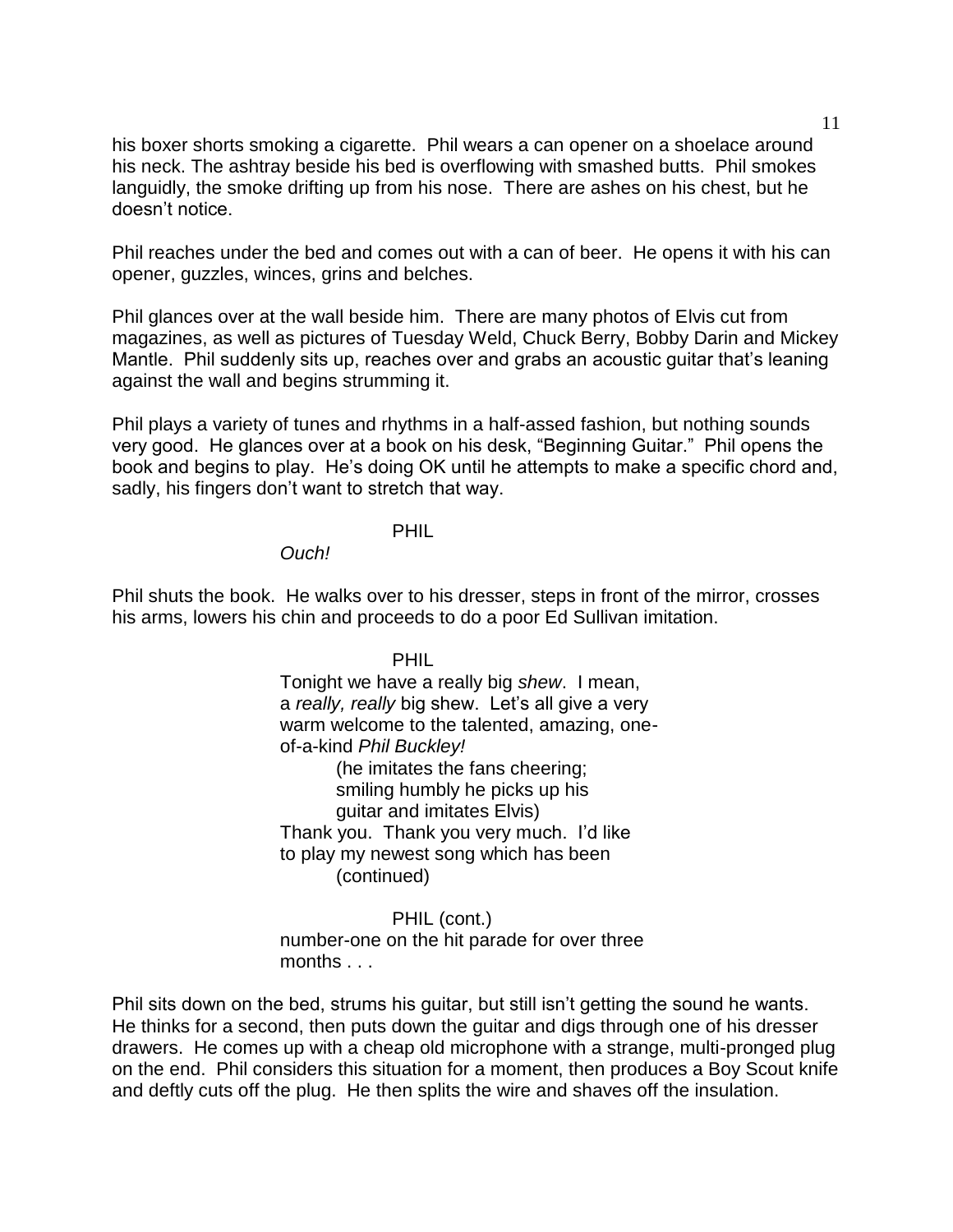Phil takes the mike over to his record player and connects the bare wires to the back of the amplifier. Suddenly, feedback fills the room. Phil's eyes light up.

PHIL

*Boss!*

He moves the mike away from the amp, then blows into it and hears his amplified breath through his speakers. Phil takes the microphone and shoves it into the hole of his guitar and presto! *It's electric!* Now he really starts to rock and it's clear that Phil is not particularly talented, simply enthusiastic. He does the Chuck Berry duck-walk across his room, guitar wailing.

INT. KITCHEN – DAY

Phil's Mom is doing the dishes. She hears the strange, electronic noise and looks all around.

# MRS. BUCKLEY

What on Earth?

INT. PHIL'S BEDROOM – DAY

Phil's a rock & roll maniac playing to thousands of adoring fans and everything's terrific until – *sproing! –* one of his guitar strings breaks. Phil frowns, setting down his guitar. He scrutinizes the money on his dresser – he has one dollar to his name. Nevertheless, a guitar with a broken string seems like a fairly useless item. Phil stands up, finally motivated to do something. He puts his guitar in it's battered old case and begins putting on his clothes.

DISSOLVE:

# EXT. CITY STREETS – DAY

Phil walks along the street carrying his guitar case. Phil isn't paying any attention to anything going on around him. He's got a tune in his head and a vague, amused look on his face. He occasionally makes an Elvis Presley-style hip gyration accompanied by a grunt and we realize that Phil's still on The Ed Sullivan Show in his head. He adds the crowd reaction sounds, cheering and laughing.

The beatnik kid MAX from the "Students for Political Action" office offers Phil a flyer.

MAX Free the Springfield Five! Let justice be done,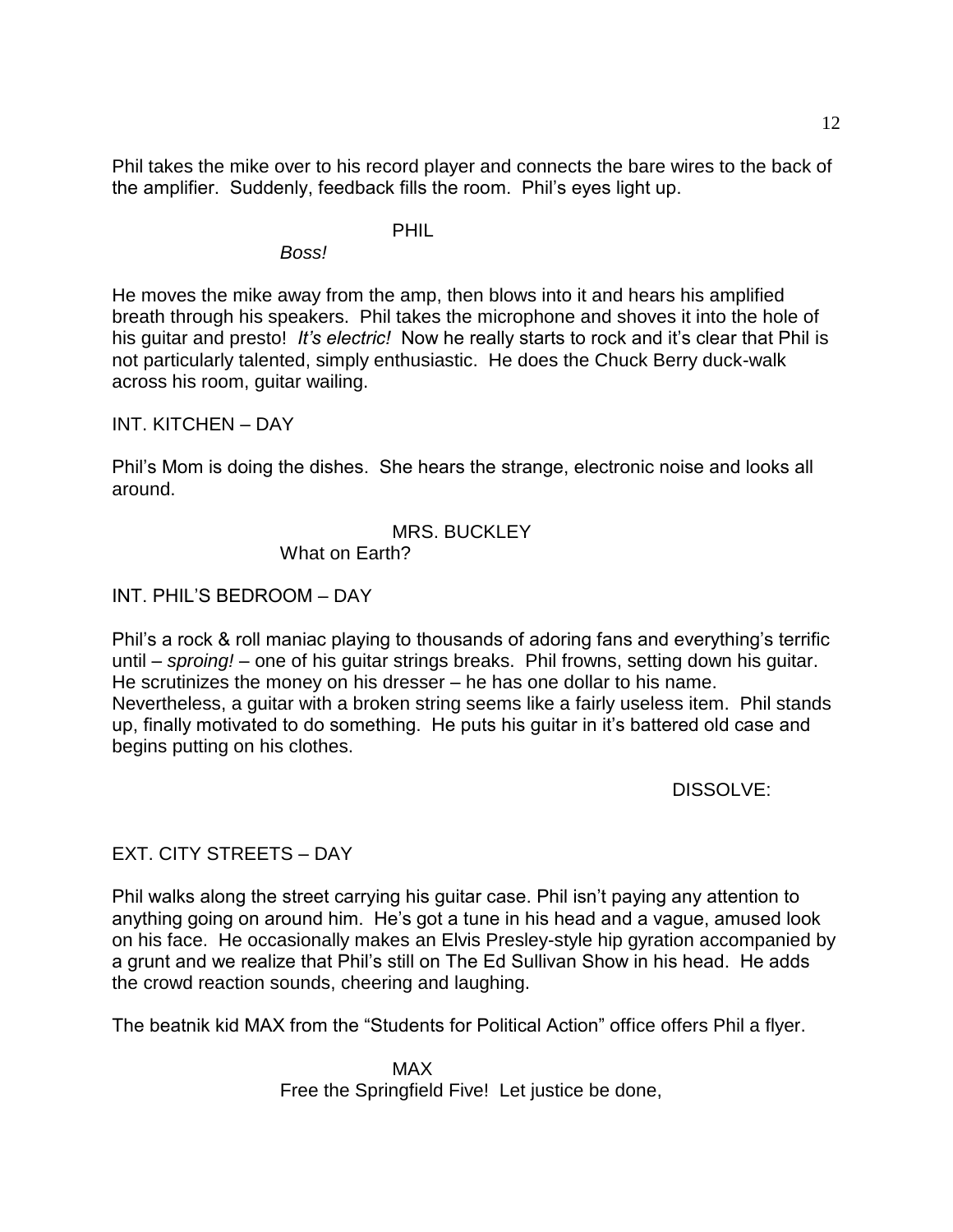# man. Meeting on Sunday at the Purple Onion.

Phil waves it away entirely uninterested.

# PHIL

No thanks.

INT. MUSIC STORE – DAY

This is the all-purpose variety of music store that sells most every sort of instrument and all the accessories. Lorraine stands before a large variety of guitar picks holding her guitar and deliberates. She chooses a pick, checks its thickness, then drops it back in its bin. Finally, Lorraine makes her decision, chooses a pick, then steps over to the counter and pays the portly, middle-aged CLERK a quarter.

Lorraine strolls over to the sheet music. She flips through until she finds something she likes and pulls it out—it's Woody Guthrie's song "This Land is Your Land." Lorraine plays the first several chords, humming the tune. Something else catches her attention and she walks to another part of the store, stepping behind a big display case filled with woodwind instruments.

Just then Phil steps up in front of the woodwind case, then crosses to the acoustic guitar section where Lorraine just stood. He finds the guitar string he needs and it costs fifty cents, half of his accumulated wealth. Phil resigns himself to this inevitability and replaces his broken string. He sees the portly Clerk watching him and smiles at the guy. The Clerk smiles back.

Lorraine hands a yellow flyer to an OLD BLACK WOMAN, who puts on her glasses and looks at it with interest.

Now Phil attempts to tune his guitar. He does a rather half-assed job, shrugs—that's good enough—then spots the open sheet music in front of him of *"This Land is Your Land."* Phil concentrates deeply, furrowing his brow, and painfully strums and sings the first few chords of the song.

# PHIL

(singing) This land is your land This land is my land From California To the New York Island From the redwood forests To the Gulf stream waters This land was made for you and me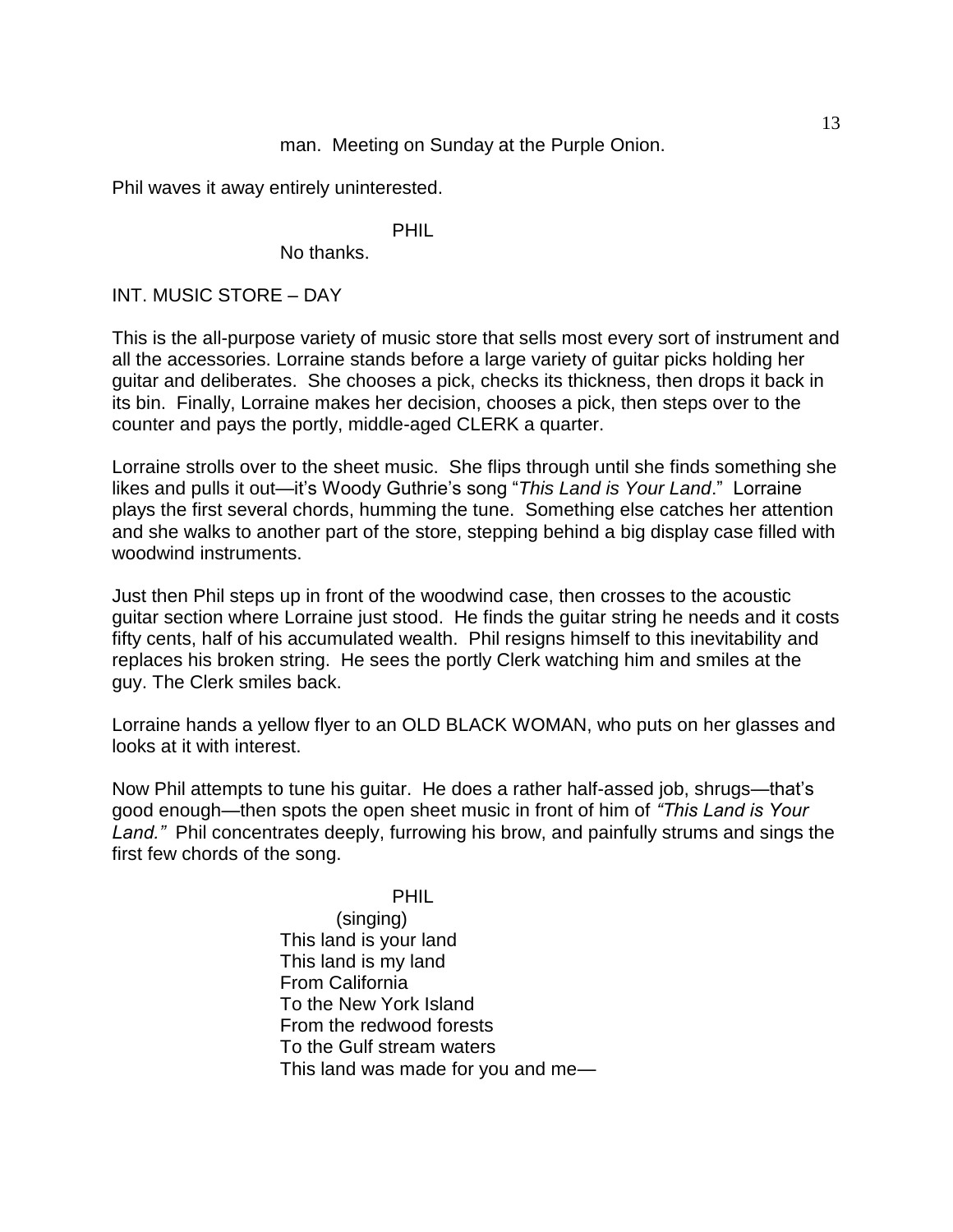Lorraine steps up from behind and proclaims . . .

### LORRAINE

## *I love this song!*

Phil turns around and checks Lorraine out. He smiles his coolest smile.

PHIL Really? No kidding? Me, too.

# **LORRAINE** (excited) Really? Come on, let's play it together.

Lorraine begins playing the song and Phil very hesitantly follows along, glancing frequently at the lyrics.

## LORRAINE & PHIL

(singing) As I went walking That ribbon of highway I saw above me That endless skyway I saw below me That golden valley This land was made for you and me (continued)

#### LORRAINE & PHIL (cont.)

This land is your land This land is my land From California To the New York Island From the redwood forests To the Gulf stream waters This land was made for you and me

I roamed and rambled And I followed my footsteps To the sparkling sands Of her diamond deserts While all around me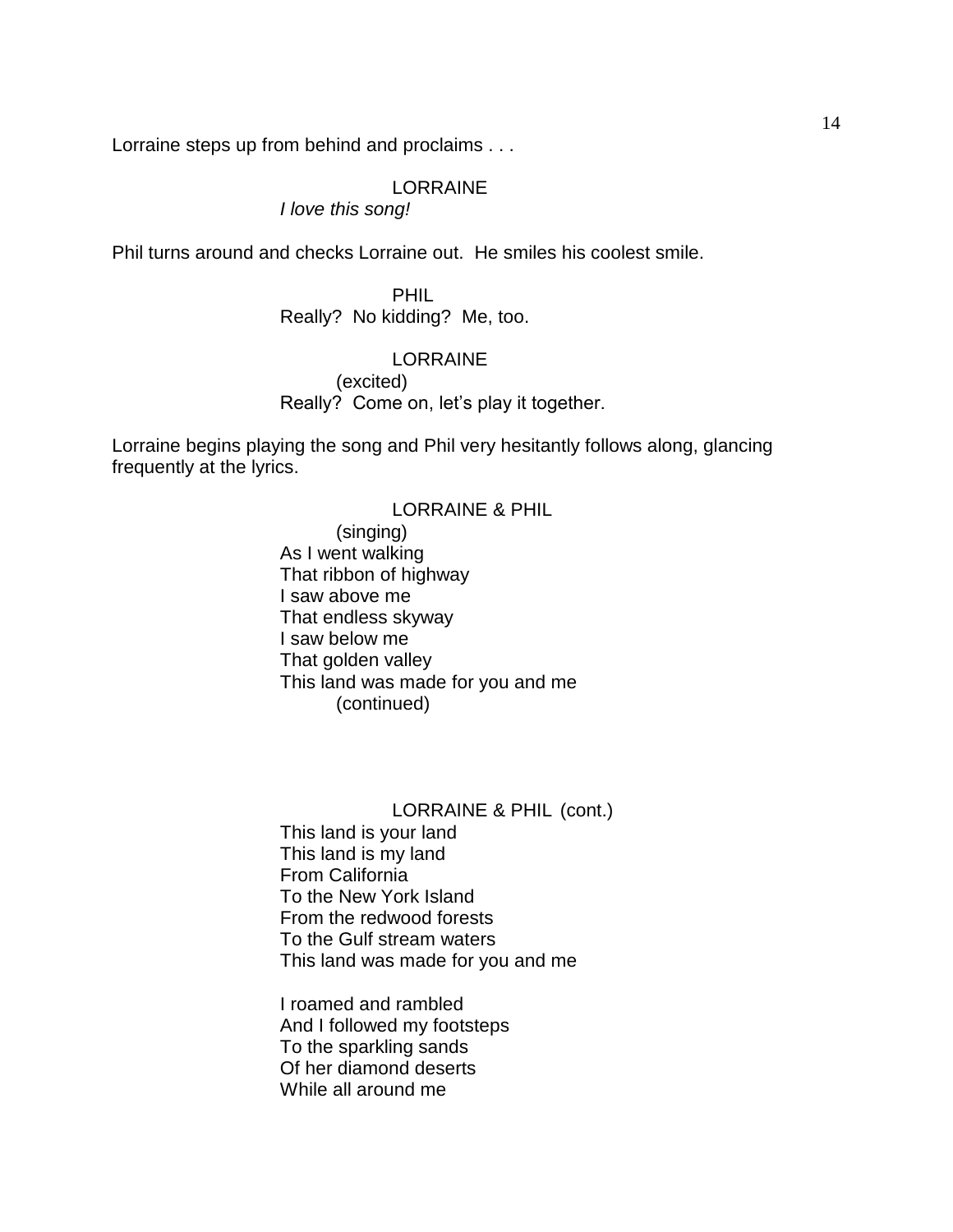A voice was sounding, sayin', This land was made for you and me

The sun came shining And I was strolling And the wheat fields waving And the dust clouds rolling As the fog was lifting A voice was chanting This land was made for you and me

Suddenly, everybody in the store, including the old black woman and the clerk, joins in for the finale.

## **EVERYBODY**

This land is your land This land is my land From California To the New York Island From the redwood forests To the Gulf stream waters This land was made for you and me This land was made for you and me

Everybody laughs, then returns to their business. Lorraine turns to Phil.

LORRAINE Wow! Did you see the way the music draws people in? It's fantastic.

PHIL Yeah, it sure is. So, you like music, eh?

LORRAINE Yes, very much. Do you?

PHIL Oh, yeah. Uh, my name's Phil, what's yours?

## LORRAINE

Lorraine. (he puts out his hand to shake and she hands him a yellow flyer) There's a really important meeting tomorrow night for the Springfield Five.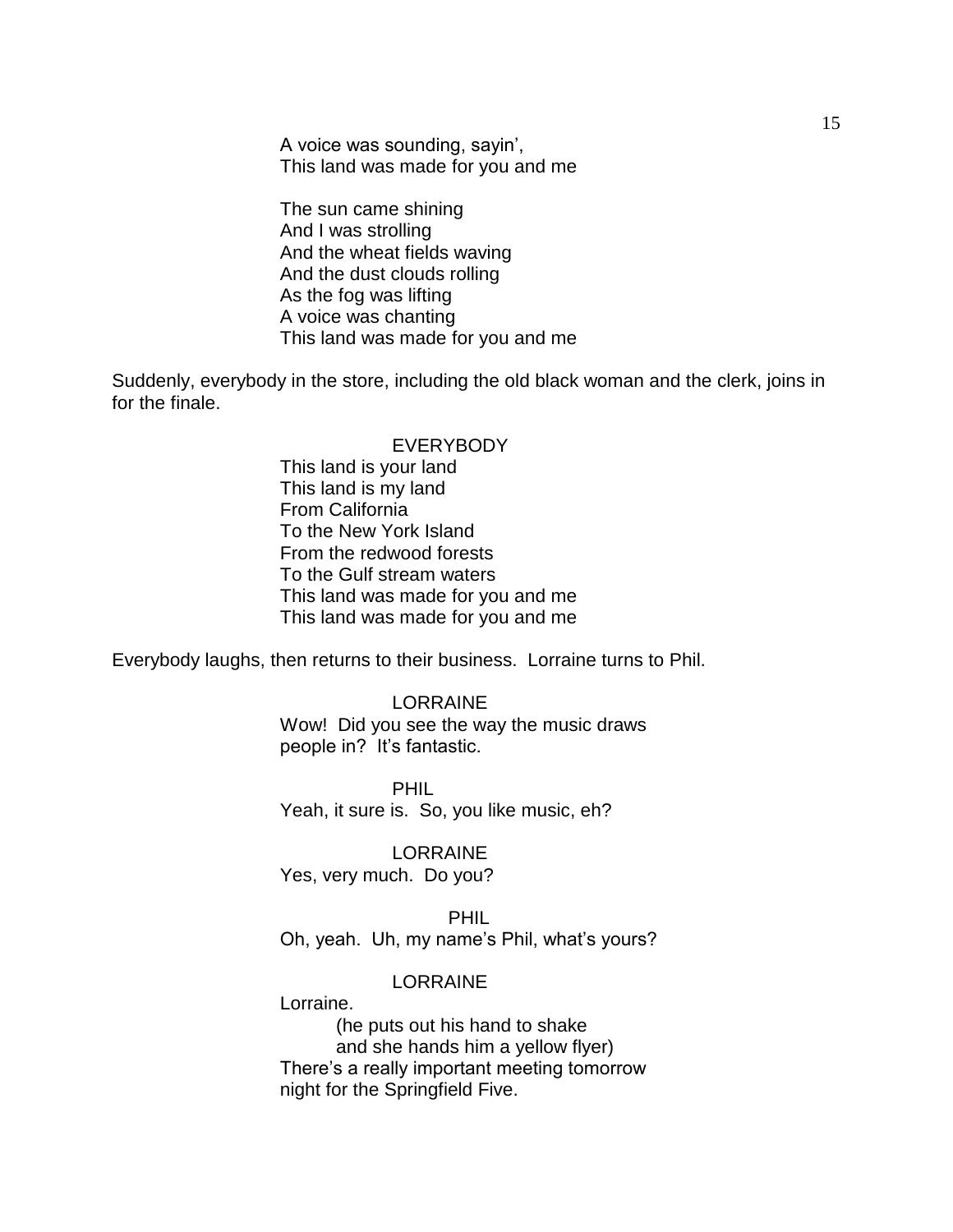Phil takes the flyer looking confused.

PHIL Is that a new band?

LORRAINE No! Don't you read the newspaper?

PHIL Sure, but I must've missed it.

LORRAINE It's been the headline for the last week.

PHIL

The neighbor's dog grabs our paper all the time and chews it up. What's going on?

# LORRAINE

The Springfield Five are five colored boys that were arrested for no good reason as they were driving down south to a civil rights rally. We're trying to get them out of jail.

PHIL Oh. OK. Tomorrow night, huh?

# LORRAINE

At 8:00.

PHIL (frowns) But tomorrow's Sunday, y'know.

# LORRAINE

Yeah? So?

PHIL So, Ed Sullivan's on Sunday at eight.

Lorraine grimaces with disdain.

# LORRAINE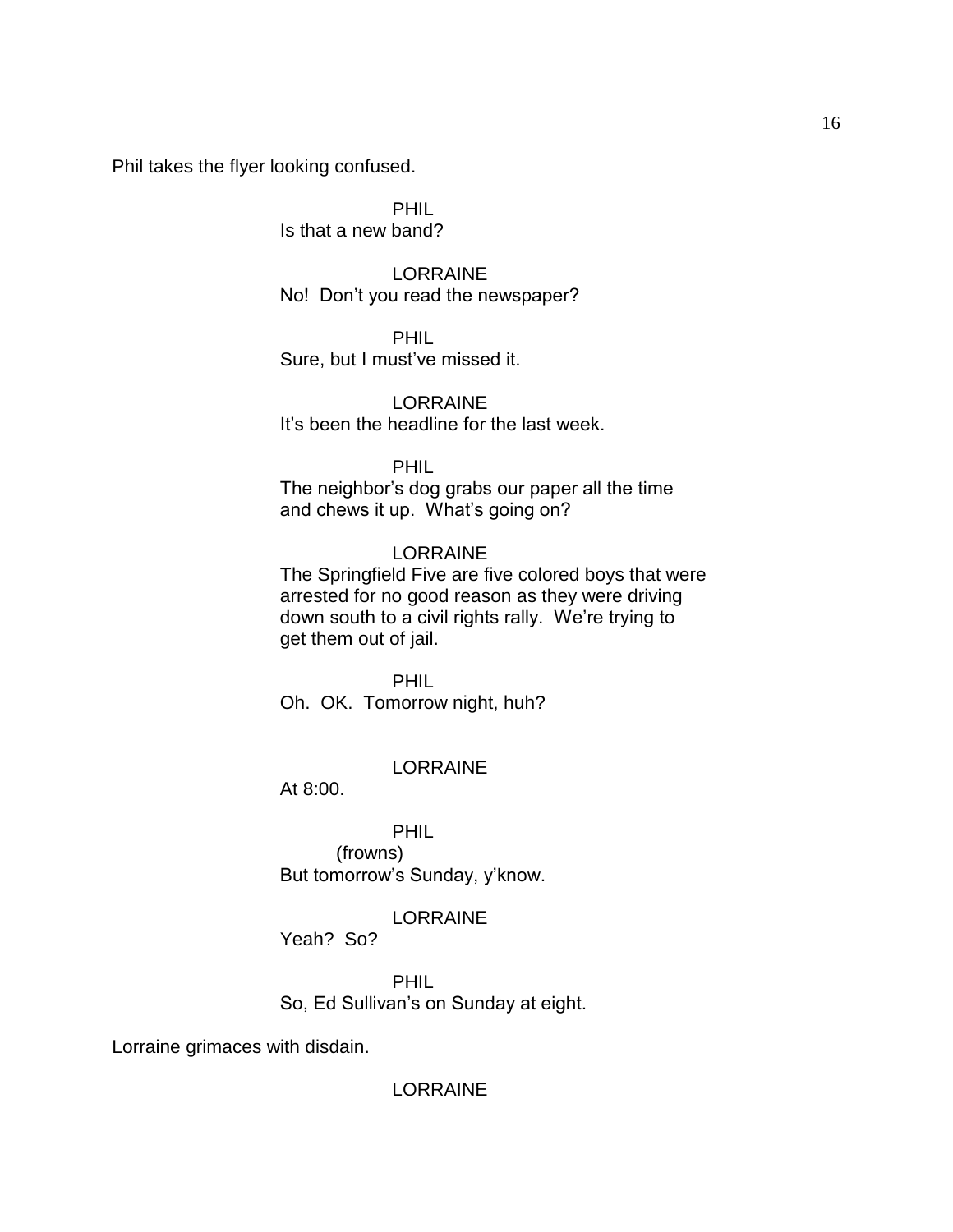Oh, that's too bad. I'm talking about *real*  problems in the *real* world here.

PHIL I know, I'm just telling you that that's not a good time for a meeting.

Lorraine looks stricken.

#### LORRAINE

You think? I printed 500 flyers.

PHIL

(shrugs) It may not mean anything, y'know, maybe he hasn't got anyone good on the show this week.

Lorraine suddenly looks like she's got a headache. She reaches into her sweater pocket and finds it empty.

# LORRAINE Have you got a cigarette?

PHIL Sure. Wanna get a cup of coffee to go with it?

Lorraine looks him up and down.

# LORRAINE

(grins) OK. Caffeine and nicotine are my favorite food groups.

PHIL Don't forget beer, it's just like liquid bread.

Lorraine laughs and she and Phil exit.

INT. COFFEE HOUSE – DAY

Phil and Lorraine both drink mugs of coffee and smoke cigarettes.

LORRAINE Well, I worked for a while at a crisis phone line,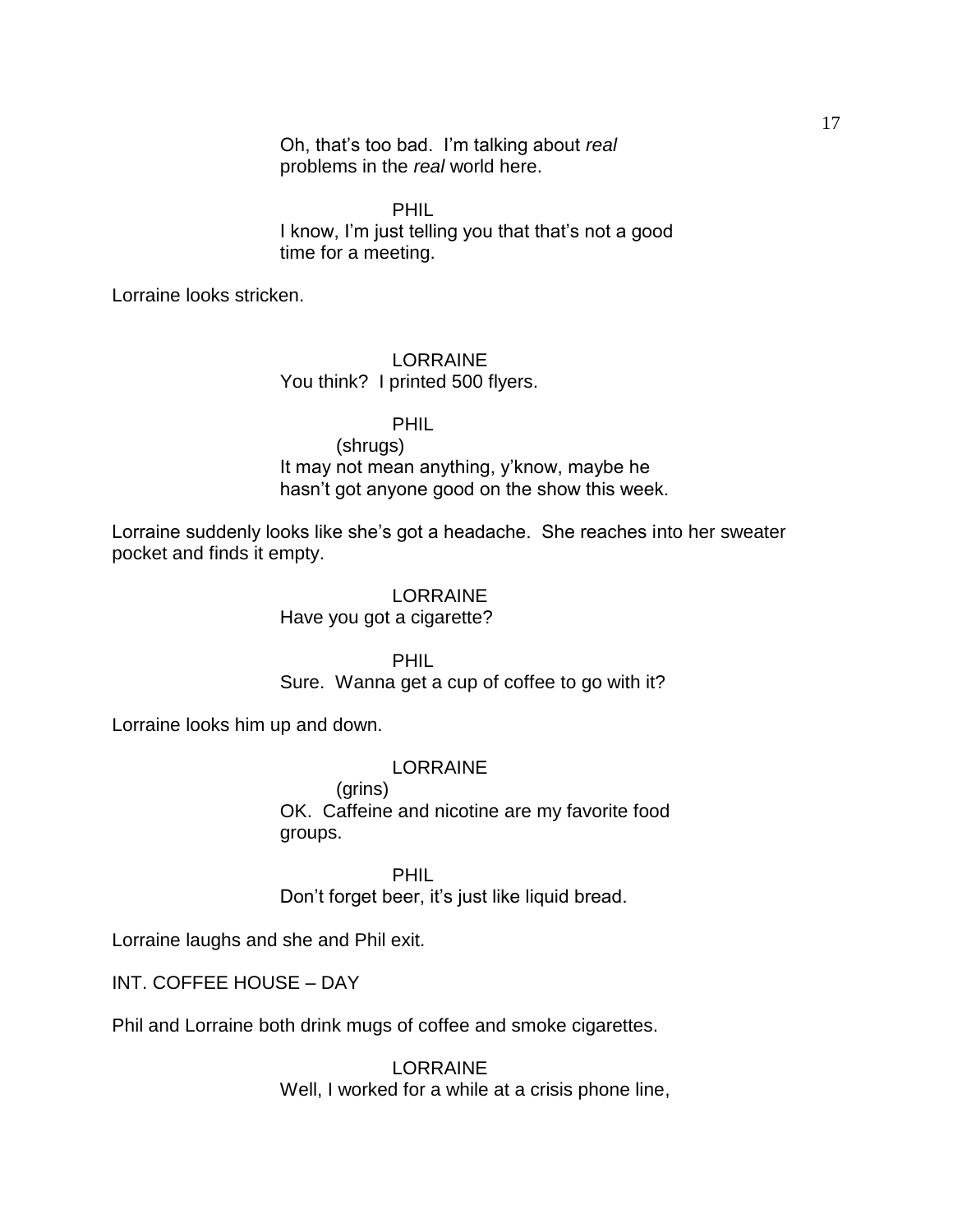but I got really tired sitting up all night listening to drug addicts moan about not scoring and pretending to be a marriage counselor. I didn't really feel like I was part of the fight.

PHIL (Phil nods, mesmerized) Right.

Lorraine really looks at Phil.

LORRAINE Do you know what I mean?

PHIL

Sure.

LORRAINE

Really?

PHIL (shrugs) No, not really.

**LORRAINE** Haven't you ever had a feeling of pure empathy?

PHIL (thinks, then shakes his head) I'm not sure. What's empathy?

**LORRAINE** It's like sympathy, only you don't feel bad *for* someone, you feel bad *with* them. (Phil digests this) Haven't you ever felt that way?

PHIL Oh, yeah. "Lassie" does that to me almost every week.

LORRAINE (shakes her head) TV again! *Jesus!*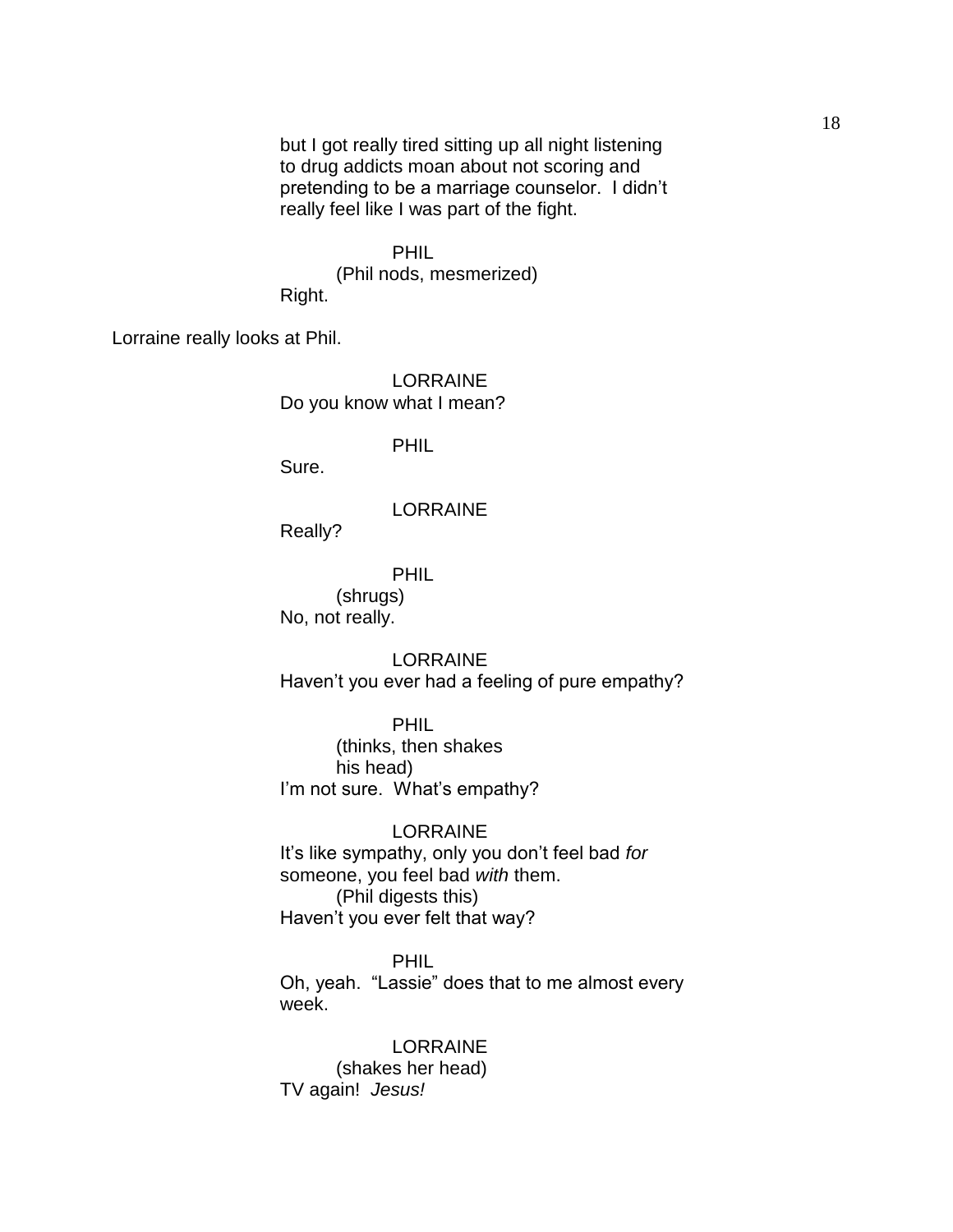PHIL

You don't like TV?

# LORRAINE

No, I don't. I think it makes people apathetic.

# PHIL

It's just entertainment.

# LORRAINE

And some entertainment has value. But mindless entertainment is useless. What are some of your interests?

PHIL (shrugs) Me? Oh, well, I have a wide range of interests.

LORRAINE (nods) Really? Like what?

Phil suddenly feels cornered.

PHIL Well, like everything.

LORRAINE (skeptical) Everything, huh? Interested in paleontology?

PHIL Do *you* know very much about paleontology?

# LORRAINE

(smiles)

No.

PHIL (grins) I'm the foremost authority.

# LORRAINE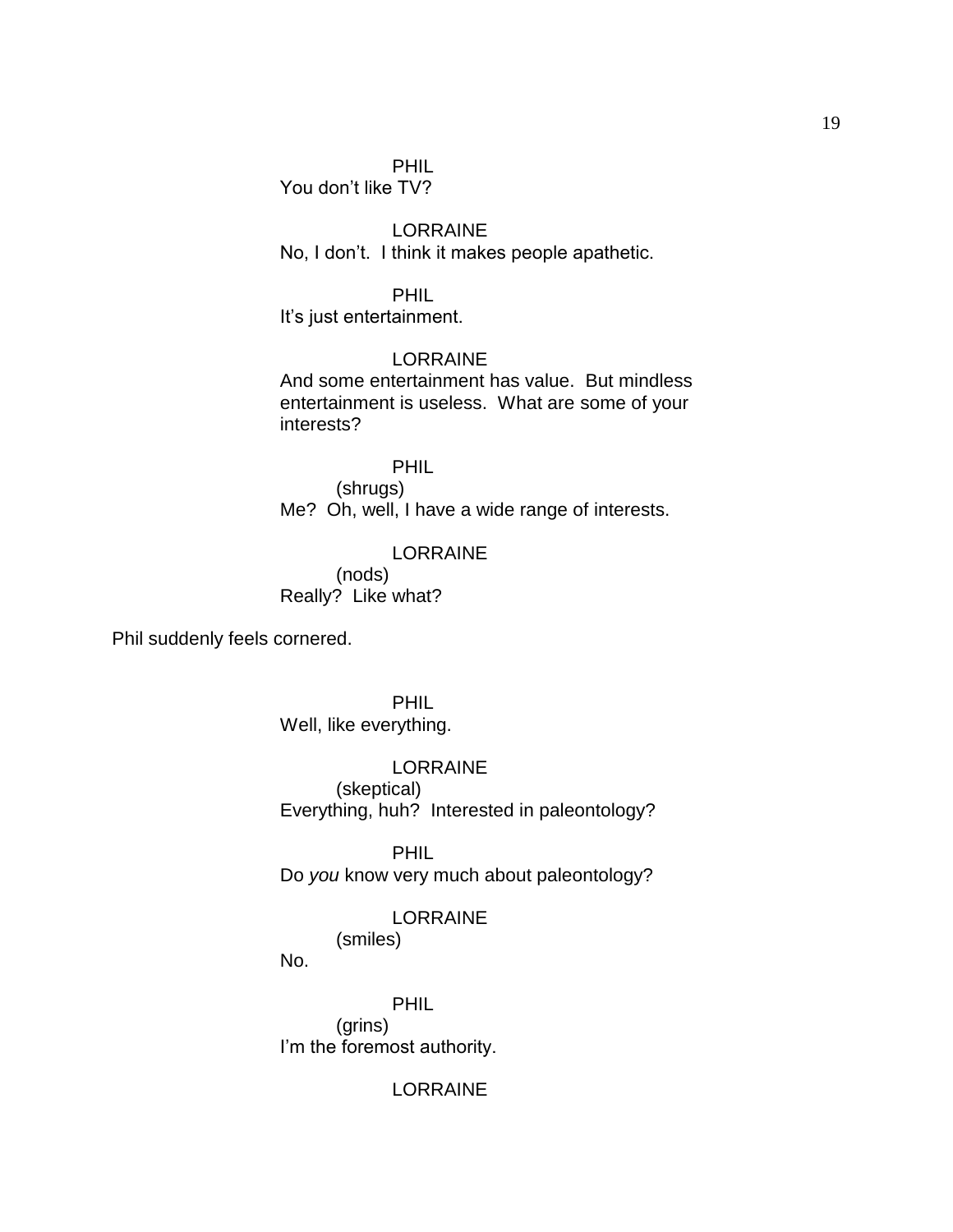OK. So, what's your favorite subject?

PHIL You mean like in school?

LORRAINE No, I mean like in life.

PHIL Oh, *that*. Well . . . uh . . . music, I guess.

LORRAINE You sure don't sound convinced.

PHIL No, I am. Music. Definitely. I wanna be a musician.

LORRAINE

(surprised)

Really?

# PHIL

Yeah.

#### LORRAINE

You know, it's *really* hard to be a musician. I take guitar lessons twice a week and that's not nearly enough.

PHIL

(skeptical) Well . . . It all depends on what you're after, right?

#### LORRAINE

(confused) What do you mean?

PHIL Well, that's if you want to be, say, a good or great musician.

LORRAINE

(nods)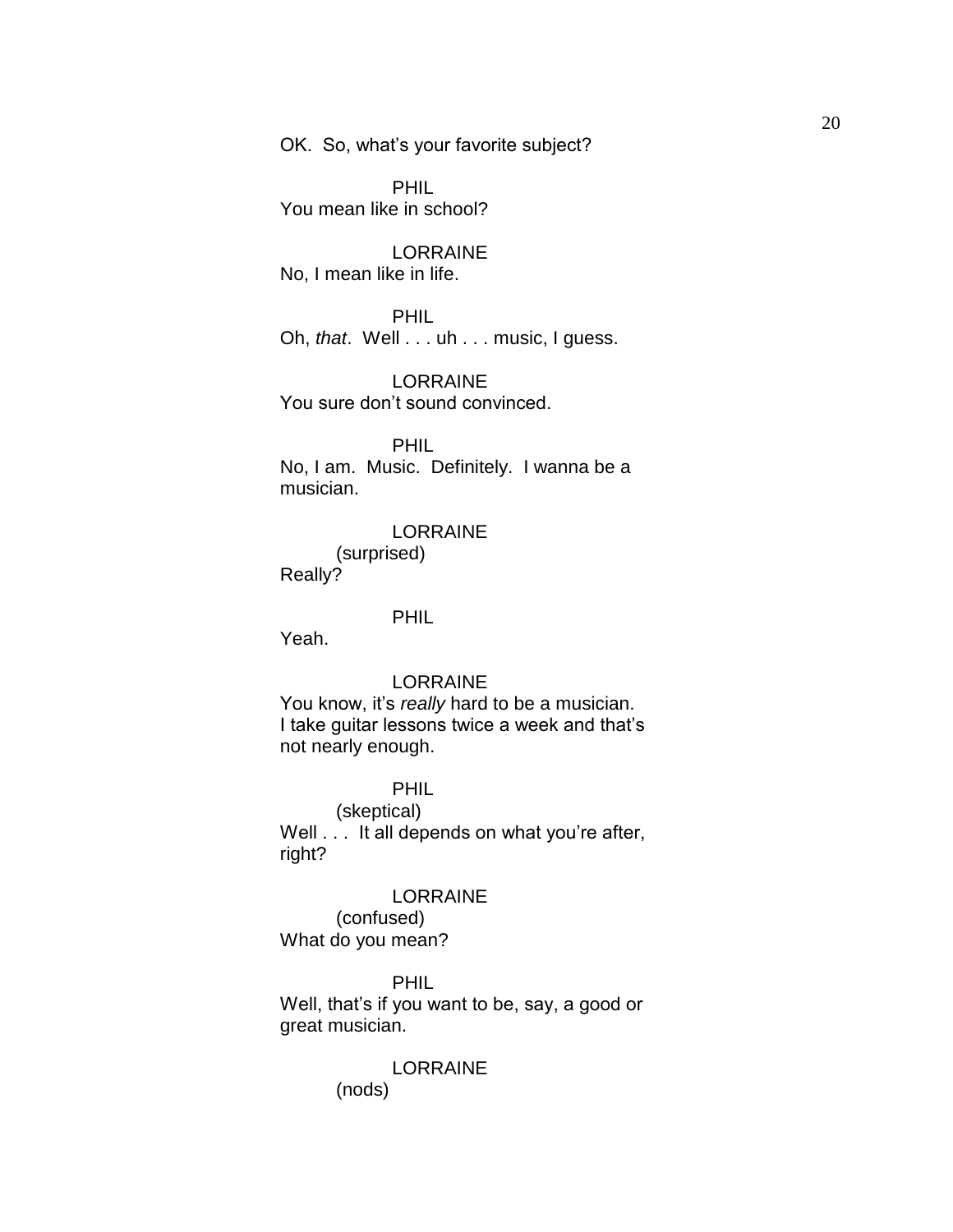Right.

PHIL Well, Bobby Darin doesn't really have a great voice, but he's a very successful singer. Or what about Bob Dylan? He can't sing at all.

# LORRAINE

Yeah, but he's a *great* song writer.

Phil waves his hand in total deprecation.

PHIL You can hire guys to do that.

#### LORRAINE

Yeah, so . . . ?

#### PHIL

So, you don't necessarily have to be good to be famous. Look at Dean Martin.

Lorraine consider this for a second, then dismisses the whole thing.

#### LORRAINE

That's silly. Of course you do. What are you talking about? If it's not their musical ability then it's their presentation. It's gotta be something. (Phil nods, good point; Lorraine remembers) Oh, y'know, tonight's Hootenanny night at the Purple Onion, you have to come.

## PHIL

(confused) *Hootenanny*? Is that like when you squaredance and stuff?

# LORRAINE

(laughs)

*No*. Hootenanny night means that it's open microphone for anyone that wants to get up and sing or play or read a poem or do anything.

PHIL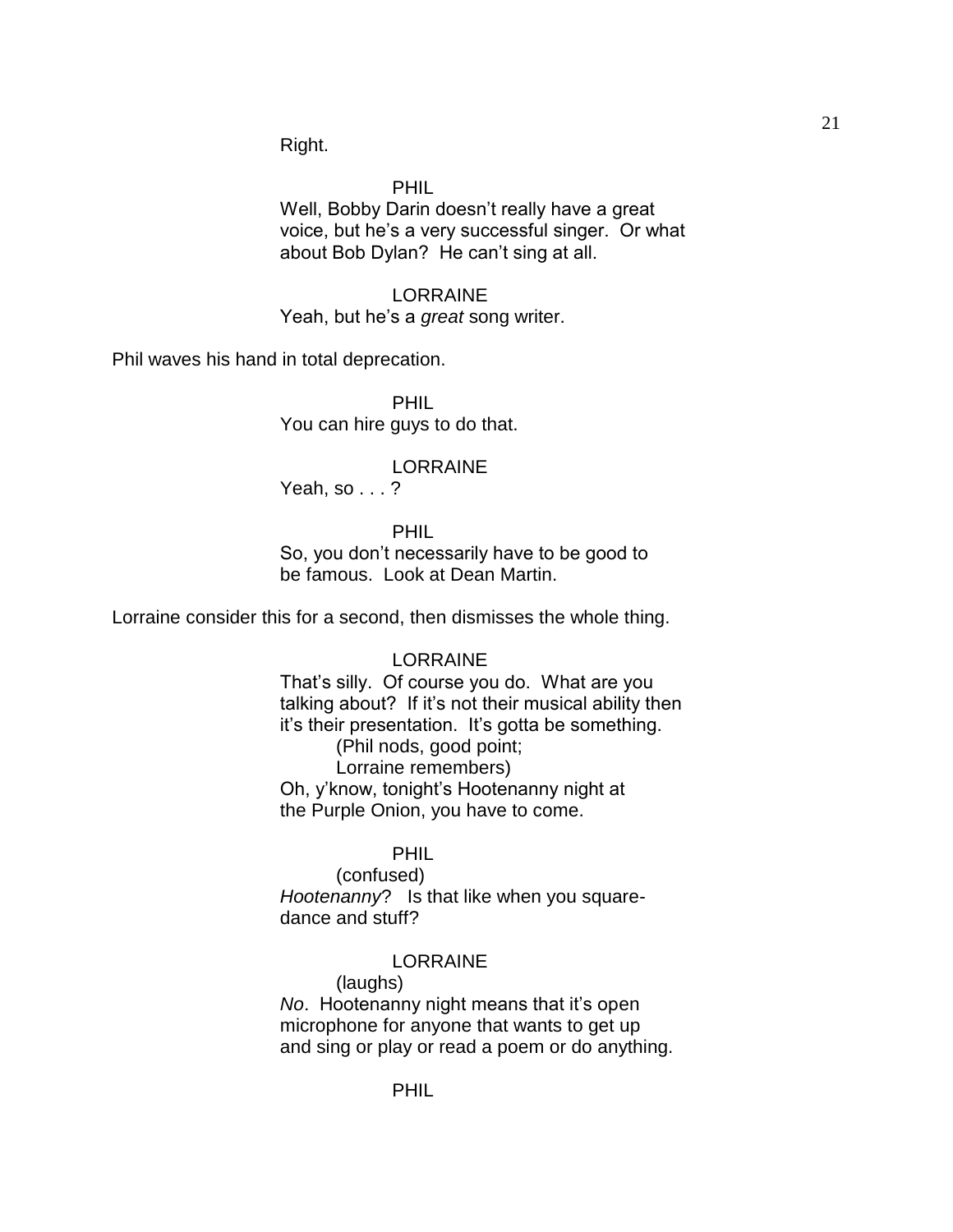(nods) Will you be there?

# LORRAINE

(smiles and nods) Yes, I will. I'm going to sing a song tonight. You really should come, I mean, if you *actually* want to be a musician and all.

PHIL

Right. I do. And I will.

Lorraine suddenly stands.

# **LORRAINE**

I've gotta go. So, will I see you tonight at the Purple Onion?

PHIL

Sure. Absolutely.

LORRAINE (smiles) Great. Will you sing a song?

PHIL

(shrugs) Do I have to?

## LORRAINE

No, you don't have to do anything you don't want to do. None of these people are professionals, it's just a hootenanny. But let's face it, Phil, if you can't sing at a hootenanny you'll never be famous as a musician.

PHIL

(nods)

Right.

LORRAINE

(smiles)

OK. See ya there if you're there.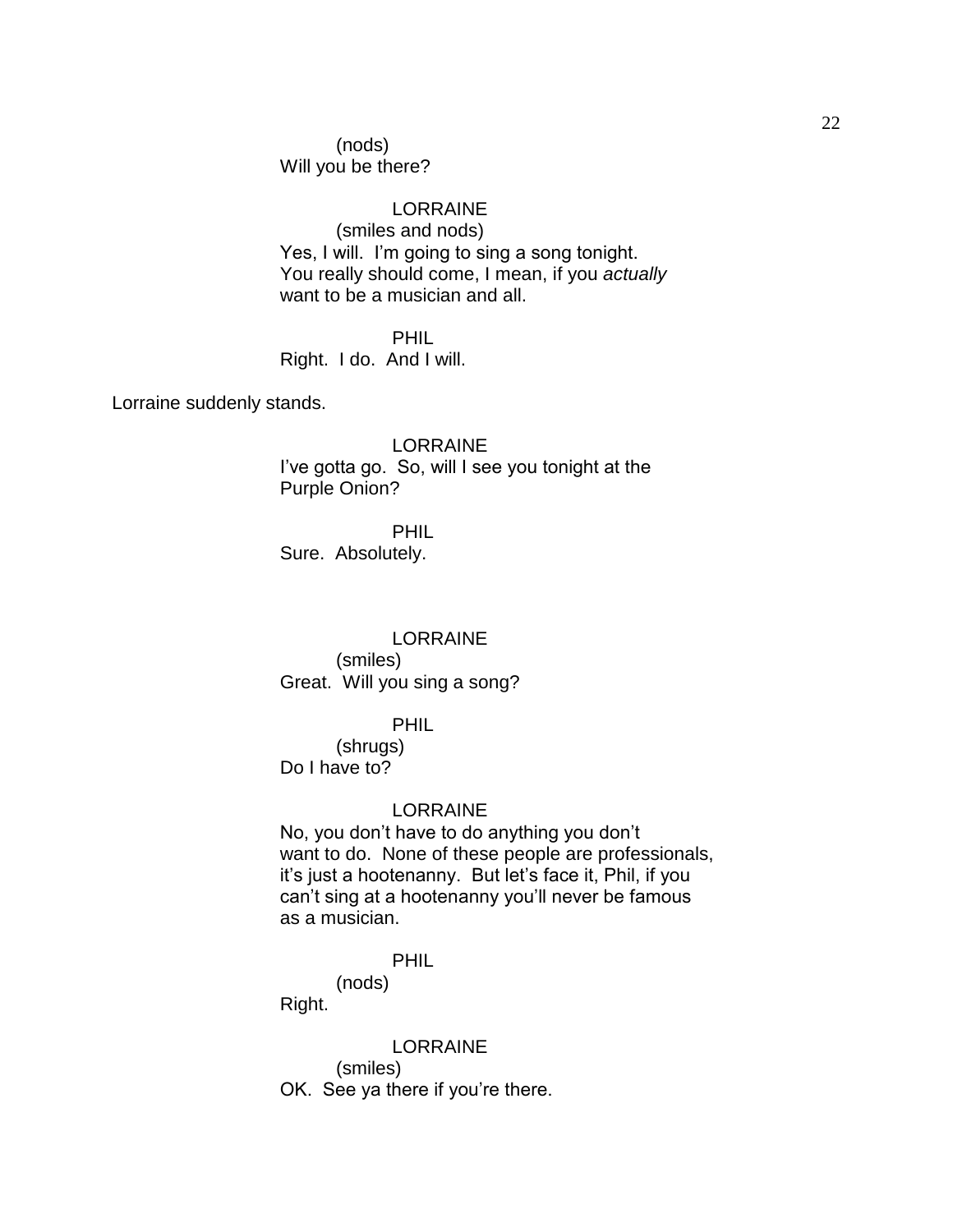# LORRAINE

You, too.

Lorraine departs. The Waitress steps up and hands Phil the bill, which is 42 cents. He leaves his entire 49 cents.

> PHIL (smooth) Keep the change, sweetheart.

The WAITRESS snorts and Phil leaves.

DISSOLVE:

# EXT. "STUDENTS FOR POLITICAL ACTION" OFFICE - DAY

Lorraine stands in front of the office handing out yellow flyers and demanding Justice!

A big, green 1963 Cadillac Sedan deVille with very pointy fins pulls up in front of her and stops. The car's electric window comes down revealing a good-looking couple in their early 40s. They are Lorraine's MOM and DAD.

> MOM Get in the car, dear, before someone mugs you.

Lorraine sighs and gets in the back seat of the car.

LORRAINE (sarcastically) Thank God, saved at last.

INT. CADILLAC – DAY

Lorraine's Dad guns it and the car pulls away quickly. Dad glances back at Lorraine.

23

DAD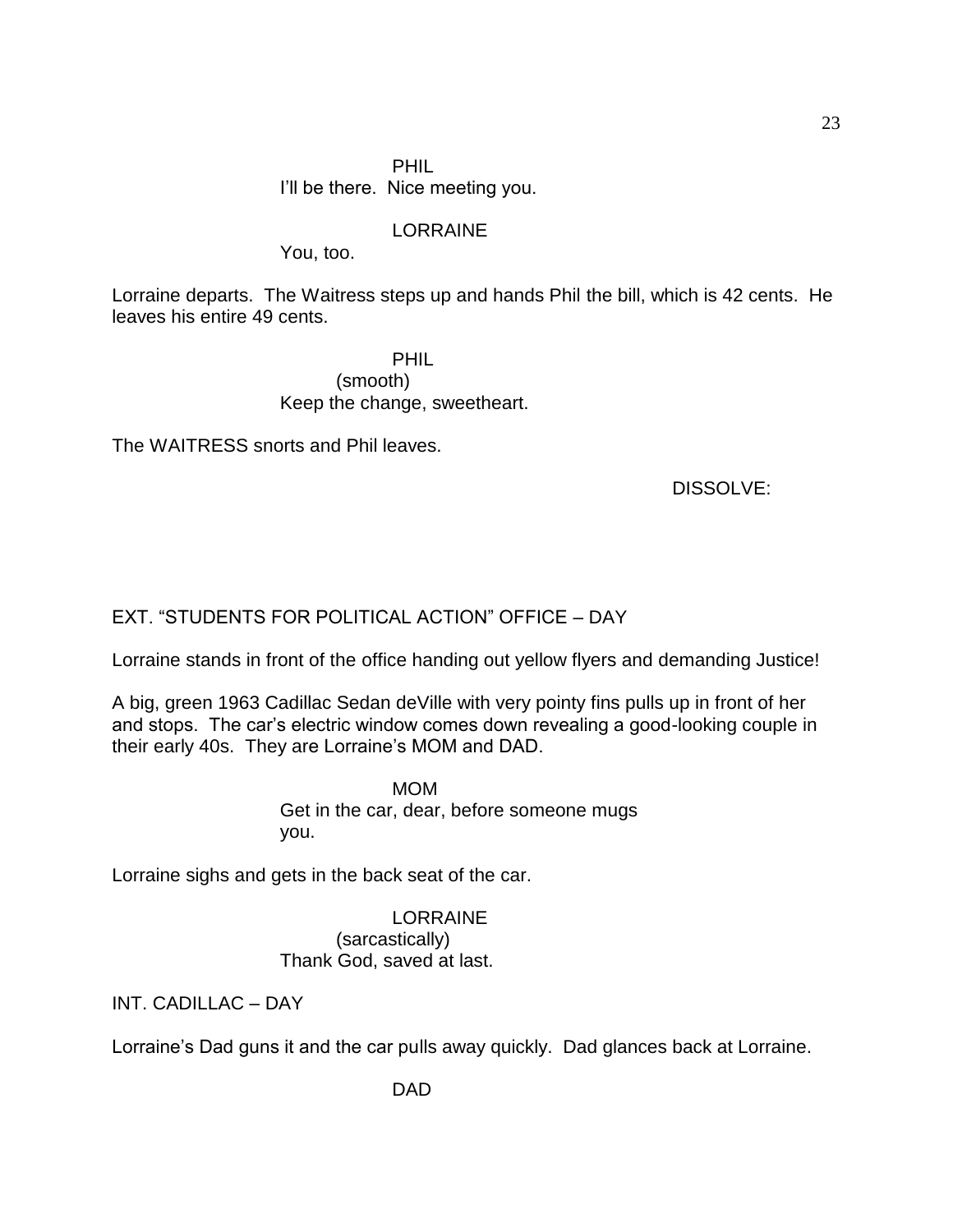Did you forget you were having lunch with us?

LORRAINE No, I didn't. I tried to, but I couldn't.

Her Mom looks back at her.

MOM What have you got on your hands?

Lorraine looks at her hands and sees purple stains.

# LORRAINE

Ink.

MOM (smiles) It's just your shade.

## LORRAINE

Yes, it is nice, isn't it?

# DAD

So, did you get an early start on solving the world's problems today?

# LORRAINE

As a matter of fact, I did. I think I'll be having a very big meeting Sunday night.

# DAD

I hope you do. But honestly, Lorraine, do you really think a bunch of college kids meeting in a low-rent downtown office are going to get those five Negro boys set free?

# LORRAINE

I certainly hope so. If nothing else it will raise people's awareness of the problem. A line has to be drawn somewhere.

Mom turns to Dad.

MOM How did she turn out this way?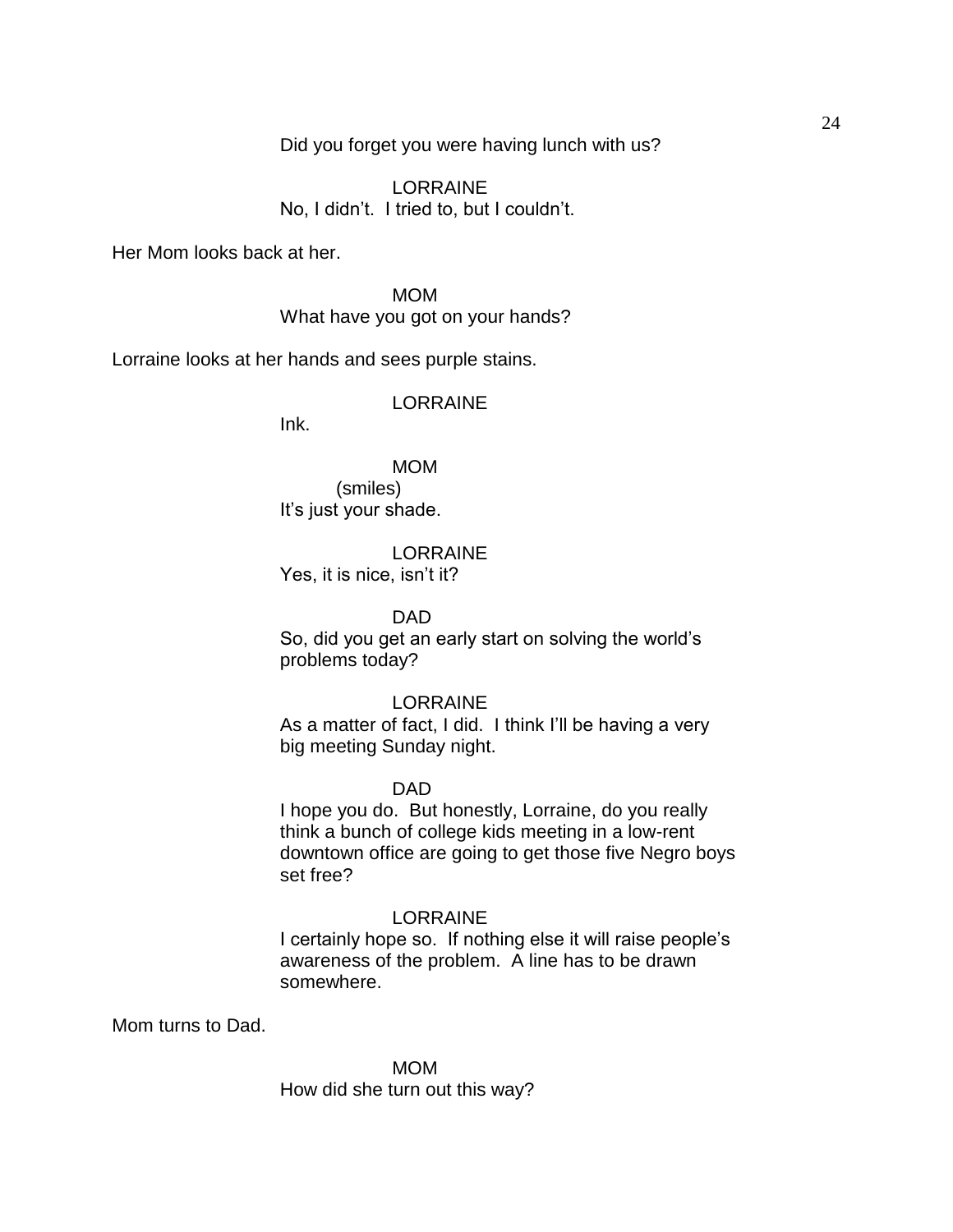# DAD It's got to be your fault, I'm never home.

MOM You can say that again.

Lorraine points at herself.

# LORRAINE

*I'm* my own fault. And where are we going for lunch, if I may ask?

#### DAD

The club.

# LORRAINE

(sighs) Unmitigated decadence, *and* the food's not very good.

## MOM

You were such a happy little girl, Lorraine. What happened?

## LORRAINE

I developed a social conscience.

## MOM

Well it certainly hasn't made you any happier, I can tell you that. Why don't you go away to Europe for a while – say a year – and make up your mind there?

#### LORRAINE

I live here in America, mom. The problems of America are my problems. And my mind is made up.

#### DAD

Your mom's not kidding, Lorraine. You want to go to Europe for a year, see the sights, go to school, don't go to school. Anything you want, just say the word.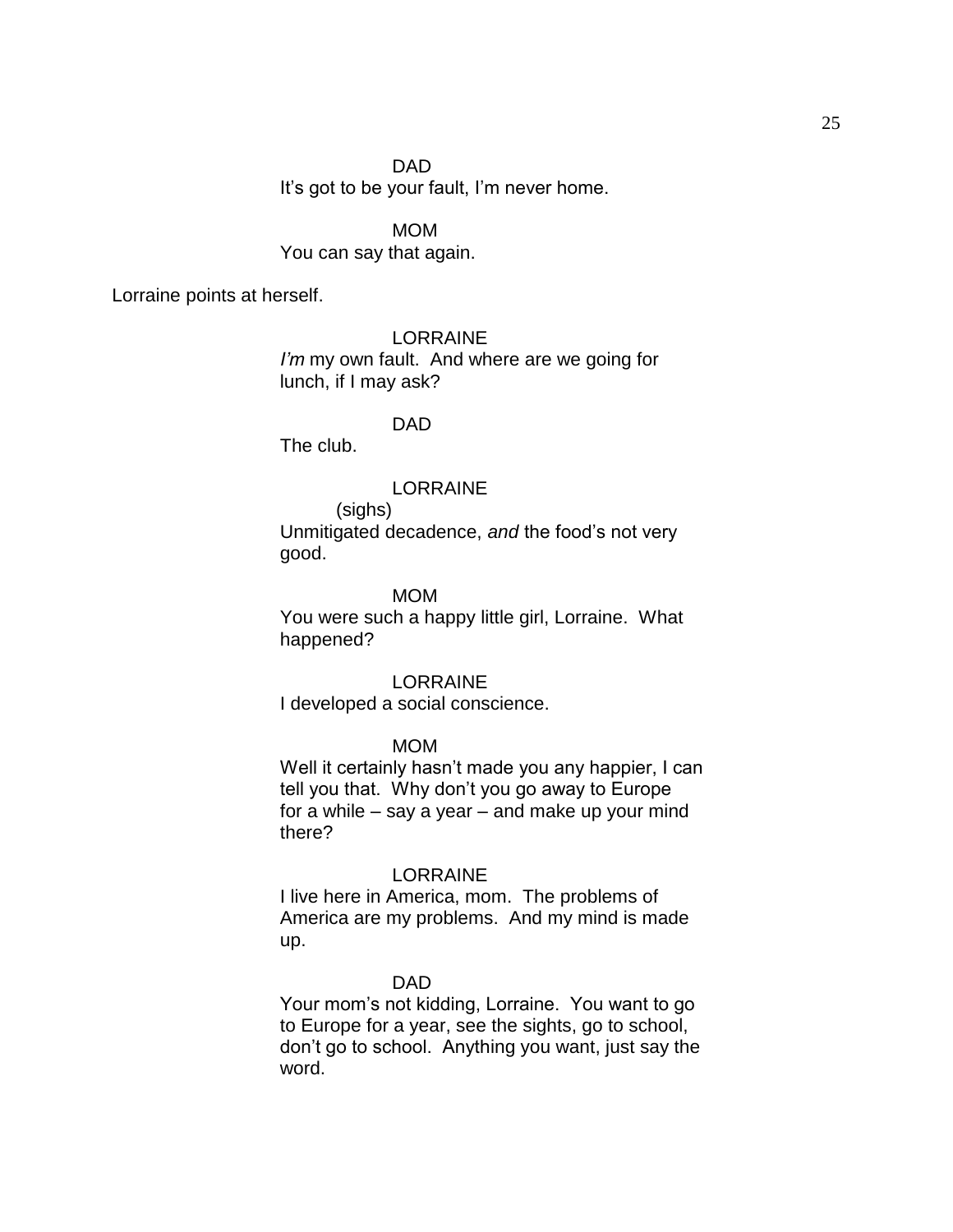### LORRAINE

Oh, Dad, please.

## DAD

You were accepted to the University of Florence, weren't you? You loved Italy when we all went there a few years ago. You ran around the house talking Italian for months.

#### LORRAINE

(sighs wearily) This is such a bore.

Lorraine's Mom and Dad look at each other and shake their heads.

# DAD

So, Lorraine, how many people are you expecting at this *rally* of yours?

# LORRAINE

I don't know. About a hundred, I'd say.

# DAD

Well, how many chairs did you rent?

#### LORRAINE

Fifty, but there's twenty or thirty chairs there and I figure some people can stand.

DAD

How're you getting the rented chairs there?

#### LORRAINE

(exasperated) Dad, please, I'll work it out.

#### DAD

Look, you want to be an organizer and organizers bring in the people. If they don't bring in a decent crowd, you'll have to admit, they're not worth much as an organizer, right?

> LORRAINE (begrudgingly)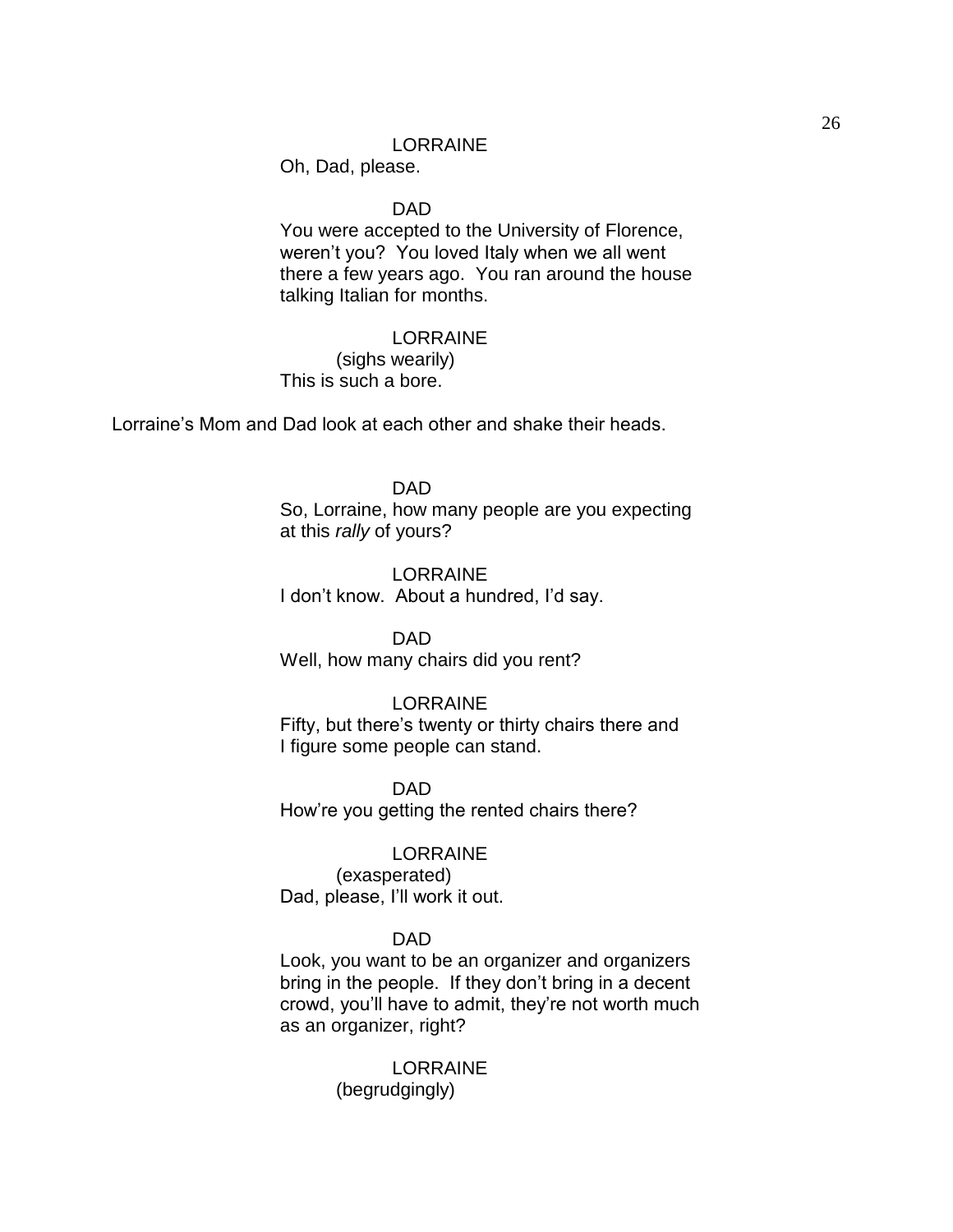Yeah, I suppose.

# DAD

 OK, how about this? If less than fifty people show up to your meeting, you consider doing something else. Anything else. More than fifty and I'll shut up, for a while. What do you say? But you have to give me a fair count.

# LORRAINE

All I did was agree to go to lunch, I'm not here to negotiate any deals.

DAD Just think about it, OK? That's all I ask.

## LORRAINE

Whatever you say.

Lorraine sighs deeply, lost in the vast expanse of the back seat. Her hand goes into her sweater pocket, but she still doesn't have any cigarettes.

# DISSOLVE:

INT. PHIL'S BEDROOM – DAY

Phil sits on his bed noodling with his guitar. He has the newspaper on the floor and glances at it over the top of the guitar.

> PHIL Folk songs, folk songs . . . *Crap!* I don't know any folk songs. (focuses on the newspaper) Hey! Lyndon Baines Johnson, Lady Bird Johnson, Lynda Bird Johnson and Luci Baines Johnson? They all have the same initials. How weird!

Phil's Dad walks past the bedroom door, sees the newspaper and stops.

MR. BUCKLEY There's the newspaper. What's it doing in here?

PHIL

I'm reading it.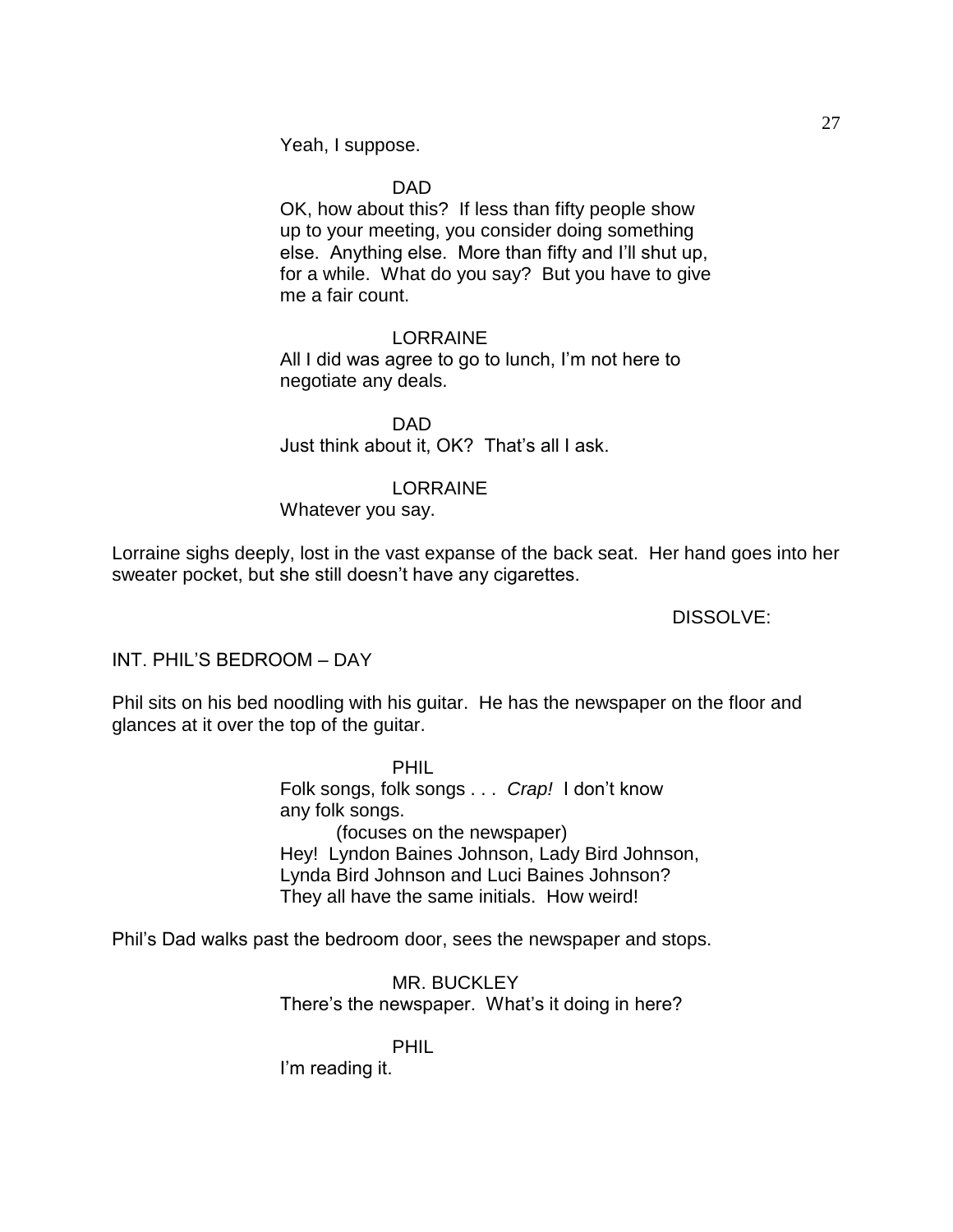MR. BUCKLEY Great day in the morning, what next? So, what's up?

PHIL

Nothin'.

MR. BUCKLEY Y'know, I've been meaning to speak to you. (he comes in and sits down on the bed) So, Phil, what are you doing? You've been out of high school for six months.

Phil sighs.

PHIL

I'm working at the shoe store. Knockin' 'em dead, too.

MR. BUCKLEY What does that mean?

PHIL It means, Dad, that working at the shoe store is

a bore.

MR. BUCKLEY You don't like it? Find another job.

PHIL Like what? Working in a gas station?

MR. BUCKLEY Well, don't you have some goal? Some ambition?

PHIL (guffaws) Yeah, I wanna be president and get my brains blown out.

> MR. BUCKLEY (shocked)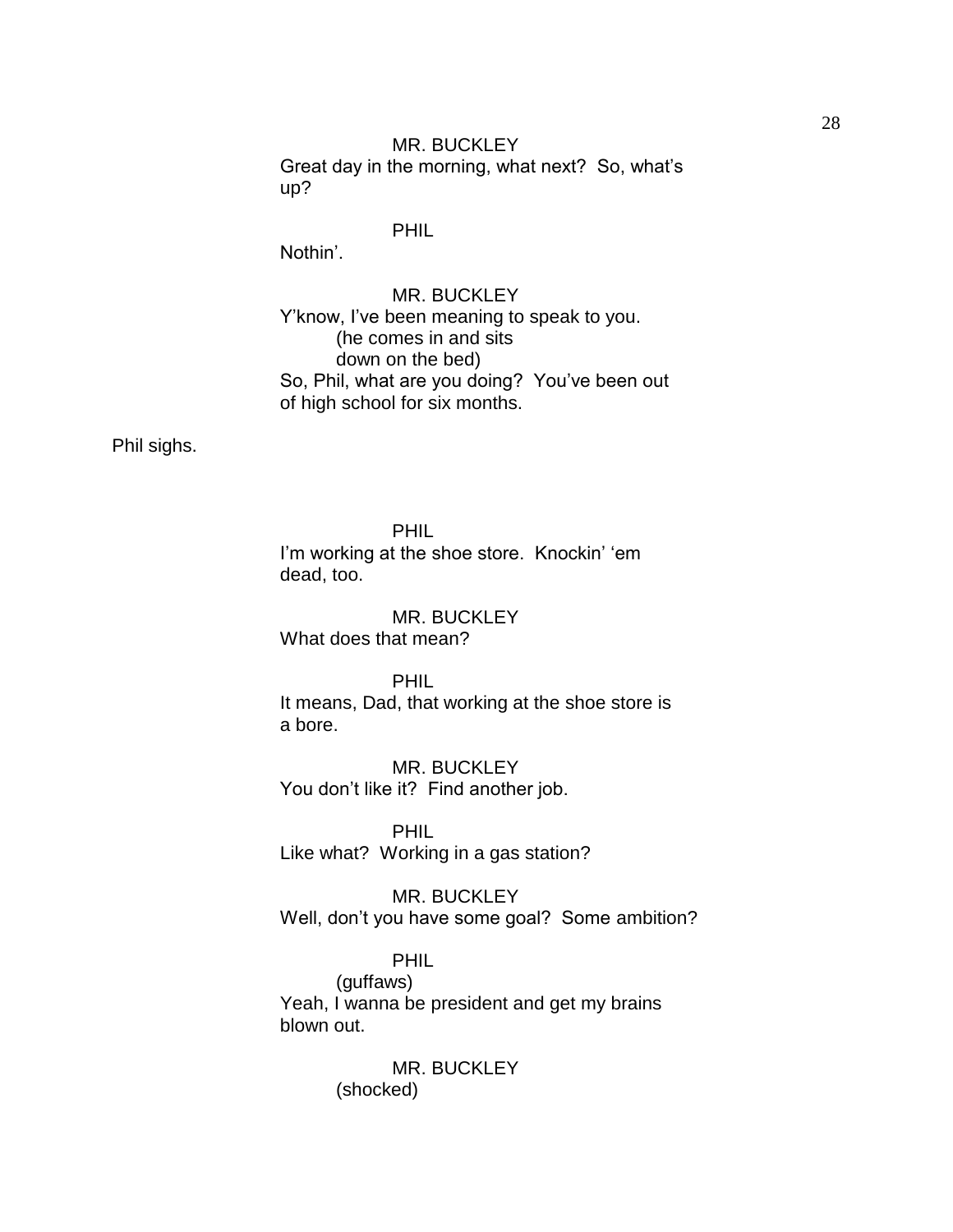That's not nice.

PHIL

It sure wasn't.

MR. BUCKLEY What's with you?

PHIL

What?

MR. BUCKLEY Now come on, you must care about *something*?

PHIL

(timidly)

Well . . .

MR. BUCKLEY Yeah? Go on.

PHIL Well, I like playing the guitar.

MR. BUCKLEY

(confused) You took lessons for about three weeks, then dropped out. How serious can you be about that?

PHIL

(serious) Hey! People can be serious about things in their own ways, can't they?

MR. BUCKLEY (unconvinced) I suppose. Look, Phil, what about college?

His Father lights a Viceroy cigarette.

PHIL Yeah, well . . . I'll probably go to community college in the fall.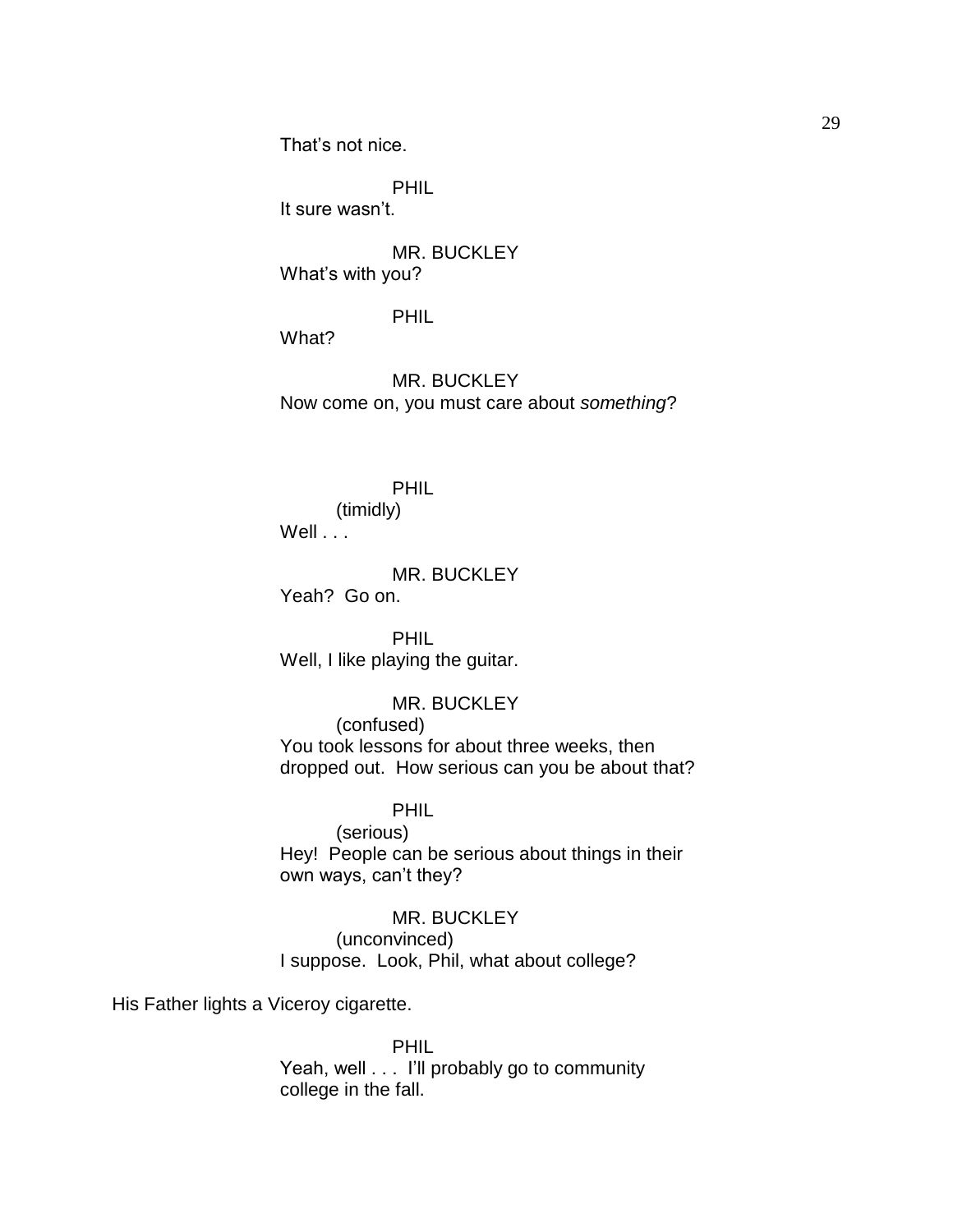MR. BUCKLEY I meant, a university. What about State? I went to State.

Phil points at his Dad's cigarettes.

PHIL Could I have cigarette?

His Dad shakes a cigarette out of the pack and gives him one.

MR. BUCKLEY You smoke too much.

PHIL So do you. I didn't get into State.

His Dad lights Phil's cigarette with a match, then his own.

MR. BUCKLEY If your grades are good at the community college you could get in.

PHIL Yeah? Well . . .

Phil shrugs and puffs on his cigarette.

MR. BUCKLEY You just don't care, do you?

PHIL Not about that.

MR. BUCKLEY So what do you care about?

PHIL Hey! Come on, Dad, lay off, will ya?

MR. BUCKLEY Fine. So what are you doing tonight?

PHIL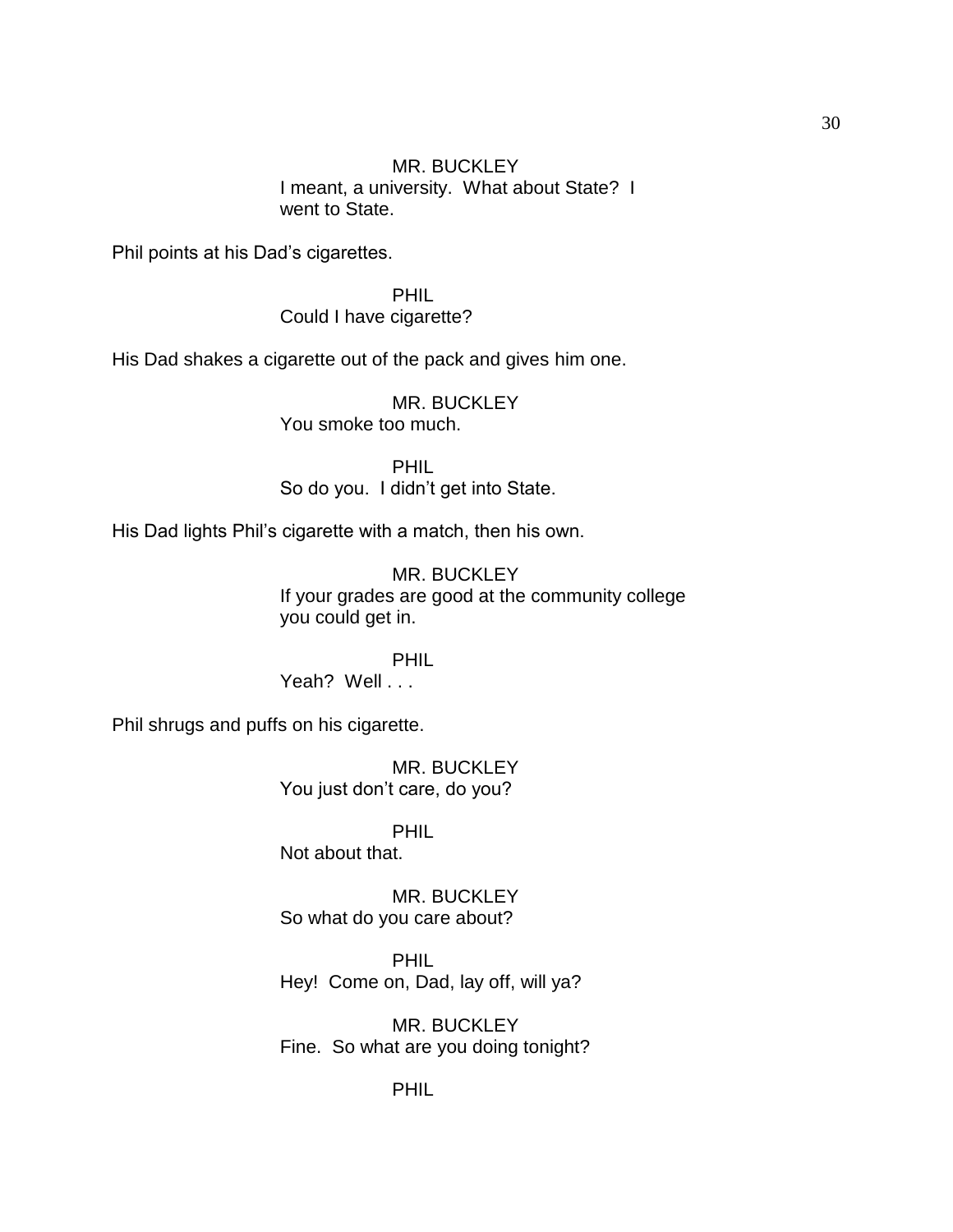I have a date.

His Dad grabs the wastebasket and uses it as an ashtray.

# MR. BUCKLEY

Really? Have I met her?

# PHIL

Uh-uh. I just met her today at the music store. She's a cute *folkie* girl that's really committed to all kinds of things.

# MR. BUCKLEY

(interested) Really? Like what?

# PHIL

(waves his hand) Oh, you know, Negroes and equality and things like that.

# MR. BUCKLEY

(impressed) Yeah, things like that. Well, she sounds interesting.

# PHIL Yeah, she is. And cute, too.

MR. BUCKLEY Maybe you should become a *folkie*, then you'd be committed to all kinds of things, too.

PHIL I've been thinking about it.

The conversation grinds to an uncomfortable halt. They both sit there looking at each other. Finally, his Dad points at the guitar.

# MR. BUCKLEY Go on, *Elvis*, play something.

Phil quickly considers for a moment, then hits upon a possibility.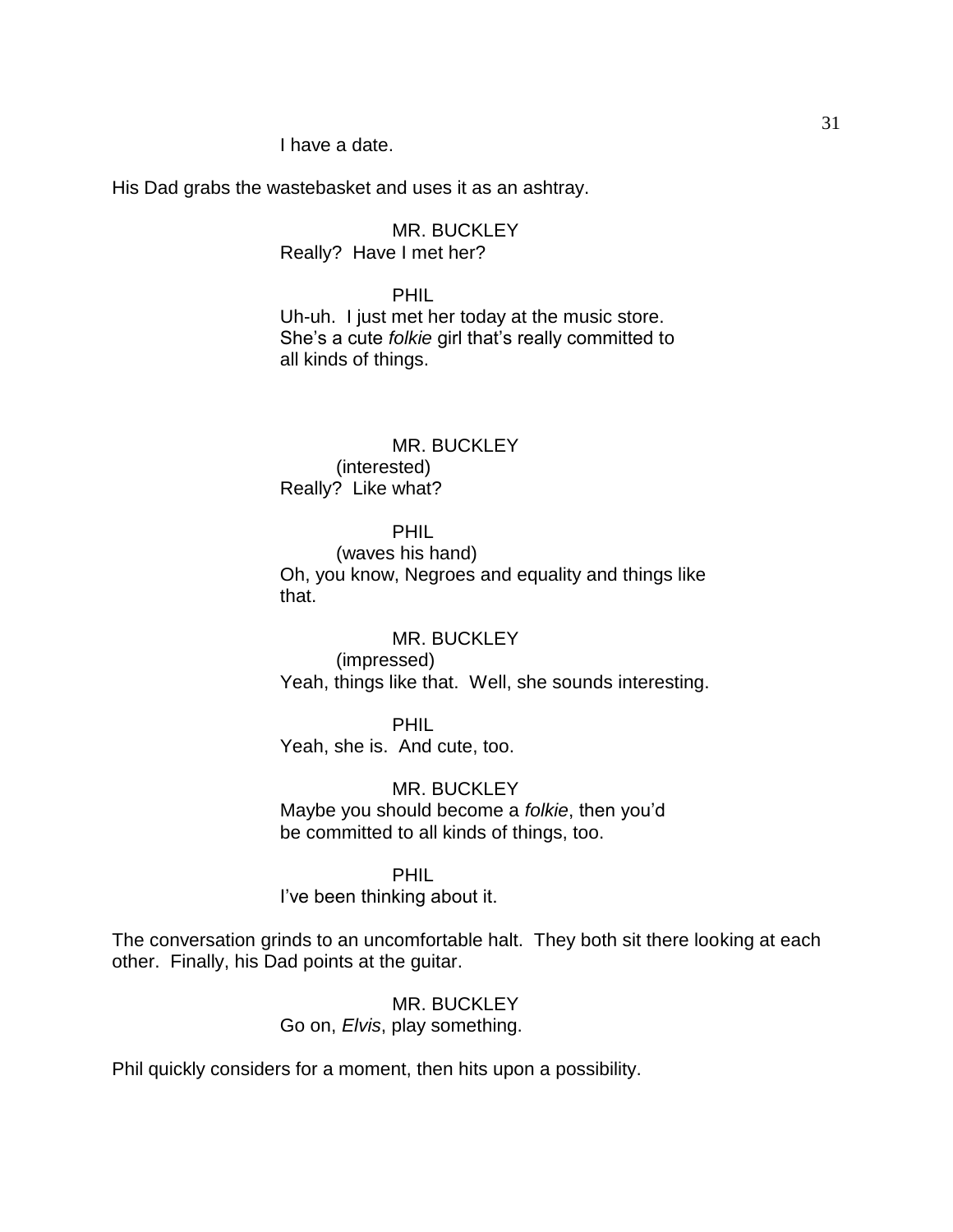PHIL

Wait a minute.

MR. BUCKLEY

What?

PHIL I think I've got it!

MR. BUCKLEY

What?

PHIL What song to play.

Phil opens his beginning guitar book, finds what he's looking for and crudely begins to play and sing "If I Had a Hammer."

PHIL

(singing) If I had a hammer I'd hammer in the mornin' I'd hammer in the evenin' All over this land I'd hammer out danger I'd hammer out warnin' I'd hammer out love between My brothers and my—

Phil's Dad looks at his watch and jumps to his feet.

MR. BUCKLEY —*Holy Christ!* Look at the time, I gotta get dressed.

His Dad abruptly exits.

PHIL

—Sisters . . .

Phil sighs, picks up his cigarette, which has gone out, and puts it in his mouth. He takes his guitar over to the mirror and begins posing again.

> PHIL The one, the only, *Phil Buckley!*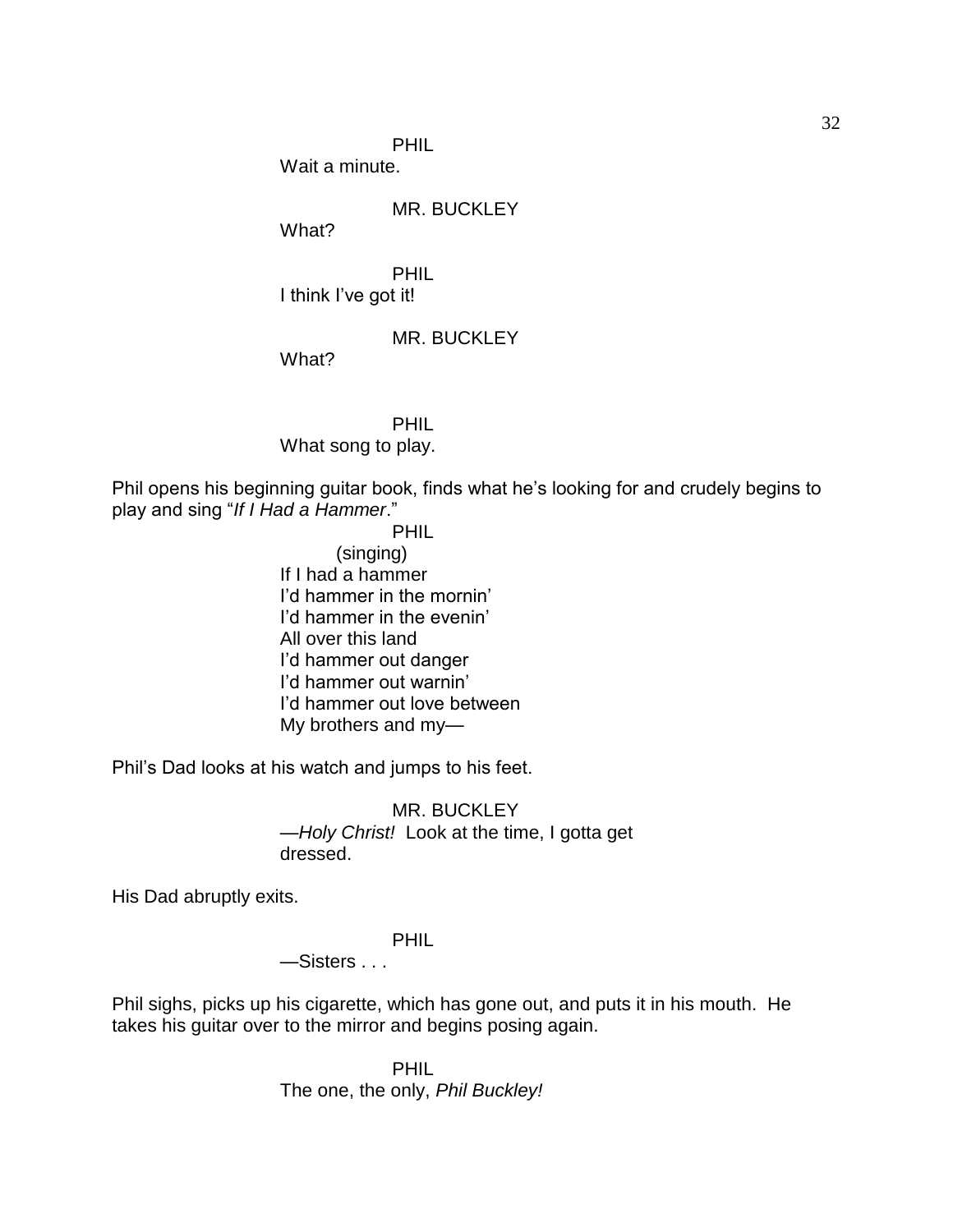Phil strums the guitar, adds in the sound of the cheering crowd, and smokes his unlit cigarette like he's Frank Sinatra.

DISSOLVE:

# INT. PHIL'S HOUSE/ LIVING ROOM – NIGHT

Phil steps into the living room all dressed up and ready to go out, his guitar case in hand. His mother, father and brother all sit watching the black and white TV, while eating TV dinners at folding TV tables (Ronald Reagan is pitching "20 Mule Team Borax," saying, "I'm standing here in a borax mine . . ."). None of the three can look away from the TV for more than a brief second.

> DAN Where ya goin'

> > PHIL

Out.

DAN

Where?

PHIL None o' your beeswax, ratfink.

MR. BUCKLEY Phil's got a date with a *folkie* girl.

This catches his Mother and brother's interest.

MRS. BUCKLEY What's a *folkie* girl?

DAN You know, mom, like Mary from Peter, Paul & Mary. She's hot stuff, too.

MRS. BUCKLEY Oh, well, she *is* a lovely girl.

PHIL Yeah, but I'm not going out with *her*.

DAN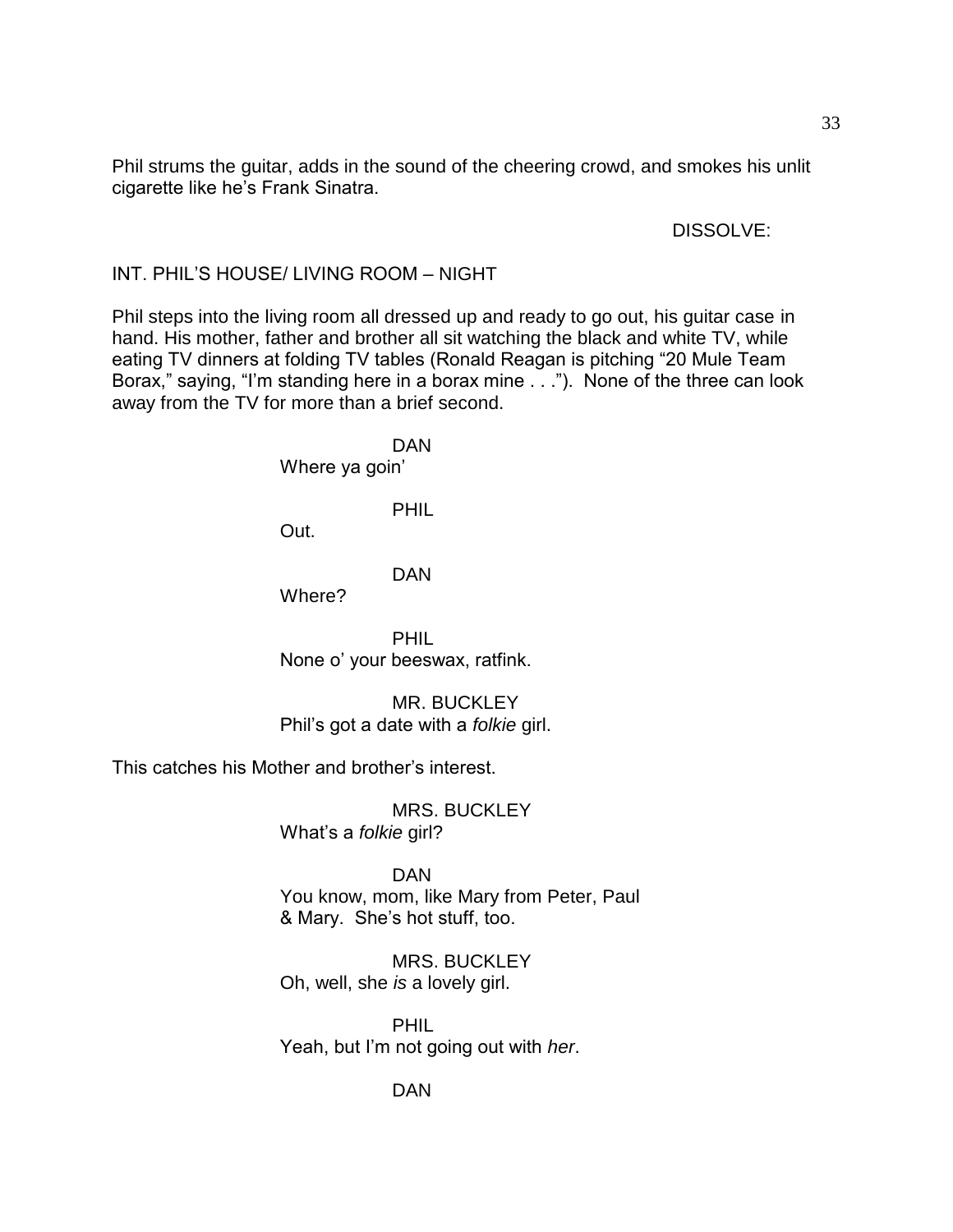So, where ya goin'?

PHIL (hesitantly) To the Purple Onion.

DAN That's a folk club, right?

PHIL (nods) Yeah, what of it?

DAN So, what's up? Are you suddenly becoming a *folkie* like Bob Dylan?

PHIL (embarrassed) Maybe I am and maybe I'm not!

MRS. BUCKLEY And you're performing?

## PHIL

(coughs)

Yeah.

All three look at him in astonishment.

DAN But Phil, you don't know how to play the guitar.

# PHIL

Yes I do. (everyone looks at him in silence)

Kind of.

DAN Well, just remember one thing, Phil.

PHIL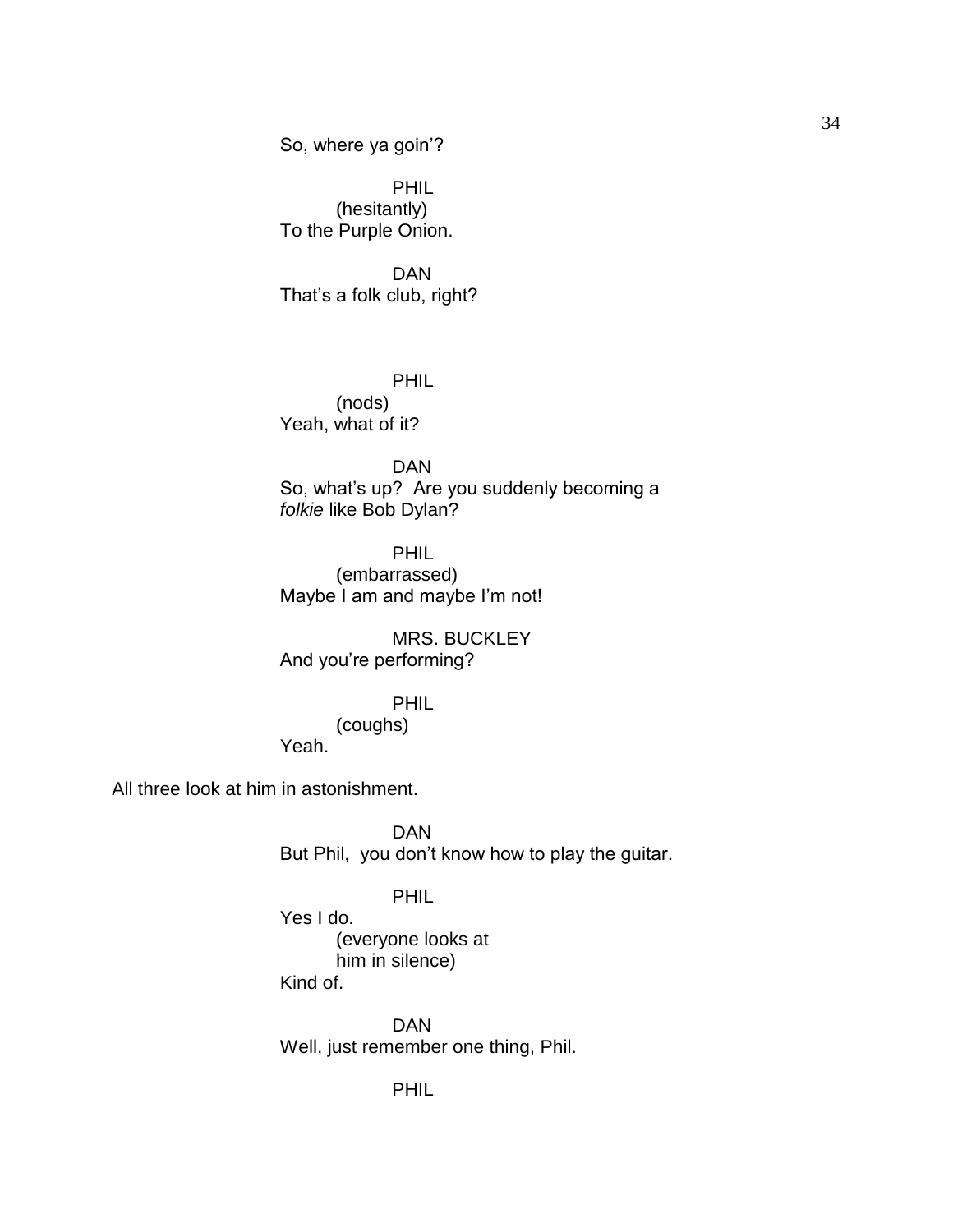# Yeah. What's that?

# DAN The answer is blowin' in the wind.

This gets a laugh from his family as they all simultaneously turn back to the television, suddenly mesmerized in rapt silence as a new show begins. Phil exits quietly.

# EXT. PHIL'S HOUSE – NIGHT

Phil gets outside holding his guitar case. He lights up a cigarette, hikes up his windbreaker jacket and poses like James Dean. He looks back at the house and sees his family through the front window illuminated in flickering blue. Phil clamps the cigarette between his teeth and walks purposefully down the driveway.

# EXT. PHIL'S BLOCK – NIGHT (Digital Effect)

Phil walks up the block, passing house after house that all look exactly the same, all of them with the same flickering, radiant blue TV light illuminating their living rooms. Phil flicks his butt, hunches his shoulders and heads off into the night.

# DISSOLVE:

ACT TWO:

# EXT. THE PURPLE ONION – NIGHT

Phil comes walking up to the front of the Purple Onion, and it's a whole, big-deal, folk scene. There are *folkies* all over the place. All the men are wearing sport coats and thin ties and the women are wearing skirts and dresses. There are a lot of crewcuts on the boys, girls with their hair up or wearing babushkas, and many cool hats on both the men and the women. Almost everybody smokes cigarettes.

Phil approaches warily. Who are these people? He knows no one. Except Lorraine, that is, who stands in front of the club handing out flyers.

> LORRAINE *Please* come to this meeting tomorrow, it's *really* important. See what you can do, OK?

The person takes the flyer and one step later tosses it on the ground. Lorraine looks pained, goes over and picks it up. She sees Phil standing there, smiles and waves him over.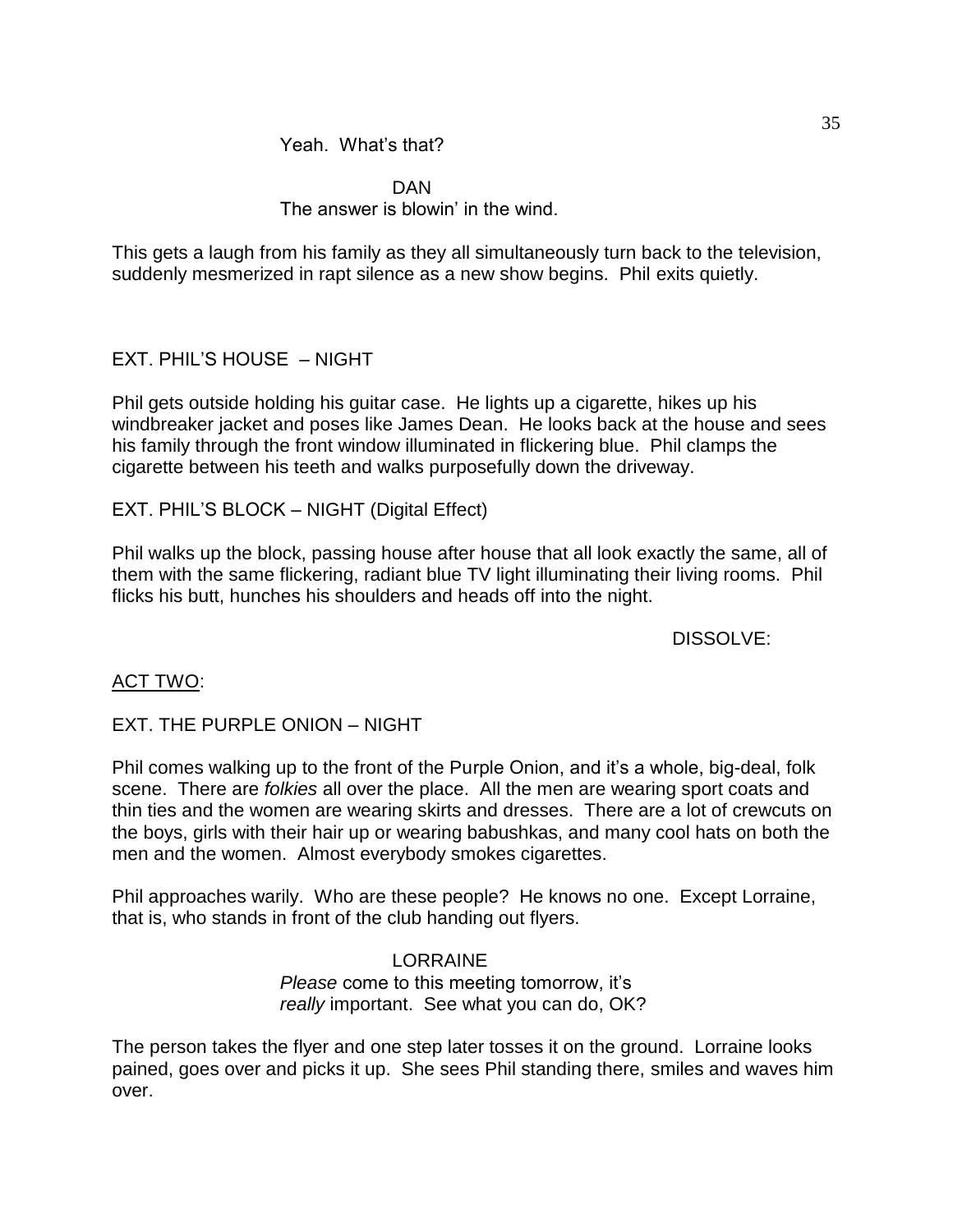# LORRAINE

Phil.

PHIL

Lorraine.

LORRAINE

You made it.

Phil steps up.

PHIL I said I would, didn't I.

Lorraine gives him a hug and a kiss, which Phil finds very encouraging. She gives him his 3<sup>rd</sup> flyer, but keeps holding onto his hand.

# LORRAINE

Yes, you did. Will you be here tomorrow for the meeting?

PHIL

(nods) Yeah, I think I will.

LORRAINE You gonna sing a song tonight?

PHIL

Yep.

LORRAINE

What song?

PHIL I'm not telling. What song are you singing?

LORRAINE ―*If I Had a Hammer*.‖ (Phil grimaces like he was kicked in the gut) What's the matter? Don't you like it?

PHIL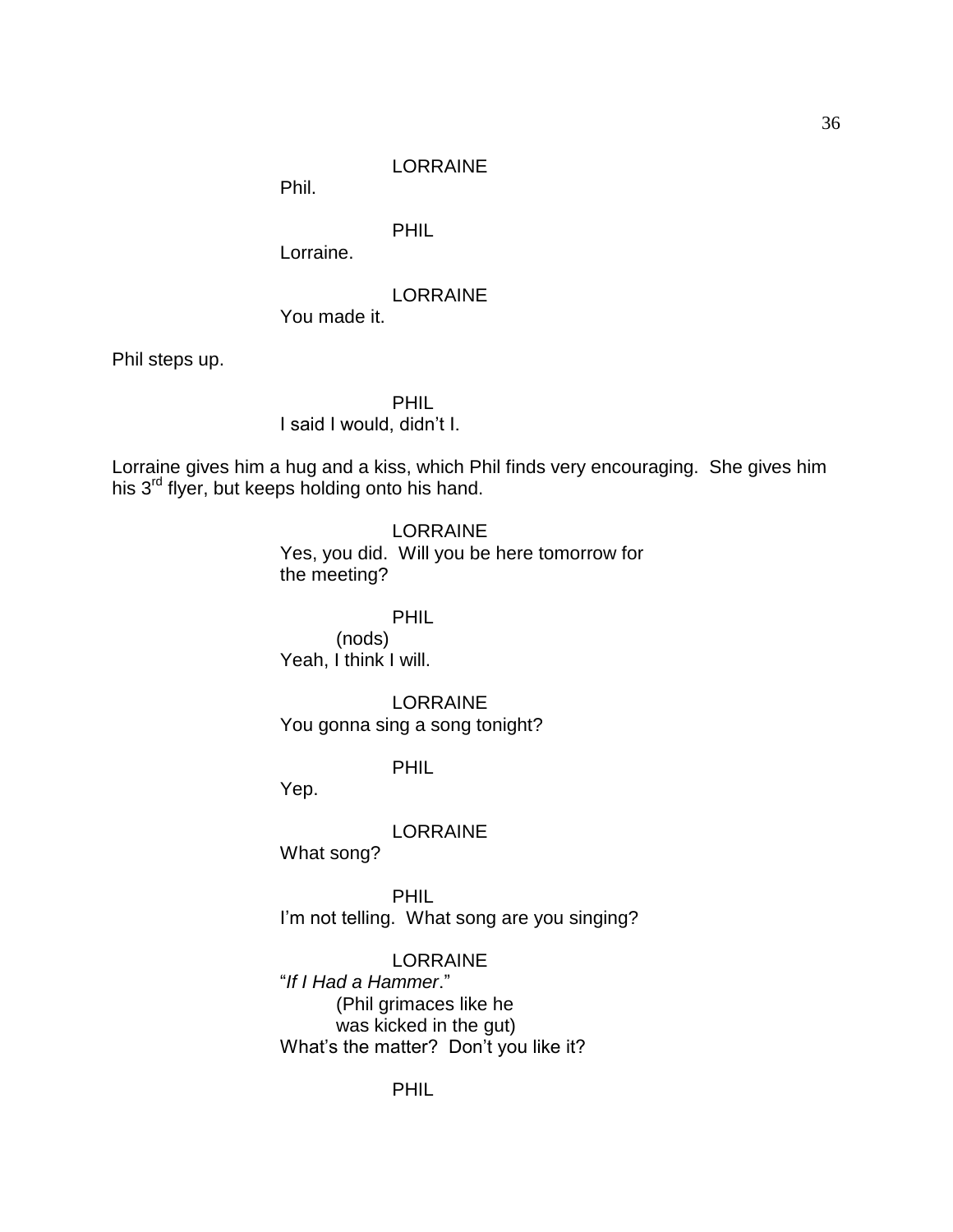(grins painfully) No, no, it's a great Peter, Paul & Mary song.

LORRAINE It's a Weavers song. Peter, Paul & Mary re-did it.

PHIL (not listening) Yeah, right, the Wheelers. They're great, too.

Just then a slouchy fellow named TERRY, with thick, black-rimmed glasses, and rather long, shaggy hair, walks up and gets a big hug and a kiss from Lorraine, which distresses Phil.

## **TERRY**

Hey, Lorraine.

LORRAINE Hey, Terry. You made it.

#### **TERRY**

Said I would.

#### LORRAINE

This is Phil.

**TERRY** Nice to meet you, Phil.

He puts out his hand. Phil somewhat begrudgingly shakes Terry's hand.

PHIL Yeah. You, too.

LORRAINE (to Terry) Are you singing a song?

**TERRY** 

No.

LORRAINE (frowning)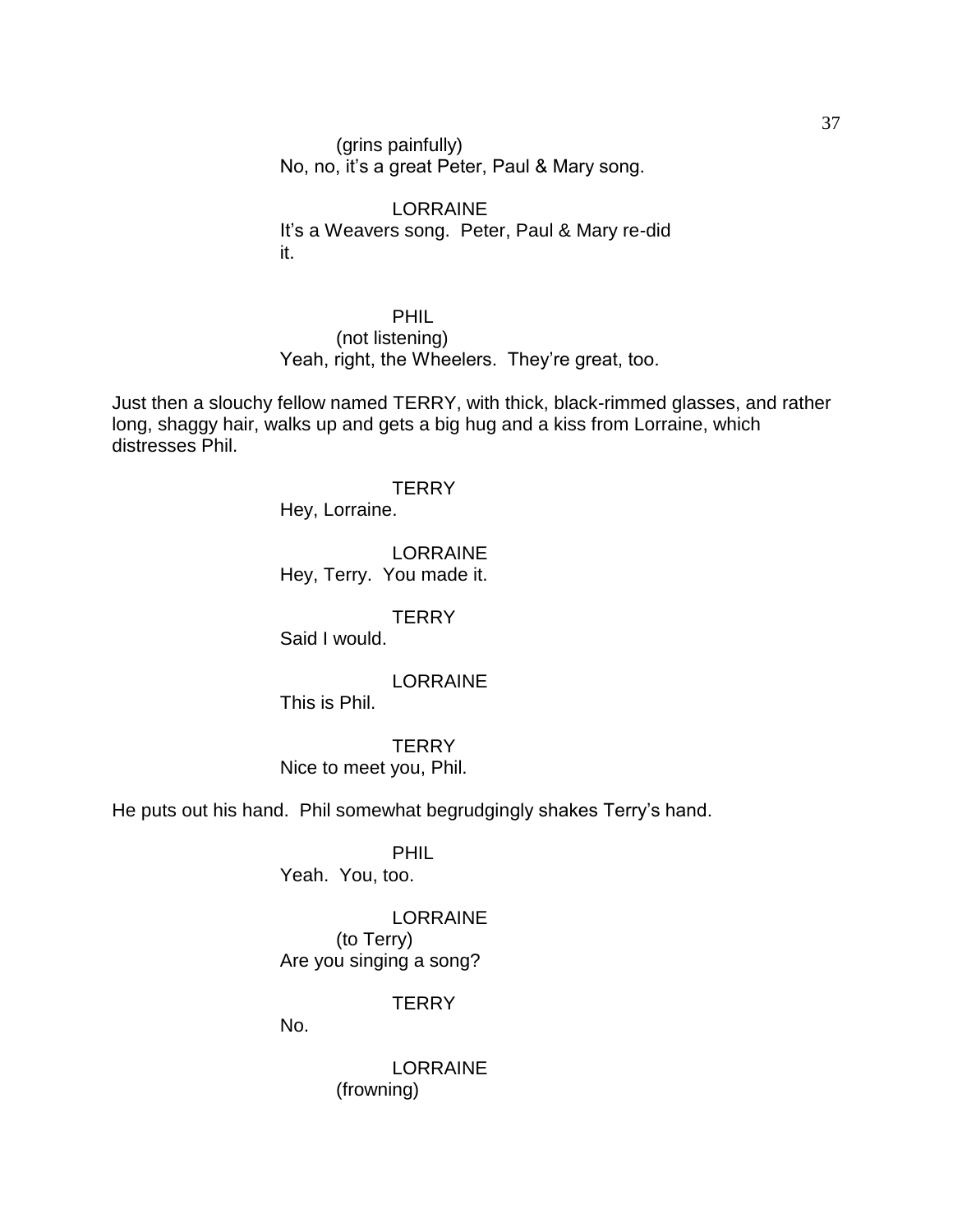# Really? How come?

# **TERRY**

# ‗Cause I don't want to.

Phil looks at Terry with sudden respect, then glances down at the guitar in his own hand – why the hell is *he* singing a song? Phil is about to bring this up to Lorraine when she turns away and yells.

## LORRAINE *Make way for the pregnant lady!*

A good-looking couple in their mid-twenties comes walking up, both holding guitar cases. They are ALVIN & DEBBIE and Debbie is six months pregnant. They too give Lorraine hugs and kisses. Lorraine introduces Phil and Terry.

# LORRAINE

Phil, Terry; Debbie and Alvin.

Everybody shakes hands and says hello. Phil attempts to speak to Lorraine again.

PHIL

Uh, Lorraine –

Lorraine is paying attention to Alvin & Debbie.

# LORRAINE So, are you guys going to sing?

DEBBIE Yeah, we're all signed up and everything. All I need is a few drinks first.

# LORRAINE

Me, too.

Lorraine and Debbie both laugh. Phil looks at Terry who seems casually bemused, then he turns back to Lorraine.

PHIL

Um . . .

Lorraine points at Phil.

LORRAINE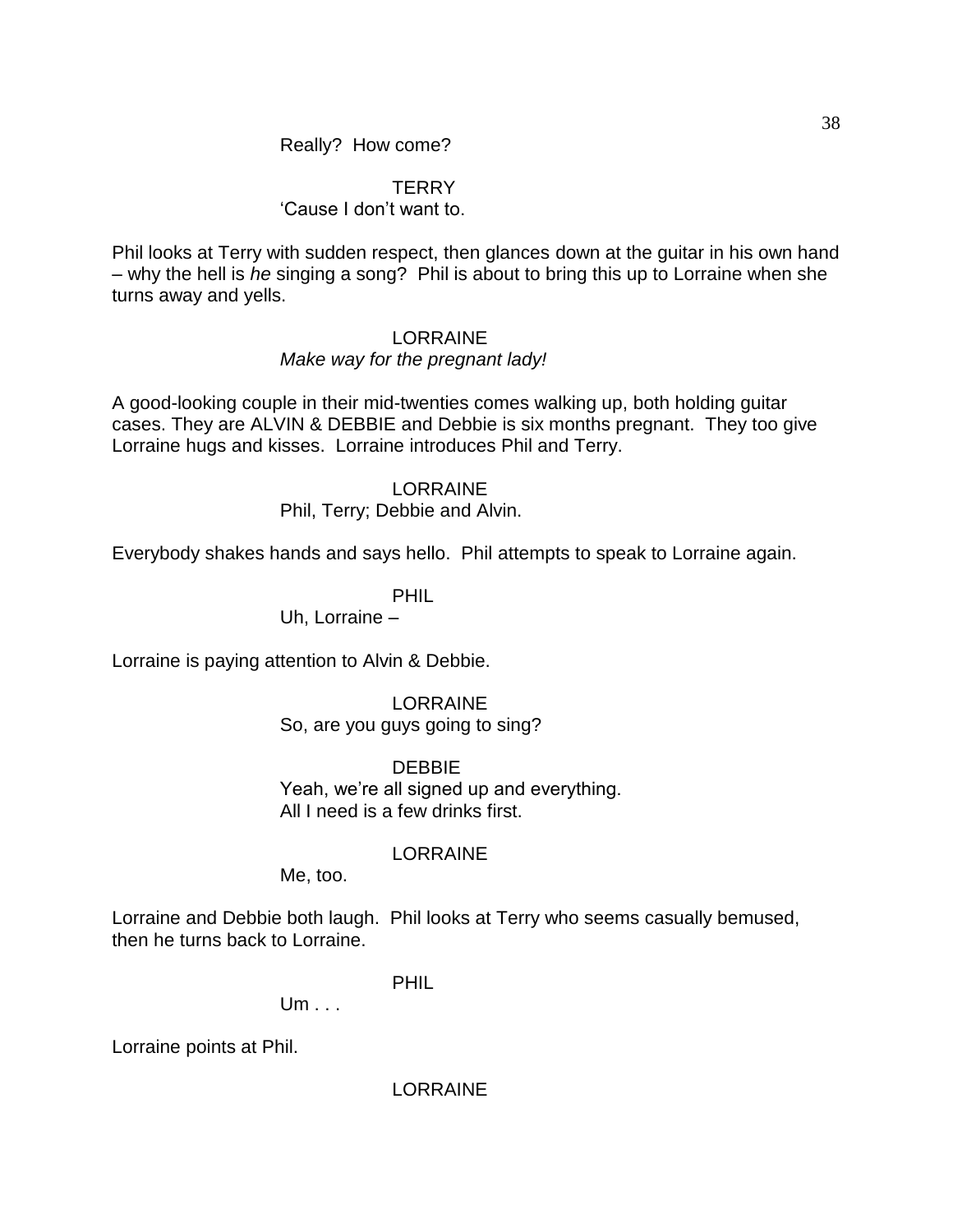## Phil's singing a song, too.

Alvin slaps Phil on the back.

# ALVIN

Good, I thought maybe we were the only ones. Man oh man, we've been practicing our heads off.

# DEBBIE

I'll bet we've rehearsed this song a thousand times.

Phil looks like he's about to say something when Lorraine takes hold of his arm and leads him inside.

# LORRAINE

Let's get you signed up so you don't miss your big chance to sing. Phil's gonna be a famous singer some day, like Bobby Darin and Al Martino.

## **TERRY**

Boy oh boy are you in the wrong place.

Lorraine hustles Phil inside and the others happily follow along.

PHIL She means, Dean Martin.

**TERRY** I got news for you, Dean Martin wouldn't be caught dead in this joint.

INT. THE PURPLE ONION – NIGHT

Lorraine, Phil and the others enter the Purple Onion, a small dark club that's pretty much full. Lorraine points down toward the stage.

> LORRAINE I've got the front table staked out with my guitar. We'll be right there.

Terry, Alvin and Debbie head to the table.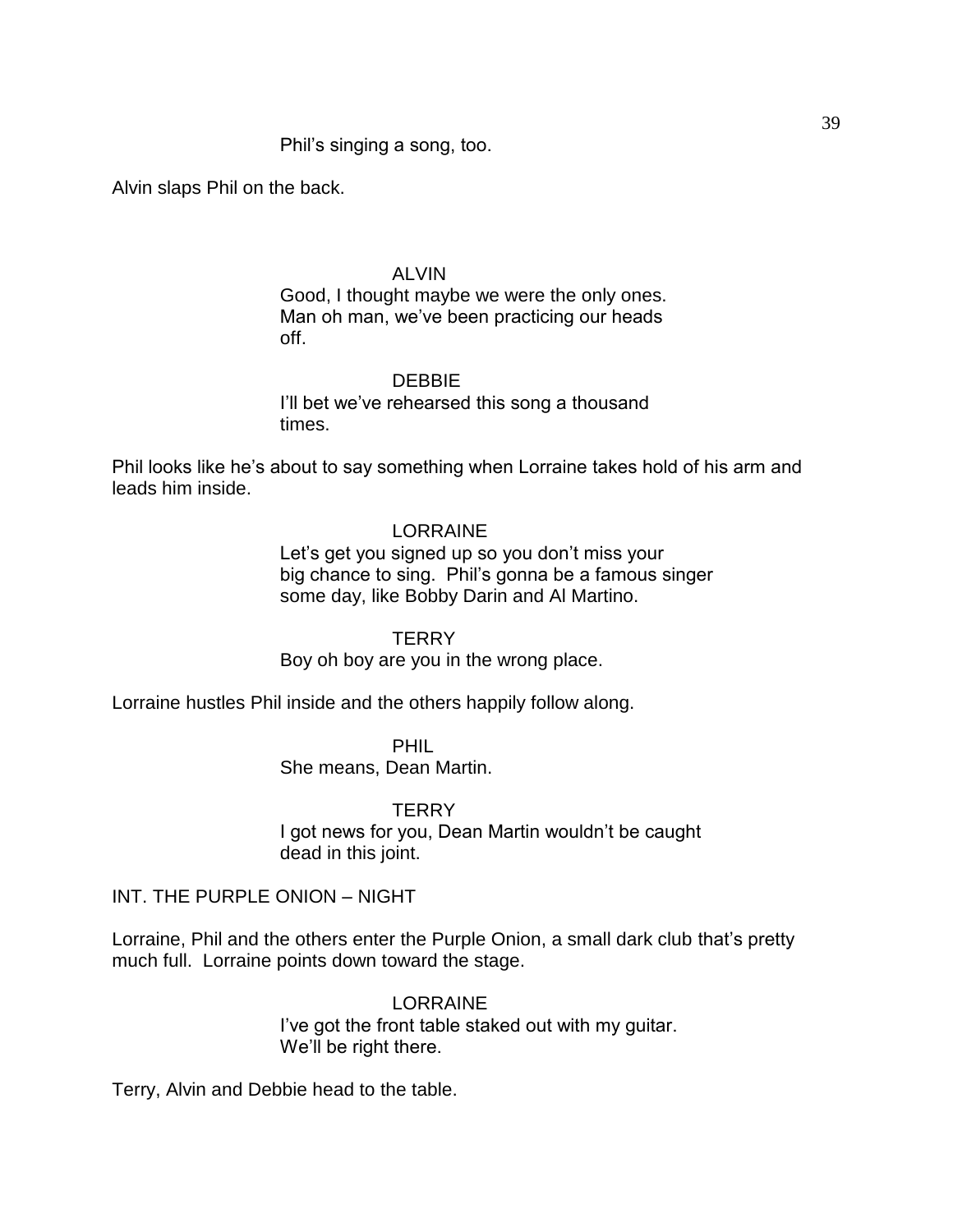Lorraine takes Phil over to the M.C., a 40-year old guy with a graying beard, who stands behind a crude lighting board. The M.C. looks at Phil and winces.

M.C.

Who's he?

# LORRAINE

A friend.

M.C. You sure have a lot of friends.

LORRAINE As a matter of fact I do, what's it to you?

M.C. Nothing. Not a thing.

LORRAINE (nods at Phil) He wants to sing.

M.C. Then sing out, my friend, sing out. What's your name?

PHIL Phil Buckley.

M.C. OK, Phil there you go.

The M.C. writes "Phil" at the bottom of the Hootenanny list, a blackboard with ten acts listed above him. Phil gulps, thinking what have I done? The M.C. tells Phil:

> M.C. Keep in mind, though, friend, that with ten acts ahead of you there's a pretty good chance you won't get to go on at all.

PHIL (mumbles to himself) God willing.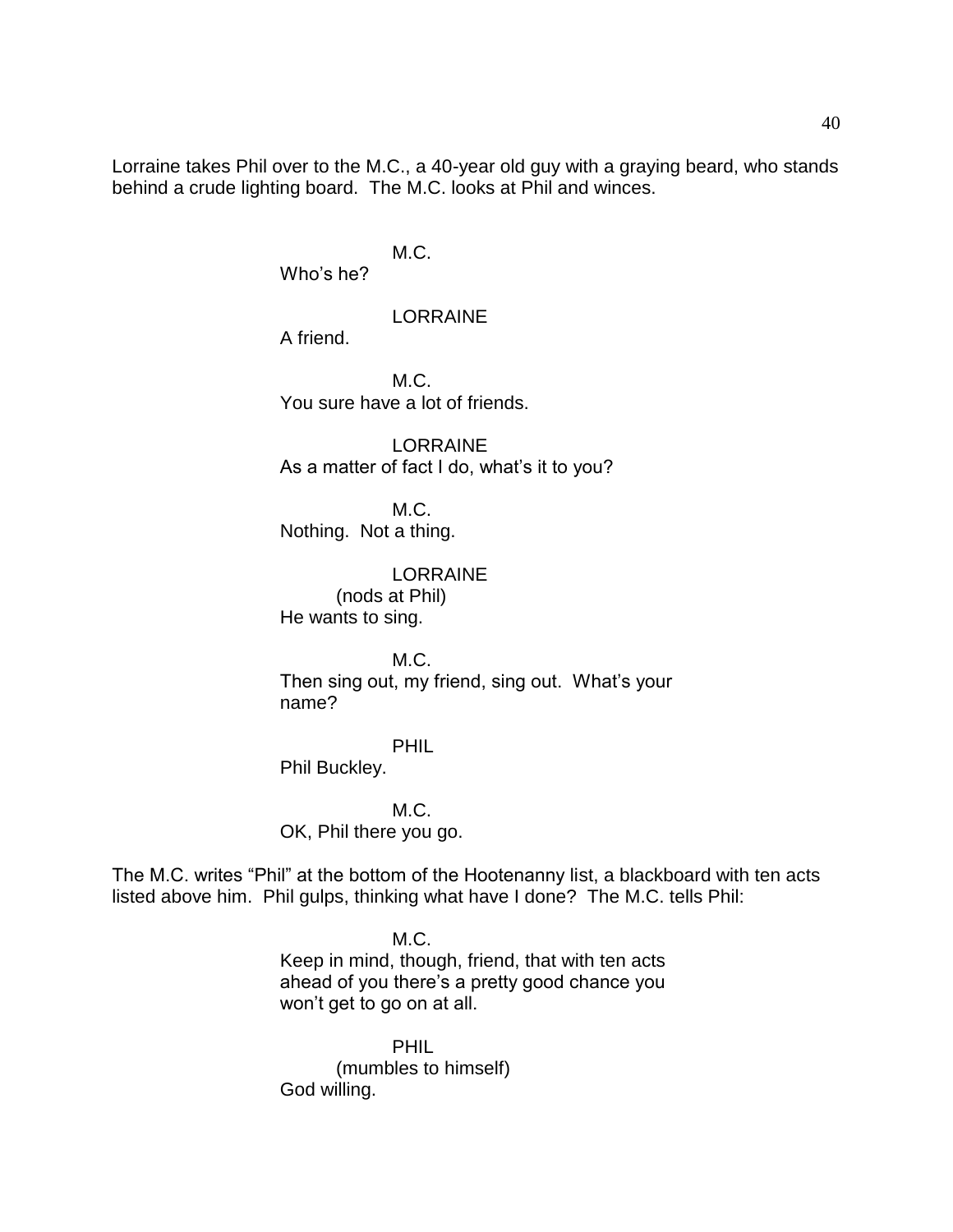## **LORRAINE**

(encouraging) Oh, now. You said you want to be a musician, right?

PHIL

Right.

LORRAINE Here you go. (to the M.C.) Are we set for tomorrow?

The M.C. steps up to Lorraine and whispers in her ear.

M.C. Sure. Uh, Lorraine . . . ?

## LORRAINE

Yeah?

M.C. (shakes his head) Later.

Lorraine and Phil walk across the club.

#### LORRAINE

(excited)

I'm so glad Terry made it, I really think you two will hit it off. He's really smart. I met him at a sit-in, and I met Alvin & Debbie at an SDS meeting. They are very committed to the cause.

## PHIL

What cause?

LORRAINE The cause of freedom and equality.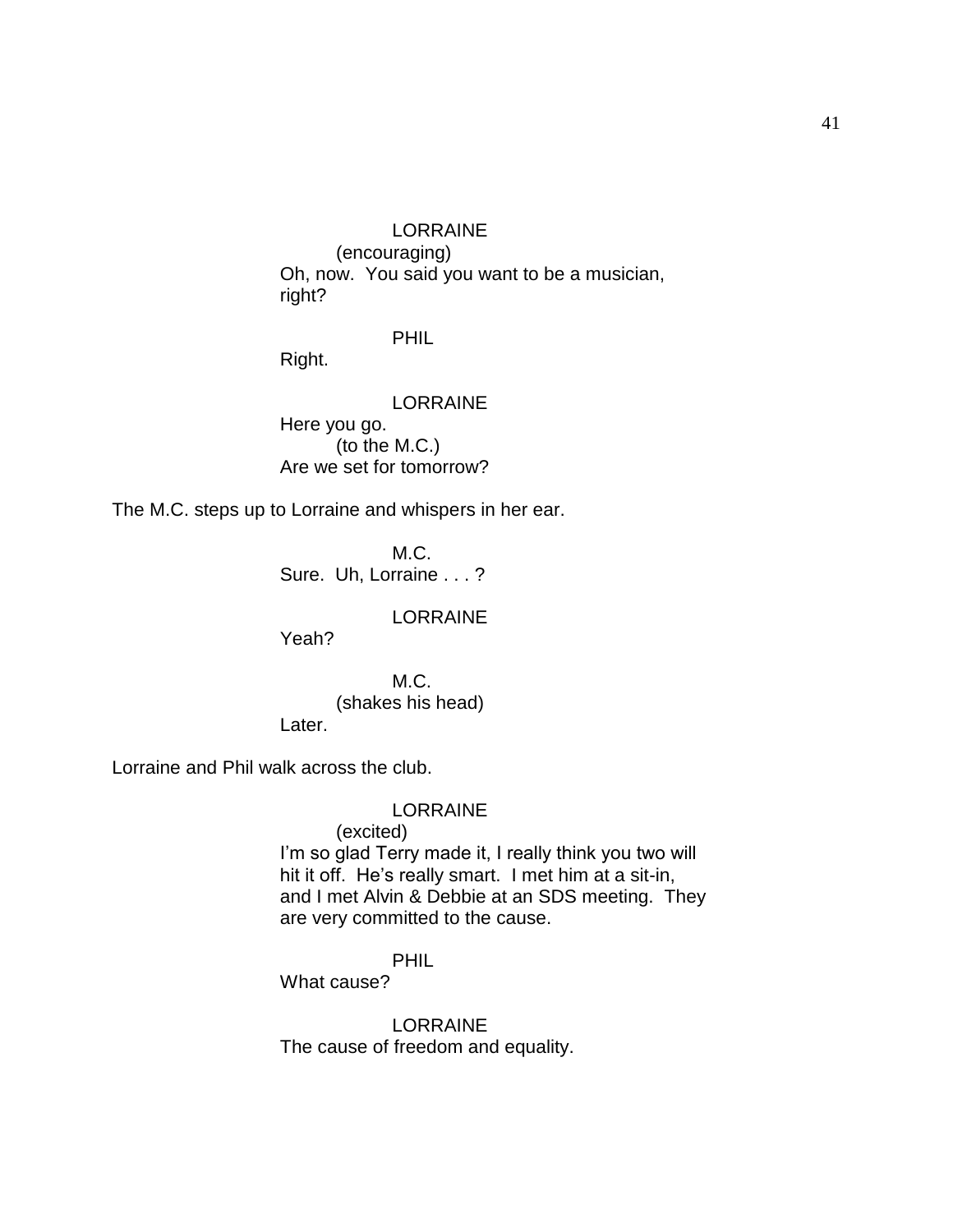PHIL (nods) Oh. Right. That. (casually) By the way, what are some of your favorite folk songs?

#### LORRAINE

(thinks) Well, I really like Bob Dylan's "Talking Word War 3 Blues."

PHIL (shakes his head; sighs) I don't know that one.

The guitar is starting to feel like 500 pound weight to Phil.

#### LORRAINE

Bring your guitar tomorrow night to the meeting and we can have our own little hootenanny afterward. I'll teach it to you.

That sounds like a fine idea to Phil, who nods and grins.

PHIL

Boss.

As they cross the room, Lorraine waves and says hi to just about everybody and they all wave and say hi back to her. Phil's impressed.

They arrive at the table down near the stage where Terry, Alvin & Debbie are sitting drinking a pitcher of beer and are all smoking cigarettes. Lorraine sits beside Terry. Phil quickly sits on her other side.

Lorraine leans across the table to speak and whispers with Debbie. Debbie points at Phil.

> **DEBBIE** Wow! He looks like Troy Donahue. Where'd you find him?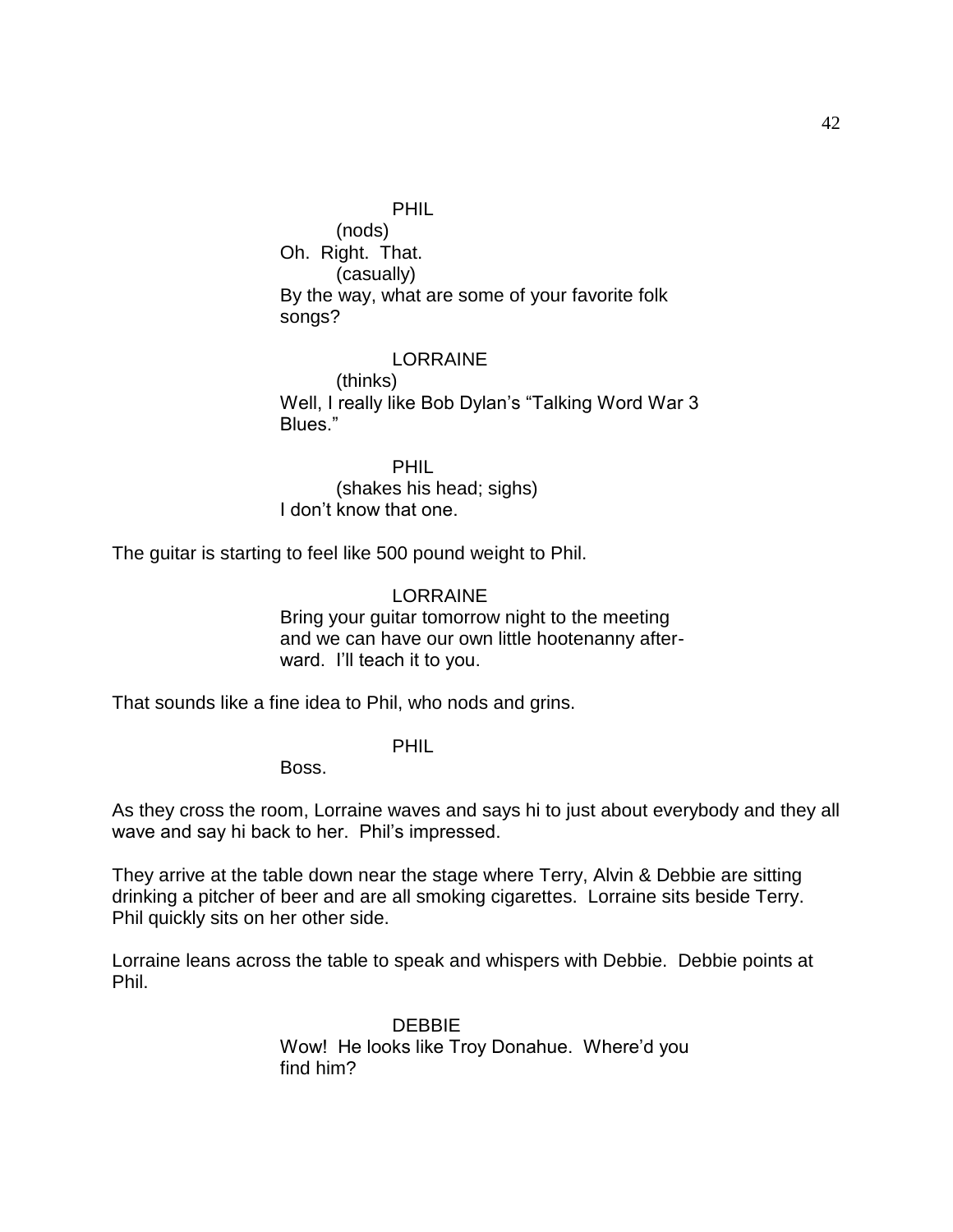LORRAINE At the music store. I think he's got potential, too. He just needs some guidance.

#### **DEBBIE**

From you, perhaps?

LORRAINE (considers; looks at Phil) . . . Perhaps.

Phil and Terry look at each other past Lorraine's shapely rump.

#### **TERRY**

(to Phil) What song are you singing?

PHIL

I'm still thinking about it. What are some your favorite folk songs?

**TERRY** 

I don't like folk songs.

#### PHIL

(confused) Then what are you doing here?

Terry glances at Lorraine's derriere, then up to Phil. Phil grins and shrugs, indicating that he too is there for the same reason.

## **TERRY**

You a student?

PHIL Uh, no. I'm gonna start at SCC in the fall.

## **TERRY**

(grins) Harvard of the highway. It's like high school with ashtrays. I went for a year. Workin'?

43

PHIL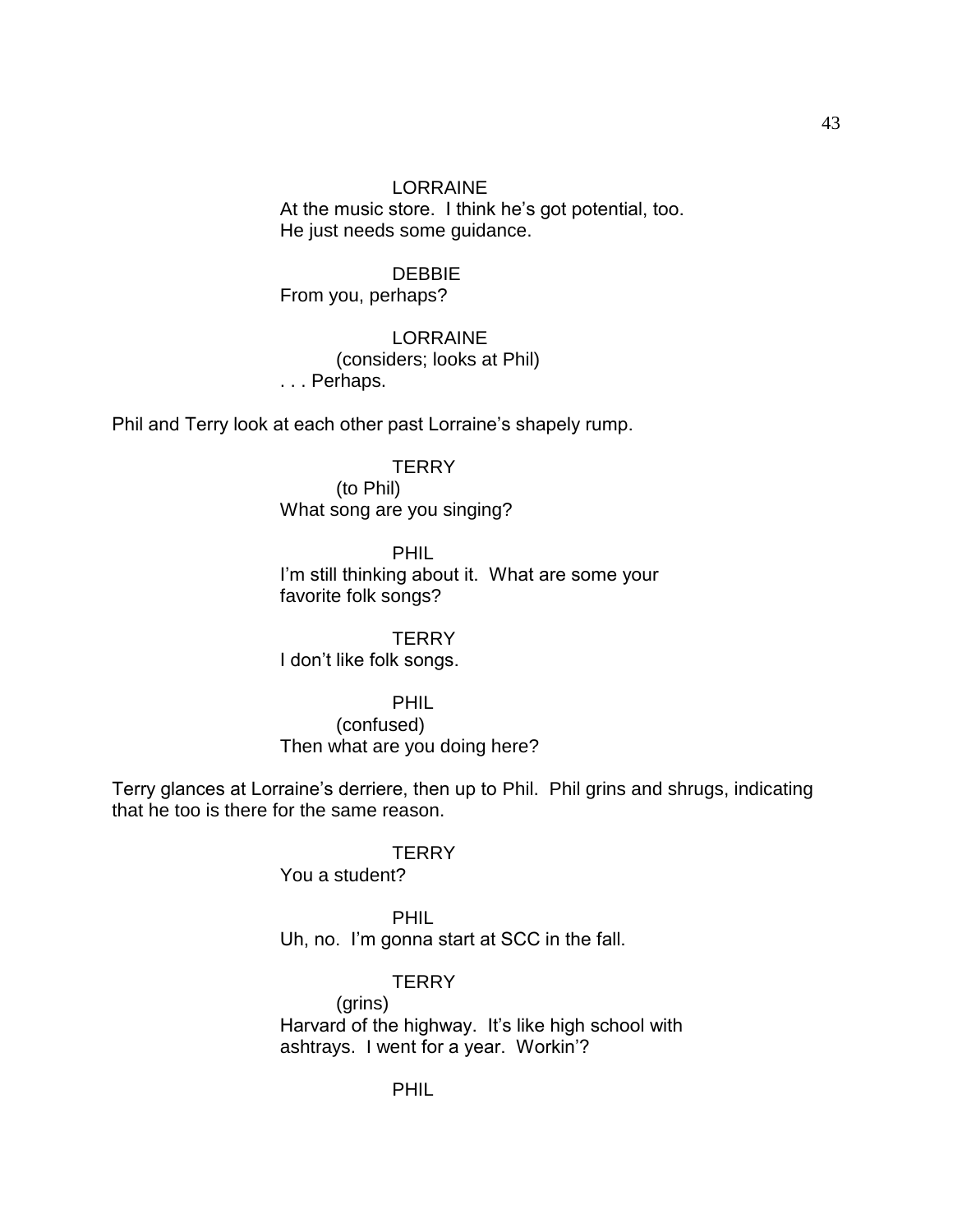At a shoe store. You?

**TERRY** I work on the college newspaper.

PHIL (nods; impressed) Your parents rich?

**TERRY** No, not really. (whispers and points) But Lorraine's sure are.

PHIL (interested) Really? But she seems so . . .

**TERRY** 

. . . Down to Earth?

PHIL

Yeah. Right.

**TERRY** It's the rejection of the money. Very common.

## PHIL

(fascinated)

It is?

#### **TERRY**

Sure, take a look around you. What do you see?

**PHIL** 

(looks around) People. *Folkies*.

#### TERRY

Middle-class to upper-middle-class white people, with just a few token Negroes thrown in for color, whose own self-hatred causes them to have to pretend to help other people less fortunate than themselves to ease their guilt.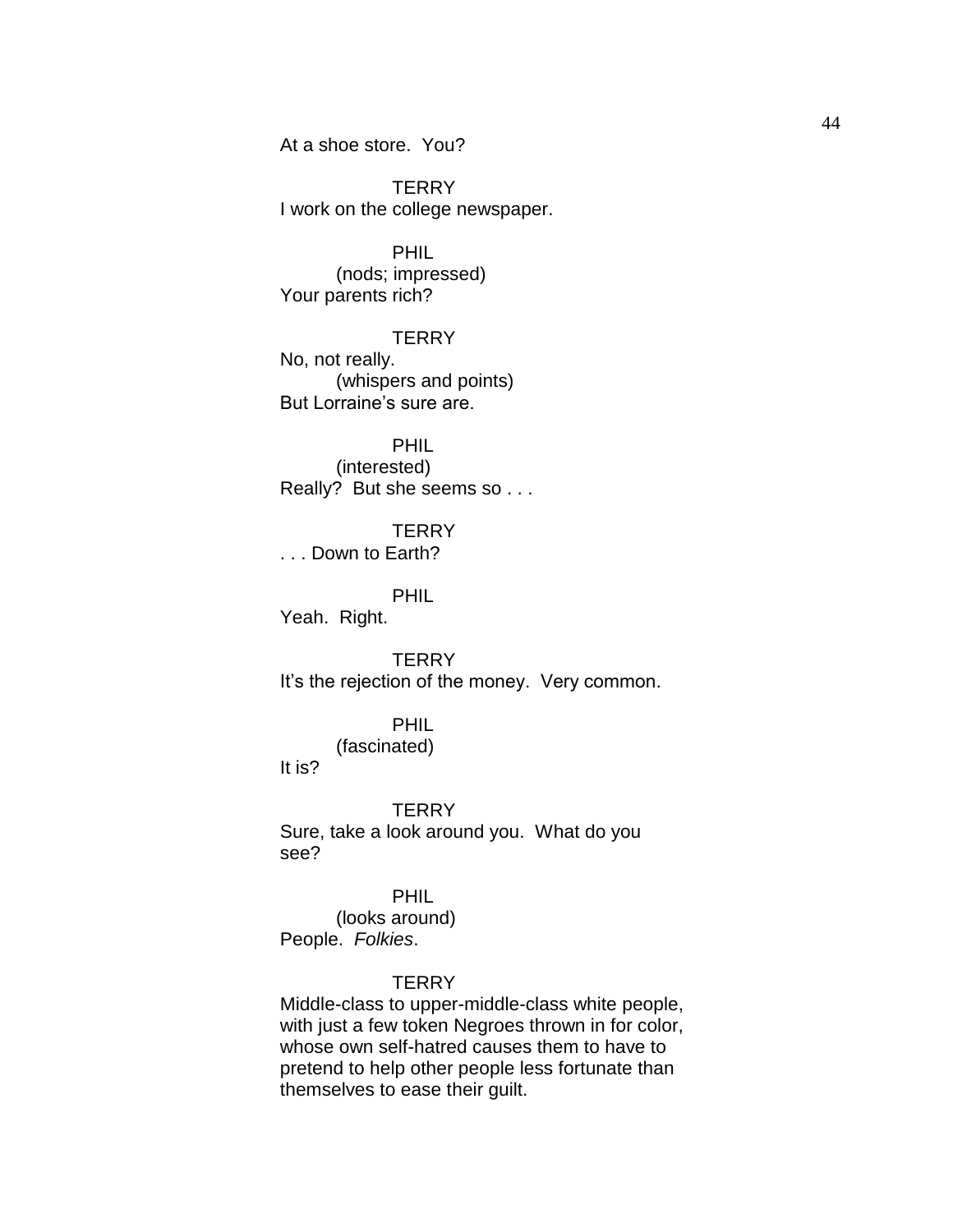## PHIL

# (looks around)

Huh.

Across the table, Alvin & Debbie are having a discussion.

## DEBBIE

So, when will you start looking for a new job? You said after the New Year, well it's February.

## ALVIN

But, Deb, I like my job.

## **DEBBIE**

You like your job? Come on.

## ALVIN

All right, I don't hate my job. I've had plenty of jobs I've hated, too. And then I don't like waking up in the morning.

#### DEBBIE

But Alvin, dear, you don't make enough money. We're going to need more money soon. We might even have to buy a house.

# ALVIN

(holds up his hands) *Whoa!* Slow down, will you. I'm not ready for any of this.

Debbie points at her protruding belly.

## DEBBIE

Too late.

## LORRAINE

Hey! Come on you guys, you're out in public, remember.

## DEBBIE

There are times when his complacency makes me want to kill him.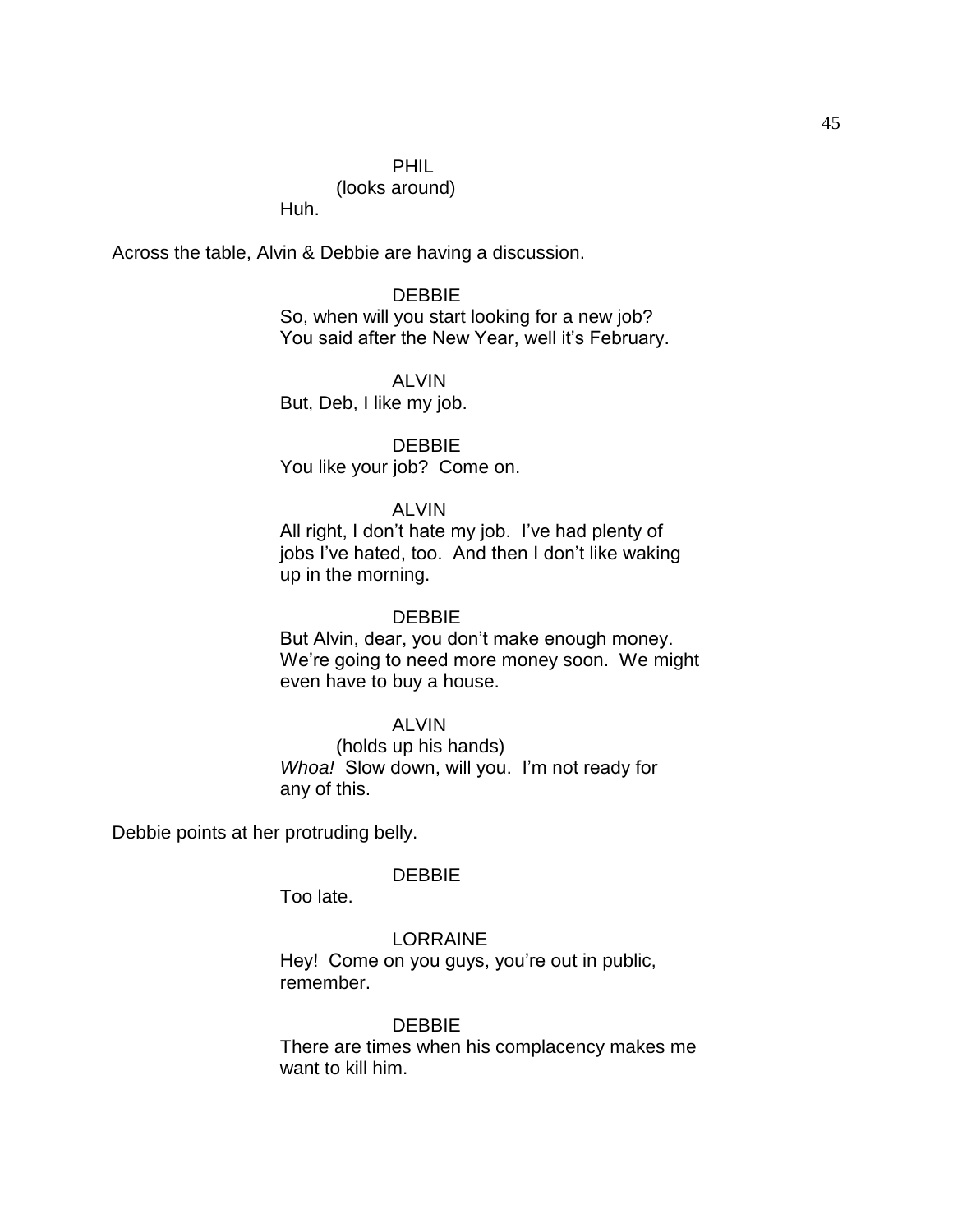#### LORRAINE

But you've decided to have his child instead.

Terry and Phil continue to talk.

PHIL So, you're up at State?

#### **TERRY**

# (nods)

Yep.

PHIL So, what are you taking up?

#### **TERRY**

Time and space.

PHIL

(grins) I'm doin' that right here, why go to State?

# **TERRY**

Less parental supervision. More parties. More chicks.

**PHIL** But don't they make you take tests occasionally?

**TERRY** Occasionally, but school's easy if you know how to do it.

PHIL So what are really studying?

## **TERRY**

Computers.

PHIL Computers, huh? You really *are* into weird stuff.

## **TERRY**

Computers aren't so weird. Someday there'll be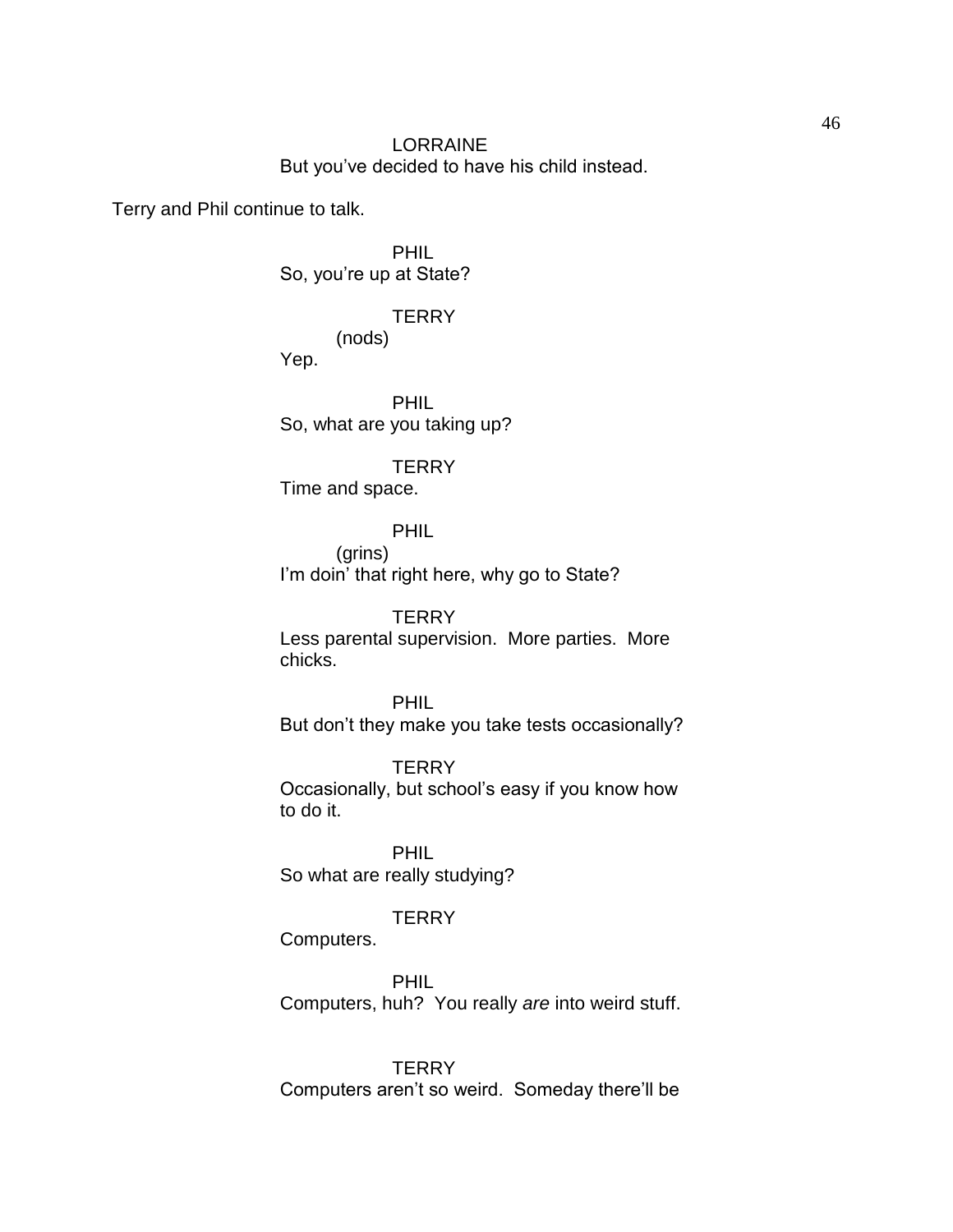hundreds of them, everywhere.

PHIL (shrugs) Sure, if you say so.

Lorraine sits back down between Phil and Terry.

# LORRAINE You boys getting acquainted?

Both grunt in the affirmative.

The bearded M.C. steps up onto the small stage and speaks into the microphone.

## M.C.

I'd like to welcome everybody to the Purple Onion's weekly Hootenanny night. This is the night when we get a preview of the upcoming folk stars of the future. I'd also like to announce a very important meeting to be held here tomorrow night to help arrange a defense fund for the Springfield Five. (Lorraine looks around and smiles) If you really care about the cause of freedom

you'll make sure to be here. OK. Now let's have some fun. Our first act of the evening is the husband and wife duo, Alvin & Debbie. Let's give them a warm Purple Onion welcome.

The audience applauds as Alvin & Debbie step up on stage.

## ALVIN

Thank you very much. But don't get Debbie too excited, she might have the baby right here.

Debbie elbows him the ribs and the audience chuckles. They launch into a highly energetic rendition of "Rock Island Line"

> ALVIN & DEBBIE (singing) Well the Rock Island Line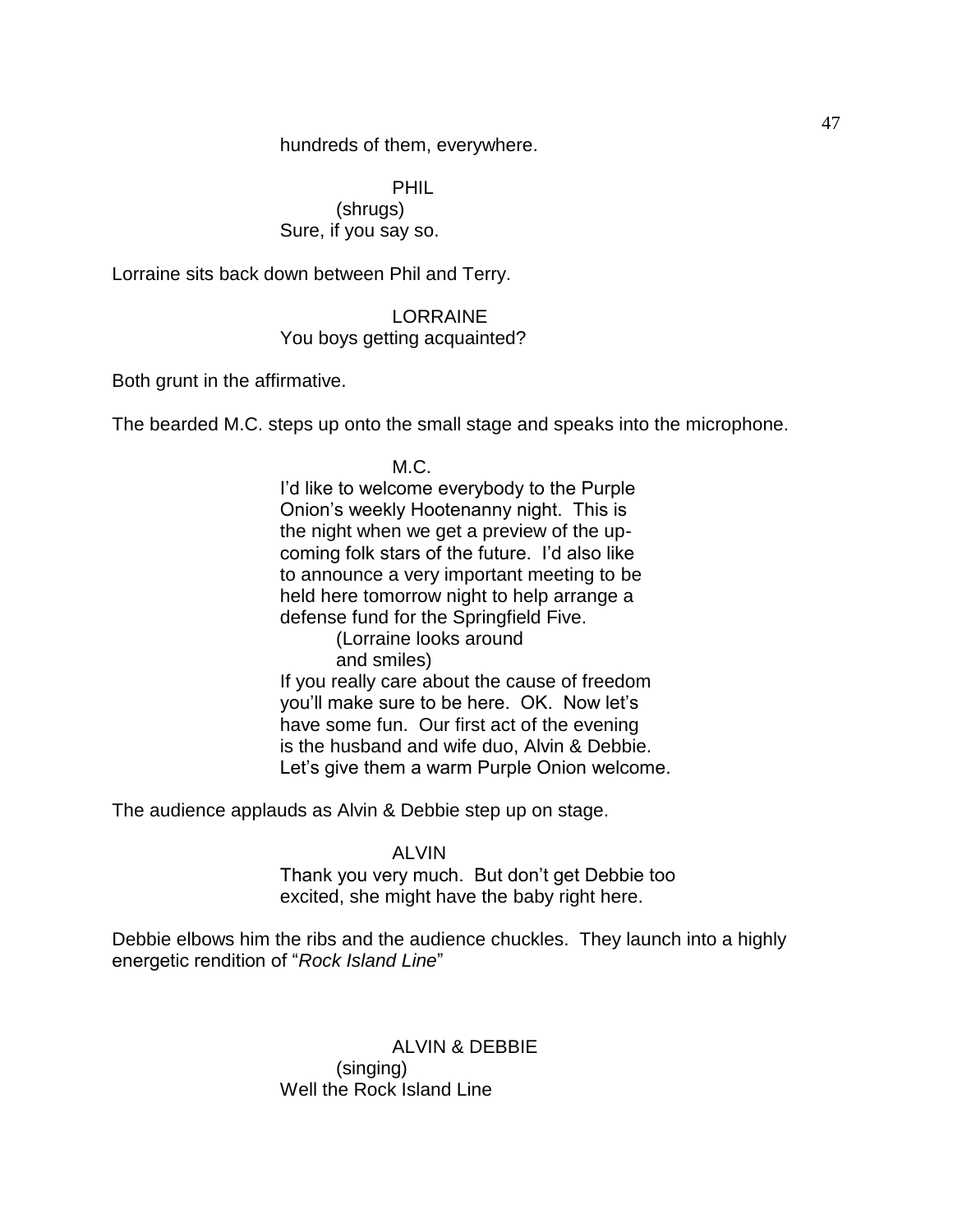Is a mighty good road Oh the Rock Island Line It is the road to ride The Rock Island Line Is a mighty good road But if ya want to ride Ya gotta ride it like ya find it Get your ticket at the station For the Rock Island Line

Well I may be right And I may be wrong I know you're gonna miss me When I'm gone

Underneath the table, Phil edges his foot over until it's beside Lorraine's foot. Phil moves his foot the next inch so that his foot is now touching Lorraine's foot. He glances over and she gives no sign of anything other than being mesmerized by the singing.

## ALVIN & DEBBIE

Well the Rock Island Line Is a mighty good road Oh the Rock Island Line It is the road to ride The Rock Island Line Is a mighty good road But if ya want to ride Ya gotta ride it like ya find it Get your ticket at the station For the Rock Island Line

Little Emmalina Sittin' in the shade Countin' all the money That we ain't made

Terry moves his foot until it's touching Lorraine's other foot. We see Lorraine note the situation, then throw a glance at both boys. They both smile innocently.

> ALVIN & DEBBIE Well the Rock Island Line Is a mighty good road Oh the Rock Island Line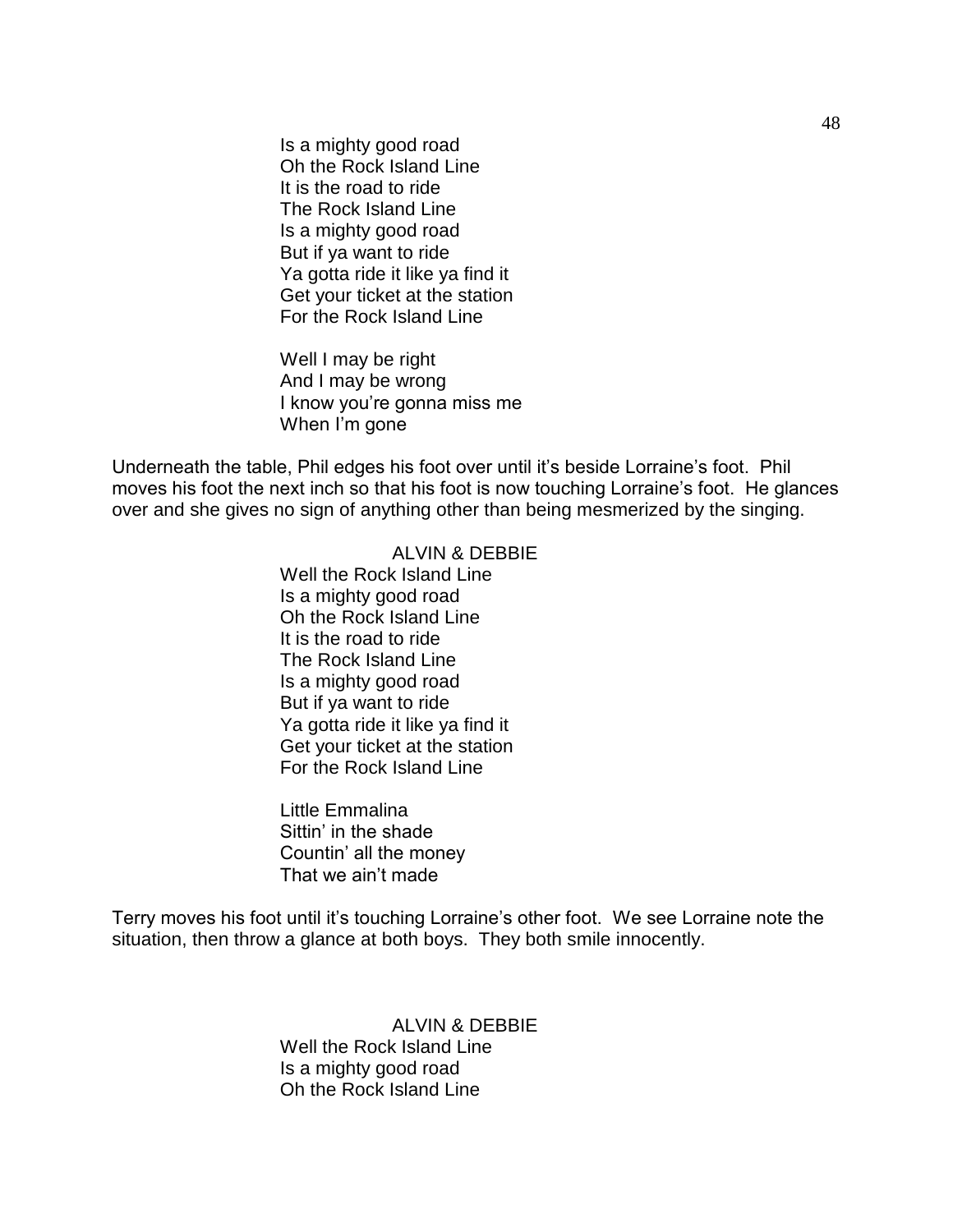It is the road to ride The Rock Island Line Is a mighty good road But if ya want to ride Ya gotta ride it like ya find it Get your ticket at the station For the Rock Island Line

The audience has enjoyed this very much and claps loudly and stomps their feet. Grinning, Alvin & Debbie return to their seats. Lorraine puts her arms around both of them.

#### LORRAINE

You see, those endless hours of practicing pay off.

## ALVIN

(grinning) They sure do.

Phil looks like he's in pain. Debbie grabs the pitcher of beer.

**DEBBIE** I need a drink. Who needs refills?

Everyone holds up their mug.

Terry turns to Phil looking somewhat impressed.

**TERRY** That was pretty good.

PHIL

Yeah.

**TERRY** So, uh, you a big folk music fan?

PHIL (shakes his head) No, not really. Folk music's OK.

**TERRY** What kind of music do you like?

Phil looks around to see if anyone is listening.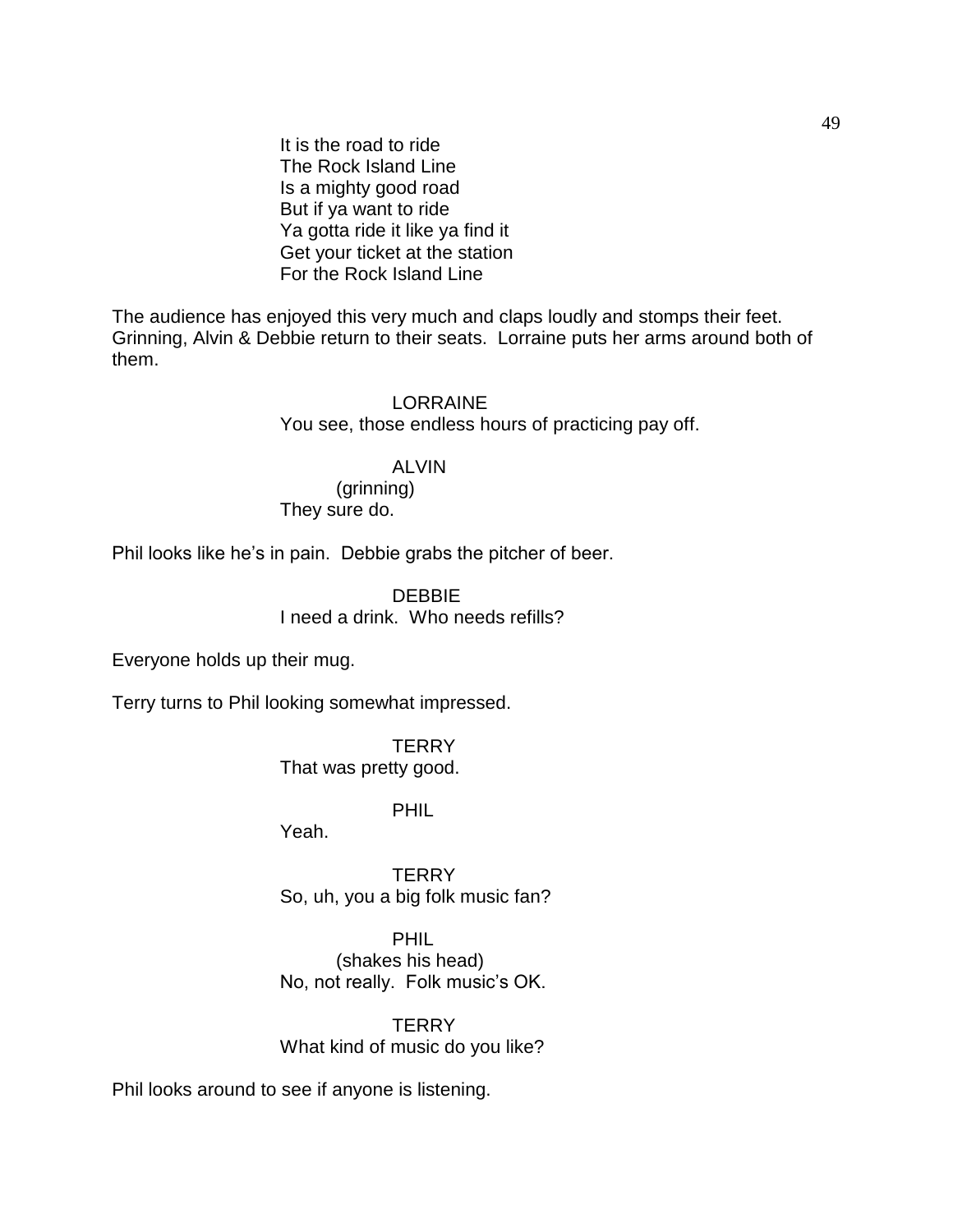PHIL (lowers his voice) I like rock & roll.

**TERRY** Me, too. Like what?

PHIL

I like Elvis.

**TERRY** (nods) Yeah. He's boss. And Chuck Berry.

PHIL

Yeah.

Lorraine returns to her seat between Phil and Terry.

LORRAINE What are you boys talking about.

**TERRY** Rock & roll music.

#### LORRAINE

(waves it away) That's for children. (points at the stage) Now *that* was music! Bebop-a-lula? Tutti fruitti, oh Rudy? Come on, boys, grow up.

Phil and Terry both feel chastised. Lorraine sees someone she knows and moves off.

LORRAINE Excuse me a sec, I've got work to do.

Lorraine picks up a pile of her flyers and heads off.

Lorraine cruises around the club handing out flyers. Yellow flyers are set down on the table and quickly used as coasters, folded and put into pockets, phone numbers are written on them, corners torn off, one gets folded up and put under the short leg of a table.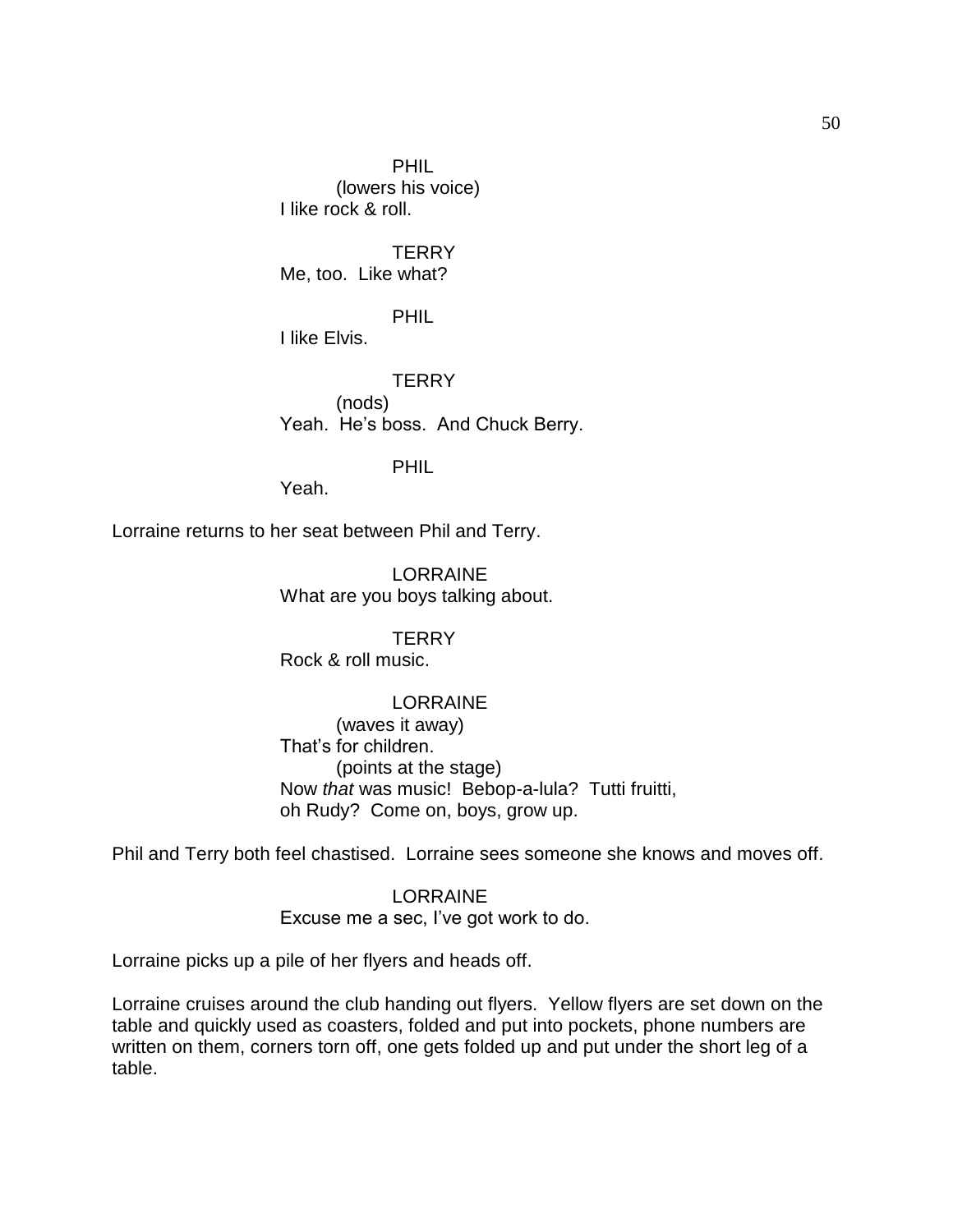A yellow flyer comes down revealing four middle-aged people, three men in suits and ties and a woman in a dressy dress, all looking at the flyers and guzzling a pitcher of beer. They are: PETE, LEE, FRED and the woman is RONNIE. Collectively they are the FOUR FEATHERS. They all drink heartily and wave around the flyers.

#### RONNIE

It looks good. How's it going?

## LORRAINE

Good. We ought to have a lot of people. But I still need you guys to be there.

#### RONNIE

Need? Oh, come on, Lorraine, you can handle this. I'm sure you've got everything completely under control.

#### LORRAINE

Well, yeah, I do, but still . . .

#### RONNIE

Well, don't depend on me being there. You've got to finally handle things on your own.

## LORRAINE

I know.

#### RONNIE

I remember the first meeting I organized. It was a garment-workers strike just after the war. Somewhere in Upstate New York.

#### PETE

Gloversville.

#### LEE

That's right, Gloversville. Lordy, they almost tore the house down.

#### RONNIE

Those were the days.

The Four Feathers all toast and drink.

51

LORRAINE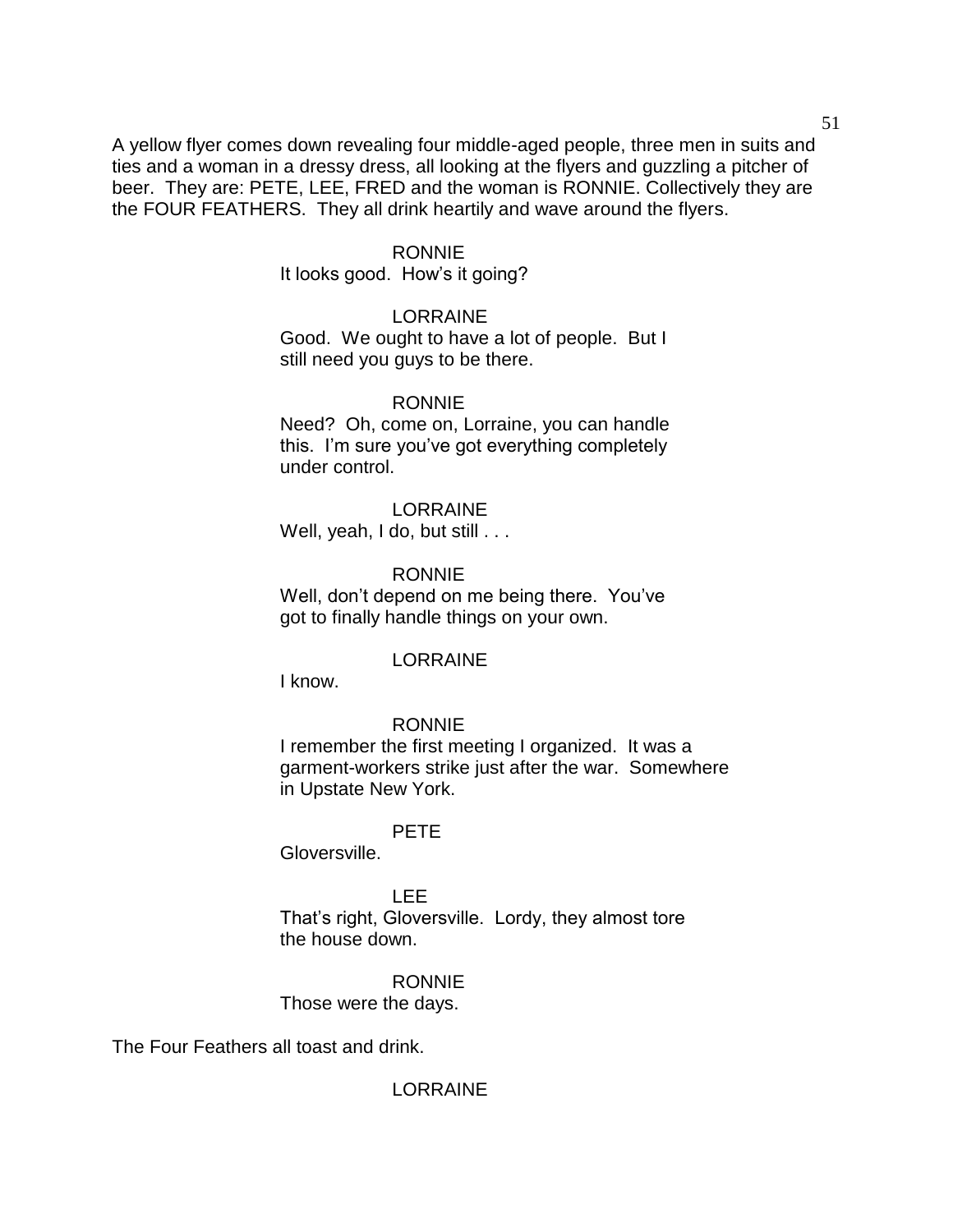Good luck, tonight, you guys.

RONNIE Thanks, you, too. And I just know your meeting will be great.

LEE

Sure.

## PETE

Absolutely.

Lorraine walks away.

#### **LORRAINE**

(to herself) *Shit!* She's not gonna be there. I was depending on her.

The M.C. steps up beside Lorraine and takes her arm.

M.C. Lorraine, you've got to help me.

#### LORRAINE

Sure, Marty, how? (he tries to speak, but all that comes out are inaudible noises) What is it?

M.C.

You just have to sleep with me, Lorraine. You have to.

## LORRAINE

I do, huh?

M.C. I love you Lorraine.

LORRAINE Oh, for God's sake. That's ridiculous.

M.C.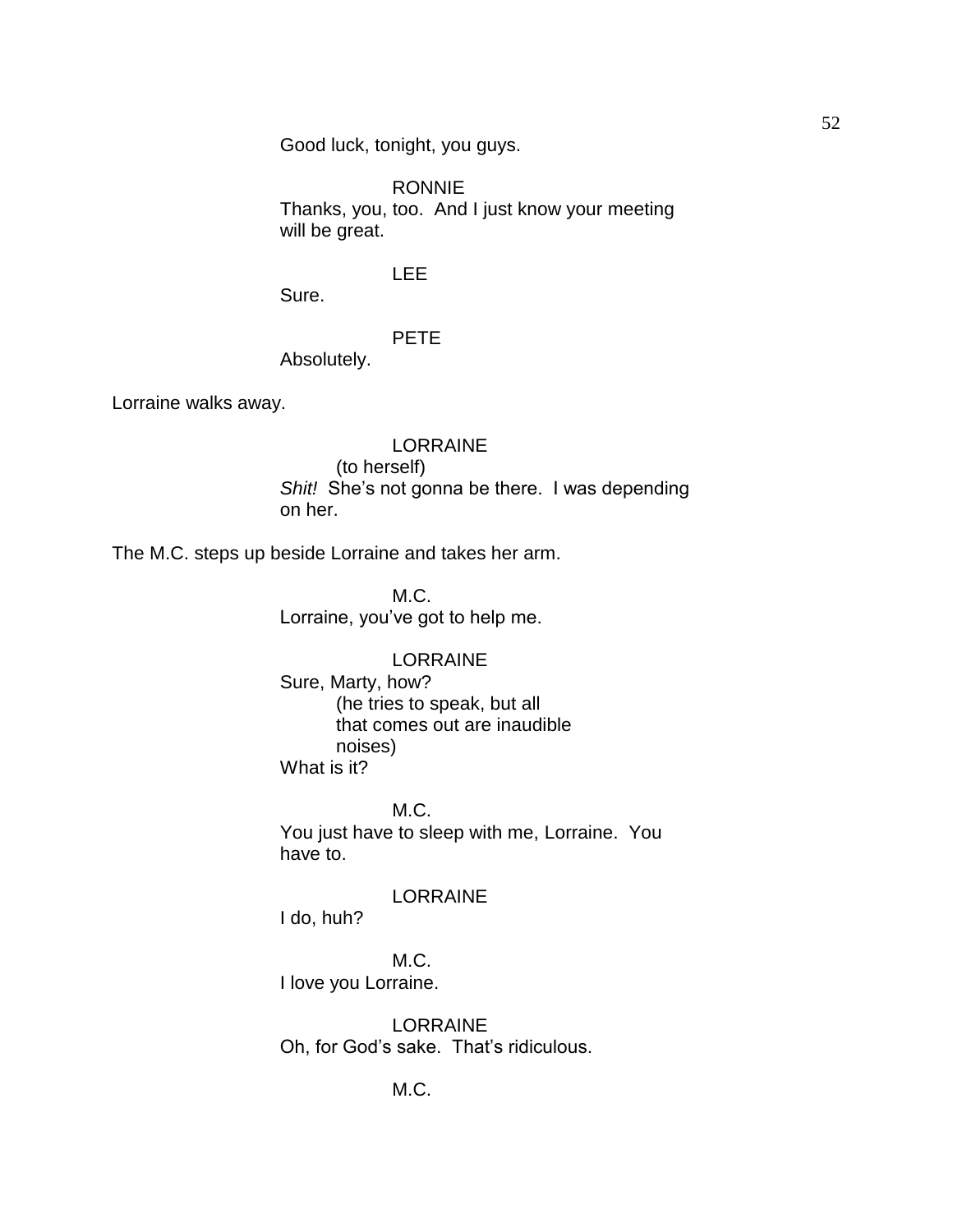(stung) Oh, it is, huh? You want to use the club tomorrow, right?

# LORRAINE

(indignant) You already said I could use the club tomorrow.

M.C. Right. I did. And I mean it, too. And I don't expect anything in return, either.

## LORRAINE

Don't you?

M.C. (smiles)

Well . . .

#### LORRAINE

I thought you honestly cared about the Springfield Five.

M.C.

(distracted)

Who? Oh, them. Yeah, I do. But Lorraine, please think of the good you could do, for me. Please.

Lorraine turns and walks away, her expression saying, "When hell freezes over."

Lorraine returns to her table and sits back down.

At which point MOUSTAPHA HAKIM arrives. He is a black man in his 30s wearing a dark suit and tie, a round leather, African hat, sunglasses and carrying a particularly beat-up guitar.

# MOUSTAPHA

Greetings, folk fans.

Terry looks relieved.

#### **TERRY**

You got here.

## MOUSTAPHA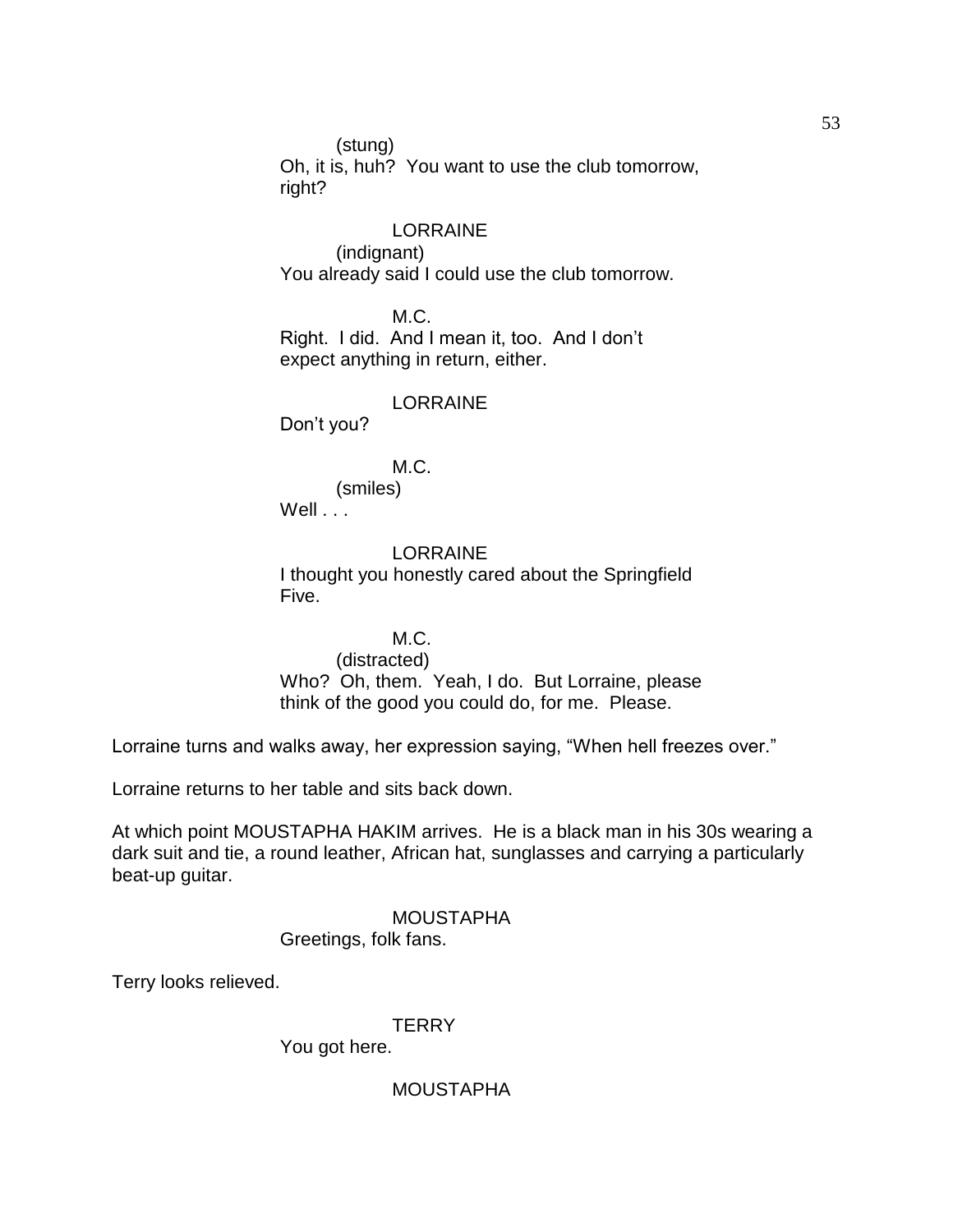You didn't think I would?

**TERRY** 

No, no, I did.

MOUSTAPHA And who are all of these nice-looking white people?

**TERRY** You know Lorraine.

Moustapha shakes Lorraine's hand.

MOUSTAPHA (smiles) Lorraine. Always a pleasure.

**TERRY** That's Alvin & Debbie.

## MOUSTAPHA

Alvin, Debbie.

They both shake his hand and both look uncomfortable doing it.

# **TERRY**

And this is Phil.

Moustapha shakes Phil's hand, then grabs a chair and seats himself beside him.

MOUSTAPHA Be prepared, the blues're coming.

Terry leans over to Moustapha and nods toward the back.

## **TERRY**

Can we . . .

MOUSTAPHA Cool down, my friend. Everything in good time.

Moustapha turns to Phil.

MOUSTAPHA (nods)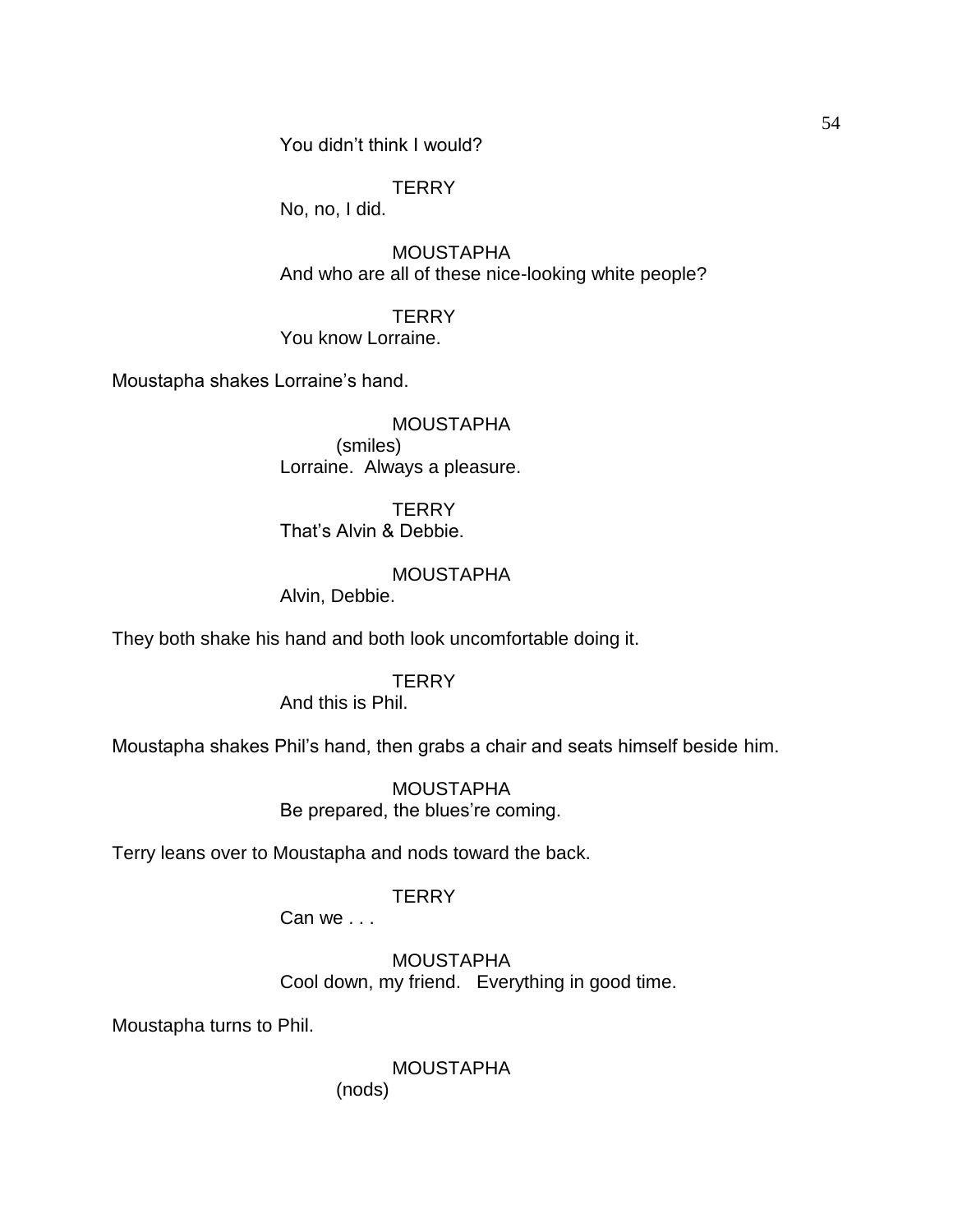You like the blues?

PHIL

Sure.

MOUSTAPHA

Like what?

PHIL Well . . . Like Chuck Berry.

MOUSTAPHA Chuck Berry. That's your idea of blues?

PHIL Well, rhythm and blues. How about Muddy Rivers?

MOUSTAPHA That's Muddy *Waters*.

PHIL Right, but I hear he's formed a group with Johnny Rivers.

Moustapha turns to Terry.

## MOUSTAPHA

Come on, let's go.

Terry grins devilishly as he and Moustapha head off together.

Lorraine turns back to Phil.

LORRAINE Having a good time?

PHIL

Oh yeah.

LORRAINE What do you think of Terry?

PHIL He's interesting.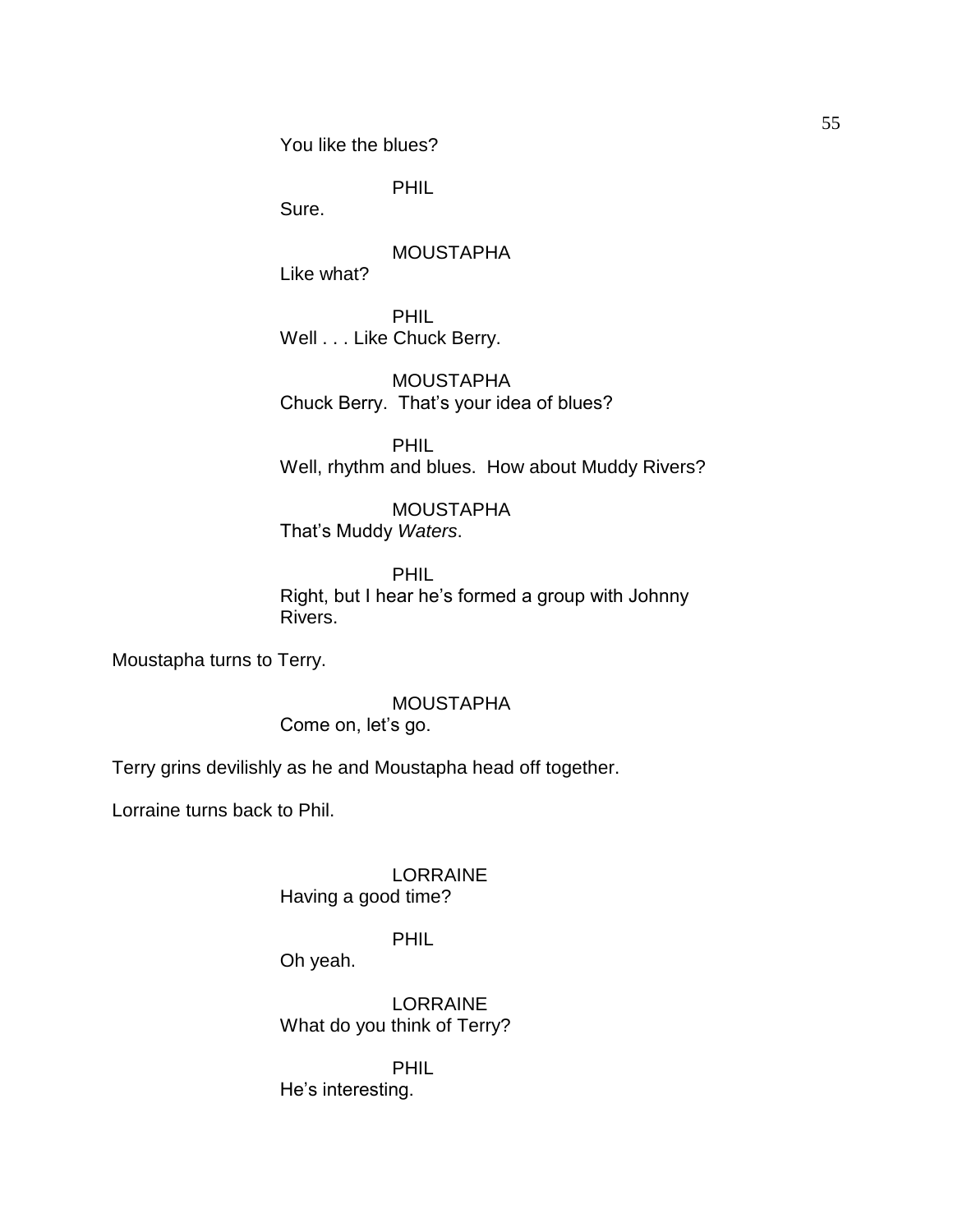The M.C. steps up to the small blackboard and erases Alvin & Debbie's name at the top of the list. The next name is "Bobby Lee."

> M.C. Ladies and gentlemen, the Purple Onion welcomes back the angry, intense, and always energetic, Bobby Lee Baker!

The audience applauds excitedly as BOBBY LEE BAKER, a brooding man in his 30s, dressed in black with a beret and a jazz patch. He steps up on the stage with a cigarette smoldering between his lips irritating his eyes. He slowly tunes a 12-string guitar, entirely ignoring the audience. He flicks his cigarette butt without looking and we see that it lands in an inattentive WOMAN's drink.

#### BOBBY

We're living in a world of oppression. White people hold down the black people. Rich people hold down the poor people. Sometimes it makes me so mad I can barely talk. Bile builds up in my throat and I can't even spit. Those are the times when you'd kinda like to see the whole shebang go up in one big ball of fire, know what I mean?

The audience looks back at him wide-eyed and silent. Bobby coughs, then suddenly launches into an intense rendition of "*In My Time of Dyin*" with some terrific quitar picking, as well as the use of a bottleneck.

#### BOBBY LEE

(singing) In my time of dyin' Don't want nobody to mourn All I want for you to do Is to take my body home

Well, well, well So I can die easy Well, well, well So I can die easy Jesus gonna make up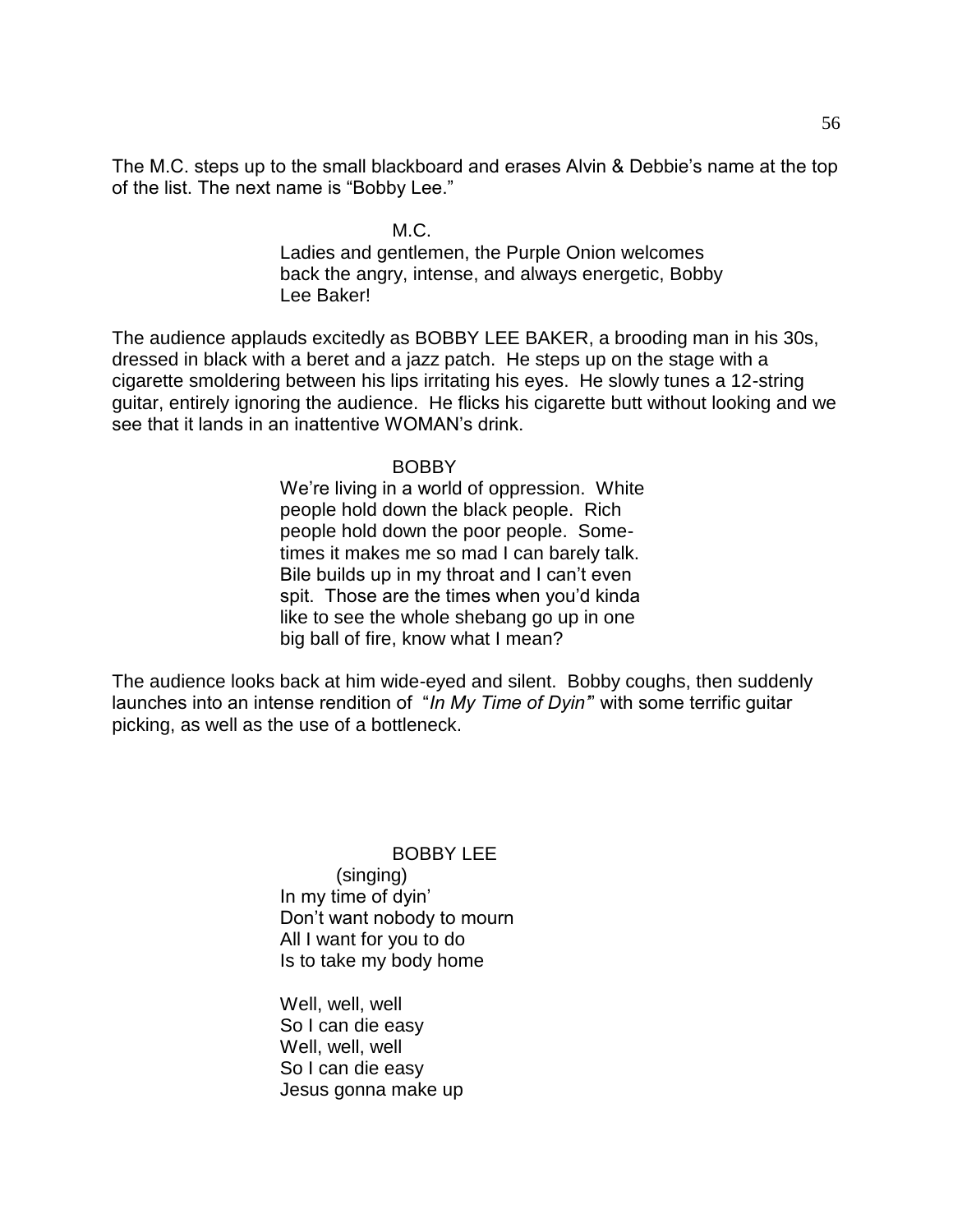My dyin' bed

The Woman drinks her drink and her eyes widen as she swallows the cigarette butt.

## **BOBBY**

Well meet me, Jesus, meet me Meet me in the middle of the air If these wings should fail me, Lord Won't you meet me with another pair

Well, well, well So I can die easy Well, well, well So I can die easy Jesus gonna make up My dyin' bed

Lord in my time of dyin' Don't want nobody to cry All I want you to do Is to take me when I die

Well, well, well So I can die easy Well, well, well So I can die easy Jesus gonna make up My dyin' bed

There is a big round of applause. To everyone's astonishment, Bobby Lee Baker stands up and without a look back walks right out of the club.

# BOBBY LEE (to himself)

*Aw shit!*

Terry and Moustapha returned at some point during the song. Terry turns to Phil.

# **TFRRY** (impressed) Man, that was good.

Phil looks like he has a headache.

57

PHIL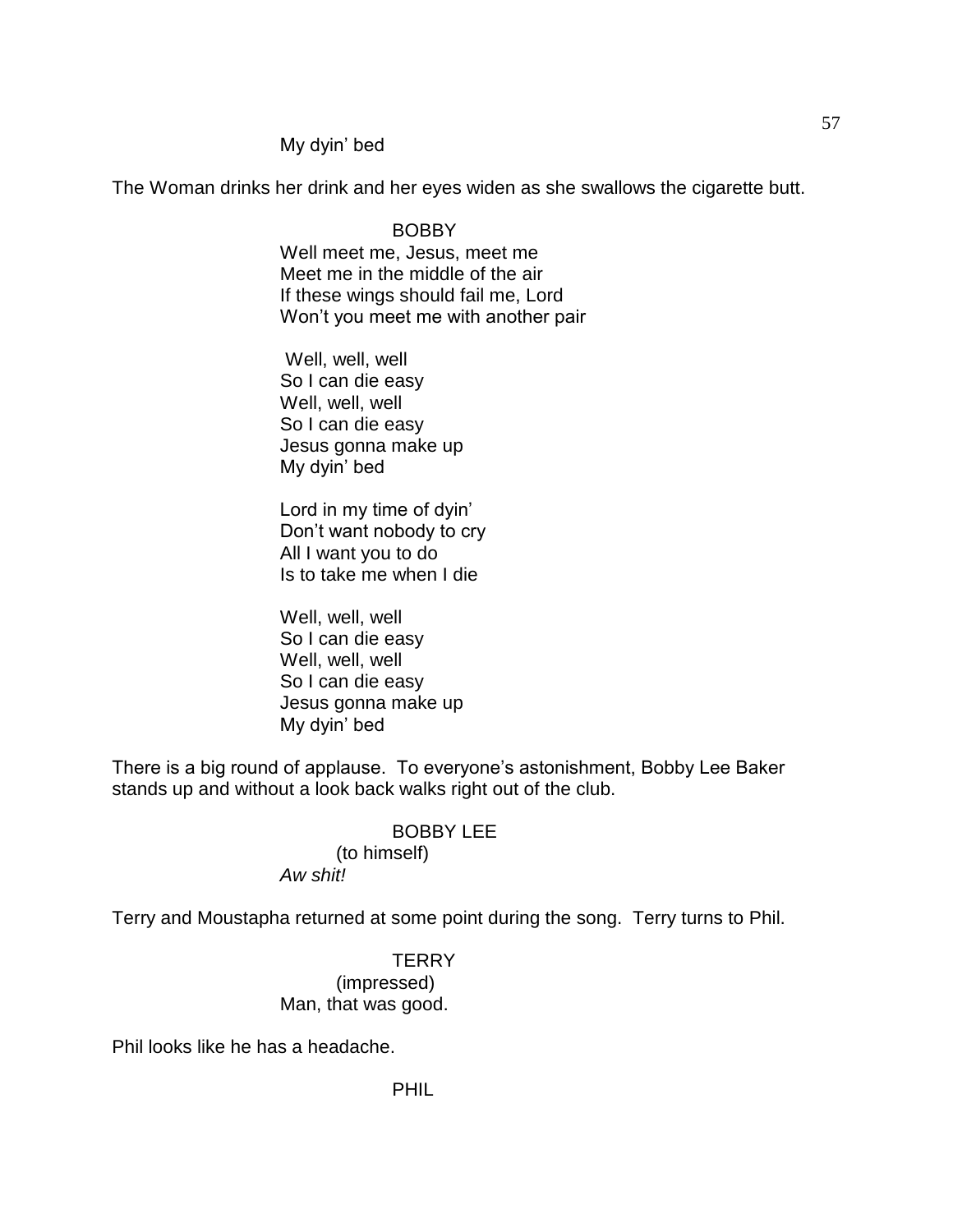Yeah.

(changing subjects) So, Lorraine said she met you at some kind of meeting, right?

#### **TERRY**

Yeah. SDS.

PHIL

What's that?

**TERRY** Students for a Democratic Society.

PHIL And you like try to get laws changed and stuff?

#### TERRY

(shrugs)

They do. I go 'cause there's usually cute chicks there.

(that seems like a good

reason to Phil)

And cute *folkie* chicks that are always screaming about freedom and equality sometimes put out, know what I mean?

## PHIL

(he knows) So, then you don't really care about freedom and equality and civil rights?

**TERRY** 

Yeah, sure I do, but not as much as getting laid.

Terry wags his eyebrows. Phil grins.

We see Lorraine's stack of yellow flyers in her hand as she crosses the club and steps up to a table where three very cool-looking, beat-types sit, seemingly engrossed in smoking cigarettes and don't notice Lorraine . They are: DEAN, MARYLOU & BILL.

#### LORRAINE

(smiles) Look, it's the three dead beats.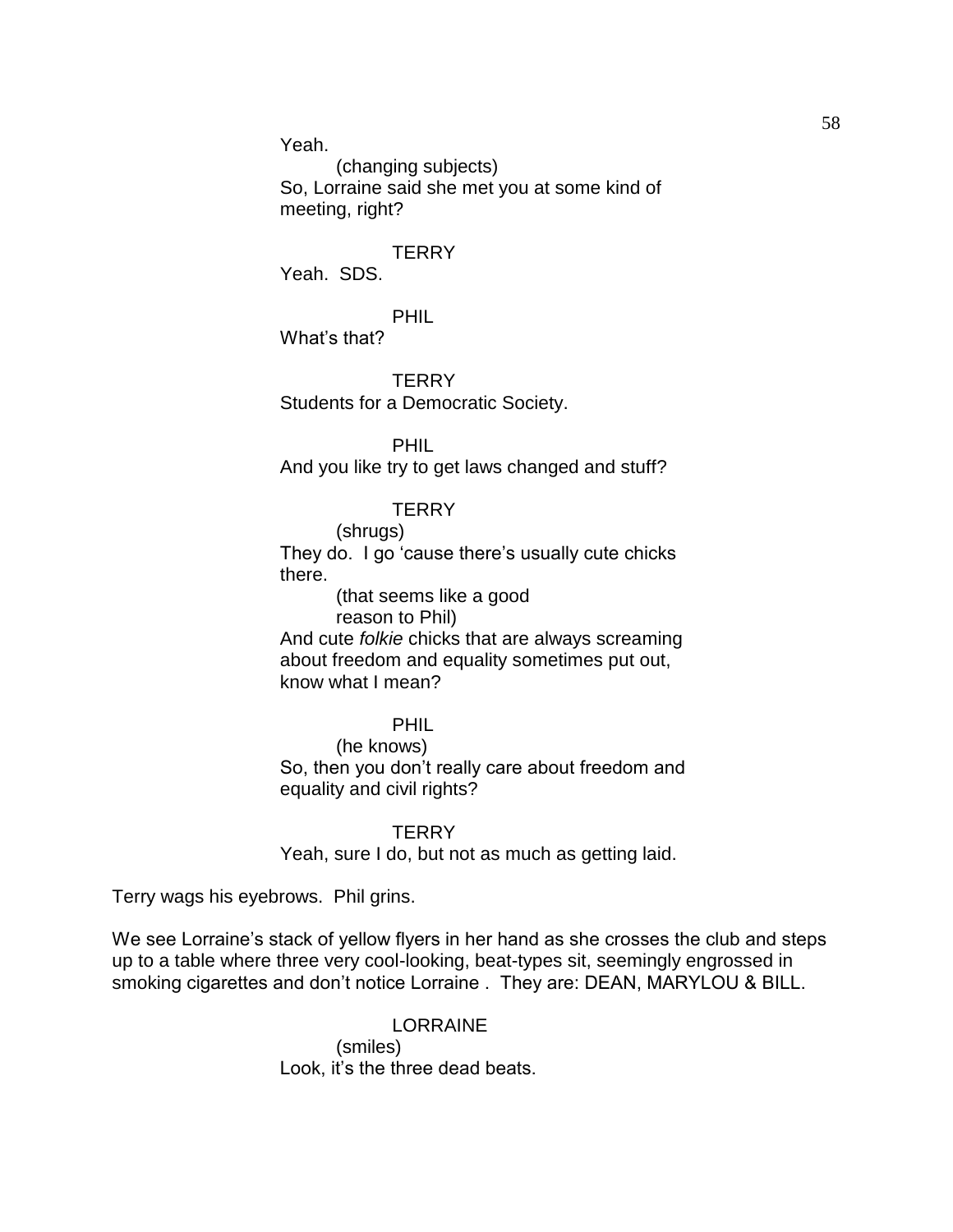Dean, Bill and MaryLou all look around—where?

BILL Whoa . . . it's Lorraine.

MARYLOU Hey, Lorraine.

# DEAN

(grunts)

Urgh.

LORRAINE Wow, you folks sure look mellow.

## MARYLOU

Yeah, we are.

BILL

Mellowville.

# DEAN

Hooo!

Lorraine furrows her brow and leans forward to MaryLou.

LORRAINE What's wrong with you guys?

MARYLOU Wrong? Nothin's wrong.

BILL It's all right. Everything's right.

# **LORRAINE**

But you guys are acting weird.

MaryLou pantomimes sticking a needle in her arm and winks at Lorraine. Lorraine looks horrified.

> LORRAINE You took heroin?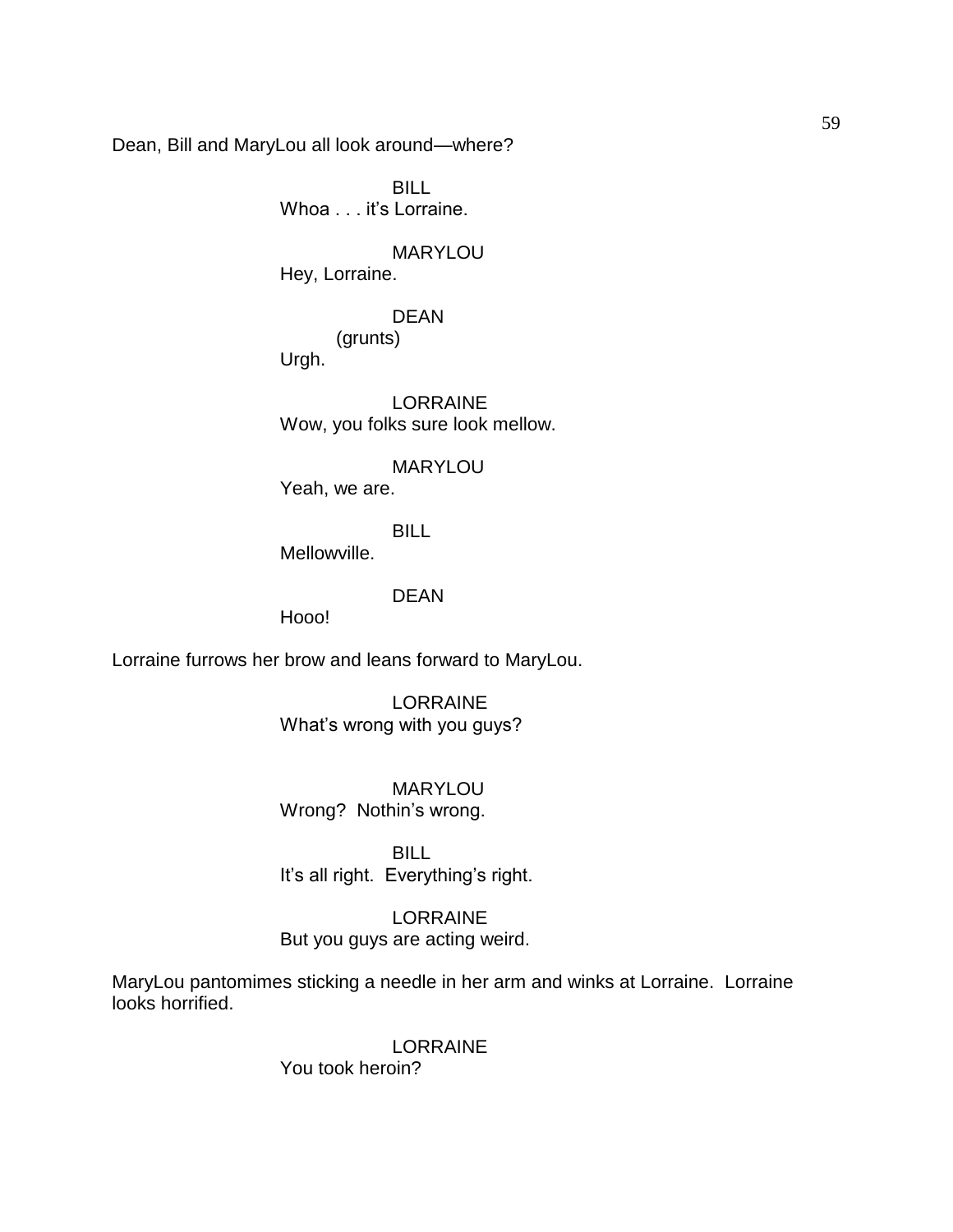# MARYLOU, BILL & DEAN (together, grinning)

Yeah.

## LORRAINE

Really?

MARYLOU, BILL & DEAN (together)

Yeah.

LORRAINE But doesn't it hurt? Y'know, the needle?

MARYLOU (nods) A little. Then you throw up.

LORRAINE (wide-eyed) Oh my God, that's disgusting.

MARYLOU (reassuring) No, it's not. It's fine. Really.

#### BILL

Yeah, it's fine.

LORRAINE (nods) Right, throwing up is just fine.

Bill points at the yellow flyers.

BILL Hey, what's with that?

LORRAINE It's a meeting I'm having here tomorrow.

## MARYLOU

Cool. Very cool.

**BILL**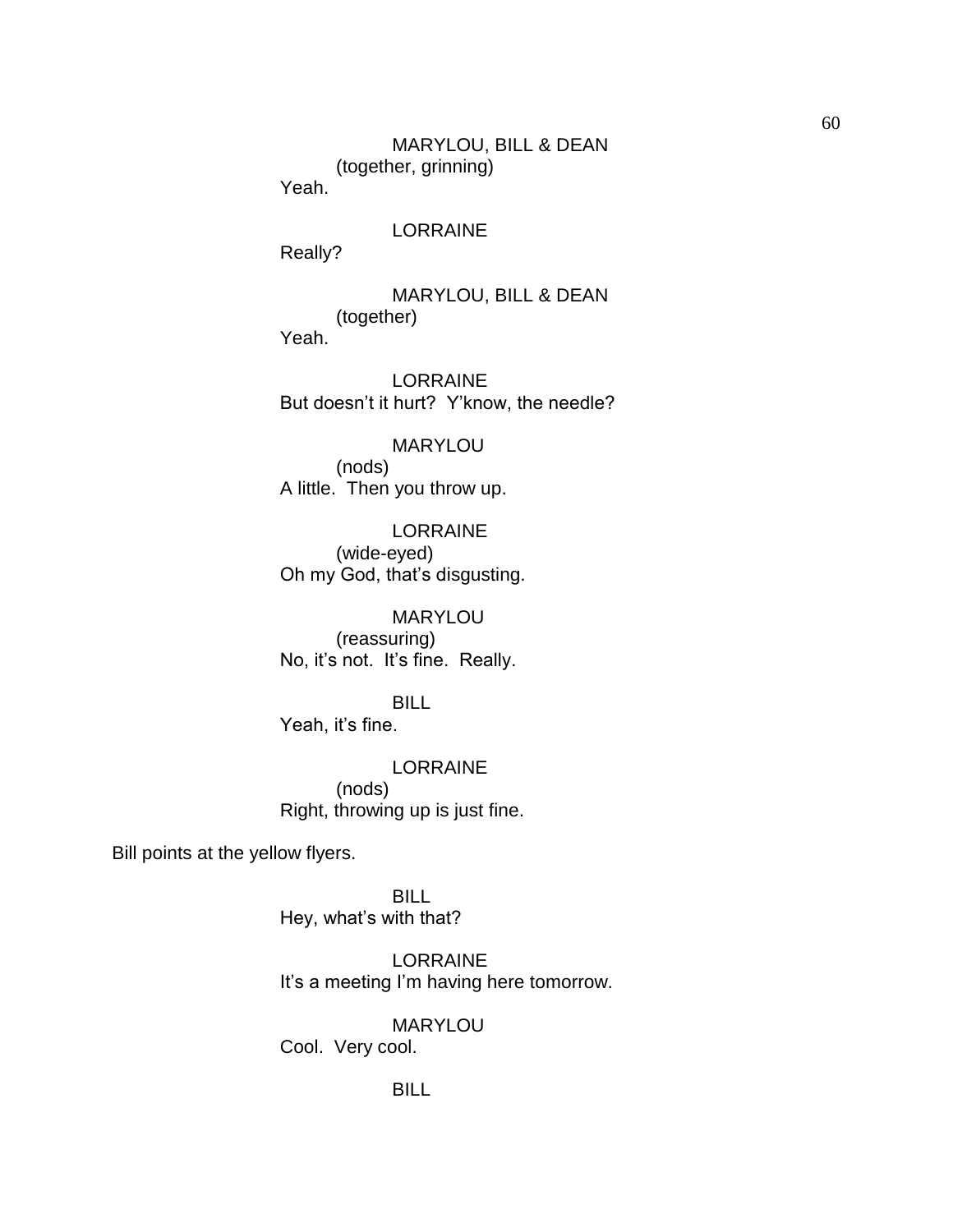Knock 'em dead, Lorraine. Save everybody.

LORRAINE (sighs) Yeah, I will. See ya around.

Lorraine turns and leaves, shaking her head in disbelief. She puts her hand in her sweater pocket and still doesn't have any cigarettes. Just then Phil steps up.

## LORRAINE

(smiles) Gotta smoke.

PHIL As a matter of fact I do.

Phil shakes two out of the pack, puts both of them in his mouth and lights them at the same time—ala Paul Henreid—then hands one to Lorraine.

## LORRAINE

(smiles) Very classy.

PHIL That's me. I'm the classiest guy you ever knew.

## LORRAINE

(waves her smoke) So? What'dya think?

PHIL I'll join up if I get you in the deal.

# LORRAINE If only things were that simple.

A female voice calls out . . .

# FEMALE VOICE (O.S.) *Lorraine! Over here!*

Lorraine sees a table with two couples in black and white evening clothes. Even from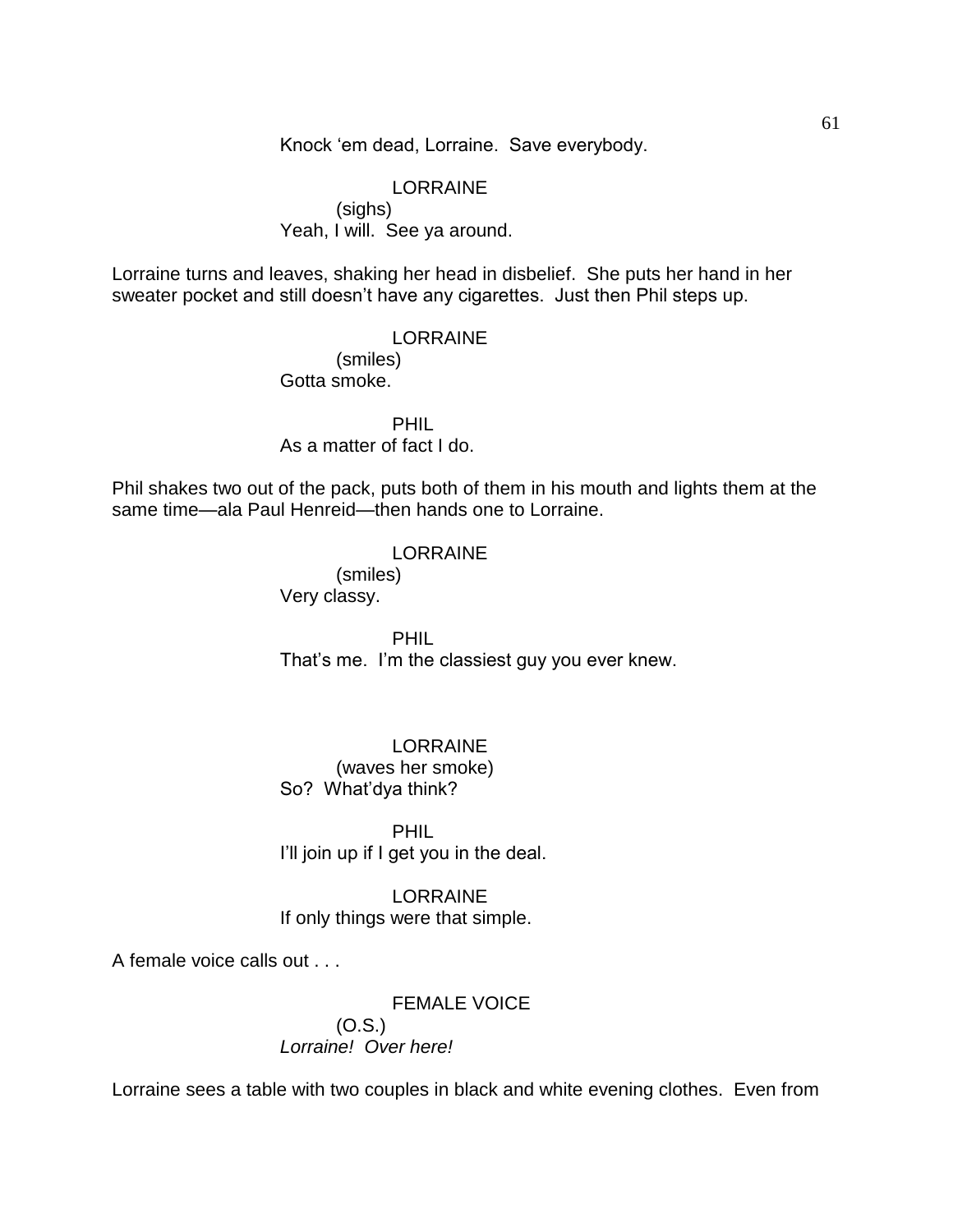this distance we can tell they are smashed. Lorraine winces in pain.

## LORRAINE Oh, dear God, what're *they* doing here? (to Phil) I went to high school with these people.

Lorraine and Phil step up to the table. The voice belongs to MINDY, an attractive 19 year old girl in a black strapless evening gown and white gloves. The boys are wearing tuxes. Mindy and Lorraine hug and kiss.

# LORRAINE Mindy, what on Earth are you doing here?

## **MINDY**

You told us about this hootenanny thing on Saturday nights and we decided to come and see for ourselves. Are you singing tonight, Lorraine?

## LORRAINE

Yes, I am. (points at Phil) So's he. This is my friend, Phil.

Mindy shakes Phil's hand. She looks him up and down and obviously approves.

#### MINDY

Phil. This is Brian, Cheryl and Tim. I'm Mindy, Lorraine's former best-friend.

Phil waves and shakes hands. BRIAN says to Phil . . .

#### BRIAN

Are you a musician?

Phil glances at Lorraine.

PHIL Uh, no. I mean, no. This is a hootenanny, anybody can get up and sing.

BRIAN Right. Of course. Boy am I a square.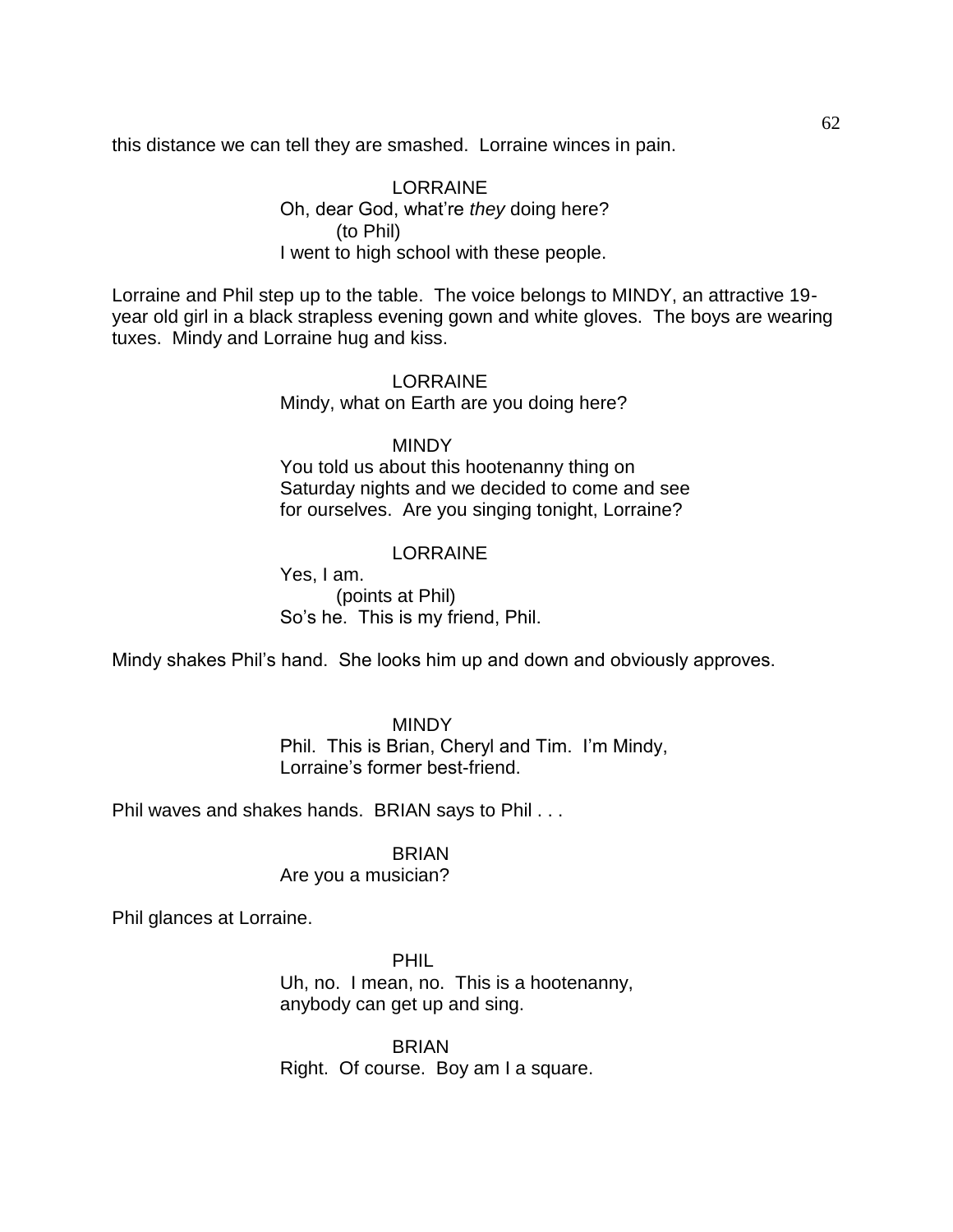Lorraine hands out flyers.

# LORRAINE

So now that you've started going new places, you should come to this meeting here tomorrow night, for the Springfield Five.

#### MINDY

I read about them. Terrible. Tomorrow night? Sorry, can't make it.

## LORRAINE

It's really important, y'know. Couldn't you try?

## MINDY

Sorry, it's out of the question. So, when do we get to hear some music?

#### LORRAINE

Soon.

TIM raises his hand.

TIM No mixed drinks?

#### LORRAINE

Uh, no. Just beer.

Tim and Brian turn to one another, both imitating Jim Backus.

TIM I need an Old-Fashioned the old-fashioned way.

**BRIAN** The way dear old dad used to make 'em.

Brian and Tim laugh. Lorraine turns to Tim.

LORRAINE How about you, Tim? What are you doing tomorrow night?

> TIM (thinks)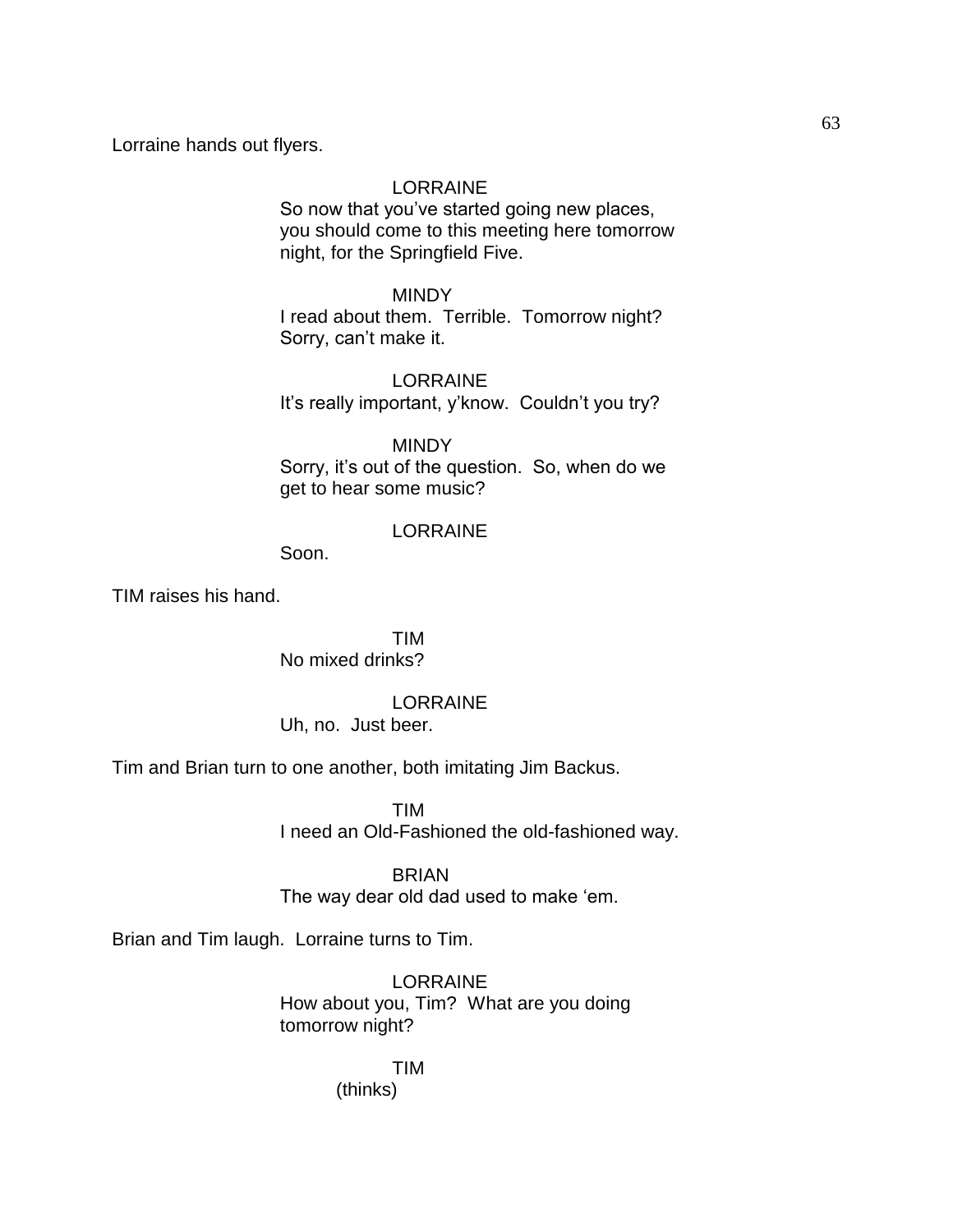Sunday night? "Lassie," then "Ed Sullivan," then "Gunsmoke," why?

BRIAN Ring-a-ding-ding!

LORRAINE Never mind. See ya.

MINDY Bye, Lorraine. Nice meeting you, Phil.

PHIL

Yeah, you, too.

Lorraine and Phil walk away. Lorraine looks back, then at Phil and shakes her head sadly.

PHIL

What?

LORRAINE The TV generation.

PHIL Are you from another generation?

## LORRAINE

Apparently. (waves her hand) This one. Where some things still matter. Ringa-ding-ding? "Lassie" and "Gunsmoke." Good *God!* You people and your mindless amusements.

PHIL Hey, I didn't invent this stuff. Blame Edison.

Lorraine stops and turns to face Phil.

LORRAINE

But it's not reality, Phil. We live in reality, where there's suffering and injustice and war.

PHIL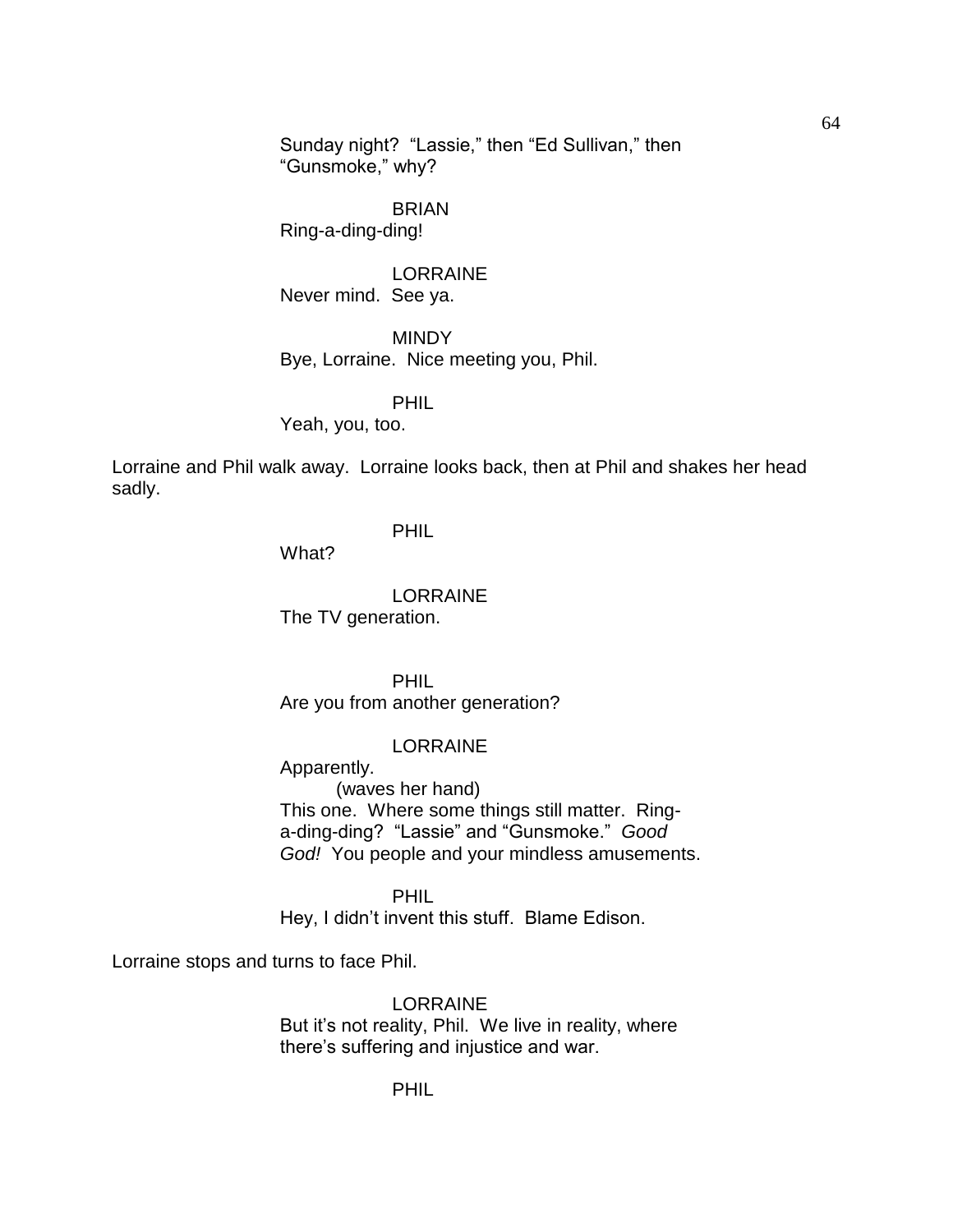I think you forgot locust and cattle disease.

Lorraine gets angry.

## LORRAINE

*It's not funny!*

PHIL (shakes his head) Damn, you are one serious girl. What do you want to be when you grow up? Abraham Lincoln?

#### LORRAINE

(smiles) Or a modern female version of him.

Phil takes Lorraine's ink-stained hand.

PHIL

I have a great idea that will help all of society.

#### LORRAINE

What's that?

PHIL

Let's drink some more beer. Did I mention that beer is like liquid bread?

#### LORRAINE

Yes, you did.

They sit down at the table.

PHIL Well it is, you know. And dark beer is like pumpernickel bread. (pours beer) Sadly, this stuff is like Wonder Bread.

LORRAINE But it's OK 'cause then you don't really get drunk.

PHIL Yeah, but I like getting drunk.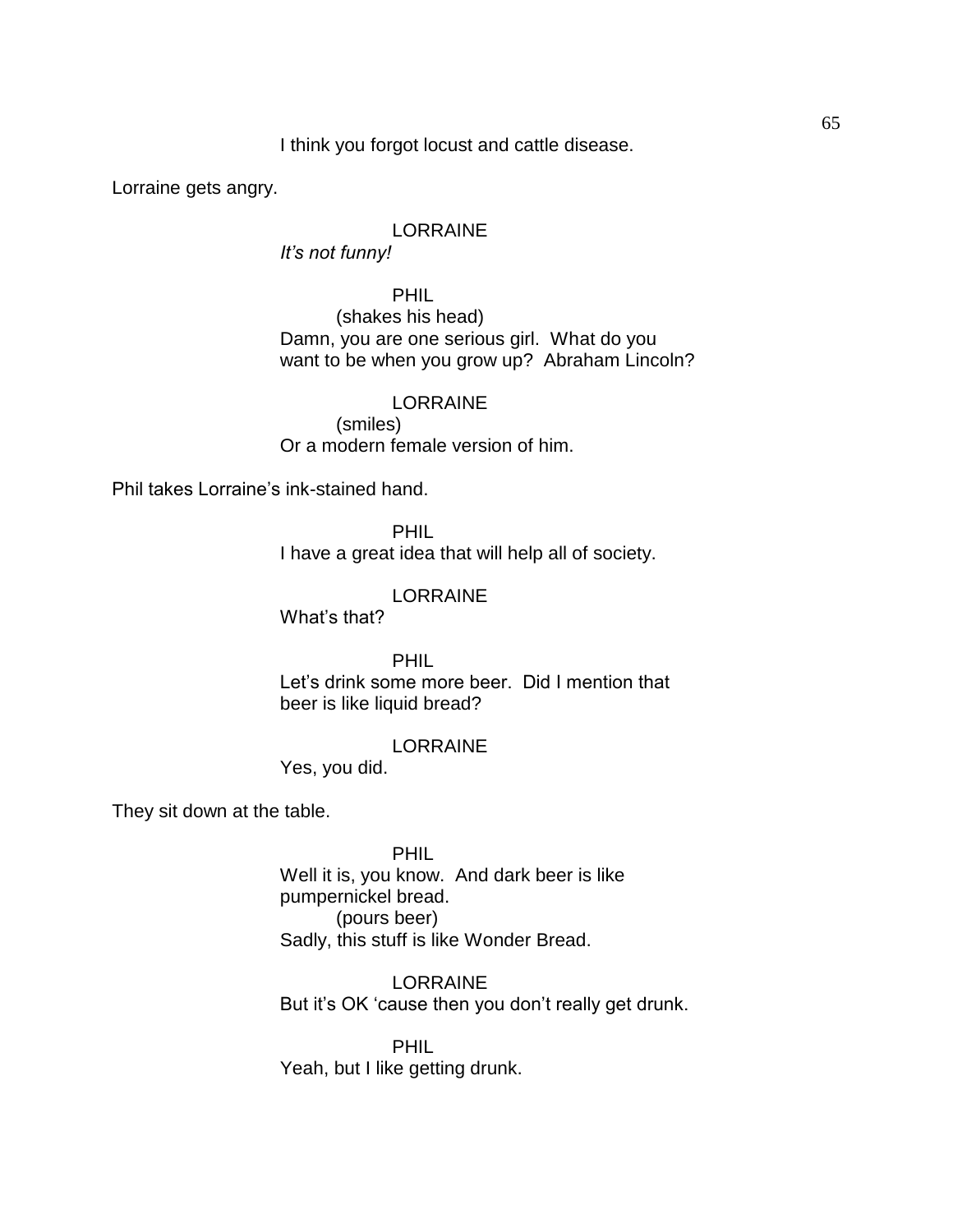They toast and drink.

The M.C. steps back up to the small blackboard and erases Bobby Lee's name. Phil watches the M.C. erase the name, then looks down to his own first name at the bottom of the list. There's still seven people above him, but nevertheless Phil is getting nervous. He glances at his guitar, then scratches his chin. The next name listed is "Moustapha."

The M.C. steps up to the microphone.

M.C. I'd now like to introduce a personal friend of mine . . . (he winks at Moustapha who shakes his head) . . . *Moustapha Hakim!*

Moustapha stands holding his beat-up guitar and steps in front of the microphone.

MOUSTAPHA Greetings, ladies and gentlemen. I'd like to sing a song by the great Huddie Ledbetter, better known as "Leadbelly." This man spent most of his life in prison. But even when he wasn't in prison, he wasn't (continued) MOUSTAPHA (cont.) free. In America Negroes are still slaves, sitting in the back of the bus, living in the ghetto, dying in poverty. The Springfield Five are just one more example of the American hypocrisy.

The audience feels ashamed. Lorraine looks around and grins. Moustapha then sings ―*Bourgeois Blues*.‖

## MOUSTAPHA

(singing) Me and my wife Went out on the town Everywhere we went The people turned us down

Lord it's a bourgeois town It's a bourgeois town I got the bourgeois blues I'm gonna spread the news all around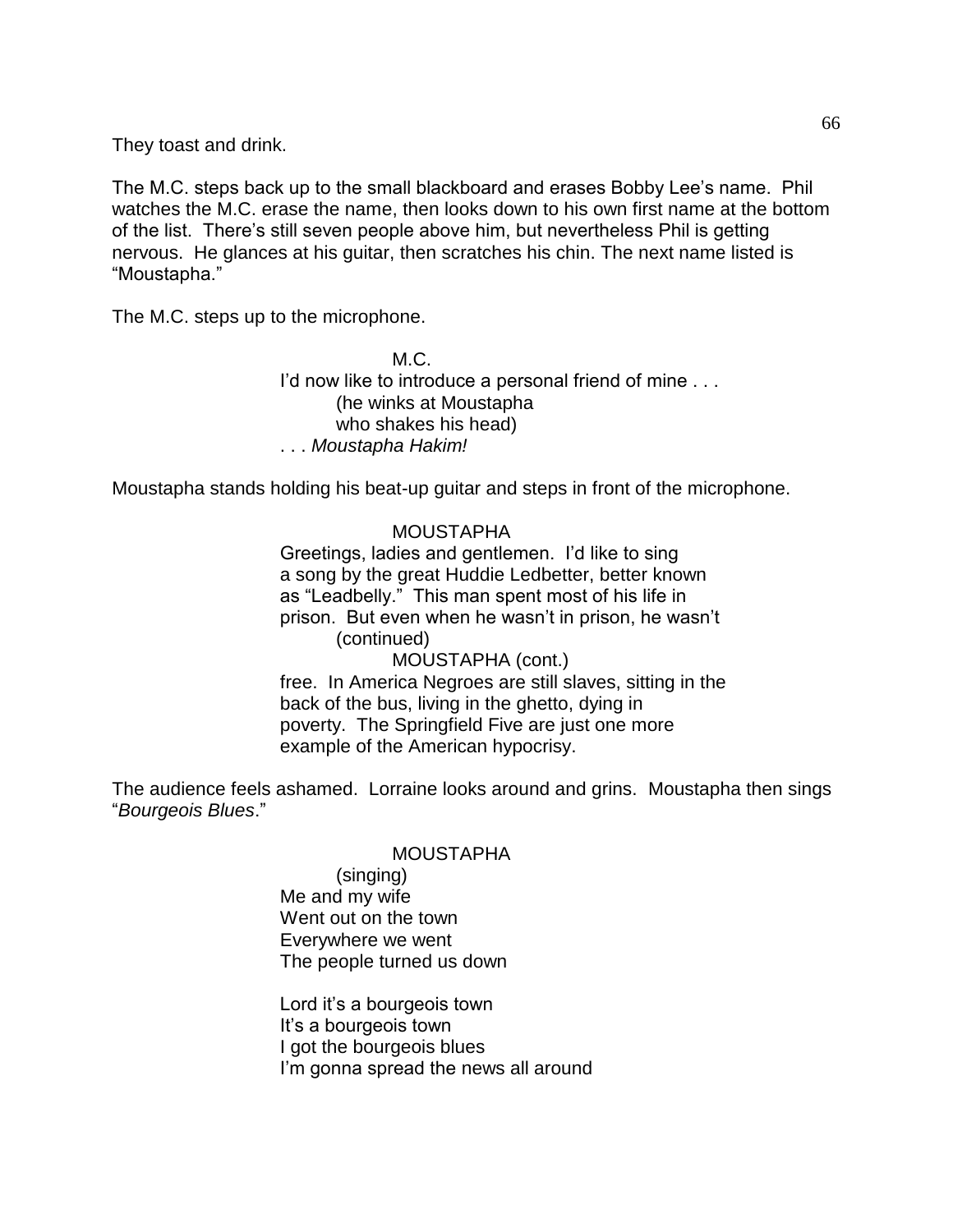Home of the brave Land of the free I don't want to be mistreated By no bourgeoisie

Lord it's a bourgeois town It's a bourgeois town I got the bourgeois blues I'm gonna spread the news all around

Me and my wife We were starting upstairs I heard a white man say I don't want no niggers up there

Lord it's a bourgeois town It's a bourgeois town I got the bourgeois blues I'm gonna spread the news all around (continued)

#### MOUSTAPHA (cont.)

The white folks in Washington They know how They call a colored man a nigger Just to see him bow

Lord it's a bourgeois town It's a bourgeois town I got the bourgeois blues I'm gonna spread the news all around

Tell all the colored folks Listen to me Don't try to buy no home In Washington D.C.

Oh Lord it's a bourgeois town It's a bourgeois town I got the bourgeois blues I'm gonna spread the news all around

There is a big round of guilty applause.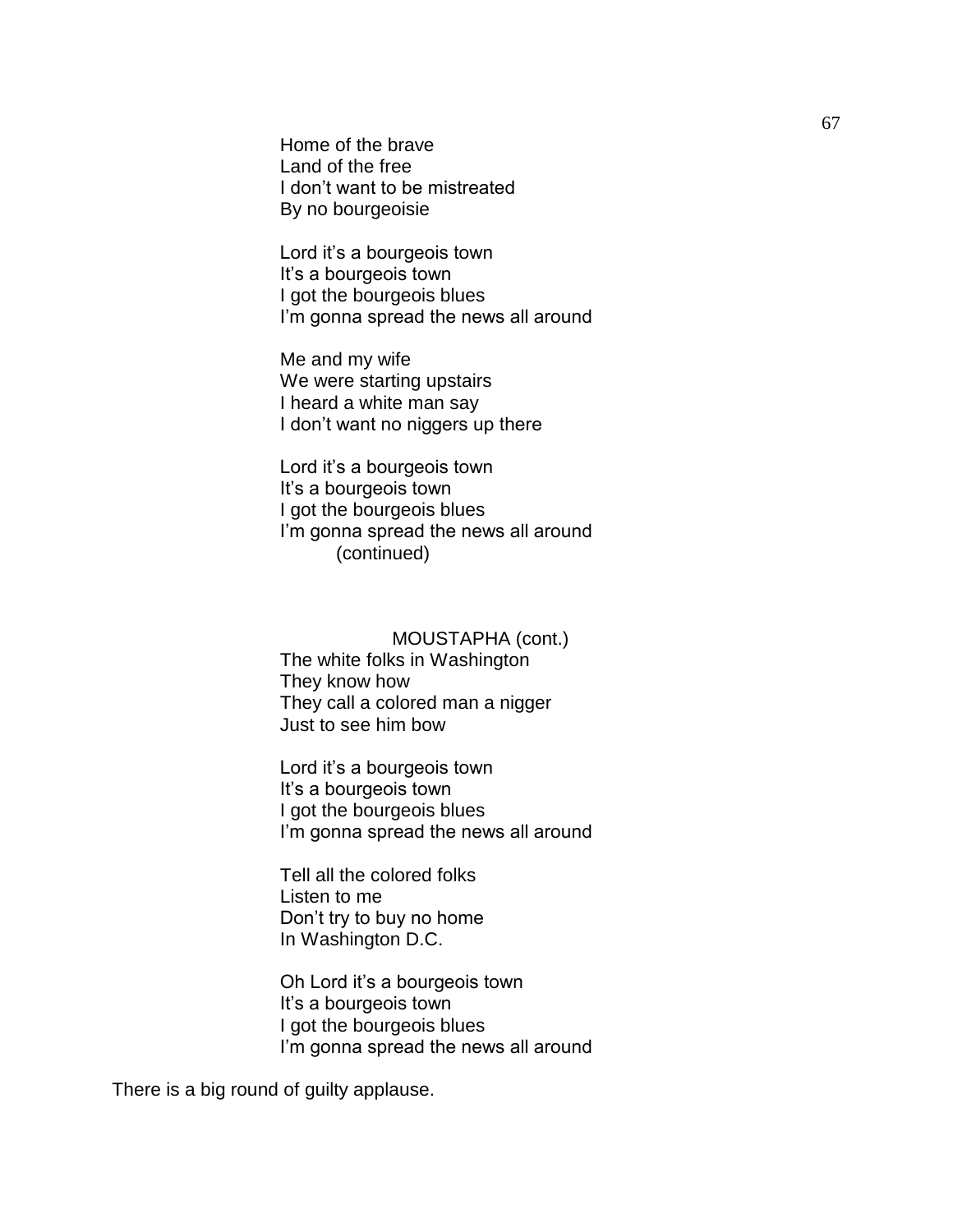# M.C. Moustapha Hakim, ladies and gentlemen.

Moustapha sits back down at the table beside Phil looking satisfied.

## MOUSTAPHA

The blues have come.

**TFRRY** And they were gone, man, solid gone.

## MOUSTAPHA

Thank you.

They slap five.

The M.C. gets back up on stage and erases Moustapha's name. Phil notes this with a wince. Next on the list is "4 Feathers."

M.C.

And now I'd like to introduce some Purple Onion hootenanny regulars, ladies and gentlemen will you please welcome the incredible harmonies of The Four Feathers!

The Four Feathers take the stage. They are all reasonably looped and get a big round of applause.

#### PETE

The U.S. and the Soviet Union continue to conduct atomic bomb tests, irradiating our land, water and skies.

LEE

We say, "Ban the Bomb!"

RONNIE

There's only one world and we all have to live in it together. It's time to wake up, people!

The Four Feathers then proceed to do a beautifully harmonized rendition of "Darling" *Corey*.‖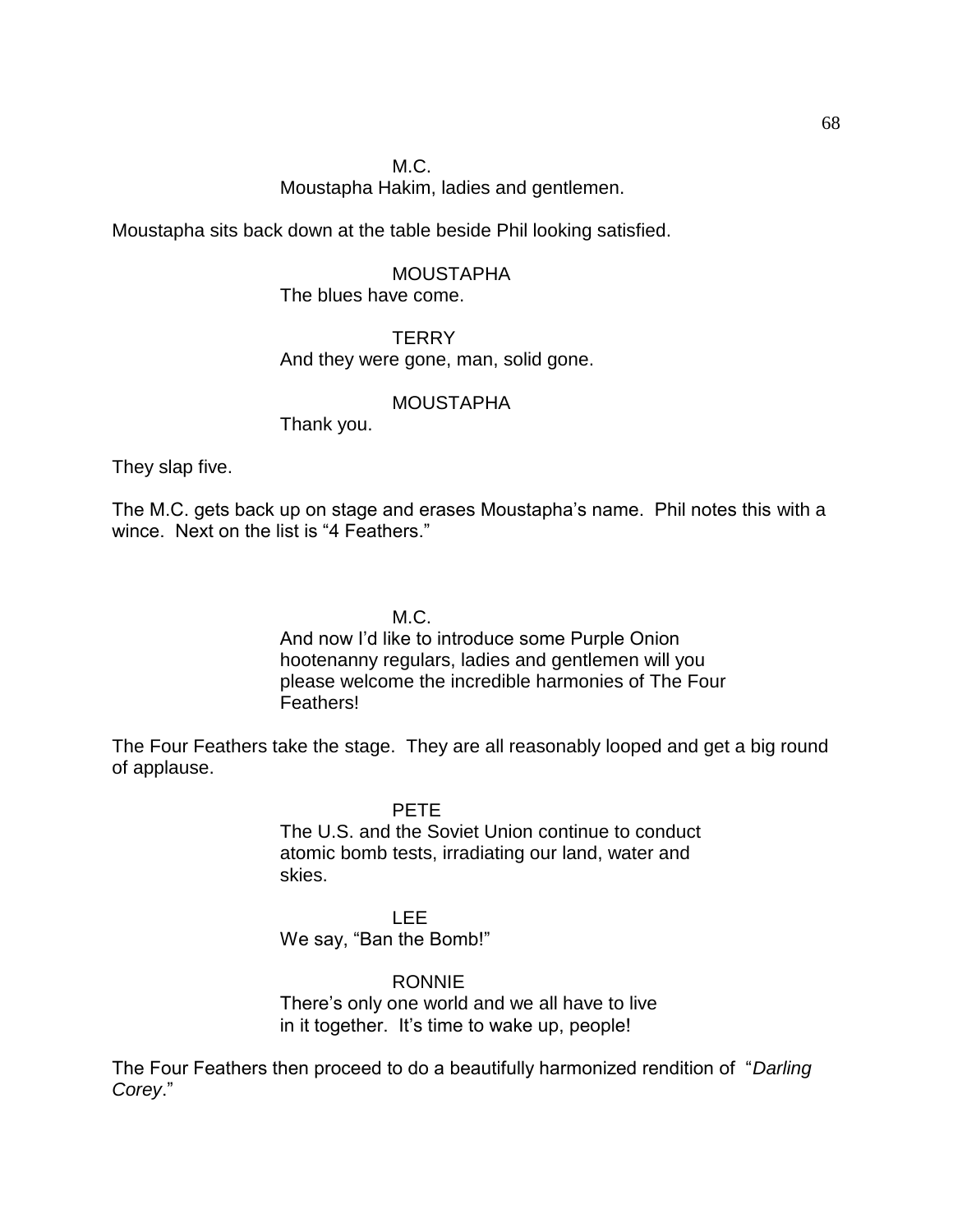# FOUR FEATHERS

(singing) Wake up, wake up, darlin' Corey What makes you sleep so sound? The revenue officer is comin' Gonna tear your still-house down

The first time I seen darlin' Corey She was standing by the sea She had a .45 strapped around her bosom She had a banjo on her knee

Go away, go away, darlin' Corey Quit hangin' around my bed That liquor has ruined my body Pretty women gone to my head (continued)

#### FOUR FEATHERS (cont.)

Oh yes, oh yes, my darlin' I'll do the best I can I'll never give my pleasure To another gamblin' man

Dig a hole, dig a hole in the meadow Dig a hole in the cold, cold ground Dig a hole, dig a hole in the meadow Gonna lay my Corey down.

The Four Feathers pause for a big round of applause, then launch directly into *"When the Saints Go Marching In"* which brings on a bigger round of applause.

#### FOUR FEATHERS

(singing) We are traveling in the footsteps Of those that have come before And we'll all be reunited On a new and sunlit shore

Oh when the saints go marching in Oh when the saints go marching in Oh Lord I want to be in that number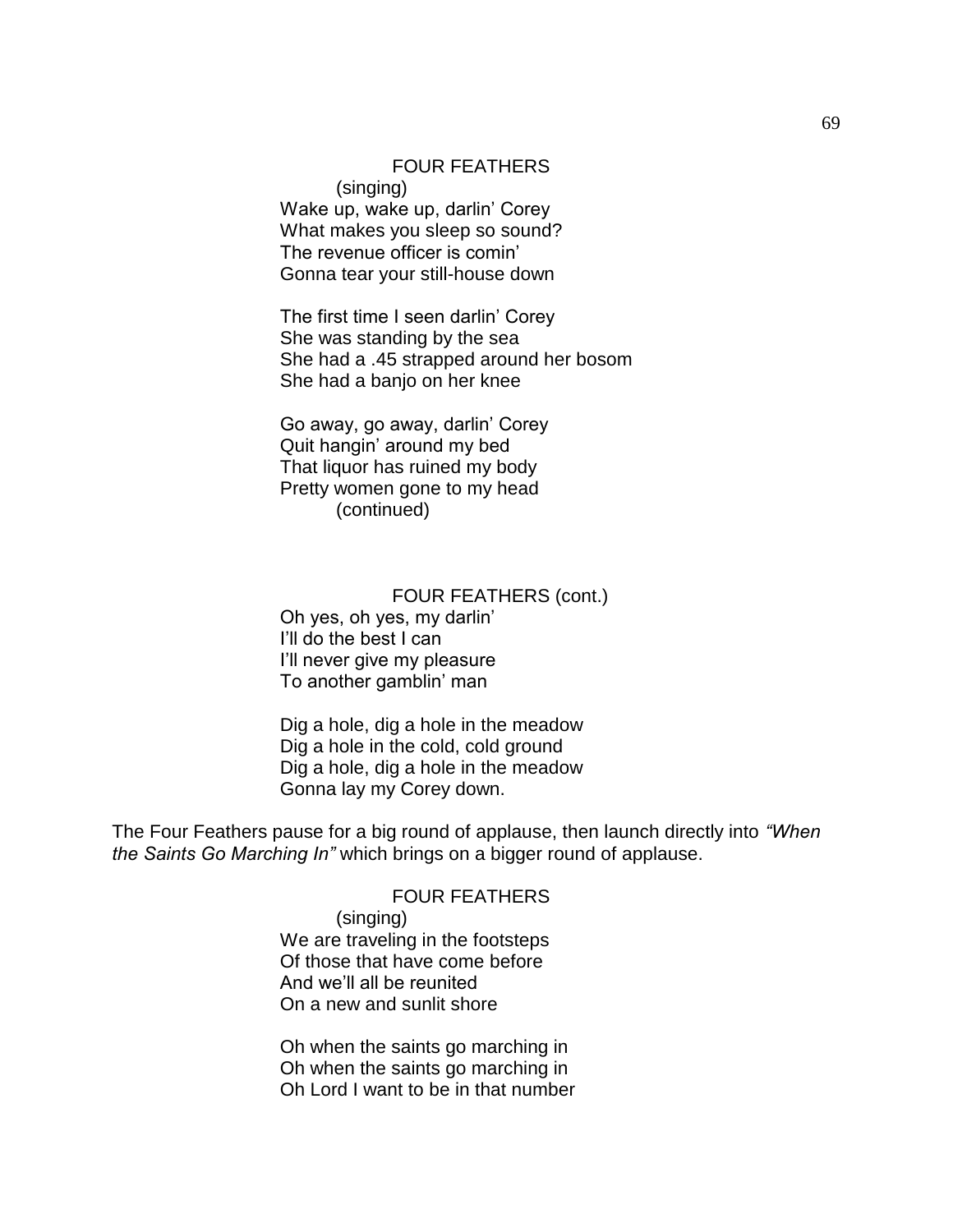When the saints go marching in

And when the sun refused to shine And when the sun refused to shine Oh Lord I want to be in that number And when the sun refused to shine

Phil looks like he's having a heart attack. Lorraine puts her hand on his shoulder reassuringly.

## FOUR FEATHERS

Oh when the trum-pet sounds the call Oh when the trumpet sounds the call Oh Lord I want to be in that number Oh when the trumpet sounds the call (continued)

## FOUR FEATHERS (cont.)

Some say this world of trouble Is the only one we need But I'm waiting for the mornin' When the new world is revealed

Oh when the new world is revealed Oh when the new world is revealed Oh Lord I want to be in that number Oh when the new world is revealed

Oh when the saints go marching in Oh when the saints go marching in Oh Lord I want to be in that number When the saints go marching in

The Four Feathers bring down the house. The audience claps and stomps their feet. Lorraine, Terry and the whole table join them loudly. Phil honestly looks ill. He is in a total panic. His hands are sweating and he looks nauseous.

> PHIL (to no one in particular) I think I gotta go.

Phil starts to stand and Lorraine reaches out and takes his arm.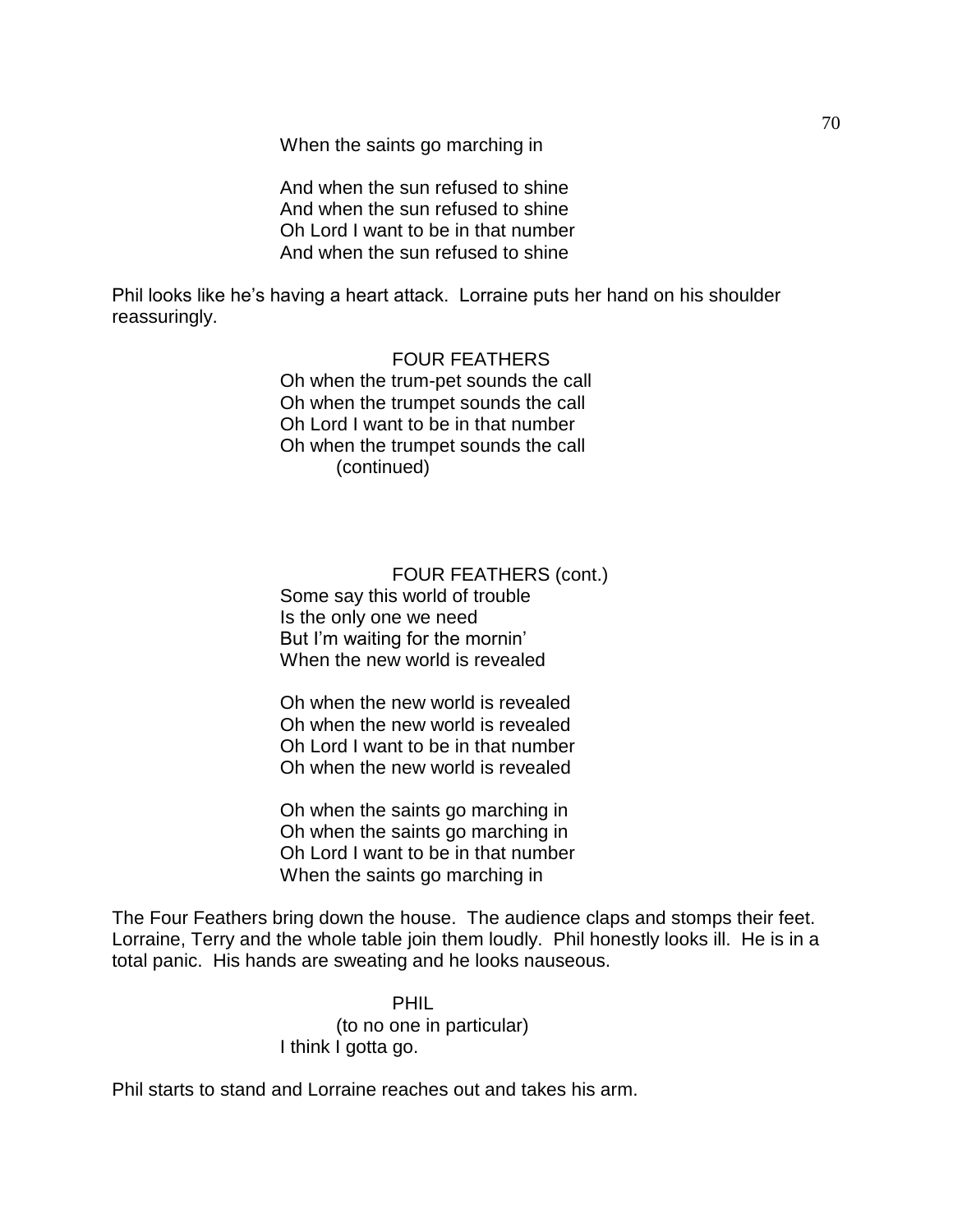## LORRAINE

What do you mean?

PHIL

I can't do this.

LORRAINE Sure you can. You'll be fine.

PHIL (seriously) No, no, you don't understand.

LORRAINE (smiles reassuringly) Of course I do. Everyone feels this way their first time.

PHIL Yeah, but these people are *really* good.

LORRAINE Right. And their not professionals.

PHIL Yeah, but they really seem to . . . *care*.

LORRAINE Well, don't you?

> PHIL (good question)

 $Um...$ 

Lorraine spots someone she knows and quickly exits.

#### LORRAINE

‗Scuse me.

Phil is in a deep quandary. He glances over at the door—he could just leave and no one would be the wiser. Meanwhile, Terry is watching him.

**TERRY** 

What's wrong?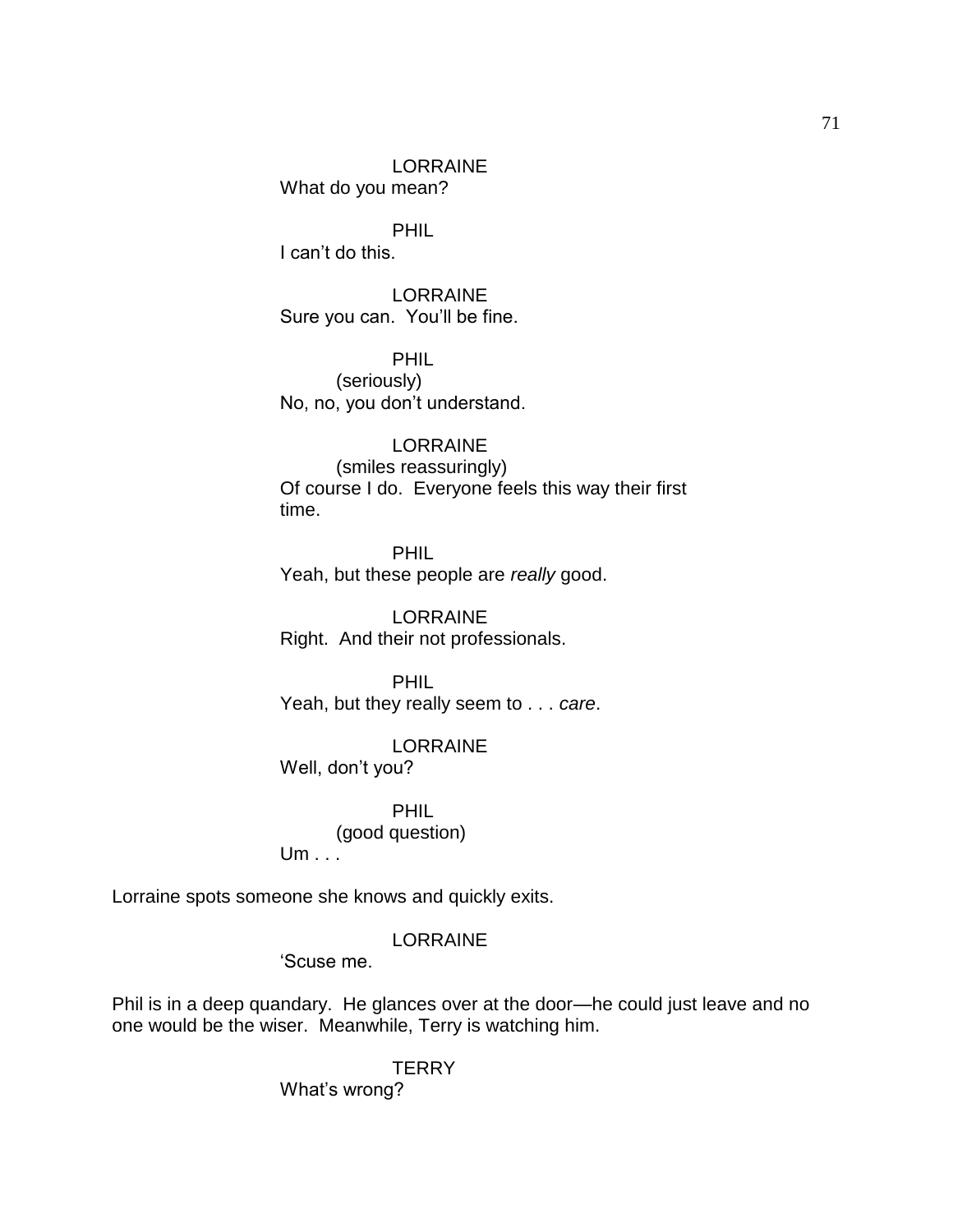# PHIL

(sighs deeply) Lorraine is doing the song that I was gonna do. I was all ready, too, y'know. I practiced the song like a hundred times. But now I'm screwed.

Terry takes pity on Phil.

**TERRY** Come with me. Everything'll be just fine.

PHIL

What?

## **TERRY**

Just come on.

Terry leads Phil out the back door.

# EXT. THE PURPLE ONION/ALLEY – NIGHT

Terry and Phil come out into the under-lit alley behind the Purple Onion. Terry pulls out a big, fat, crooked cigarette. Phil can't believe it. He looks all around to make sure they're alone.

> PHIL (shocked) That's marijuana, isn't it?

Terry nods, lighting up.

**TERRY** Say it louder, maybe a cop'll hear you.

# PHIL (frightened) But, it's illegal.

# **TERRY**

Yep.

PHIL Doesn't it lead to hard drugs like morphine and heroin?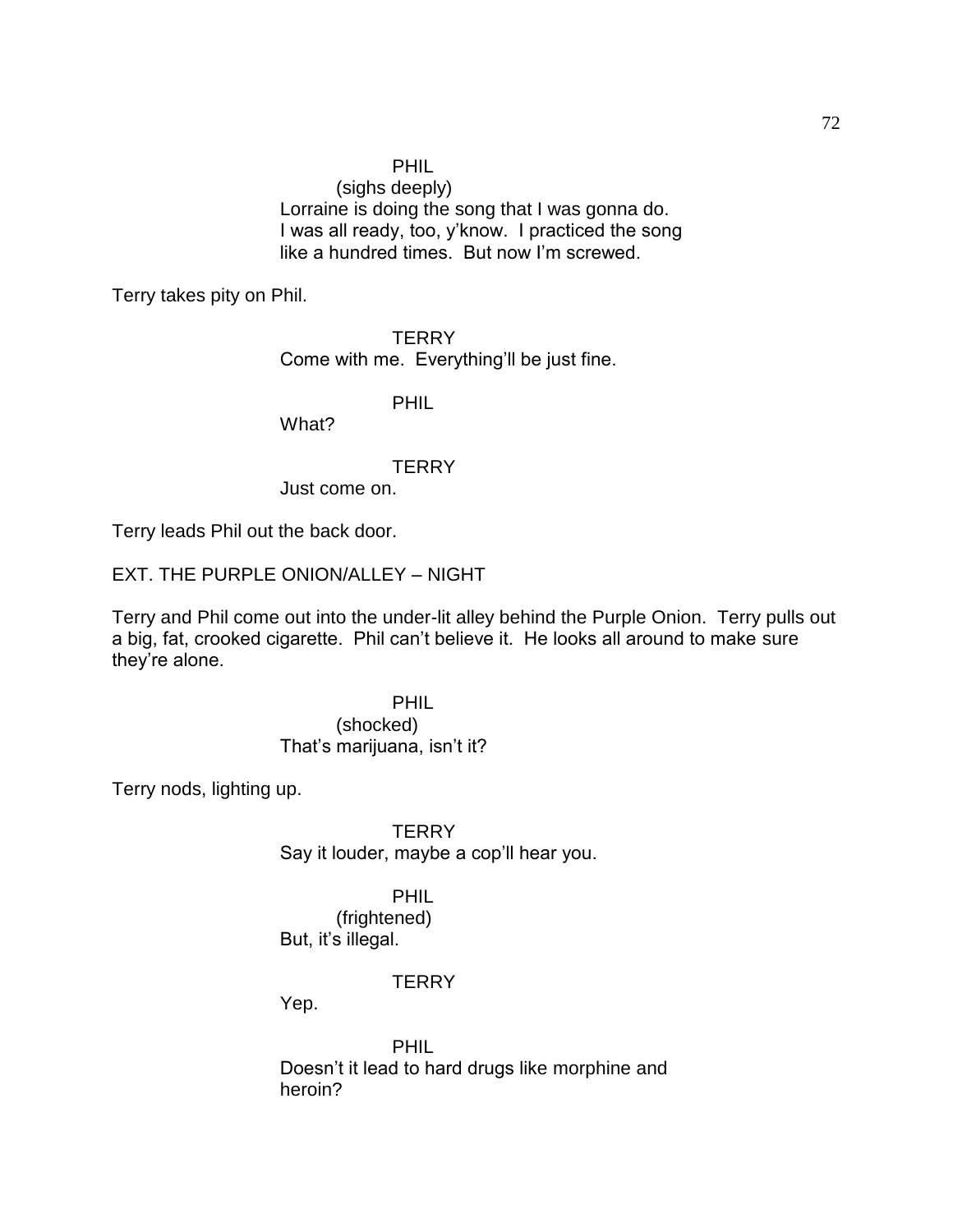## **TERRY** (grins fiendishly) *Whoa!* Slow down, tiger. One step at a time.

Terry hands Phil the burning joint. Phil hesitantly takes it, gives the issue one more brief moment of consideration, shrugs, then takes a hit.

## INT. THE PURPLE ONION – NIGHT

Lorraine sits back down in her seat, looking somewhat embarrassed and straightens her hair. She notices that Phil and Terry's chairs are empty. She glances around as though people are looking at her and pulls her sweater closed. The M.C. steps up to the microphone, grinning, his hair askew.

M.C.

Ladies and gentlemen, I'm proud to welcome back a Purple Onion regular, a dedicated fighter for equality and justice, and the organizer of the Springfield Five defense fund meeting here tomorrow at eight. Let's give a warm hand to Lorraine Dempsey!

Lorraine throws a last look at the empty seats on either side of her where Phil and Terry used to be, shakes her head, smiles and heads up on stage holding her guitar.

### LORRAINE

Sometimes it's not easy to do what's right. We're always tempted to go the other way. To take the wrong path. And sometimes we don't even know which path we're on. Justice, freedom and equality are not just words. They're goals that we have to work for. That's why I strongly urge you to be here tomorrow night at eight P.M. for a very important meeting. We *can* make a difference . . .

## EXT. THE PURPLE ONION/ALLEY – NIGHT

Phil and Terry are just finishing the joint. Their eyes are bloodshot and at half-mast. They're stoned.

> PHIL (grinning)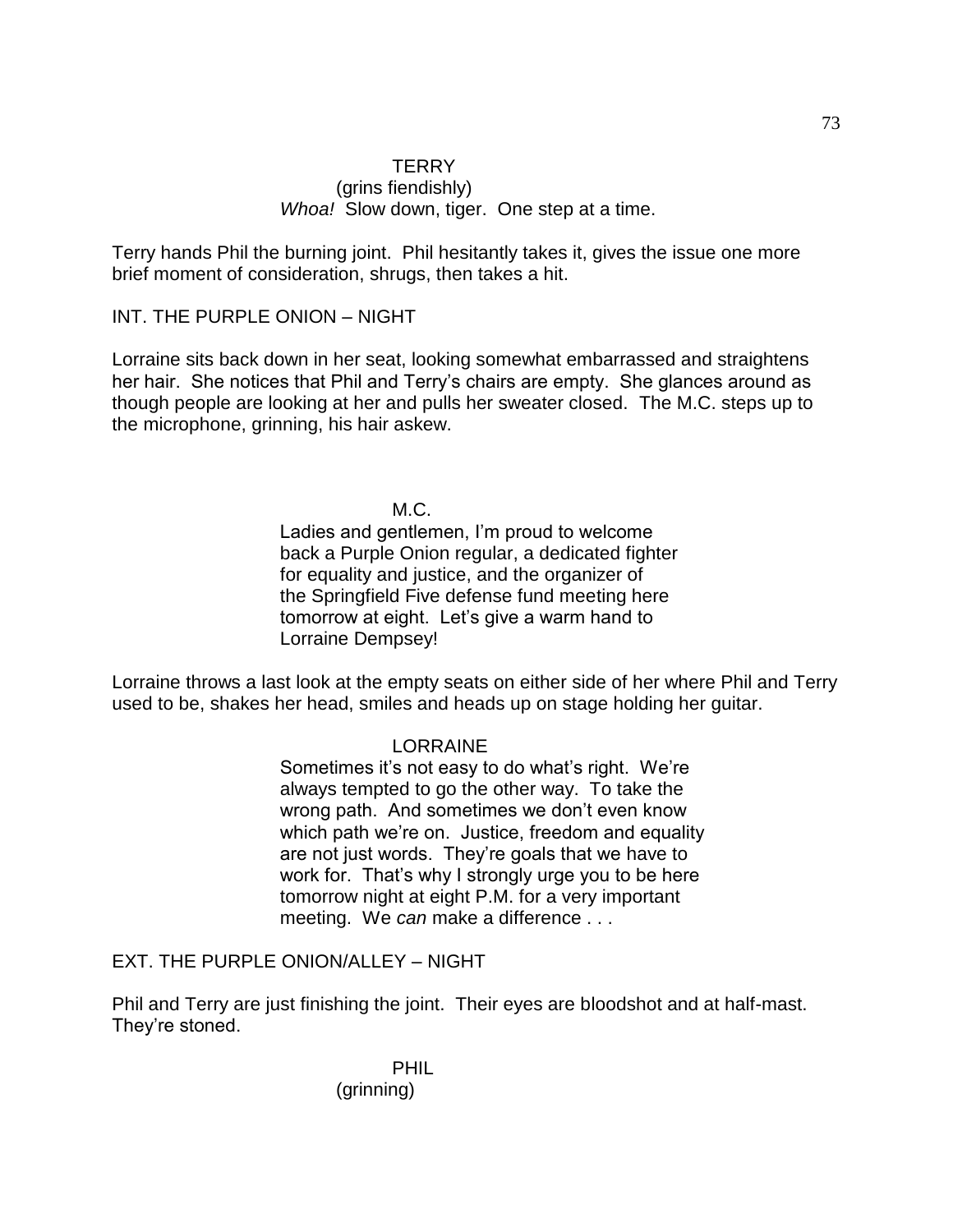Man, If I had a hammer I'd hurt myself.

They both laugh like total idiots.

**TERRY** So, what'dya think?

PHIL About what?

(Terry waves his hand, Phil grins) Oh, yeah. Boss. Is it always like this?

#### **TERRY**

Like what?

PHIL

This?

**TERRY** 

Yeah.

PHIL Wow. How much is this stuff?

**TERRY** 

Pretty cheap.

PHIL And you got it from . . . um . . . (he can't remember) That Negro man.

**TERRY** Moustapha. Right.

PHIL

Does he grow it.

#### **TERRY**

No, man. He gets it from someone else who gets it from someone else who brings it from Panama or Mexico or wherever.

PHIL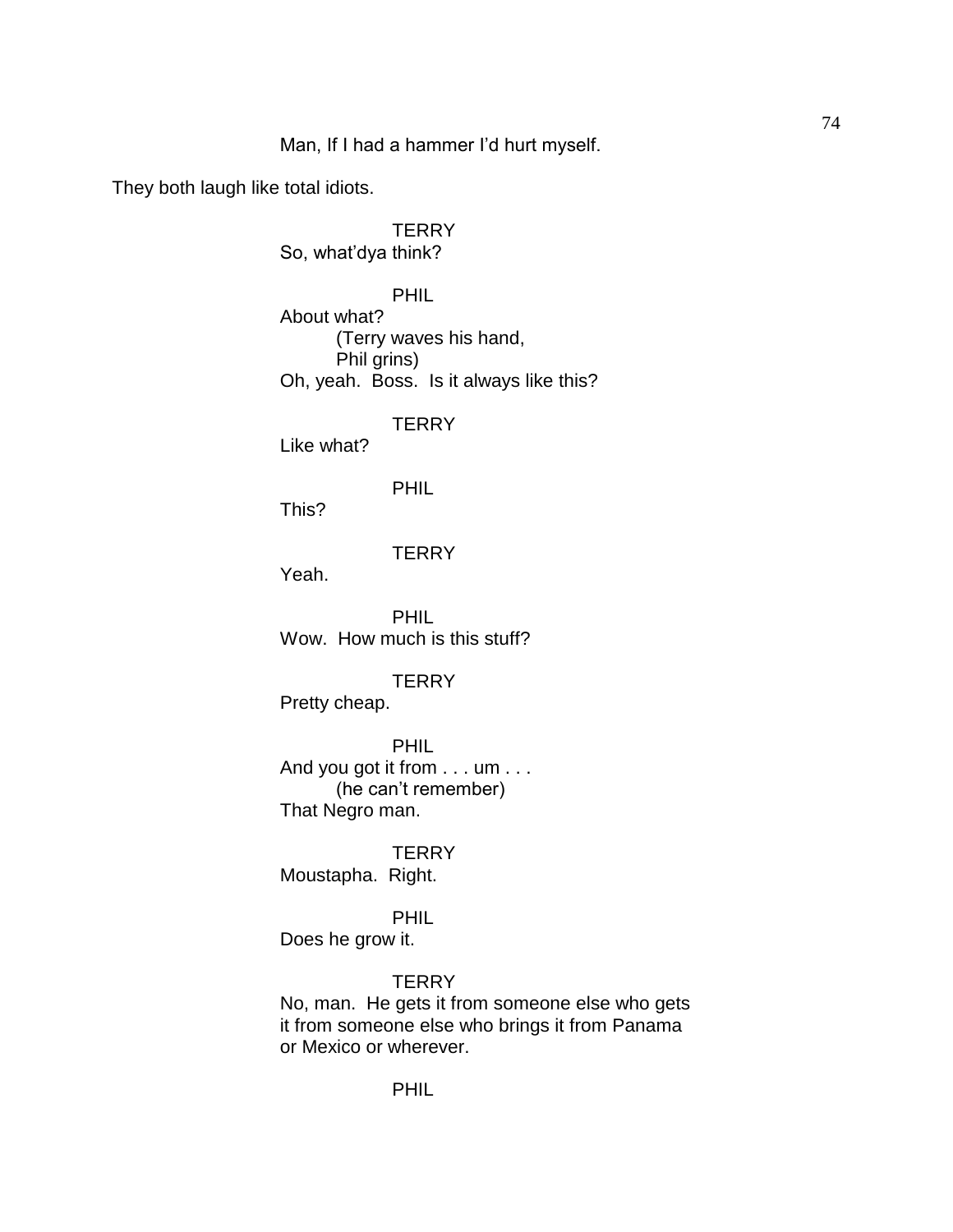Wow! Too much! I feel like I'm in Panama or Mexico or wherever now.

#### **TFRRY**

Yeah. I know what you mean. Wherever's where it's at.

PHIL And that's where we are. Where it's at.

#### **TERRY**

Yeah.

They start laughing idiotically again.

INT. THE PURPLE ONION – NIGHT

Lorraine proceeds to sing "If I Had a Hammer" in a pretty and forceful way.

LORRAINE

(singing) If I had a hammer I'd hammer in the mornin' I'd hammer in the evenin' All over this land I'd hammer out danger I'd hammer out warnin' I'd hammer out love between My brothers and my sisters All over this land

If I had a bell I'd ring it in the mornin' I'd ring it in the evenin' All over this land I'd ring out danger I'd ring out warnin' I'd ring out love between My brothers and my sisters All over this land

If I had a song –

EXT. THE PURPLE ONION/ALLEY – NIGHT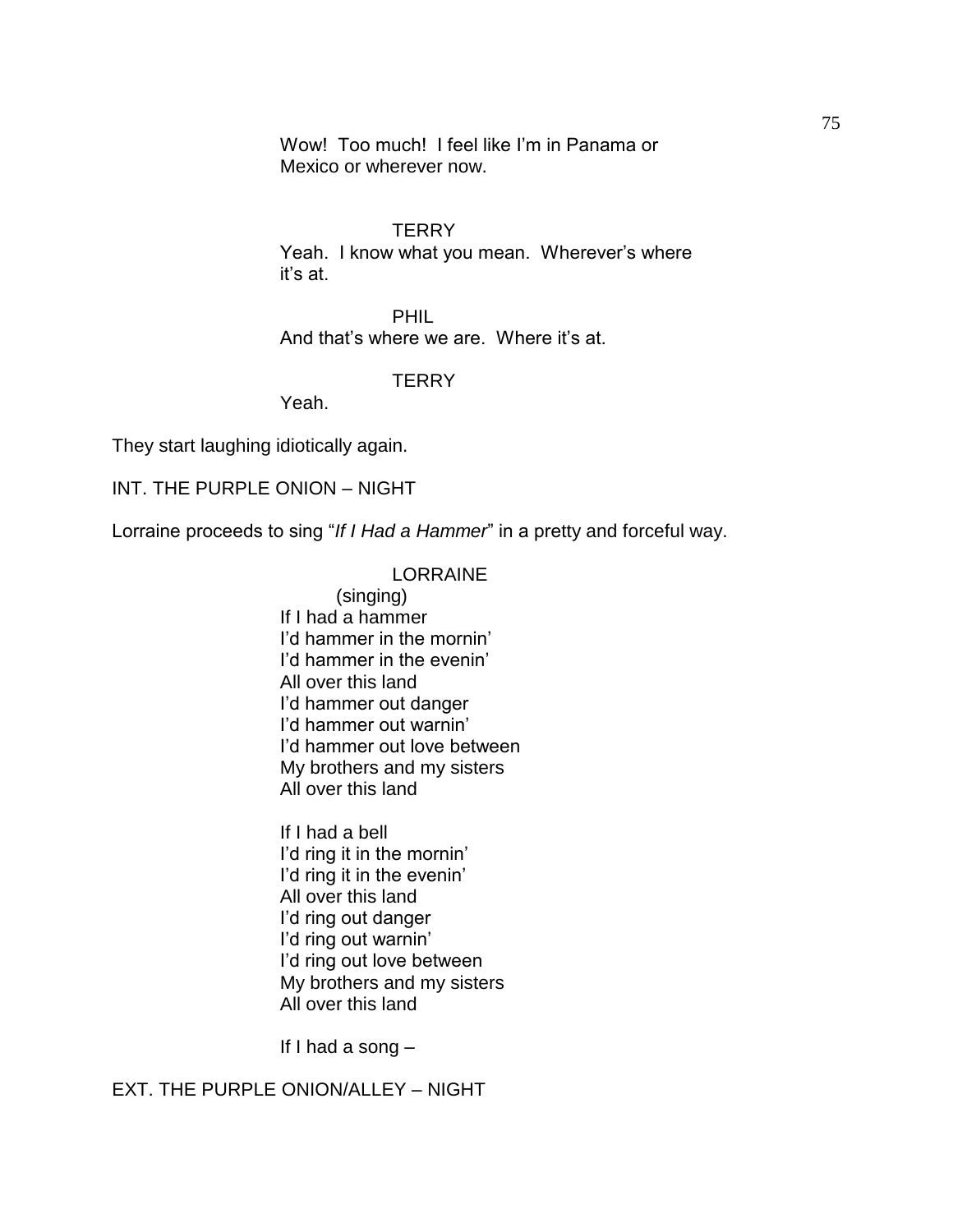Terry is holding forth to a stoned and completely rapt Phil.

#### **TERRY**

Elvis and Chuck Berry and Little Richard and Jerry Lee Lewis all had their careers taken from them, man. Where'd they all go? What happened to rock & roll? They were stopped, drafted, arrested, persecuted. Their careers were stopped. Why? It's because there's a conspiracy to stop rock & roll, and I'm telling you it's the same guys that killed Kennedy.

Phil has no idea what Terry's talking about.

PHIL Killed Kennedy? Lee Harvey Oswald killed Kennedy.

#### **TERRY**

(lights up) *Ah ha!* That's what they'd like you to believe.

PHIL Then Jack Ruby killed Oswald.

**TERRY** Pretty convenient, huh? Get rid of the patsy.

PHIL But I saw it on TV.

**TERRY** Yeah? I see "Howdy Doody" on TV but that don't make it true.

Phil looks all around, freaking out.

INT. THE PURPLE ONION – NIGHT

Lorraine finishes the song with a flurry.

LORRAINE Well, I have a hammer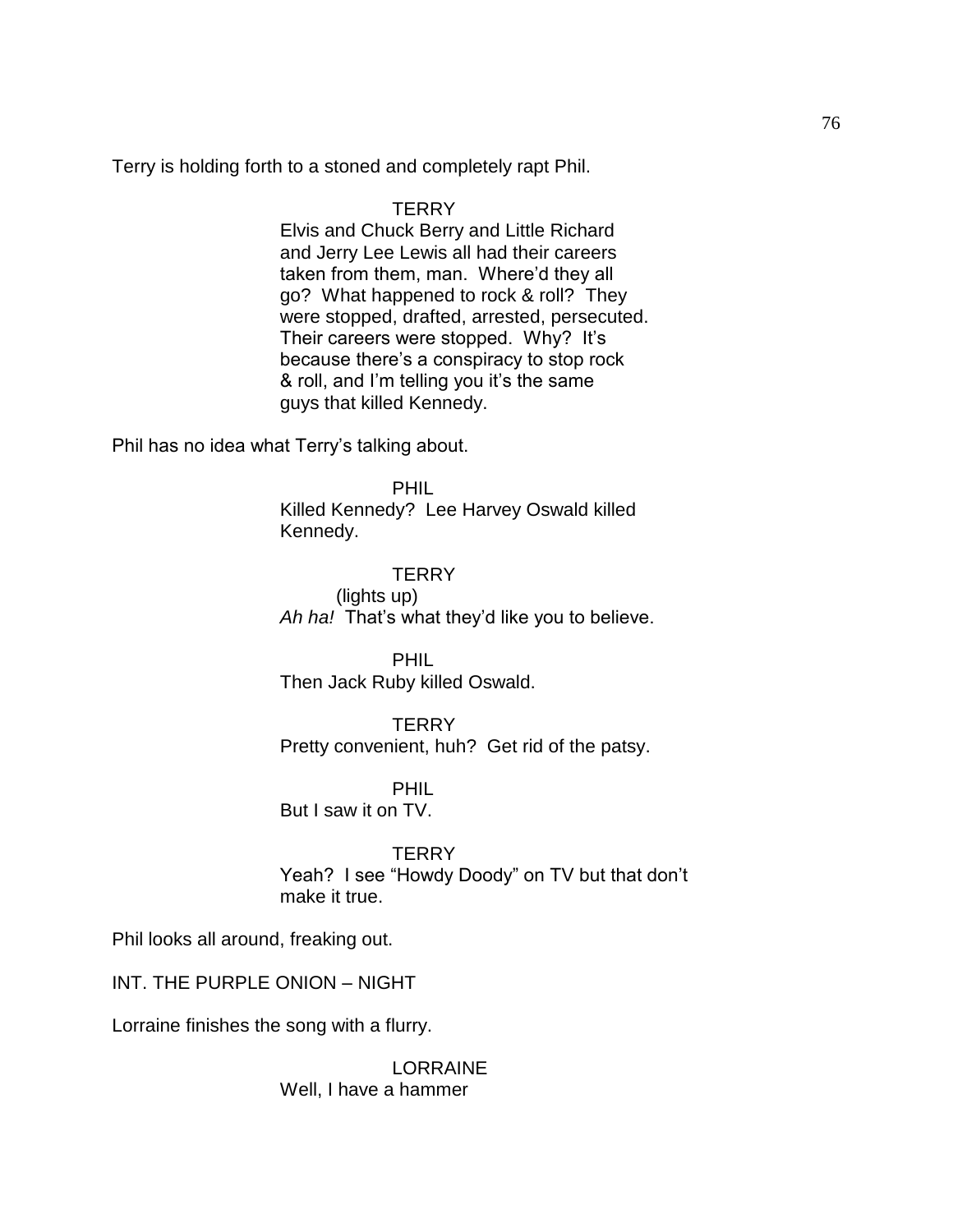And I have a bell And I have a song to sing All over this land

It's the hammer of justice It's the bell of free-e-dom It's a song about love between My brother and my sisters All over this land

Lorraine receives a big round of applause. She glances at the two empty seats and furrows her brow. The audience hollers for "More!"

#### LORRAINE

All right. Now we're all gonna sing a song together, because we all have to stick together if we're gonna make things better. And we can all start by being here tomorrow night at eight to help put together the defense fund for the Springfield Five. OK? Now, instead of singing "the" union, let's all sing "our" union, OK? And if you don't know the verses, just join in for the chorus.

Lorraine begins to play the melody to "The Battle Hymn of the Republic" which becomes "Solidarity Forever." The audience hesitantly joins in at first, but gets stronger with each chorus.

#### LORRAINE

(singing) Solidarity forever Solidarity forever Solidarity forever For *our* union makes us strong.

When our union's inspiration Through the worker's blood shall run There can be no power greater Anywhere beneath the sun Yet what force on Earth is weaker Than the feeble strength of one But *our* union makes us strong

Solidarity forever Solidarity forever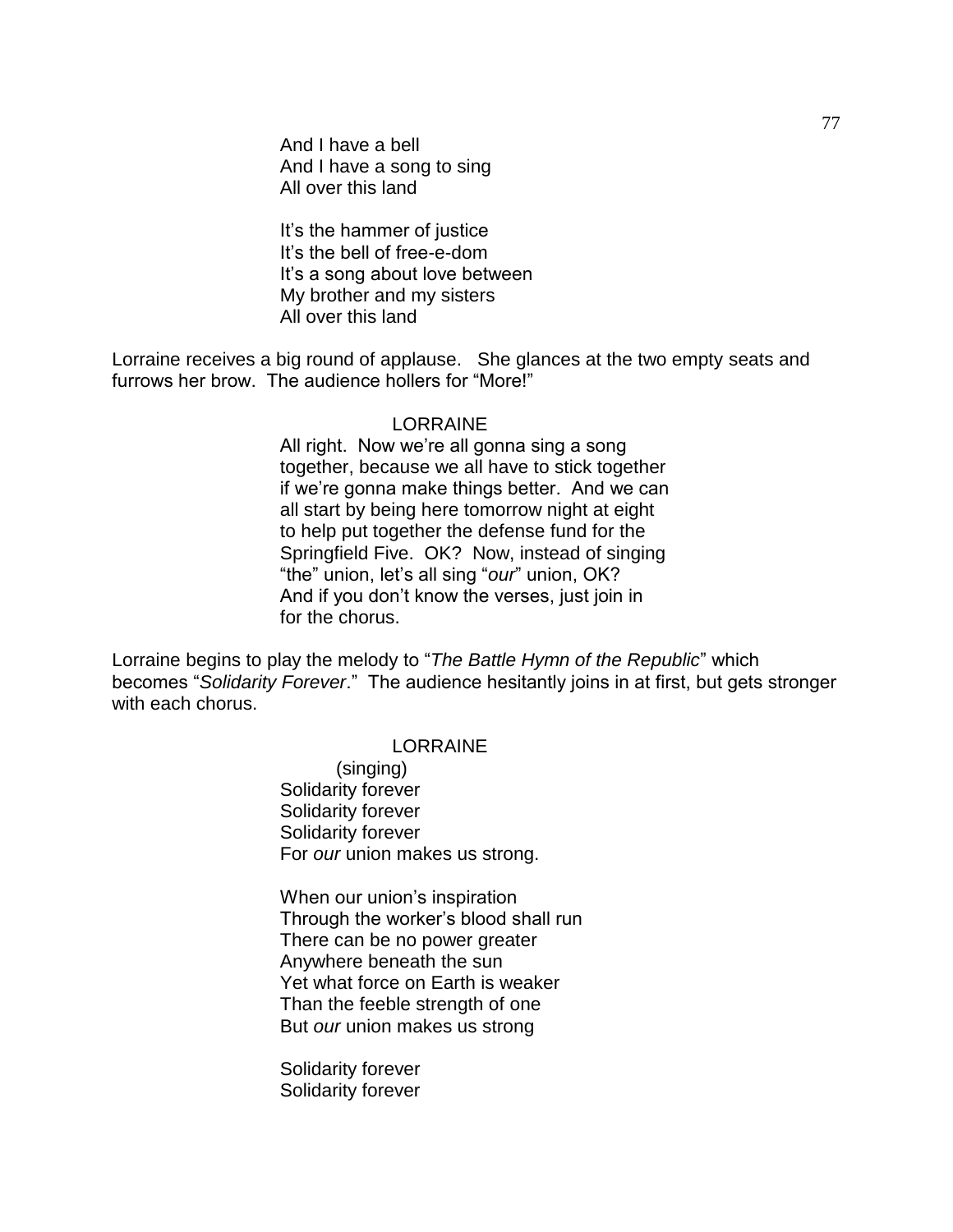Solidarity forever For *our* union makes us strong.

It is we who plowed the prairies Built the cities where they trade Dug the mines and built the workshops Endless miles of railroad laid

Now we stand outcast and starving ‗Mid the wonders we have made But *our* union makes us strong (continued) LORRAINE (cont.) Solidarity forever Solidarity forever Solidarity forever For *our* union makes us strong.

They have taken untold millions That they never toiled to earn But without our brain and muscle Not a single wheel will turn

We can break their haughty power Gain our freedom when we learn That *our* union makes us strong.

Solidarity forever Solidarity forever Solidarity forever For *our* union makes us strong.

In our hands is placed the power Greater than their hoarded gold Greater than the might of atoms Magnified a thousand fold We can bring to birth a new world From the ashes of the old For *our* union makes us strong. (Lorraine call out) *Now, come on! Everybody!* (everybody joins in) Solidarity forever Solidarity forever Solidarity forever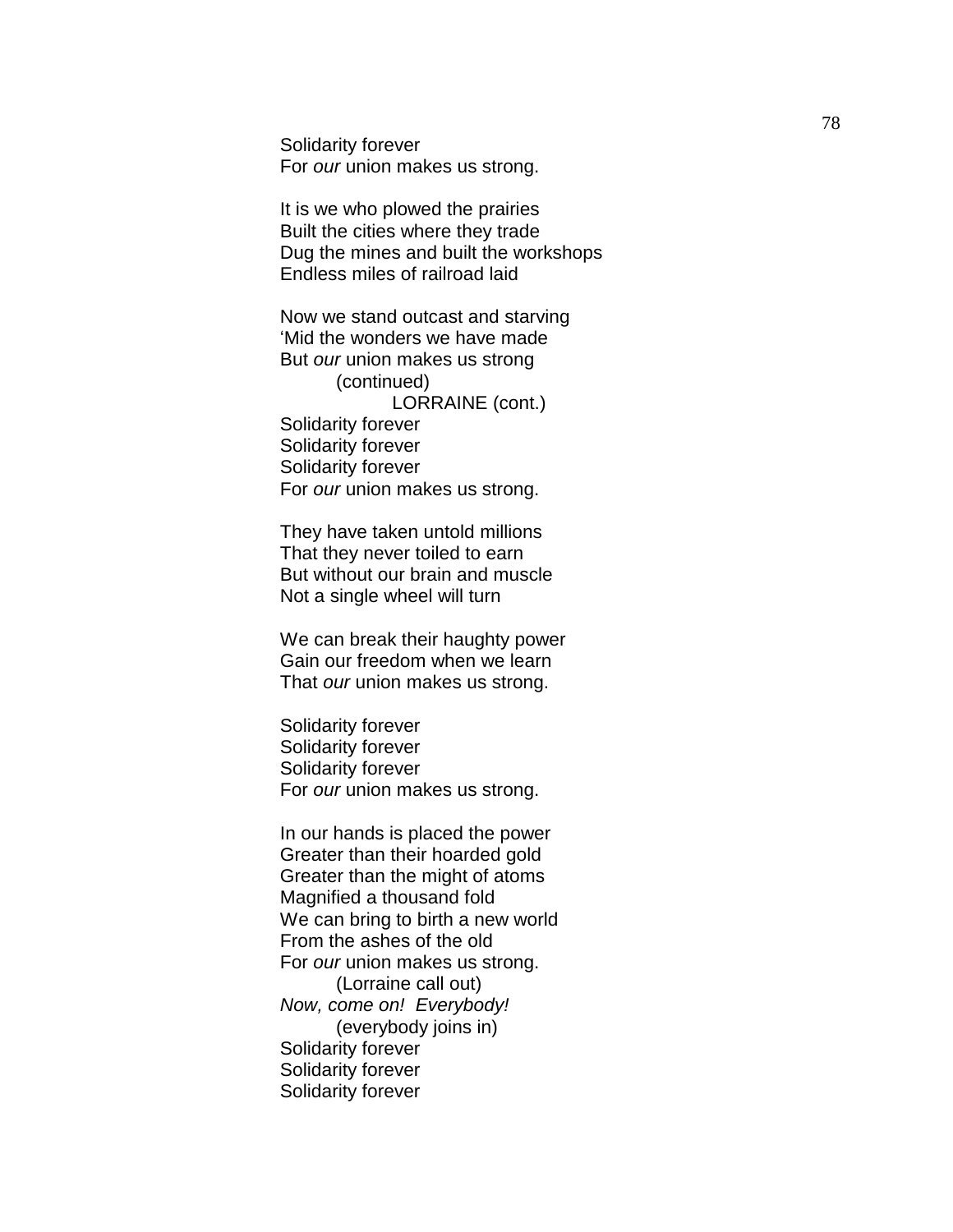For *our* union makes us strong.

There is the biggest round of applause of the evening. Everybody laughs and cheers. Lorraine returns to her table to the smiles of her friends, then seats herself between the two empty seats and frowns. Debbie is drunk and gives Lorraine a fresh beer and another cigarette, which Lorraine gratefully takes. Alvin keeps one hand on his wife's belly while drinking and smoking with the other.

> **DEBBIE** (drunk) Good job, Lorraine. Solidarity forever!

#### ALVIN

(drunk) That was great, Lorraine, just great. (points at Debbie's belly) This kid is gonna grow up in a better world than what we got. What we got was shit. Old and wornout and busted.

Lorraine looks all around.

LORRAINE Have you seen Terry or Phil?

Alvin and Debbie look around.

### **DEBBIE**

No.

Lorraine stands.

### LORRAINE

I'll be back in a sec.

Lorraine leaves. Debbie drunkenly turns back to Alvin.

### DEBBIE

And that's why you've got to get a better job.

ALVIN *Oh, Jesus Christ!* I don't give a shit about a better job, can't you get that through your thick skull?

## **DEBBIE**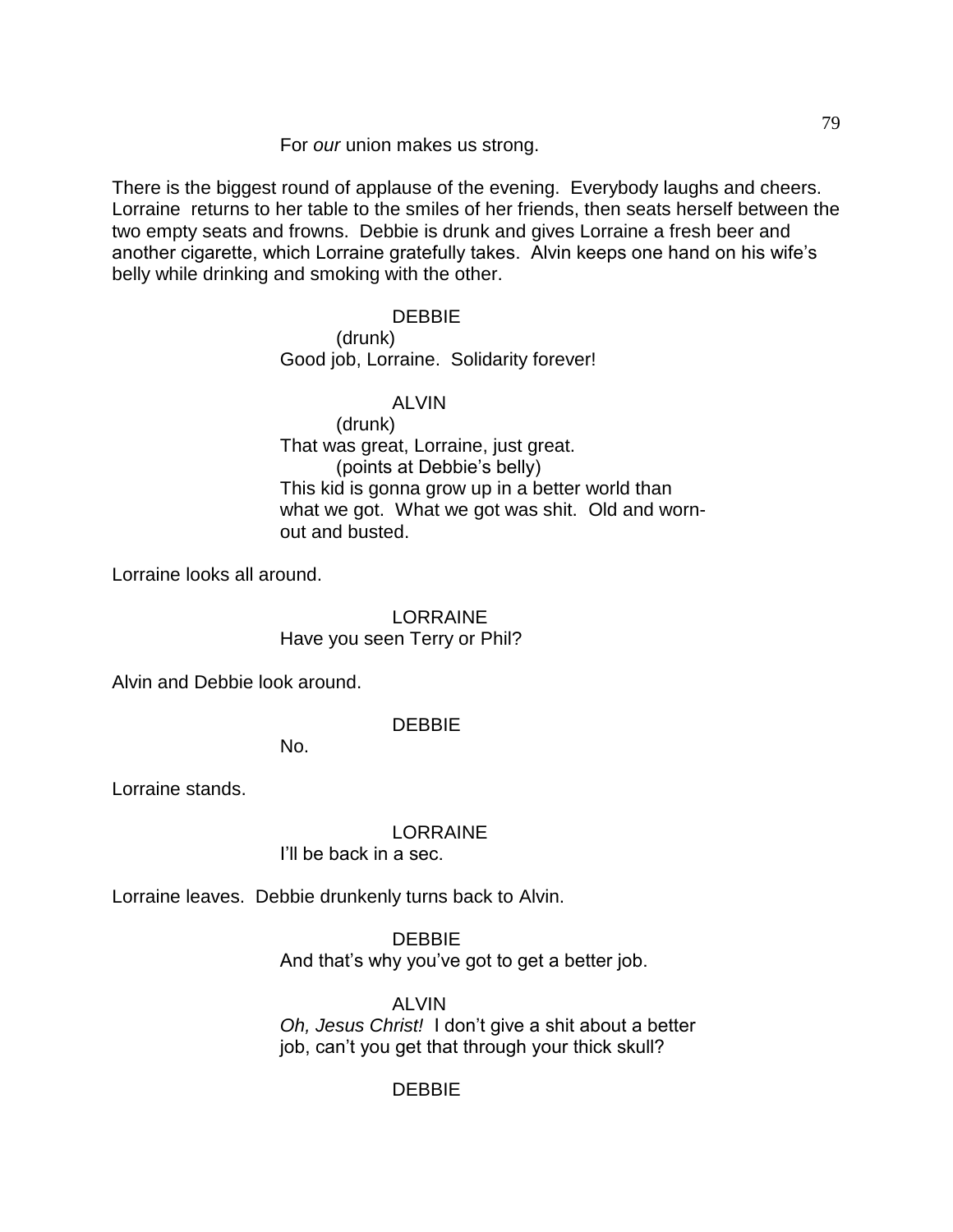I get it, but I'm not buyin' it.

Phil and Terry return and they're toasted and giggling. Terry gives Moustapha the thumbs-up.

## **TERRY**

I'll go get some more beer.

## PHIL

## Good thinking.

Phil sits down beside Moustapha.

PHIL So, uh . . . Moustachio—

### MOUSTAPHA

—Moustapha.

PHIL Exactly. So, what's it like being a Negro?

#### MOUSTAPHA

(laughs) Boy, you are stoned.

### PHIL

(looks around) Yeah? I guess so. Everything has sort of an echo.

#### MOUSTAPHA

―What's it like being a Negro?‖ *Shit!* What's it like being a silly little stoned white boy?

### PHIL

(grins foolishly) Not bad. Pretty good, actually.

### MOUSTAPHA

But that wears off. Bein' black don't. Everywhere you go, all the time, you still a Negro, and you're generally outnumbered, unless you're in the ghetto. All the white folk are friendly here tonight, but that don't mean they won't be back out lynchin' niggers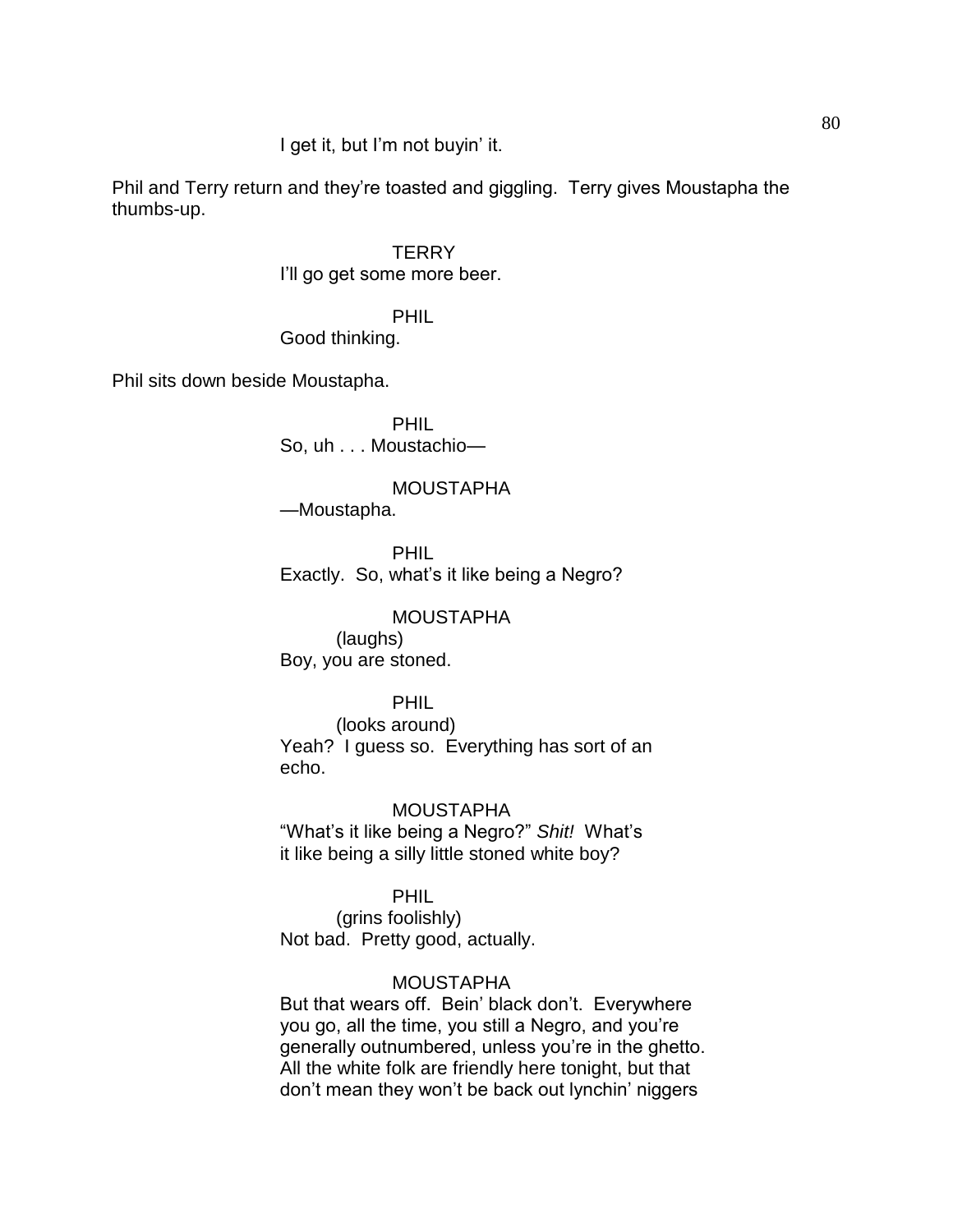again tomorrow.

PHIL (this is heavy) *Wow!*

# MOUSTAPHA

(sarcastic) Wow! Golly gee-whiz! (points at Phil) I was down in Birmingham last year for Dr. King's big march, the one where he got arrested. You hear about that?

PHIL

Uh . . . maybe.

## MOUSTAPHA

(shakes his head sadly) *Shit!* You don't know anything, do you? Your head's as empty as a bucket, that's why you hear an echo. What're you doin' here, anyway? You ain't no *folkie*. You ain't committed to no causes.

Phil points at Lorraine who is talking to a guy at another table.

PHIL She invited me.

#### MOUSTAPHA

(laughs) Yeah, the great recruiter, Sweet Lorraine. (gets serious) Y'know, man, we all stand for somethin', even if we don't know what it is. You can either stand for something on purpose or by mistake, but either way you still do. Think about it.

Phil does think about it. When he looks up Moustapha has left and he's the only one left sitting at the table. He immediately gets paranoid, thinking that everyone must be looking at him. He can't figure out what to do with his hands. Phil starts biting his nails. He stops himself and lights a cigarette from a pack on the table.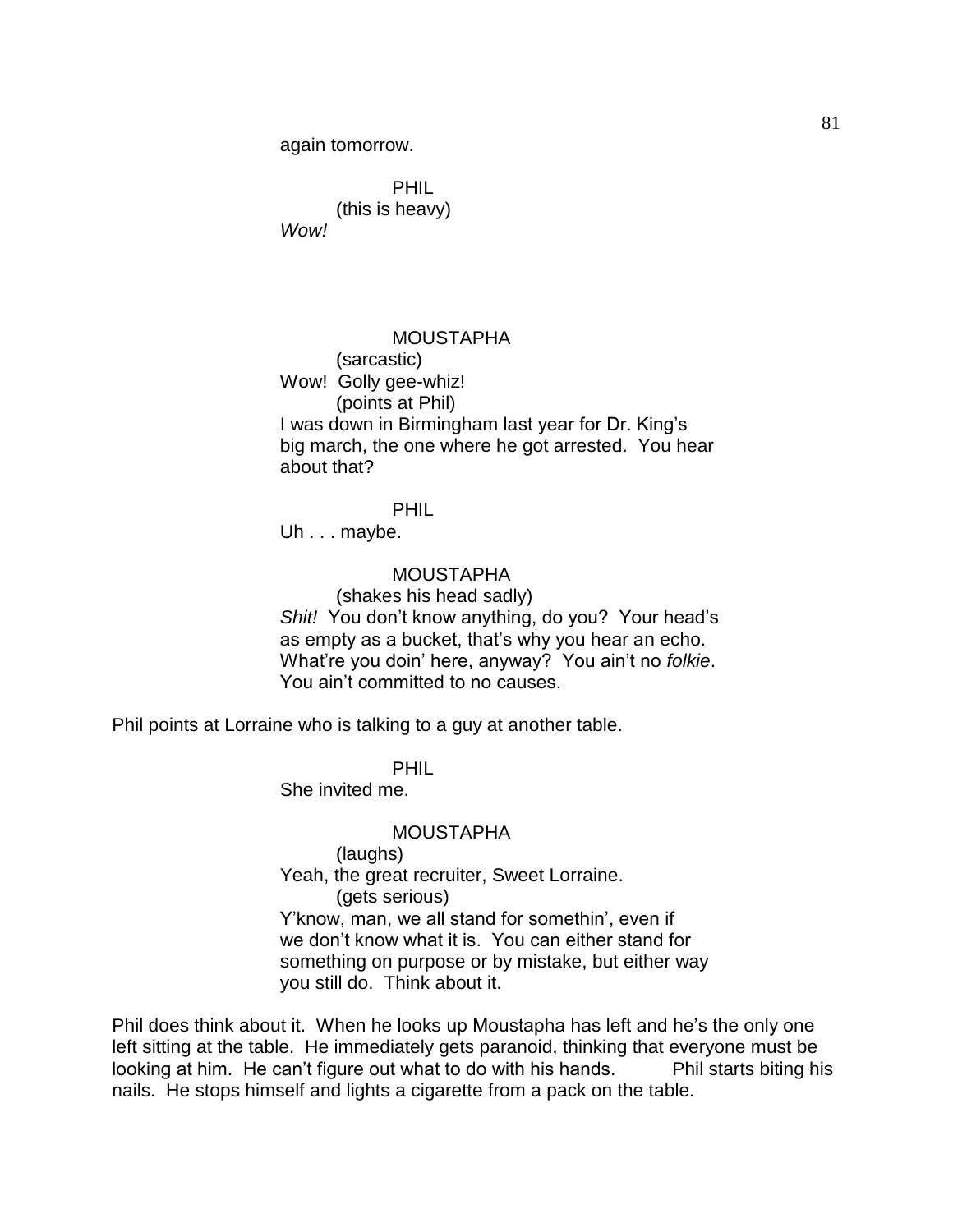Lorraine sits down beside Phil.

LORRAINE You missed my songs.

PHIL You sang more than one?

LORRAINE Two. They went over very well.

PHIL Well that's cool.

She looks Phil in the eyes and shakes her head in disapproval.

LORRAINE (whispers) You and Terry smoked pot?

PHIL (stutters) Um . . . That is . . . We, uh . . .

LORRAINE (shocked) That's so irresponsible.

PHIL What'dya mean?

LORRAINE Phil, you're about to go on.

Phil waves his hand, smiling.

PHIL

No, no, no. There's still gotta be six or seven people ahead of me. He said they probably wouldn't get to me anyway.

Phil points at the blackboard and there are still quite a few people ahead of him, except the M.C. suddenly picks up the eraser and erases all the names above Phil's name. Now Phil is next. Phil's mouth drops open in panic.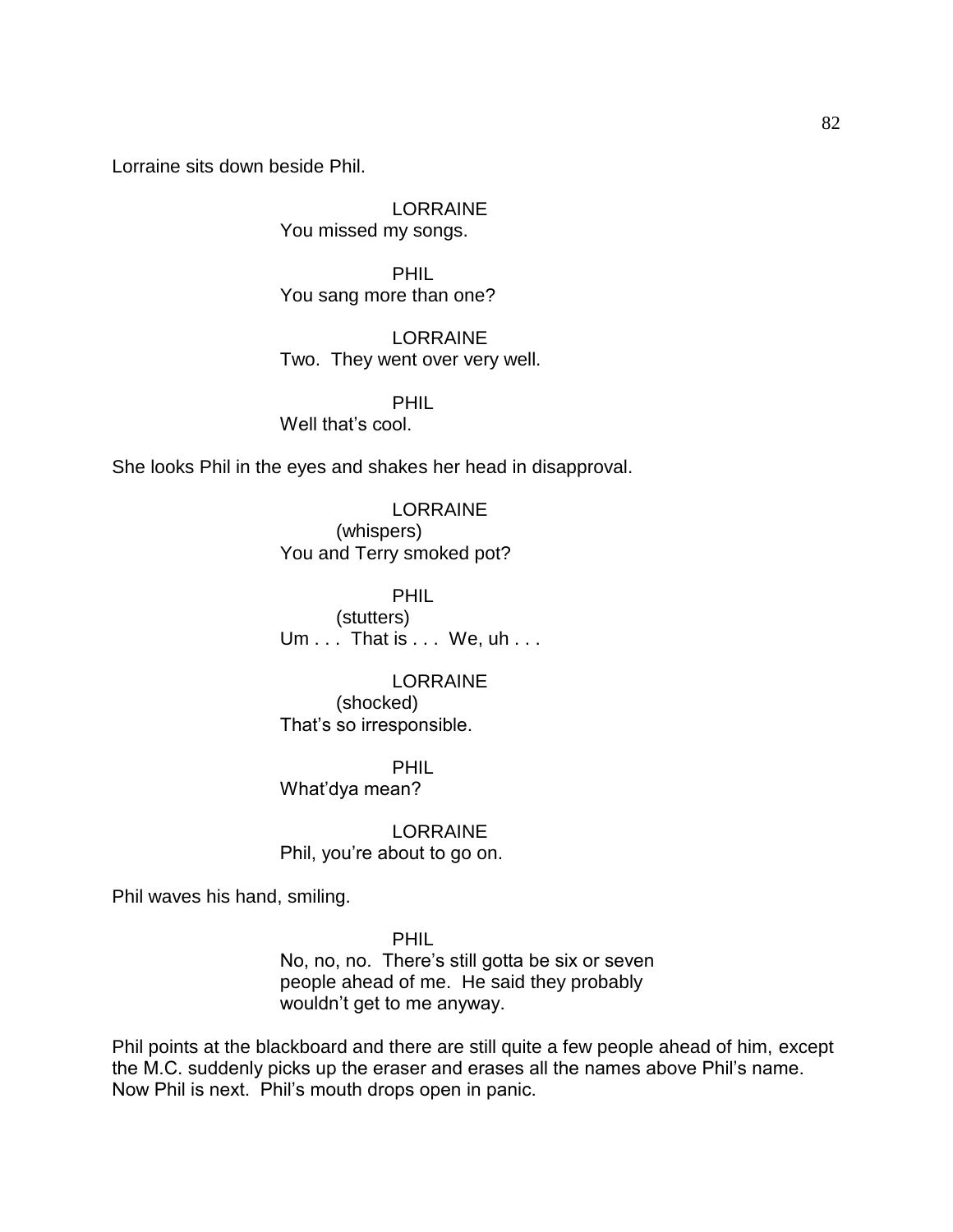### M.C. Due to several last minute cancellations, may I introduce one more good friend of Lorraine's, Phil *Butler*!

Phil gets a squeeze on the arm from Lorraine and a thumbs-up from Terry, Moustapha, Alvin and Debbie.

Phil makes his way onstage, which is a very long walk. He sits down on the stool, strums his guitar, coughs, squints up at the bright lights glaring in his eyes.

PHIL

### That's Buckley, not Butler.

The audience could really give a shit less. And sadly, Phil hasn't got the slightest clue what to play. This is the worst moment of his entire life. Phil suddenly has super-sonic hearing and sight – he can hear people breathing, puffing on cigarettes, moving their chairs, all looking at him expectantly.

Phil moves closer to the lower, guitar microphone and gets feedback. Phil suddenly shoves the microphone into the hole in the guitar and proceeds to do the Elvis-style version of "If I Had a Hammer."

PHIL

If I had a h-h-h-hammer I'd h-h-h-hammer in the mornin' I'd h-h-h-hammer in the evenin' All over this crazy old land, oh yeah!

There is a big solid moment when the audience has absolutely no idea what they are watching. They look befuddled. Phil doesn't care. In for a penny in for a pound. He goes for it . . .

PHIL

I'd-a hammer out danger I'd-a hammer out warnin' I'd-a hammer out-a love between My brothers and my sisters All over this land

Phil does the Chuck Berry duckwalk. The audience is sufficiently drunk so that they begin to clap along, hooting and hollering. Phil grabs two beer bottles and clanks them together.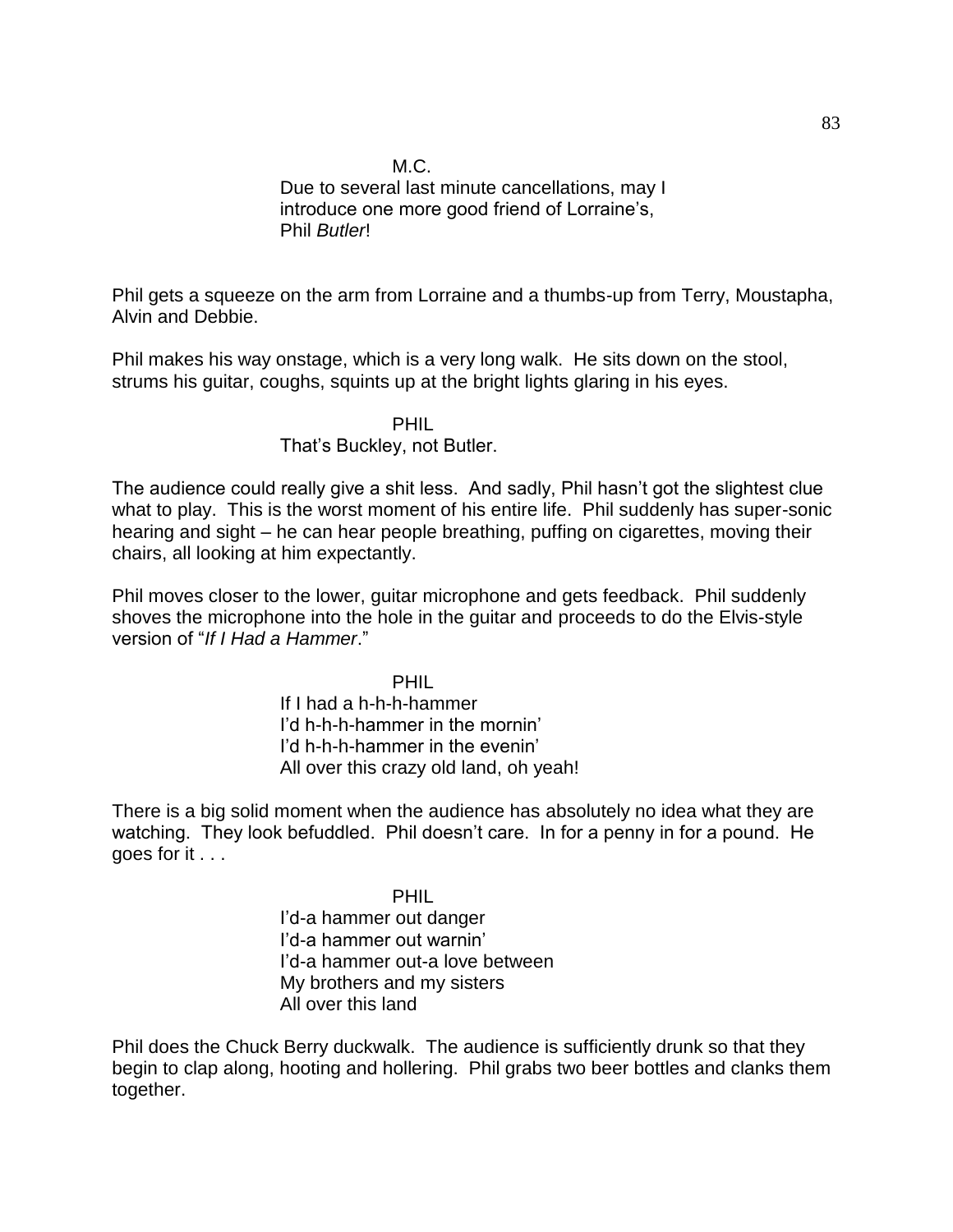PHIL

If I had a bell I'd ring-a-ding-ding it in the mornin' I'd ring-a-ding-ding it in the evenin' All over this land

I'd ring-a-ding-ding out danger I'd ring-a-ding-ding out warnin' I'd ring-a-ding-ding out love between My brothers and my sisters All over this land

If I had a song You can just bet I'd sing it in the mornin' And I'd sing it in the evenin' All over this nutty old land I'd sing out danger I'd sing out warnin' I'd sing out love between My brothers and my sisters All over this land (gives a big pelvis shake) *Ha!*

There is a huge round of applause for Phil. He takes a bow, happily surprised at the turn of events. The M.C. comes on.

M.C.

That's Phil Buckley, not Butler. Sorry about that, buddy. Very funny routine. You ought to be on Ed Sullivan. Anyway, thanks for coming to the Purple Onion's weekly Hootenany. And don't forget about the defense fund meeting for the Springfield Five tomorrow. And thanks for coming. Last call.

Many people stand up to leave.

Lorraine looks at Phil in astonishment as he gulps down a beer. Terry is grinning and slaps Phil on the back.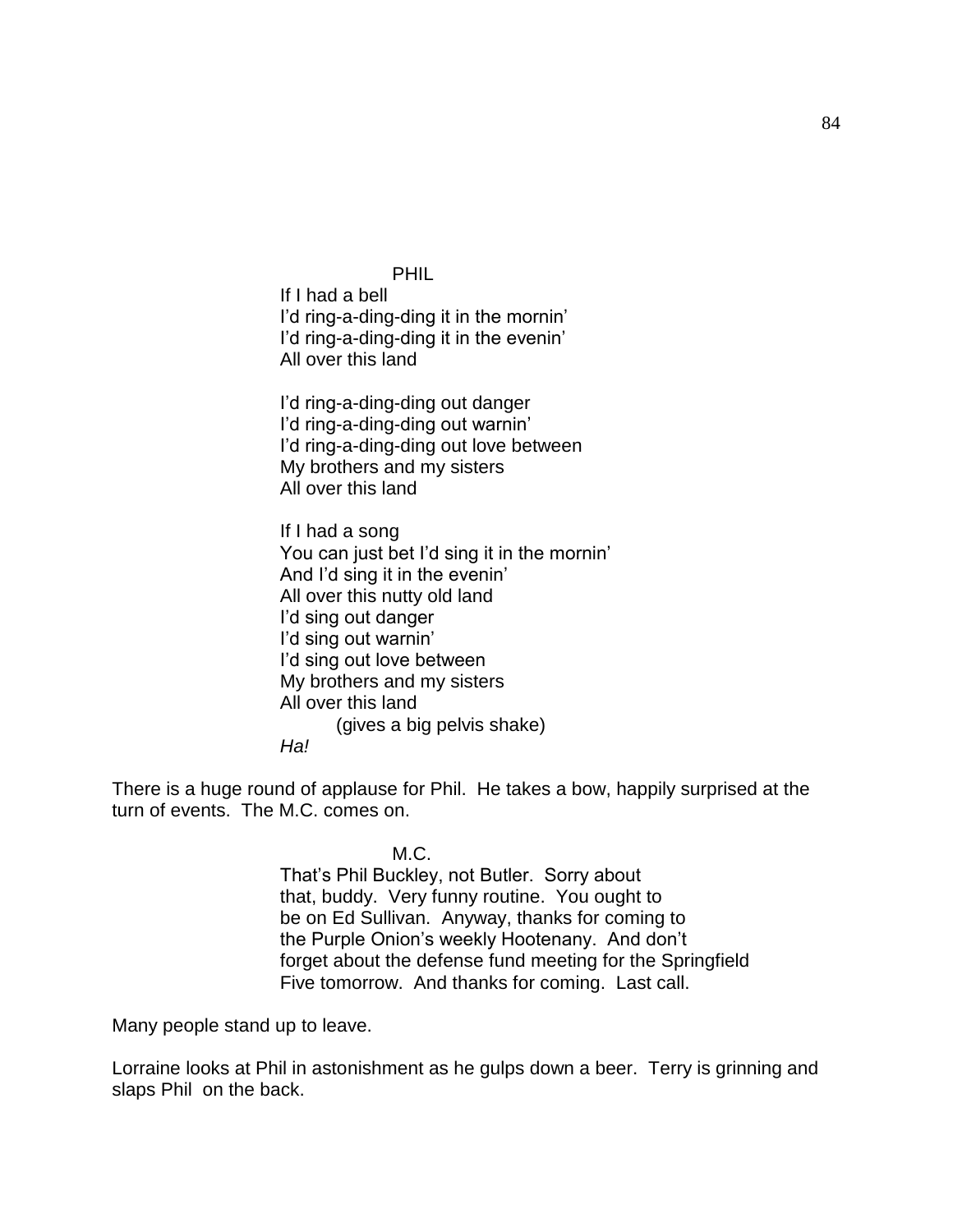## **TERRY**

This guy is a wild man.

LORRAINE I can't decide whether that was inspired or just pure nonsense.

# PHIL

Does it matter?

## LORRAINE

I don't know.

They all stand to leave. As everyone files out we can see numerous yellow flyers strewn hither, thither and yon. Lorraine sighs, picking some of them back up as she exits.

DISSOLVE:

## EXT. THE PURPLE ONION – NIGHT

In front of the club Phil and Terry are watching Lorraine say goodbye to everyone and give out yellow flyers.

## LORRAINE

Remember the meeting is here tomorrow at eight.

Many people say that they'll be there. Finally, the only people left are Lorraine, Phil and Terry.

Lorraine confronts Phil and Terry.

## LORRAINE

I can't believe you missed my songs.

## PHIL

(abashed)

Sorry.

Lorraine steps up to Phil's side and takes his arm.

LORRAINE Goodnight Terry.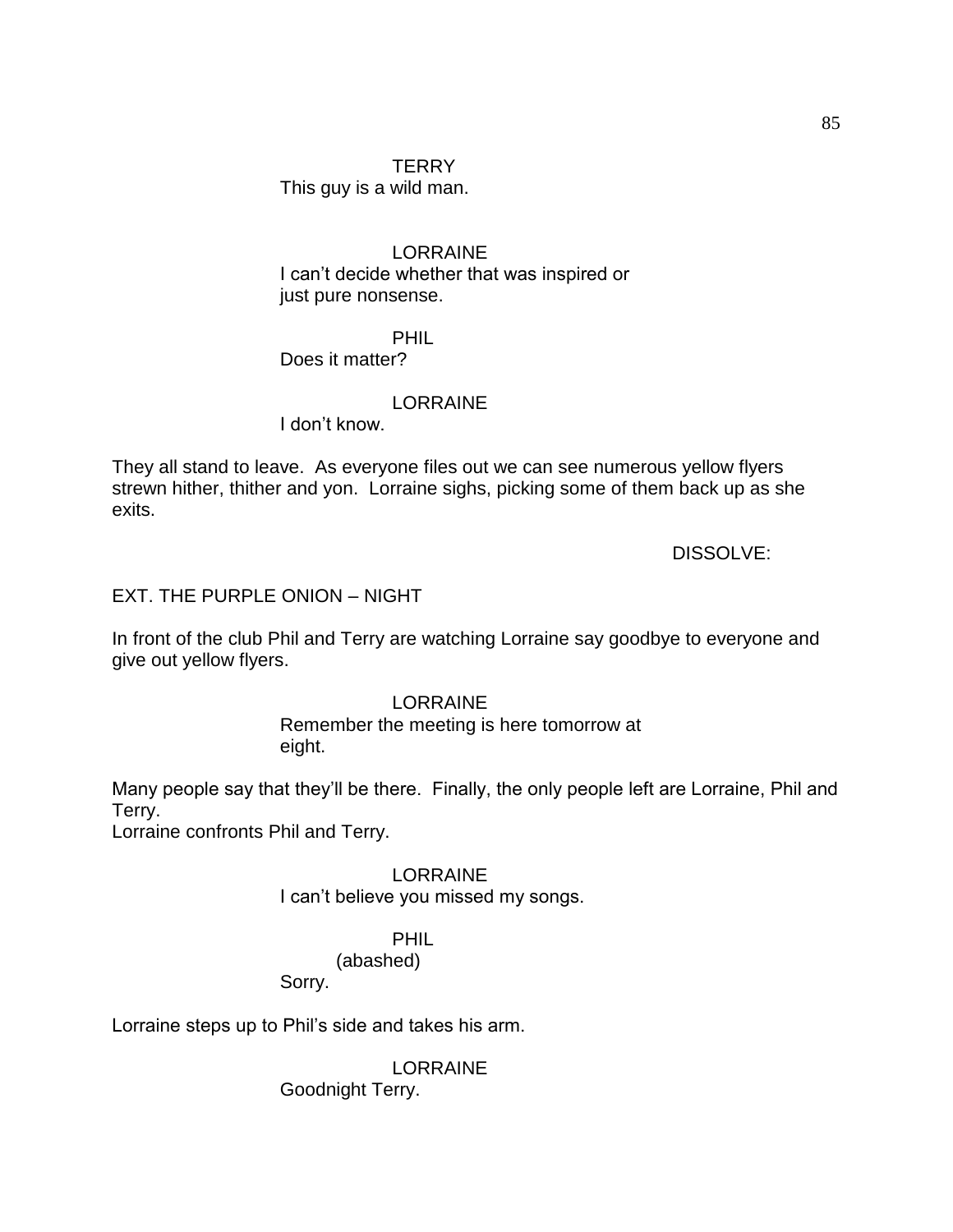## PHIL Yeah, goodnight Terry. Nice meeting you.

Terry sees what's what.

#### **TERRY**

Yeah, you too. 'Night, Lorraine.

Terry leaves. Lorraine and Phil look at each other. The neon lights on the front of the building go out, plunging Lorraine and Phil into darkness.

> LORRAINE You hurt my feelings.

PHIL Sorry. Did you like my song?

LORRAINE

Honestly, no.

PHIL

(hurt) You didn't?

## LORRAINE

You faked it.

PHIL But they liked it.

LORRAINE

(confused)

Hmmm . . .

Phil takes advantage of this moment and kisses Lorraine. They stand looking at each other.

> LORRAINE I'm not really sure I like you.

> > PHIL (grins)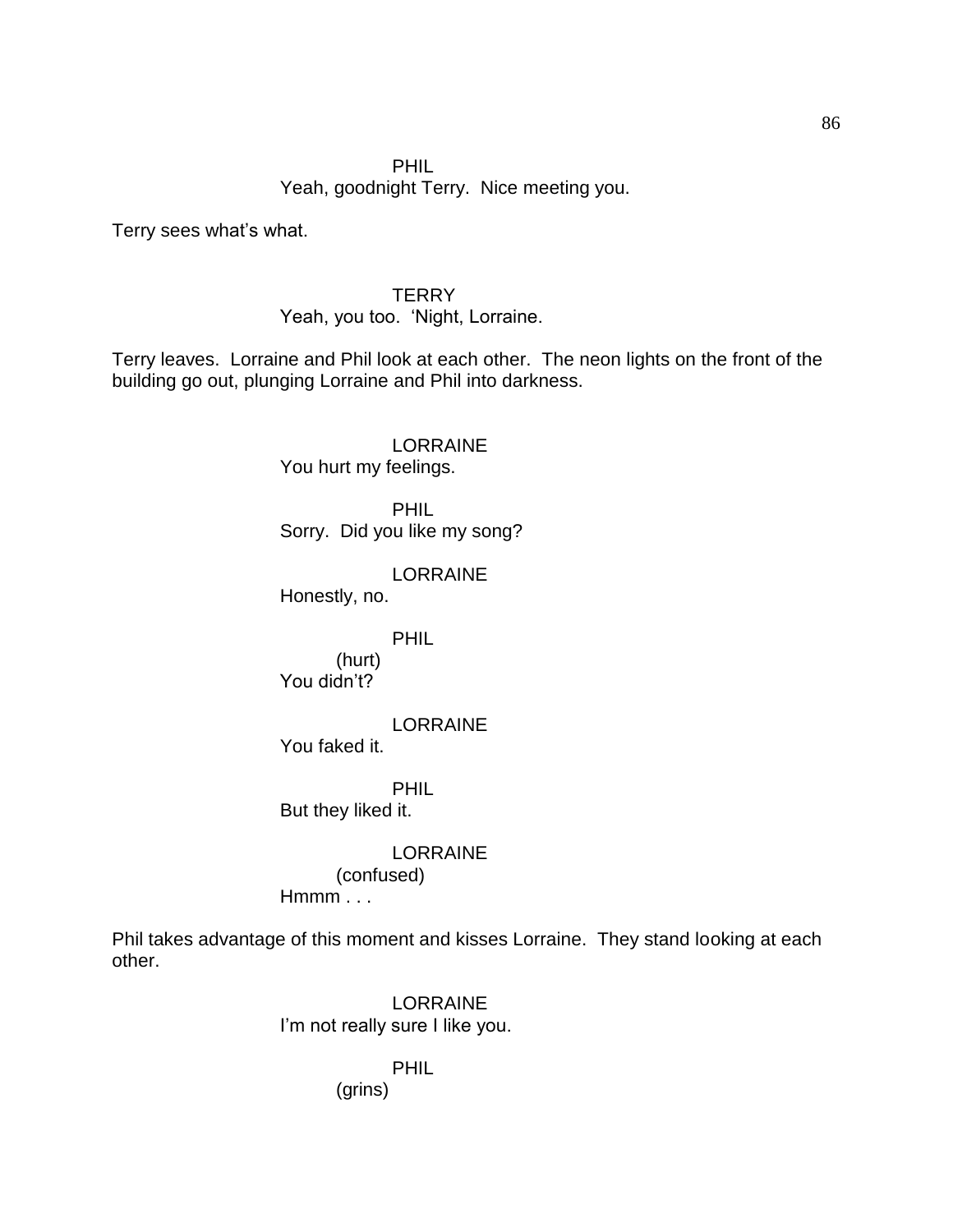Me neither.

He kisses her again. Just then the M.C. steps out of the door. Phil and Lorraine's lips separate. The M.C. sees them lurking there.

> M.C. Is that you, Lorraine?

> > LORRAINE

Yeah, it is.

M.C. Still recruiting for the cause?

## LORRAINE

Up yours!

M.C.

Goodnight

He leaves. Lorraine and Phil kiss again, longer. Lorraine steps away from him.

## LORRAINE

See you tomorrow?

## PHIL

Absolutely.

Lorraine walks away and Phil watches her go. Finally, Phil walks off in the other direction.

FADE OUT:

## ACT THREE:

A title reads: "Sunday, February 9, 1964"

FADE IN:

EXT. PHIL'S HOUSE – DAY

The morning sun shines over the top of Phil's house. Phil's father pushes a lawnmower out of the garage, pulls the rope and starts the noisy engine.

INT. PHIL'S BEDROOM – DAY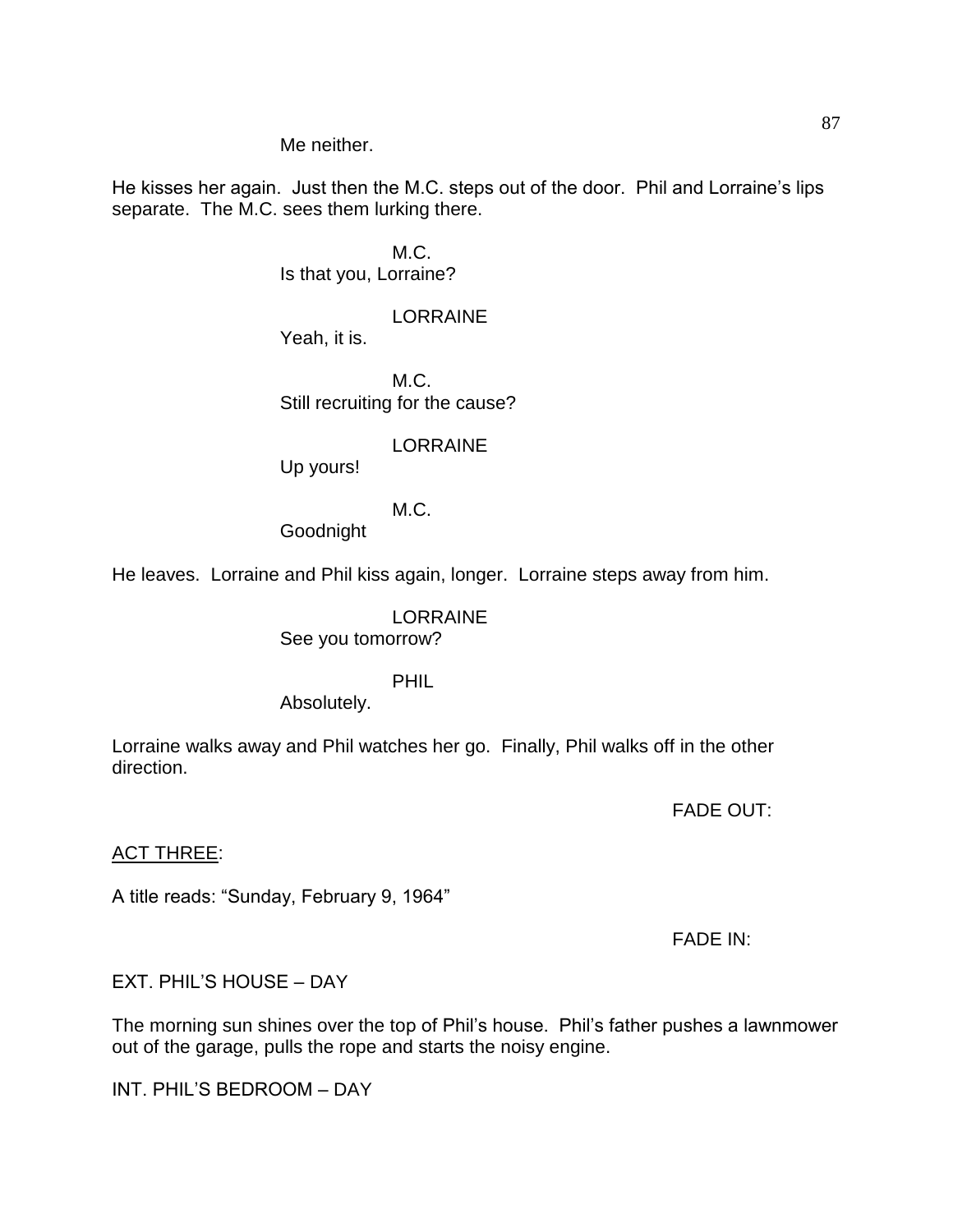Phil lies in bed asleep. The sound of the lawnmower engine slowly wakes him up. Phil glances at the clock and sees that it's after 10:00 A.M. He's never slept this long in his life. He looks down at the pillow and sees a three-inch circle of drool.

#### PHIL

## (to himself)

I feel like I got hit on the head with a hammer.

Phil glances over at his dresser where three folded-up yellow flyers repose. Phil scratches his head and a wistful smiles crosses his face as he recalls last night.

> PHIL (to himself) Sweet Lorraine. (smiles) I knocked 'em dead. They loved me.

#### INT. PHIL'S HOUSE/HALLWAY OUTSIDE BATHROOM – DAY

We can see the closed door of the bathroom and hear the water running in the shower. We can also hear Phil singing in the shower.

PHIL

(O.S./singing) If I had a h-h-hammer I'd hammer a lot Then I'd h-h-hammer some more Then I'd hammer on the door I'd h-h-hammer all the nails Stickin' out of the log Then I'd h-h-hammer all the ants And I'd hammer all the dogs

Phil's mother and his brother meet in the hallway, stop and listen to Phil for a moment.

DAN What's with him?

MRS. BUCKLEY (shrugs) I guess he had a good time last night.

DAN Holy Toledo, I sure hope he doesn't turn into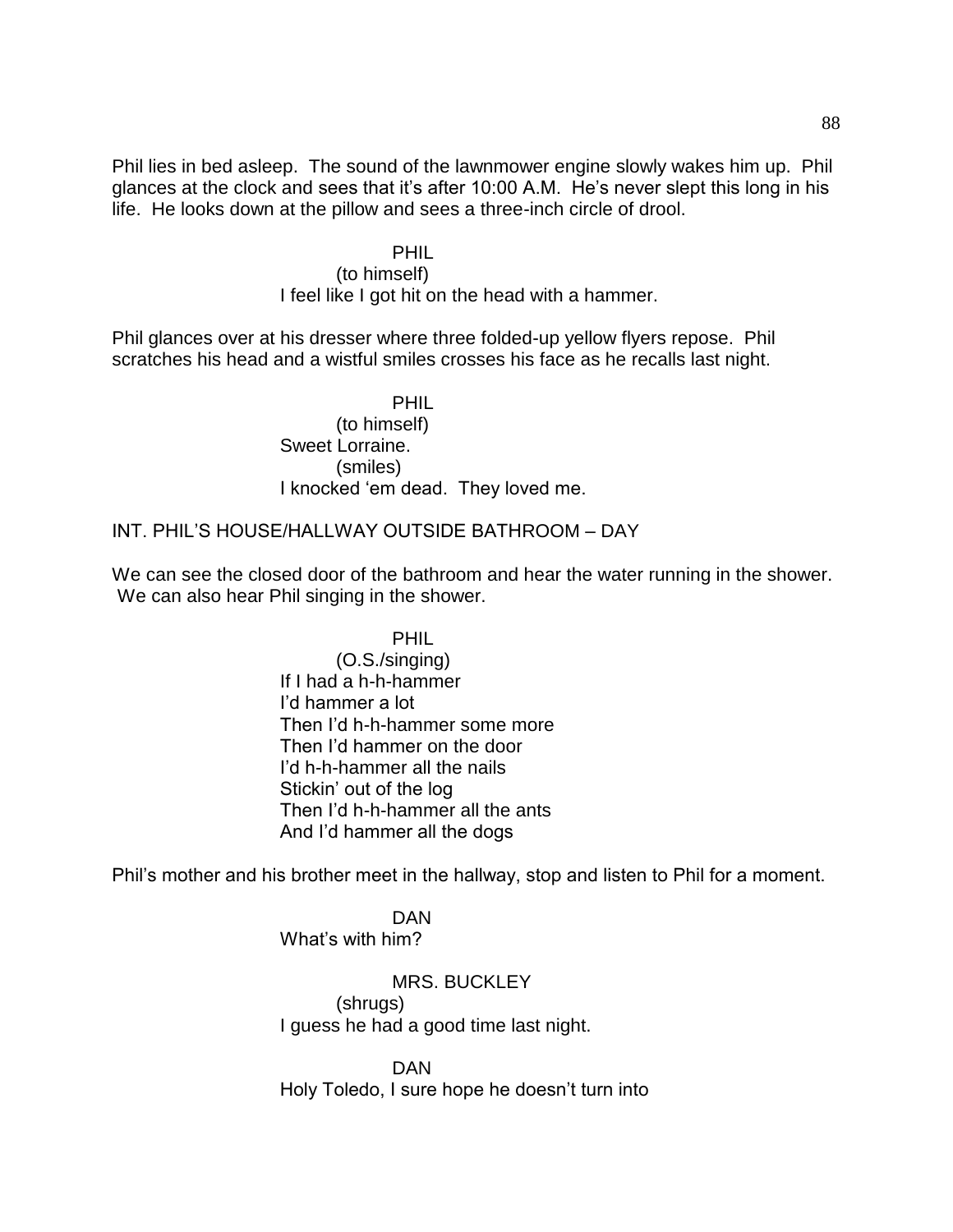a *folkie*.

### MRS. BUCKLEY

(sighs)

It might be good for him. He's seemed awfully aimless lately. And those folk people do seem to care about things.

DAN (skeptical) Yeah, I guess. But Ma...

### MRS. BUCKLEY

Yes?

DAN (confused) Do people just change like that?

MRS. BUCKLEY (shrugs) Sometimes, I suppose.

His mother walks away. Dan considers her words for a second, then he too walks away. Phil keeps right on singing in the shower.

PHIL

(O.S./singing) I'd h-h-hammer all the bugs Then I'd h-h-hammer all the bats Then I'd h-h-hammer all the cats Then I'd h-h-hammer all the gnats . . .

INT. PHIL'S BEDROOM – DAY

Phil stands in front of his mirror with wet hair, his guitar in hand, posing. He does his poor Ed Sullivan imitation.

> PHIL We have a really big shew. For all of you folk fans that like Bob Dylan and Peter, Paul & Mary, I now give you the new voice of the nation, *Phil Buckley!*

The crowds cheer wildly. Phil acts humble as he raises his guitar.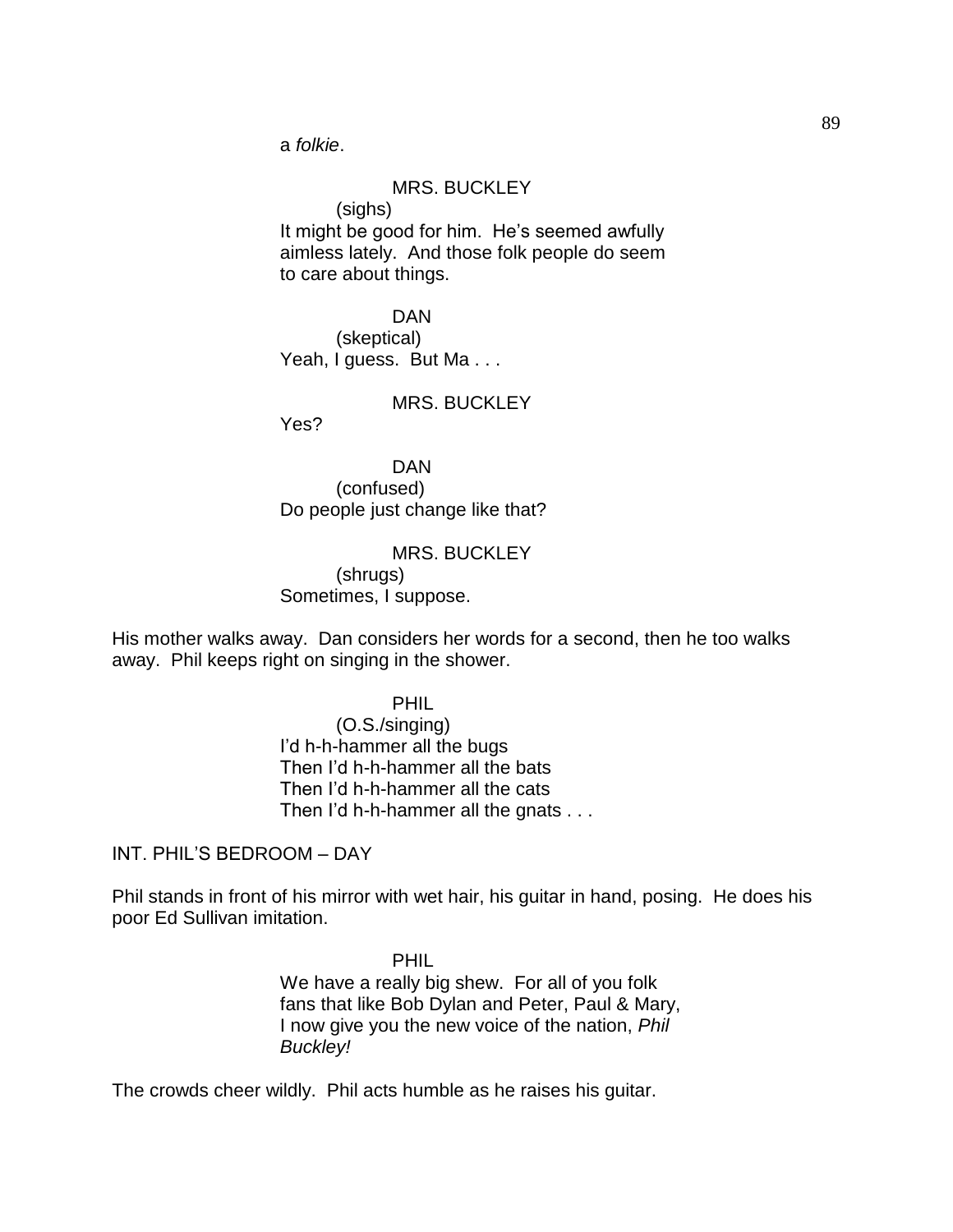#### PHIL

## Thank you, thank you.

### EXT. PHIL'S HOUSE – DAY

Phil's father is raking up the cut grass on the front lawn. Phil comes outside.

PHIL Here, let me help.

#### MR. BUCKLEY

Excuse me?

#### PHIL

Let me help.

#### MR. BUCKLEY

(amazed)

Huh. I'm not sure I've ever heard you say anything like that before.

#### PHIL

(seriously) Look, dad, if we're all gonna get by in this world then I guess we'd better pitch in and help each other, right?

### MR. BUCKLEY

Right.

He hands Phil the rake. Phil shrugs, takes it and begins to rake. His father grabs the piles of cut grass and puts them in a trash can.

> MR. BUCKLEY So, how was your date last night?

PHIL Good. Real good.

### MR. BUCKLEY And you got up and sang?

PHIL Yep. And they liked me, too.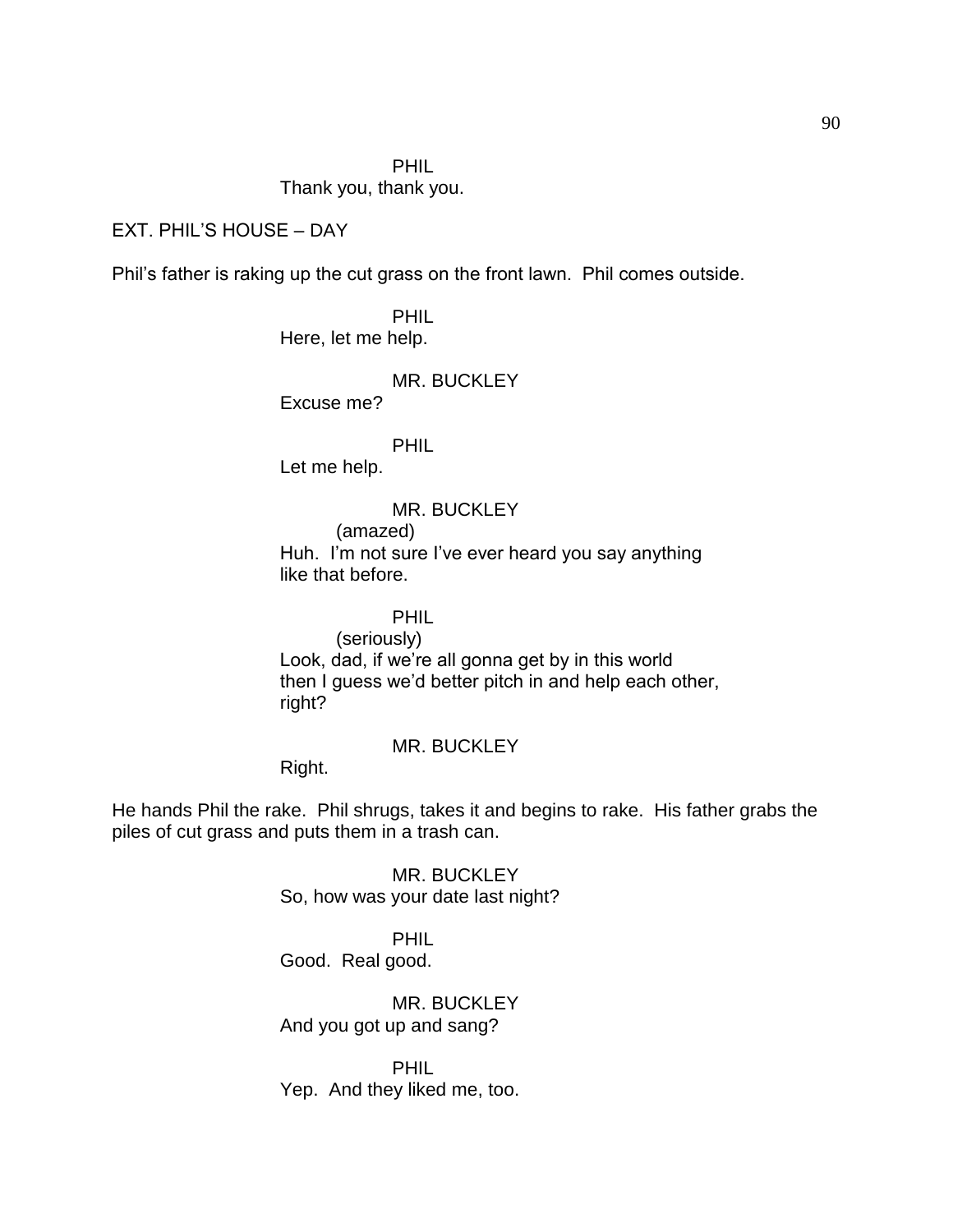MR. BUCKLEY Well, I'll be damned. I'm really glad to hear it,

Phil. So you're going to become a musician now?

PHIL Dad, I *am* a musician.

### MR. BUCKLEY

(shrugs) OK. All right. You sure got your money's worth out of those two weeks of guitar lessons.

PHIL

(defensive) It was *three* weeks, OK? And I'd've kept it up, but my fingers hurt really bad, all right?

His father throws his hands up in capitulation.

MR. BUCKLEY All right, all right.

DISSOLVE:

INT. PHIL'S HOUSE/KITCHEN – DAY

Phil's mother makes lunch while Phil lectures her.

PHIL Is it right for a woman to make less money doing the same job as a man?

MRS. BUCKLEY

Of course not.

PHIL That's right. And is it right for Negroes to have to sit at the back of the bus?

MRS. BUCKLEY

Well, no.

PHIL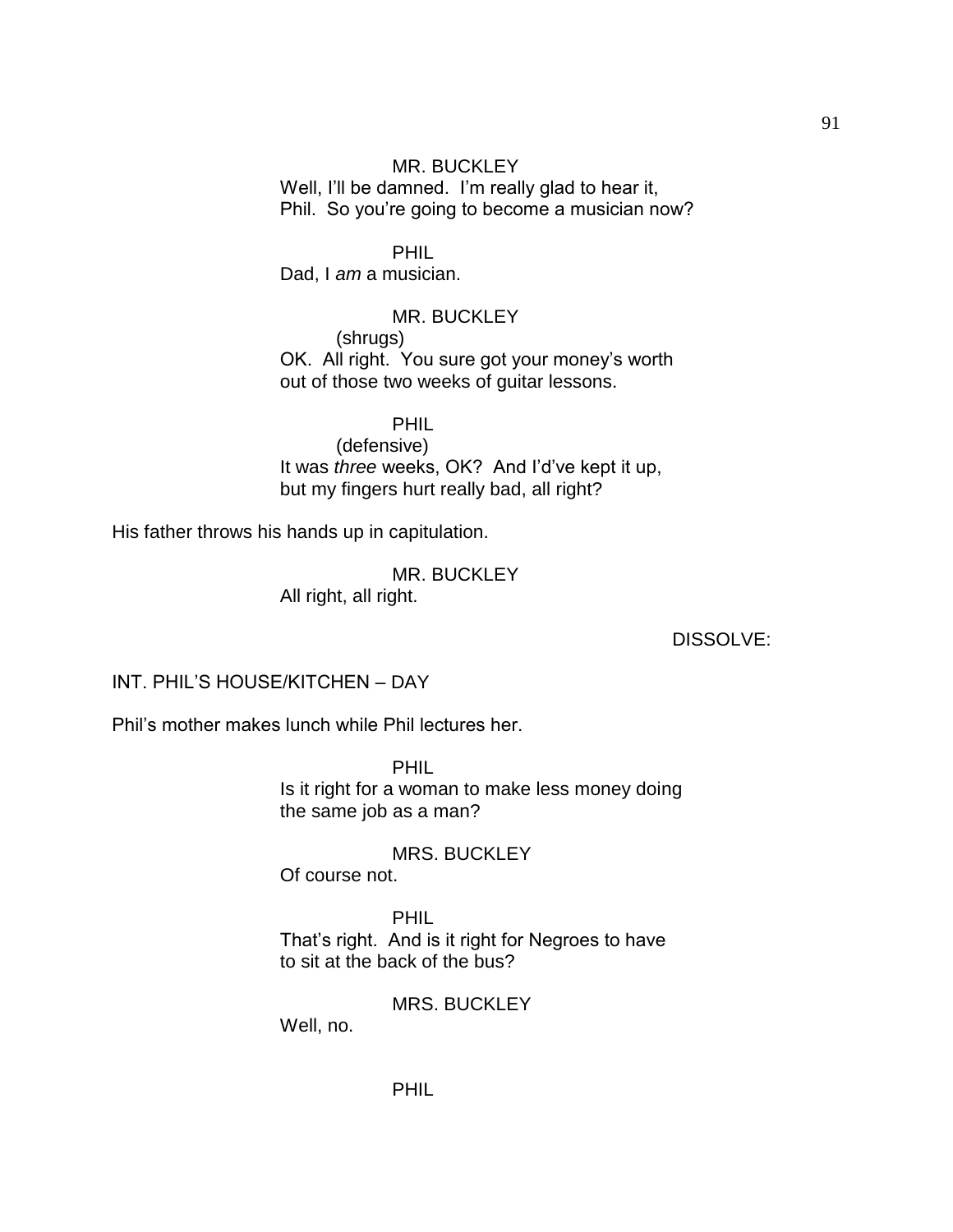That's right, no. It's time to stand up and let our voices be heard.

His mother scoops gobs of mayonnaise into the tuna fish and nods in agreement.

MRS. BUCKLEY So you sang a song last night?

PHIL

Yeah.

MRS. BUCKLEY How'd it go?

PHIL (casually) Great. They loved me.

MRS. BUCKLEY (surprised) Really? That's very nice.

Phil walks away.

PHIL Oh yeah, they're a good crowd.

DISSOLVE:

#### EXT. PHIL'S HOUSE/BACKYARD – DAY

Phil and Dan play catch with mitts and a hardball in the backyard.

PHIL So then the same guys that stopped rock & roll killed Kennedy.

DAN

(fascinated) Really? How?

PHIL It's very complicated and you probably won't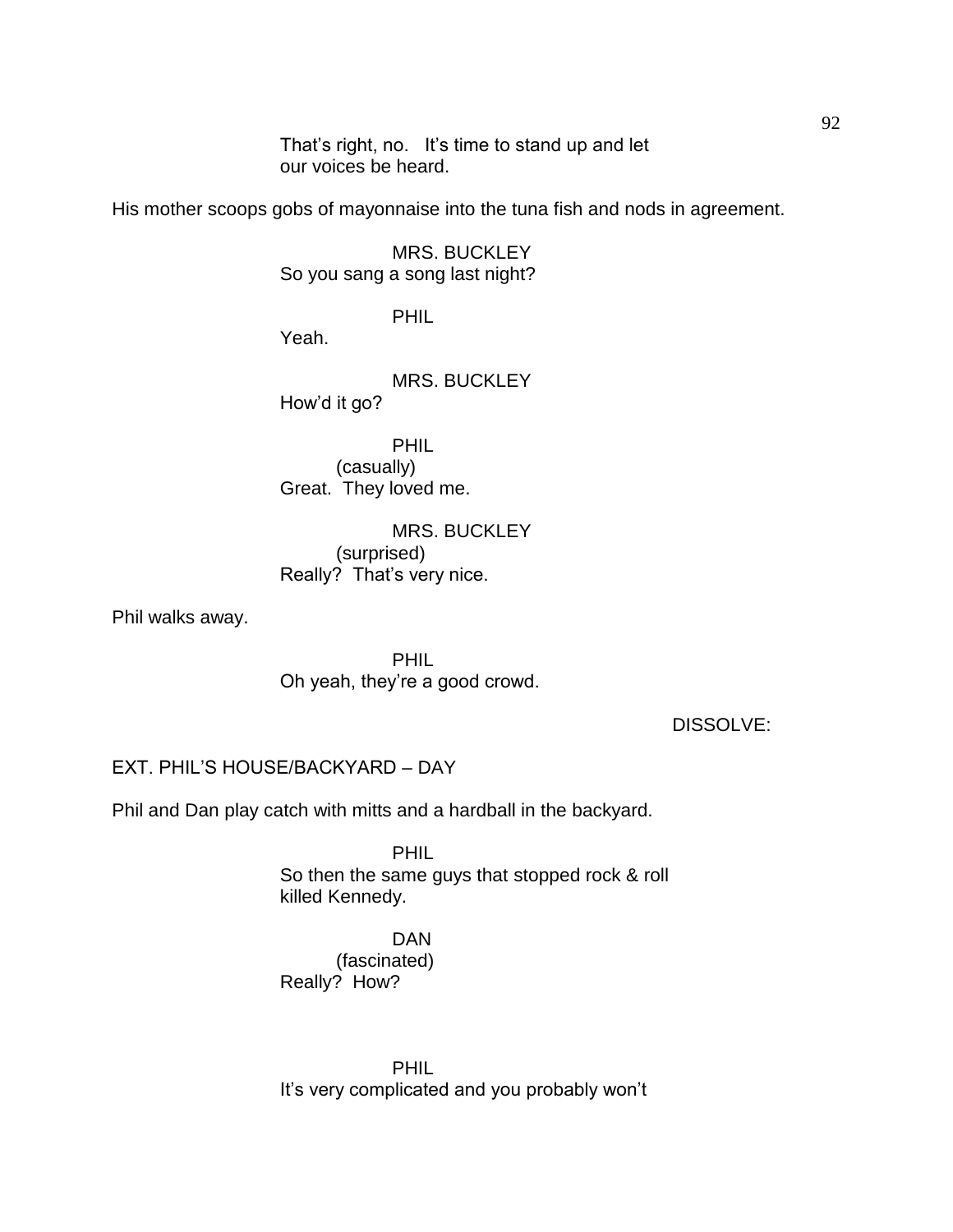understand, but it's what's called a "conspiracy," which means that a bunch of people were involved.

DAN Yeah? How many?

### PHIL

I don't know, but a bunch. So then, after they stopped rock & roll by sending Elvis away to the army, they decided they had to kill Kennedy to keep him quiet.

DAN Really? That's creepy. What else did they do?

PHIL They set Lee Harvey Oswald up as a patsy, then had Jack Ruby shoot him to shut him up.

Dan is horrified.

DAN Do mom and dad know this?

PHIL

(shrugs helplessly) Probably not. They accept anything they're told. Just like robots.

### DISSOLVE:

#### EXT. THE PURPLE ONION – DAY

Max, the beatnik, loiters around in front of the Purple Onion smoking a cigarette. Lorraine comes driving up in her parents' enormous green Cadillac, every square inch of space jammed with wooden folding chairs. The trunk bulges open and is tied down with twine.

> MAX (shakes his head) Wow! What a Jew canoe.

LORRAINE That's not nice.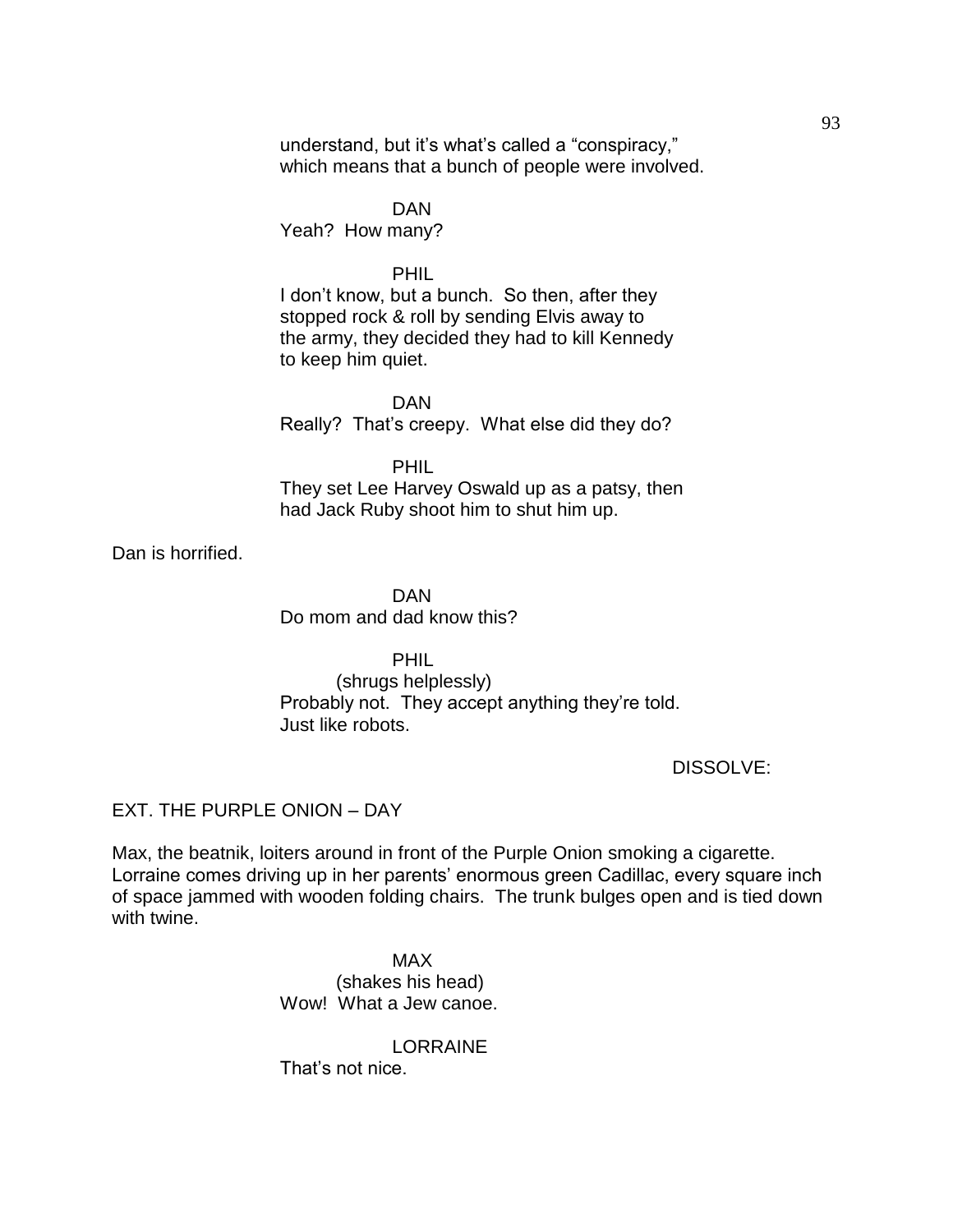MAX Lorraine, time to get a sense of humor. I was kidding.

LORRAINE Disparaging remarks about religion aren't funny.

MAX What's wrong with you?

LORRAINE Where were you last night?

MAX I hung out with some buddies, why?

LORRAINE You said you were coming to the Purple Onion?

MAX I didn't make it.

LORRAINE Then why'd you say you were coming?

MAX Lorraine, I don't owe you anything. I'm here unloading chairs out of a sense of commitment, not out of guilt.

LORRAINE I just don't like it when people say things and don't do them, that's all.

MAX

Yeah. Well get used to it.

Max and Lorraine silently unload the wooden chairs and lean them against the wall. Both of them throw hurt, reproving glances at one another.

DISSOLVE:

INT. PHIL'S BEDROOM – NIGHT

Phil is getting dressed and rehearsing in front of the mirror.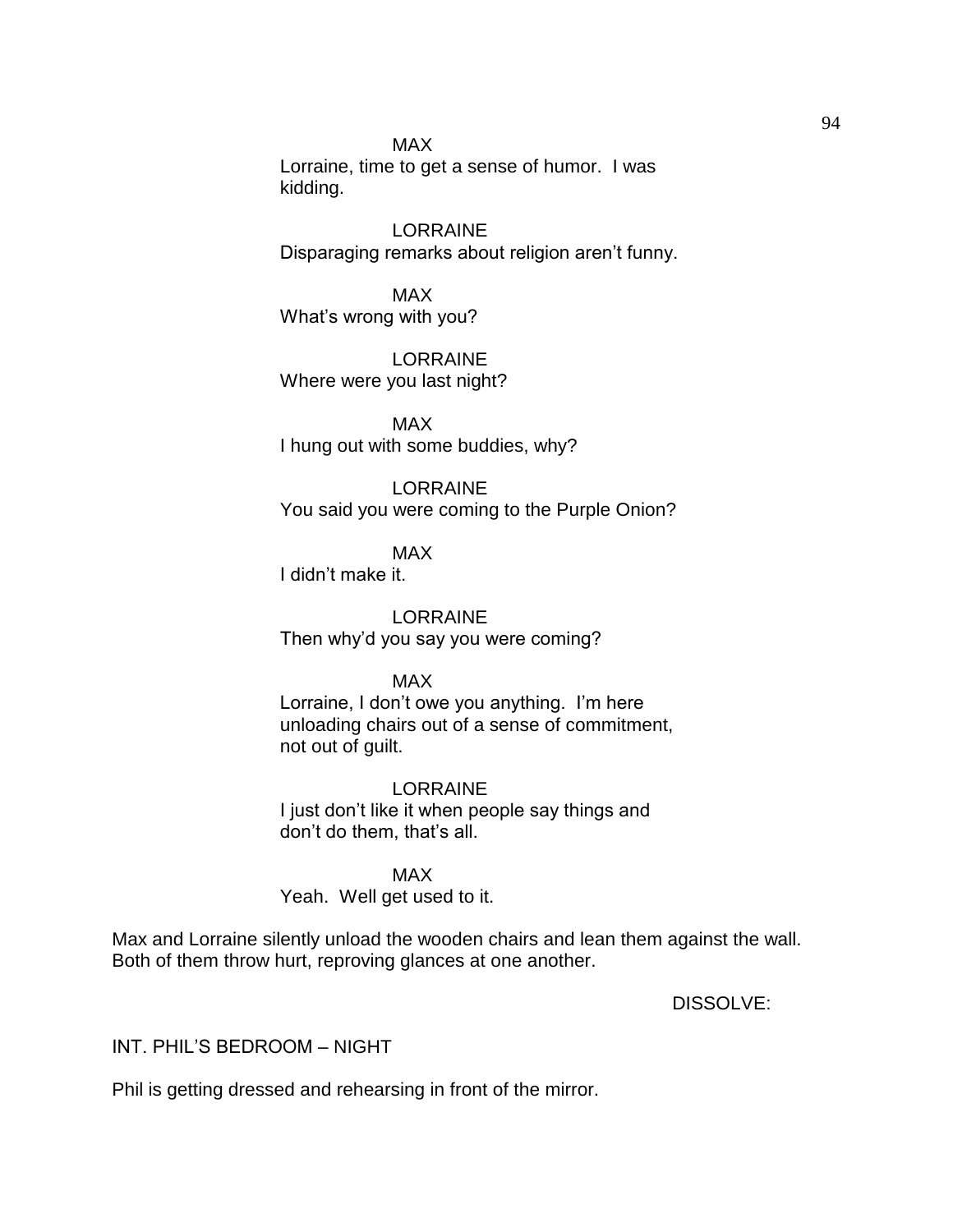## PHIL

(to himself) And I say, the Springfield Five must be freed or none of us is safe. If five Springfield youths can be put in jail for absolutely no good reason, then I say, who's next?

(turns and yells) *Mom!*

### MRS. BUCKLEY

(O.S.)

Yes.

PHIL Have I got any clean socks?

MRS. BUCKLEY (O.S.) In the laundry room.

PHIL

Thanks. (continues) So I say, free the Springfield Five, that's what I say. And damnit, I mean what I say.

Phil exits his bedroom.

INT. PHIL'S HOUSE/LIVING ROOM – NIGHT

Phil steps into the living room once again dressed up and ready to go out, guitar case in hand. He finds his family in the exact same positions he left them last night, seated at TV tables watching TV. Dan looks at Phil and shakes his head sadly.

> DAN You're not going back to the Purple Onion again, are you?

PHIL What if I am?

> DAN (total disdain)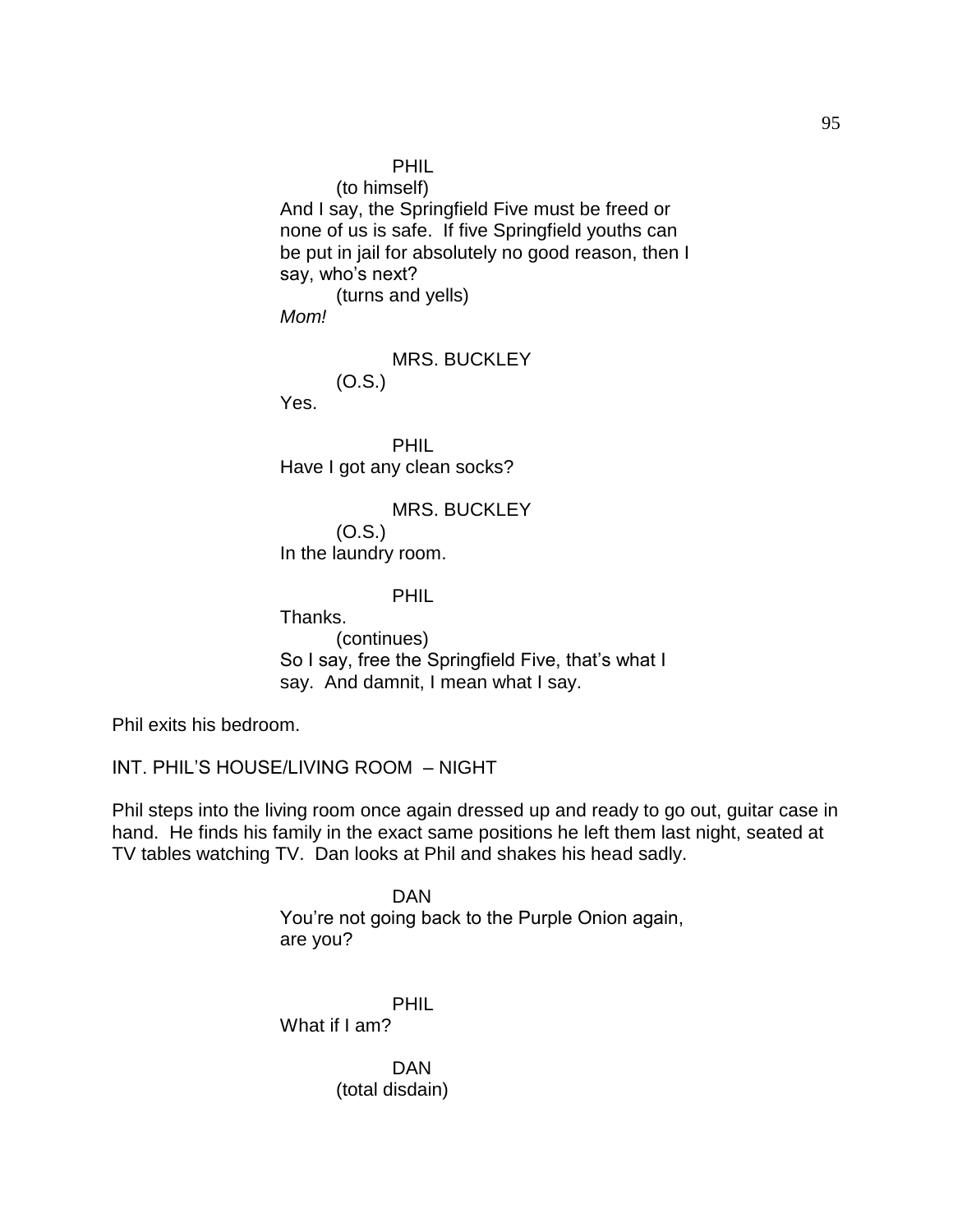Nothin'. Only Ed Sullivan is about to go on now and *The Beatles* are gonna be on show tonight, that's all.

Phil is stricken.

### PHIL

The Beatles. *Uh!* I have to see them!

DAN

So sit down.

PHIL But I told this girl I'd go to her stupid meeting. She gave me three flyers.

He pulls out the three yellow flyers. Dan points at him and laughs.

**DAN** 

(grins fiendishly) *Ha ha*!

Phil is paralyzed.

MR. BUCKLEY Now Phil, you told this girl you'd attend the meeting.

MRS. BUCKLEY That's right, Phil. And what about the rights of the Negroes and women?

Dan looks right at Phil and speaks flatly.

DAN The Beatles, Phil. "She Loves You, Yeah, Yeah, Yeah," "I Wanna Hold Your Hand," "Twist & Shout."

## PHIL (immobilized)

*Uh* . . .

INT. THE PURPLE ONION – NIGHT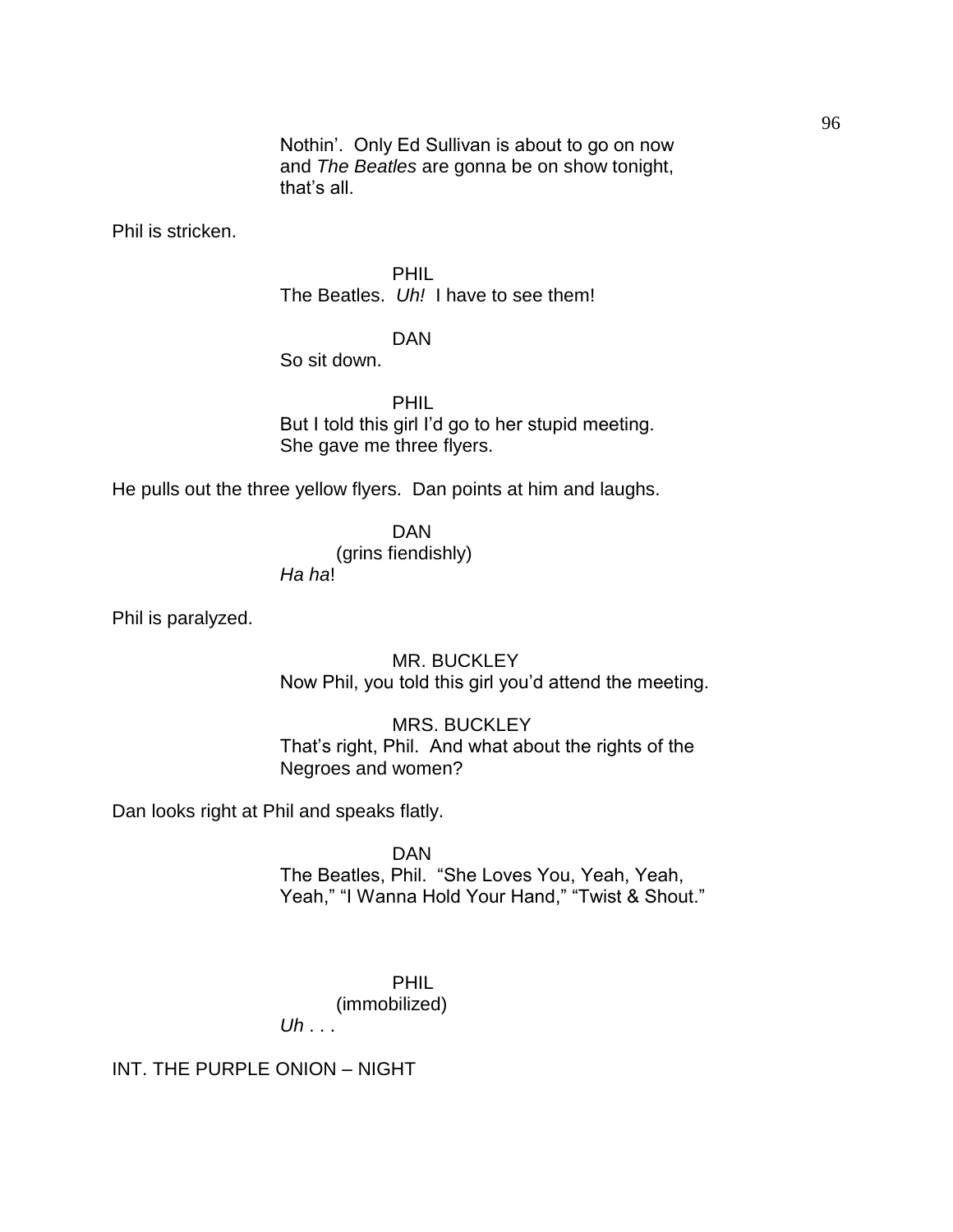Lorraine comes rushing into the Purple Onion in a fluster, her arms loaded with grocery bags, as well as her guitar. The M.C. is waiting for her impatiently.

> $M.C.$ For God's sake, Lorraine, I'm gonna miss Ed Sullivan.

## LORRAINE Oh, for goodness' sake, Ed Sullivan is just an old gossip columnist.

M.C. (befuddled) There are times, Lorraine, when I don't understand you at all.

He gives her the key to the club, then rushes out. Lorraine takes off her coat and begins to hurriedly set things up for the meeting. The 50 folding chairs still need unfolding. She tacks a hand-made poster up on the wall that reads, "Free The Springfield Five!"

## INT. PHIL'S HOUSE/LIVING ROOM – NIGHT

Phil still stands there looking at his family and his family sits there looking back at him. The opening title music for "The Ed Sullivan Show" begins and Phil's guitar case hits the floor. Phil seats himself on the couch beside his mother, who is knitting. Blue light flickers on their faces as we hear The Ed Sullivan Show begin.

> ED SULLIVAN (O.S.) Tonight we have a really big shew, with Topo Gigo, the Italian mouse, the St. Petersburg ballet, and for you youngsters out there— (young girls scream shrilly) —from Liverpool, England, *The Beatles*!

The screaming grows louder still. Phil and his family sit mesmerized, their mouths open, lit in flickering blue.

EXT. PHIL'S HOUSE & BLOCK – NIGHT

Every single house on the block is emitting blue illumination and is tuned to Ed Sullivan.

97

ED SULLIVAN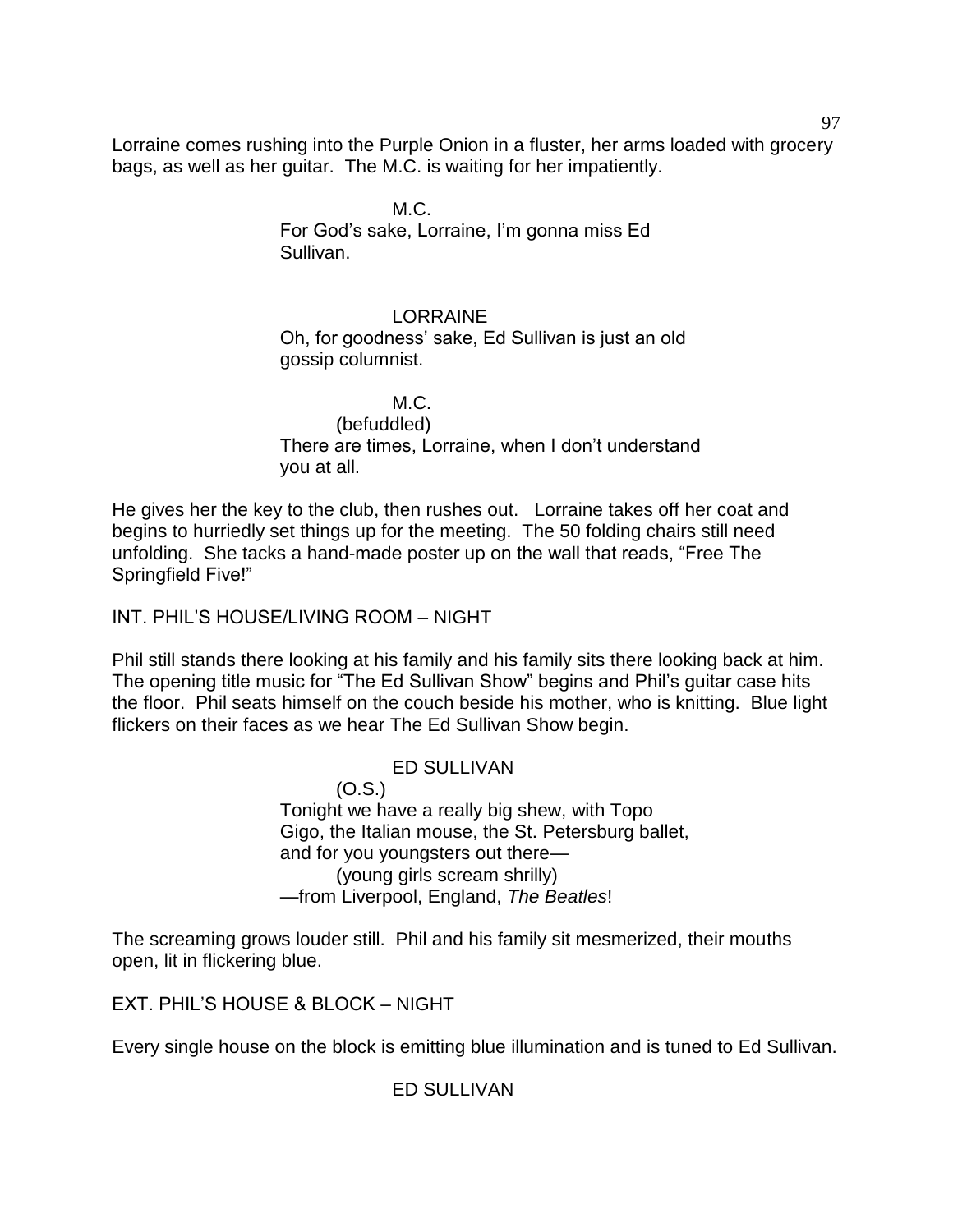(O.S.) But first stay tuned to a word from our sponsor, Chesterfield cigarettes.

### INT. THE PURPLE ONION – NIGHT

Lorraine is just finishing setting up. She has all 50 folding chairs unfolded and arranged in rows, piles of flyers lined up on a table, several jugs of cider and paper cups. She gives everything a final inspection, straightening this, turning that. She sighs, looking around expectantly, glancing down at her watch.

INT. PHIL'S HOUSE/LIVING ROOM – NIGHT

Phil and his family stare at the TV. A piece of classical music ends.

#### ED SULLIVAN

(O.S.)

Let's give a nice warm hand to the St. Petersburg ballet.

(polite applause is heard) I would now like to read a telegram that I received today from Colonel Tom Parker and Elvis Presley. ―Congratulations to The Beatles on their American debut."

The girls go crazy screaming again.

EXT. CITYSCAPE – NIGHT (Digital Effect)

We see the entire city and coming out of every single window of every house and building is the blue light of Ed Sullivan.

> ED SULLIVAN (O.S.) And now, ladies and gentlemen, from Liverpool, England . . . *The Beatles*!

The crowd goes completely insane. Paul's first bass note is heard—

INT. THE PURPLE ONION – NIGHT

—Lorraine sits looking down at the yellow flyer announcing the meeting. She crumples it up and throws it away. We then see that she is sitting among 49 empty folding chairs. Nobody showed up for her meeting. Lorraine looks very frustrated and lights a cigarette. Finally, she stands up knocking over her chair. She goes over to the table,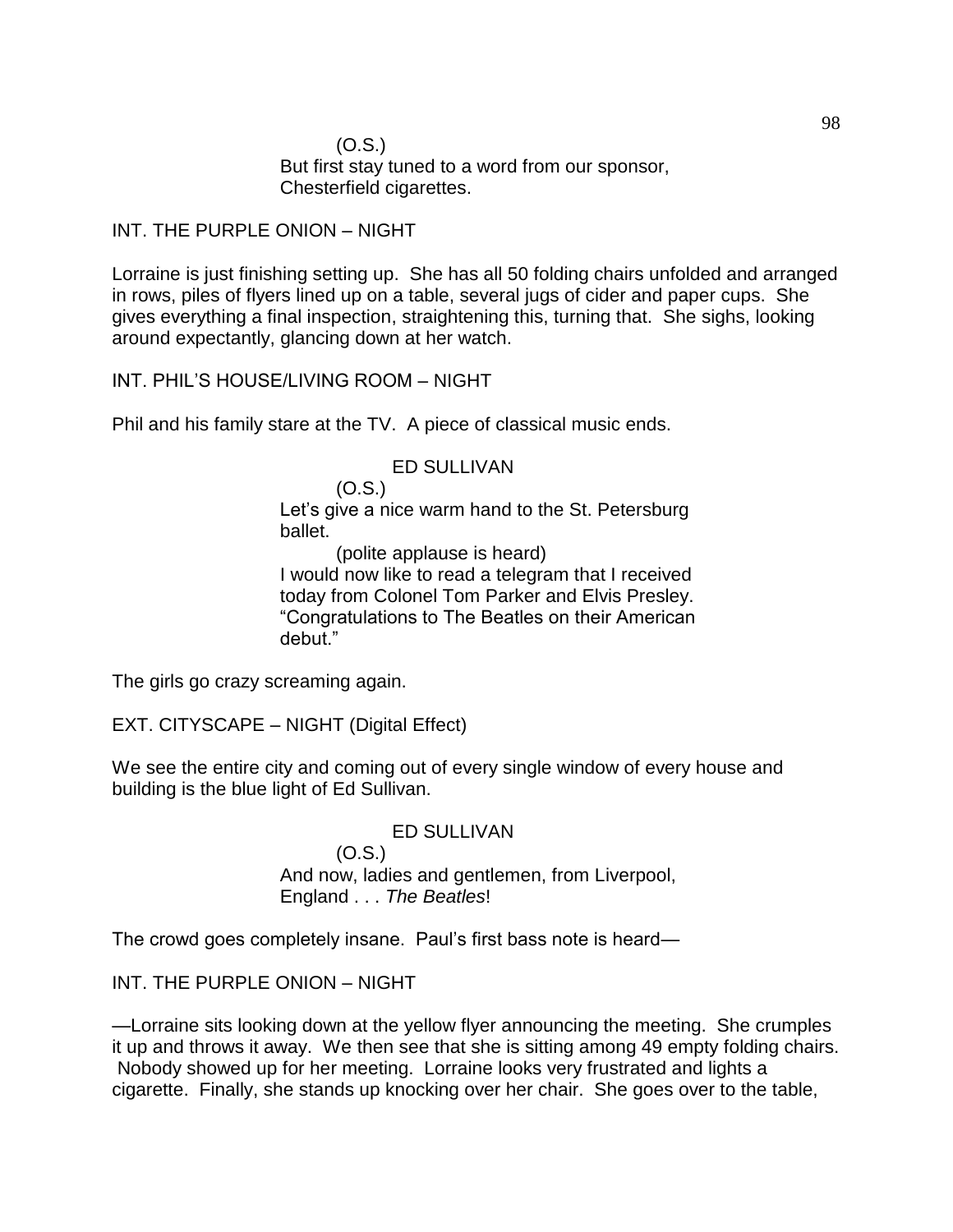takes all the flyers and throws them in the trash, then five pounds of potato salad, too.

EXT. CITYSCAPE – NIGHT (Digital Effect)

Once again we see the entire city with flickering blue light coming out of every window.

### ED SULLIVAN

(O.S.) The Beatles will be on the show again next Sunday night live from the Paradise Hotel in Miami Beach, Florida.

A title appears on the screen: "Of the 180 million people in America in 1964, 73 million people watched The Beatles on Ed Sullivan that Sunday night, still making it proportionally the largest audience for any show, ever."

INT. PURPLE ONION – NIGHT

Lorraine picks up her guitar and exits. A second later all the lights go off.

EXT. THE PURPLE ONION – NIGHT

Lorraine steps out of the Purple Onion and locks the door. Just then Phil comes running up, guitar case in hand. He sees Lorraine and smiles.

> PHIL Hi. Am I late?

### LORRAINE (laughs) Are you late?

#### PHIL

Am I?

#### LORRAINE (flatly) You missed it. It's over.

PHIL (casually) Whoops. Sorry about that. Did it go all right?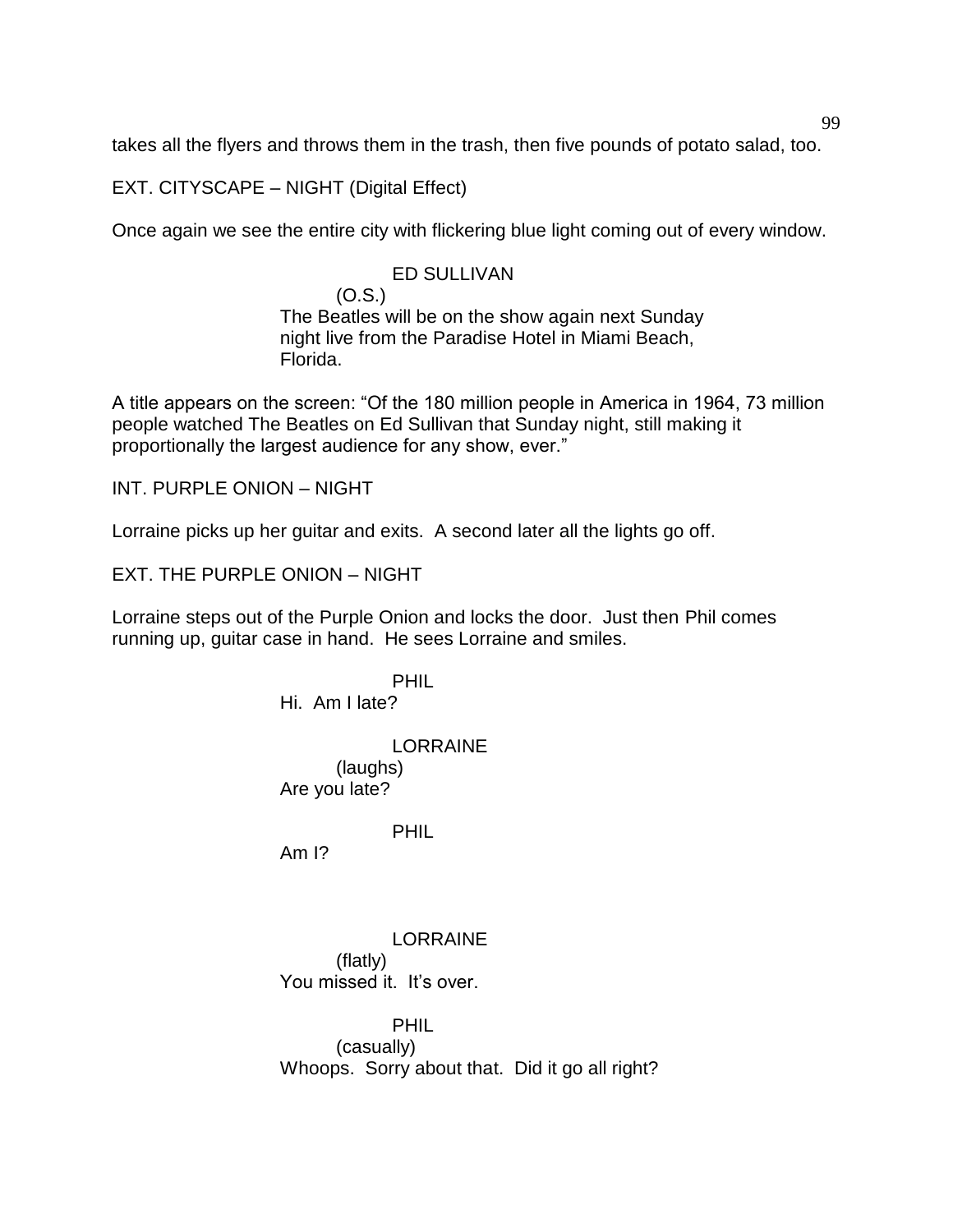LORRAINE Look around. You see anyone else?

PHIL (looks around) Uh . . . no. Break up early?

LORRAINE (flatly) Yeah, it broke up early.

PHIL So, you wanna get a cup of coffee?

Lorraine laughs sardonically.

LORRAINE You don't give a shit at all, do you?

PHIL

About what?

LORRAINE

About *anything*.

PHIL

(offended) Hey! I care about a lotta stuff.

LORRAINE

Like what?

PHIL Well, like music.

### LORRAINE

*Ha!* You can't even play the Goddamn guitar. I mean, for Christ sake, how are you ever going to be a musician?

PHIL I told ya, it's possible.

LORRAINE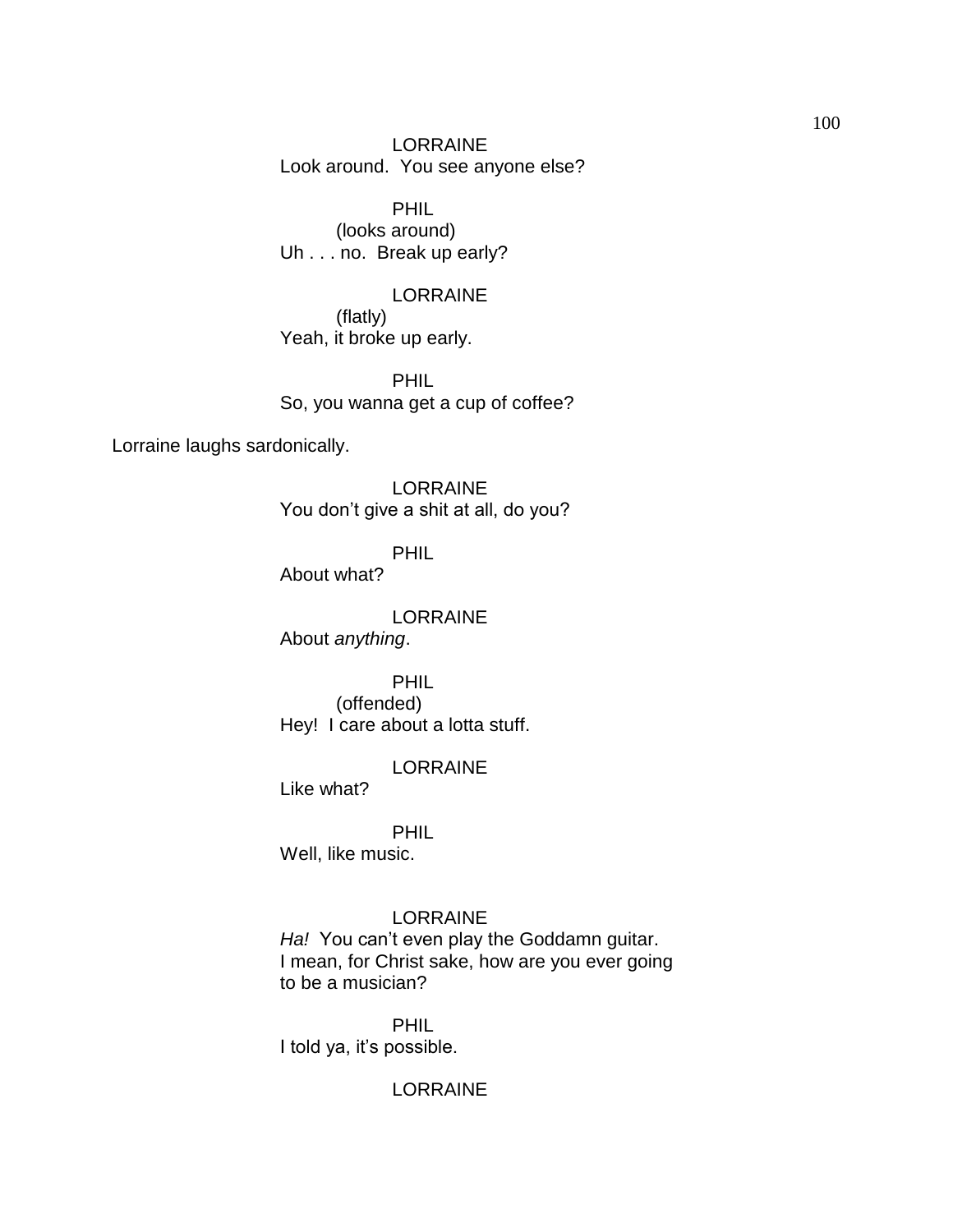So is getting hit by a meteor. Y'know, *you're* what the world is coming to, Phil, and I don't like it! Apathy and inability. It's a really bad combination.

#### PHIL

What's gotten into you? I thought we had a really good time last night.

#### LORRAINE

(pointing) *You didn't show up to my Goddamn meeting!*

#### PHIL

I said I was sorry.

#### LORRAINE

So what? Does saying your sorry push the erase button or something? I just threw out five pounds of potato salad. Ya know what?

PHIL

(uncertain) What?

#### LORRAINE

*Drop dead!*

Lorraine turns and walks away.

PHIL Where are you going?

#### LORRAINE

Italy.

(she waves) *Arivederci!*

Lorraine stomps away, disappearing into the night. Phil stands there looking dazed.

PHIL (to himself) *Huh.*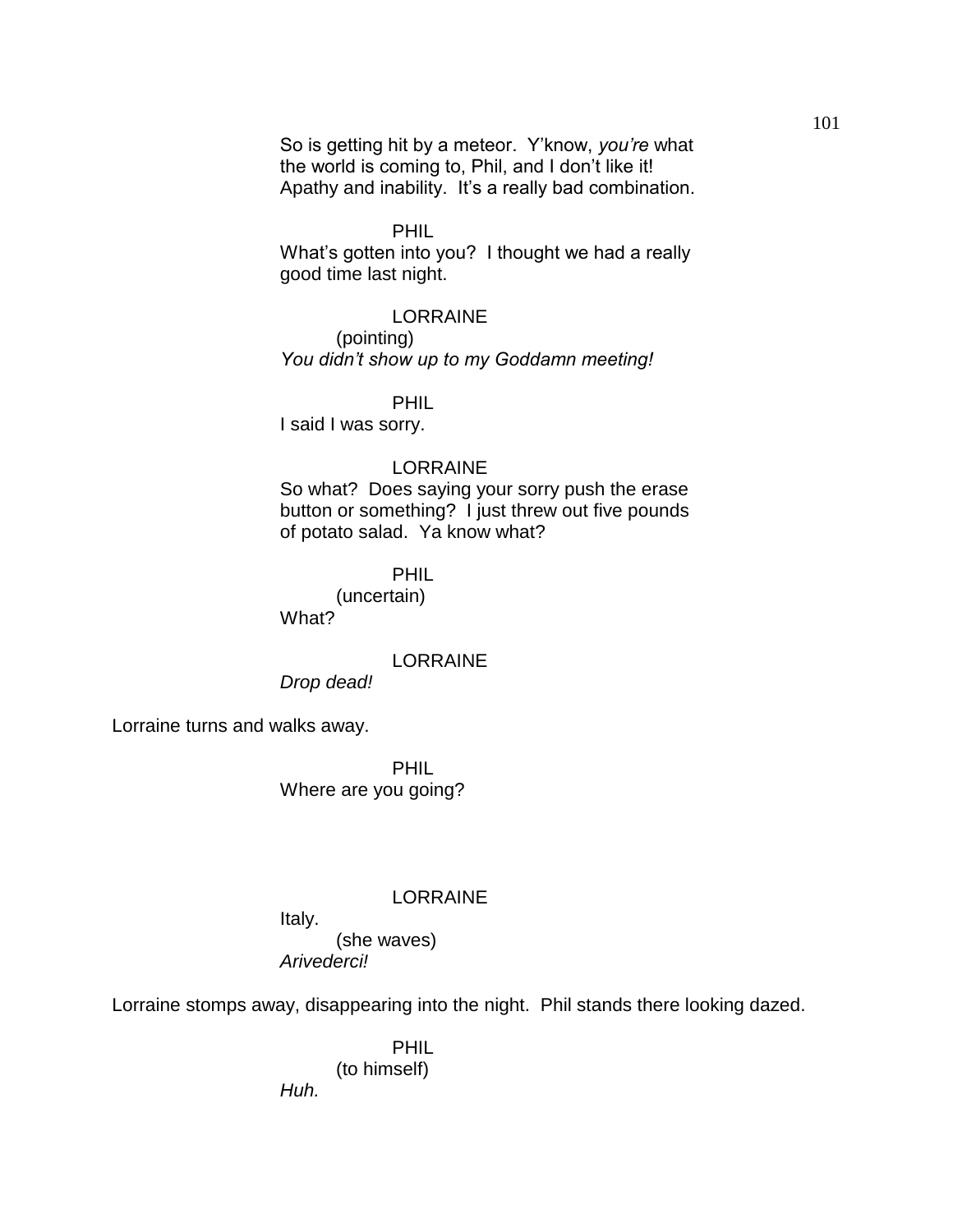Just then Terry comes running up from the other direction, also carrying a guitar case.

**TERRY** Did I miss the meeting?

PHIL We both did.

**TFRRY** Did you see The Beatles on Ed Sullivan?

PHIL Oh yeah, they were boss!

**TERRY** I'm never cuttin' my hair again.

PHIL Boy oh boy, those girls were really screaming,

huh?

**TERRY** 

Man, they were crying. I've never seen anything like it.

**PHIL** 

Me neither.

**TERRY** 

I like John.

PHIL Really. I like George. He sure can play that guitar.

They both looked geeked up.

PHIL You just missed Lorraine. She threw a hairy fit at me for missing the meeting.

Terry waves his hand disdainfully.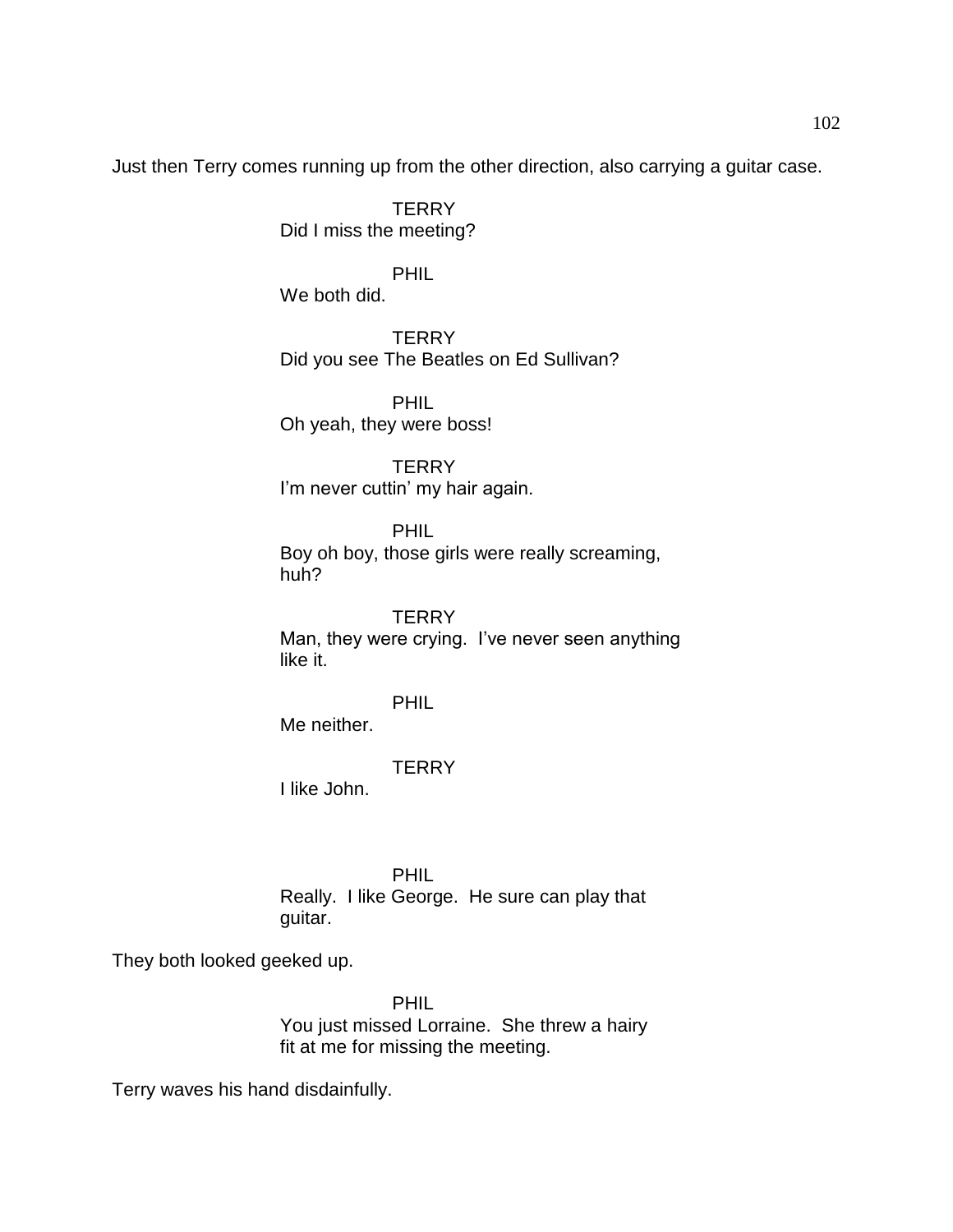#### **TERRY**

The Springfield Five. I mean, who gives a crap? Not me.

PHIL (chuckles) Not me, either.

#### **TFRRY**

Wanna come over my place? We could smoke some more reefer, y'know, maybe jam a little bit? What'dya say?

#### PHIL

Really? Cool.

TERRY Cool's out, man. No one's saying it anymore.

**PHIL** Really? No kidding? What're they saying instead.

## **TERRY**

Tuff. T-U-F-F. It's really tuff, y'know.

#### PHIL

(nods) OK. Cool. I mean,Tuff.

They both exit. We stay on the dark and empty exterior of the Purple Onion. We hear last night's cheering crowd and Ronnie, the female member of the Four Feathers, speaking.

## RONNIE (O.S.)

Thank you. Thank you very much. Y'know, it just so happens we do have one more song.

DISSOLVE:

#### INT. THE PURPLE ONION – NIGHT (Flashback)

It's the night before at the Purple Onion and the Four Feathers are on stage. They sing the song "Goodnight Irene" and the entire audience happily joins in, including Phil.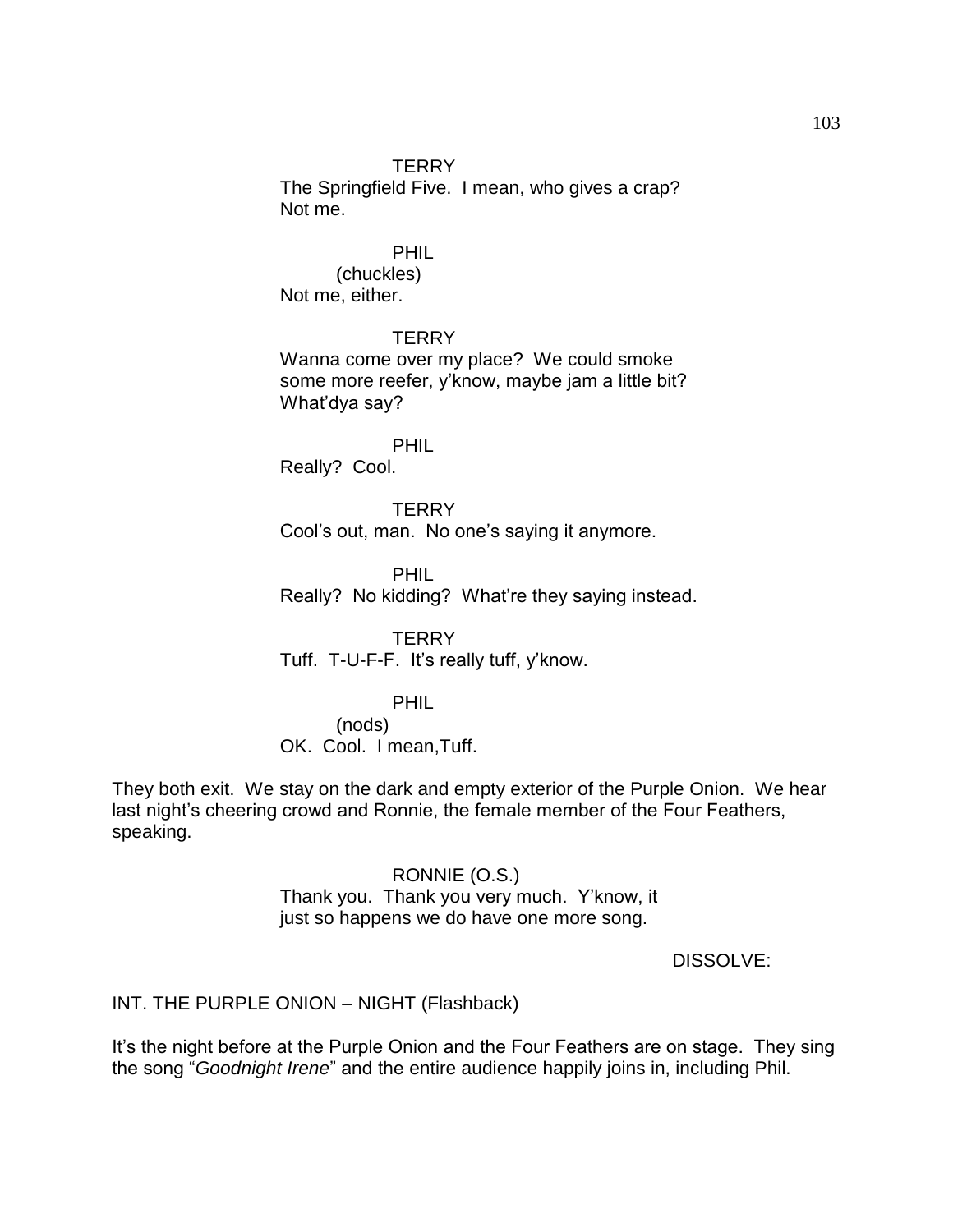### FOUR FEATHERS

(singing) Irene Goodnight Irene Goodnight Goodnight Irene Goodnight Irene I'll see you in my dreams

Last Saturday night I got married Me and my wife settled down Now me and my wife are parted I'm gonna take another stroll downtown

Irene Goodnight Irene Goodnight Goodnight Irene Goodnight Irene I'll see you in my dreams

Sometimes I live in the country Sometimes I live in the town Sometimes I take a great notion To jump in the river and drown

Irene Goodnight Irene Goodnight Goodnight Irene Goodnight Irene I'll see you in my dreams (continued)

#### FOUR FEATHERS (cont.)

You caused me to weep You caused me to moan You caused to leave my home But the very last words that I heard her say Were just sing me one more song

Irene Goodnight Irene Goodnight Goodnight Irene Goodnight Irene I'll see you in my dreams